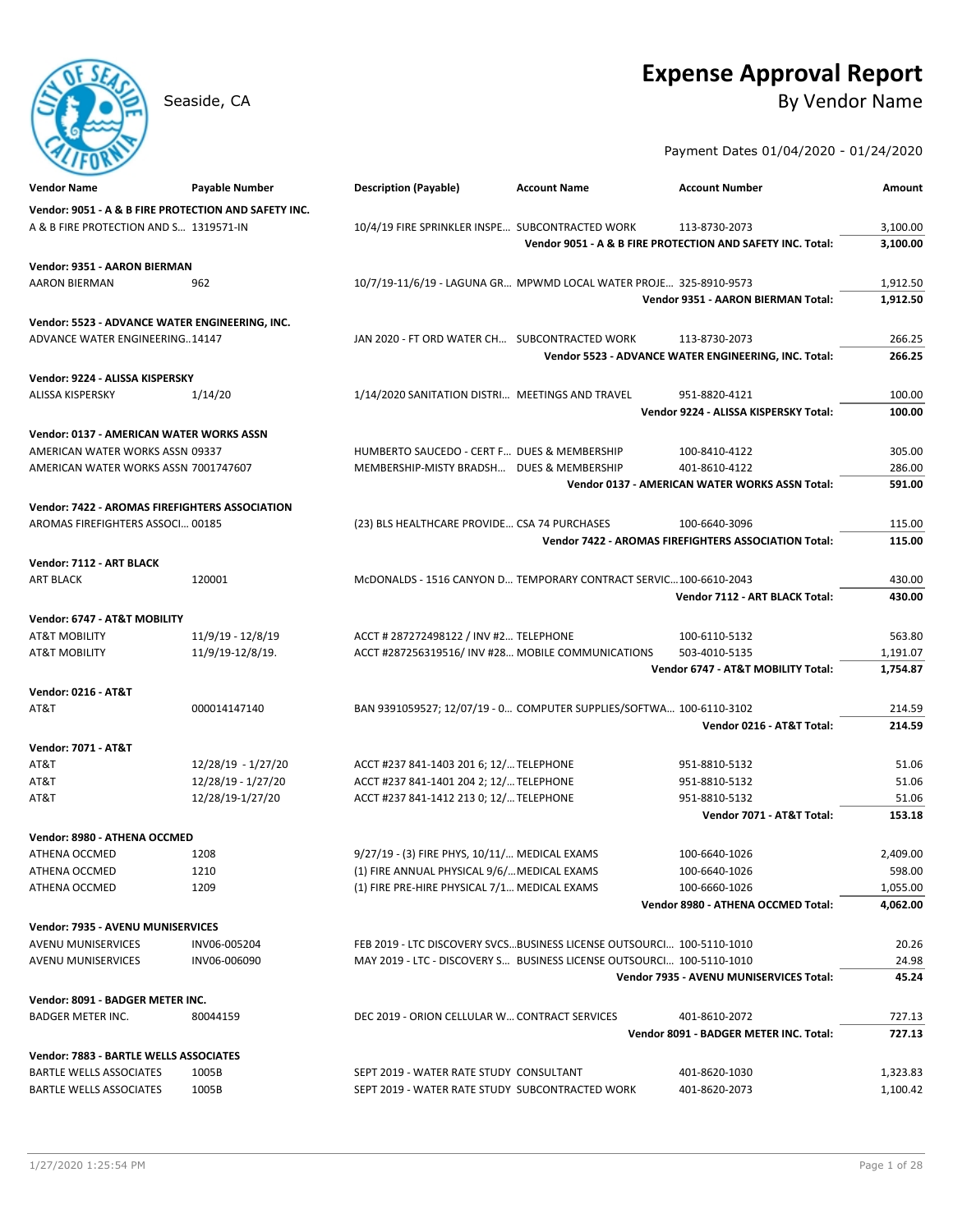| <b>Expense Approval Report</b>                                                   |                                                           |                                                      |                                                                         | Payment Dates: 01/04/2020 - 01/24/2020                           |                  |
|----------------------------------------------------------------------------------|-----------------------------------------------------------|------------------------------------------------------|-------------------------------------------------------------------------|------------------------------------------------------------------|------------------|
| <b>Vendor Name</b>                                                               | Payable Number                                            | <b>Description (Payable)</b>                         | <b>Account Name</b>                                                     | <b>Account Number</b>                                            | Amount           |
| <b>BARTLE WELLS ASSOCIATES</b>                                                   | 1004A.                                                    | DEC 2019 WASTEWATER CAP S CONSULTANT                 |                                                                         | 951-8810-1030                                                    | 1,240.00         |
|                                                                                  |                                                           |                                                      |                                                                         | Vendor 7883 - BARTLE WELLS ASSOCIATES Total:                     | 3,664.25         |
| Vendor: 4106 - BAY REPROGRAPHIC & SUPPLY, INC.                                   |                                                           |                                                      |                                                                         |                                                                  |                  |
| BAY REPROGRAPHIC & SUPPLY, 392730                                                |                                                           | DEC '19 - JAN '20 BAY MPS BASECOPIER SERVICES        |                                                                         | 100-8910-2044                                                    | 393.52           |
|                                                                                  |                                                           |                                                      |                                                                         | Vendor 4106 - BAY REPROGRAPHIC & SUPPLY, INC. Total:             | 393.52           |
| Vendor: 7324 - BEAR ELECTRICAL SOLUTIONS, INC.                                   |                                                           |                                                      |                                                                         |                                                                  |                  |
| BEAR ELECTRICAL SOLUTIONS, I 9275                                                |                                                           | OCT 2019 - ROUTINE TRAFFIC S SUBCONTRACTED WORK      |                                                                         | 113-8730-2073                                                    | 190.00           |
| BEAR ELECTRICAL SOLUTIONS, I 9250                                                |                                                           |                                                      | OCT 2019 - RESPONSE TRAFFIC STRAFFIC SIGNAL MAINTENANCE 210-8210-2077   |                                                                  | 4,357.00         |
| BEAR ELECTRICAL SOLUTIONS, I 9274                                                |                                                           |                                                      | OCT 2019 - ROUTINE TRAFFIC S TRAFFIC SIGNAL MAINTENANCE 210-8210-2077   |                                                                  | 1,785.00         |
| BEAR ELECTRICAL SOLUTIONS, I 9494                                                |                                                           |                                                      | NOV 2019 - RESPONSE TRAFFIC  TRAFFIC SIGNAL MAINTENANCE 210-8210-2077   |                                                                  | 5,270.50         |
|                                                                                  |                                                           |                                                      |                                                                         | Vendor 7324 - BEAR ELECTRICAL SOLUTIONS, INC. Total:             | 11,602.50        |
| Vendor: 2946 - BECK'S SHOE STORE, INC                                            |                                                           |                                                      |                                                                         |                                                                  |                  |
| BECK'S SHOE STORE, INC                                                           | 1000010420                                                | MICHAEL CHIOINO (SALES SLIP  SAFETY EQUIPMENT        |                                                                         | 100-8420-3097                                                    | 176.12           |
|                                                                                  |                                                           |                                                      |                                                                         | Vendor 2946 - BECK'S SHOE STORE, INC Total:                      | 176.12           |
| Vendor: 3851 - BOUND TREE MEDICAL, LLC                                           |                                                           |                                                      |                                                                         |                                                                  |                  |
| BOUND TREE MEDICAL, LLC                                                          | 83456209                                                  | MISC CSA 74 SUPPLIES FOR SEA CSA 74 PURCHASES        |                                                                         | 100-6640-3096                                                    | 983.72           |
|                                                                                  |                                                           |                                                      |                                                                         | Vendor 3851 - BOUND TREE MEDICAL, LLC Total:                     | 983.72           |
| Vendor: 8716 - BRET CONNEAU                                                      |                                                           |                                                      |                                                                         |                                                                  |                  |
| <b>BRET CONNEAU</b>                                                              | 1/2/2020                                                  | DJ SERVICE AT DANCE ON 2/28/ FATHER DAUGHTER DANCE   |                                                                         | 100-9200-7131                                                    | 300.00           |
|                                                                                  |                                                           |                                                      |                                                                         | Vendor 8716 - BRET CONNEAU Total:                                | 300.00           |
| Vendor: 9356 - BRIGHT FUTURE SOLAR ENERGY INC.                                   |                                                           |                                                      |                                                                         |                                                                  |                  |
| <b>BRIGHT FUTURE SOLAR ENERGY 1418</b>                                           |                                                           | FIRE TRUCK STORAGE AT CITY O DEPARTMENT EQUIPMENT    |                                                                         | 100-8910-8187                                                    | 29,400.00        |
| <b>BRIGHT FUTURE SOLAR ENERGY 1419</b>                                           |                                                           | PERMIT FEES - CITY OF MARINA DEPARTMENT EQUIPMENT    |                                                                         | 100-8910-8187                                                    | 1,008.00         |
|                                                                                  |                                                           |                                                      |                                                                         | Vendor 9356 - BRIGHT FUTURE SOLAR ENERGY INC. Total:             | 30,408.00        |
| Vendor: 1483 - BROWNSTEIN HYATT FARBER SCHRECK, LLP                              |                                                           |                                                      |                                                                         |                                                                  |                  |
| BROWNSTEIN HYATT FARBER S 787331                                                 |                                                           | DEC 2019 - AUDIT MATTERS SE CITY AUDIT               |                                                                         | 100-5110-1025                                                    | 513.00           |
|                                                                                  |                                                           |                                                      |                                                                         | Vendor 1483 - BROWNSTEIN HYATT FARBER SCHRECK, LLP Total:        | 513.00           |
| Vendor: 0457 - BURTON'S FIRE, INC.                                               |                                                           |                                                      |                                                                         |                                                                  |                  |
| <b>BURTON'S FIRE, INC.</b>                                                       | S47201                                                    | (1) BALL JOINT KIT UPPER TAK-4 VEHICLE PARTS         |                                                                         | 501-8520-6144                                                    | 706.86           |
| BURTON'S FIRE, INC.                                                              | S47204                                                    | (1) SWITCH FOOT SPST NO MO VEHICLE PARTS             |                                                                         | 501-8520-6144<br>Vendor 0457 - BURTON'S FIRE, INC. Total:        | 67.77<br>774.63  |
|                                                                                  |                                                           |                                                      |                                                                         |                                                                  |                  |
| Vendor: 8975 - CA DIESEL COMPLAINCE, INC.                                        |                                                           |                                                      |                                                                         |                                                                  |                  |
| CA DIESEL COMPLAINCE, INC.                                                       | 24730                                                     | PSIP-STATEWIDE - SMOKE OPAC OUTSIDE REPAIRS          |                                                                         | 501-8520-6148<br>Vendor 8975 - CA DIESEL COMPLAINCE, INC. Total: | 710.00<br>710.00 |
|                                                                                  |                                                           |                                                      |                                                                         |                                                                  |                  |
| Vendor: 0530 - CA. STATE DISBURSEMENT UNIT                                       |                                                           |                                                      |                                                                         |                                                                  |                  |
| CA. STATE DISBURSEMENT UNIT INV0004041                                           |                                                           | CASE NO.: 0530033626-01<br>CASE NO.: 200000001441634 | <b>GARNISHMENT PAYABLE</b>                                              | 100-2059                                                         | 229.78<br>49.68  |
| CA. STATE DISBURSEMENT UNIT INV0004042<br>CA. STATE DISBURSEMENT UNIT INV0004043 |                                                           | CASE NO: 200000000125769                             | <b>GARNISHMENT PAYABLE</b><br><b>GARNISHMENT PAYABLE</b>                | 100-2059<br>100-2059                                             | 142.61           |
| CA. STATE DISBURSEMENT UNIT INV0004044                                           |                                                           | CASE NO.: 200000001549267                            | <b>GARNISHMENT PAYABLE</b>                                              |                                                                  | 461.53           |
|                                                                                  |                                                           | PARTICIPANT ID: 04700000902 GARNISHMENT PAYABLE      |                                                                         | 100-2059                                                         |                  |
| CA. STATE DISBURSEMENT UNIT INV0004045                                           |                                                           |                                                      |                                                                         | 100-2059                                                         | 12.93            |
| CA. STATE DISBURSEMENT UNIT INV0004046                                           |                                                           | CASE NO: 200000001987788                             | <b>GARNISHMENT PAYABLE</b>                                              | 100-2059                                                         | 603.69           |
| CA. STATE DISBURSEMENT UNIT INV0004047                                           |                                                           | CASE NO: 200000001987788                             | <b>GARNISHMENT PAYABLE</b>                                              | 100-2059                                                         | 3.64             |
| CA. STATE DISBURSEMENT UNIT INV0004041                                           |                                                           | CASE NO.: 0530033626-01                              | <b>GARNISHMENT PAYABLE</b>                                              | 113-2059                                                         | 7.29             |
| CA. STATE DISBURSEMENT UNIT INV0004041                                           |                                                           | CASE NO.: 0530033626-01                              | <b>GARNISHMENT PAYABLE</b>                                              | 210-2059                                                         | 62.00            |
|                                                                                  |                                                           |                                                      |                                                                         | Vendor 0530 - CA. STATE DISBURSEMENT UNIT Total:                 | 1,573.15         |
| Vendor: 0574 - CALIFORNIA COAST UNIFORMS, INC                                    |                                                           |                                                      |                                                                         |                                                                  |                  |
| CALIFORNIA COAST UNIFORMS, 7725                                                  |                                                           | (1) US ARMOR 6316 LEVEL 3 VE SAFETY EQUIPMENT        |                                                                         | 100-6120-3097                                                    | 707.40           |
| CALIFORNIA COAST UNIFORMS, 7726                                                  |                                                           | (1) US ARMOR 6316 LEVEL 3 VE SAFETY EQUIPMENT        |                                                                         | 100-6120-3097                                                    | 707.40           |
| CALIFORNIA COAST UNIFORMS, 7727                                                  |                                                           | (1) RANGER 500 CARRIER, (1) 1 SAFETY EQUIPMENT       |                                                                         | 100-6120-3097                                                    | 279.62           |
| CALIFORNIA COAST UNIFORMS, 7725                                                  |                                                           |                                                      | (1) US ARMOR 6316 LEVEL 3 VE SAFETY EQUIPMENT-B.P. VESTS 203-6120-3097  |                                                                  | 707.39           |
| CALIFORNIA COAST UNIFORMS, 7726                                                  |                                                           |                                                      | (1) US ARMOR 6316 LEVEL 3 VE SAFETY EQUIPMENT-B.P. VESTS 203-6120-3097  |                                                                  | 707.39           |
| CALIFORNIA COAST UNIFORMS, 7727                                                  |                                                           |                                                      | (1) RANGER 500 CARRIER, (1) 1 SAFETY EQUIPMENT-B.P. VESTS 203-6120-3097 |                                                                  | 279.63           |
|                                                                                  |                                                           |                                                      |                                                                         | Vendor 0574 - CALIFORNIA COAST UNIFORMS, INC Total:              | 3,388.83         |
|                                                                                  | Vendor: 9111 - CALIFORNIA COASTAL RURAL DEVELOPMENT CORP. |                                                      |                                                                         |                                                                  |                  |
| CALIFORNIA COASTAL RURAL D 3015                                                  |                                                           | NOV 2019 - CAL COASTAL SBDC CONSULTANT               |                                                                         | 100-7310-1030                                                    | 1,500.00         |
|                                                                                  |                                                           |                                                      | Vendor 9111 - CALIFORNIA COASTAL RURAL DEVELOPMENT CORP. Total:         |                                                                  | 1,500.00         |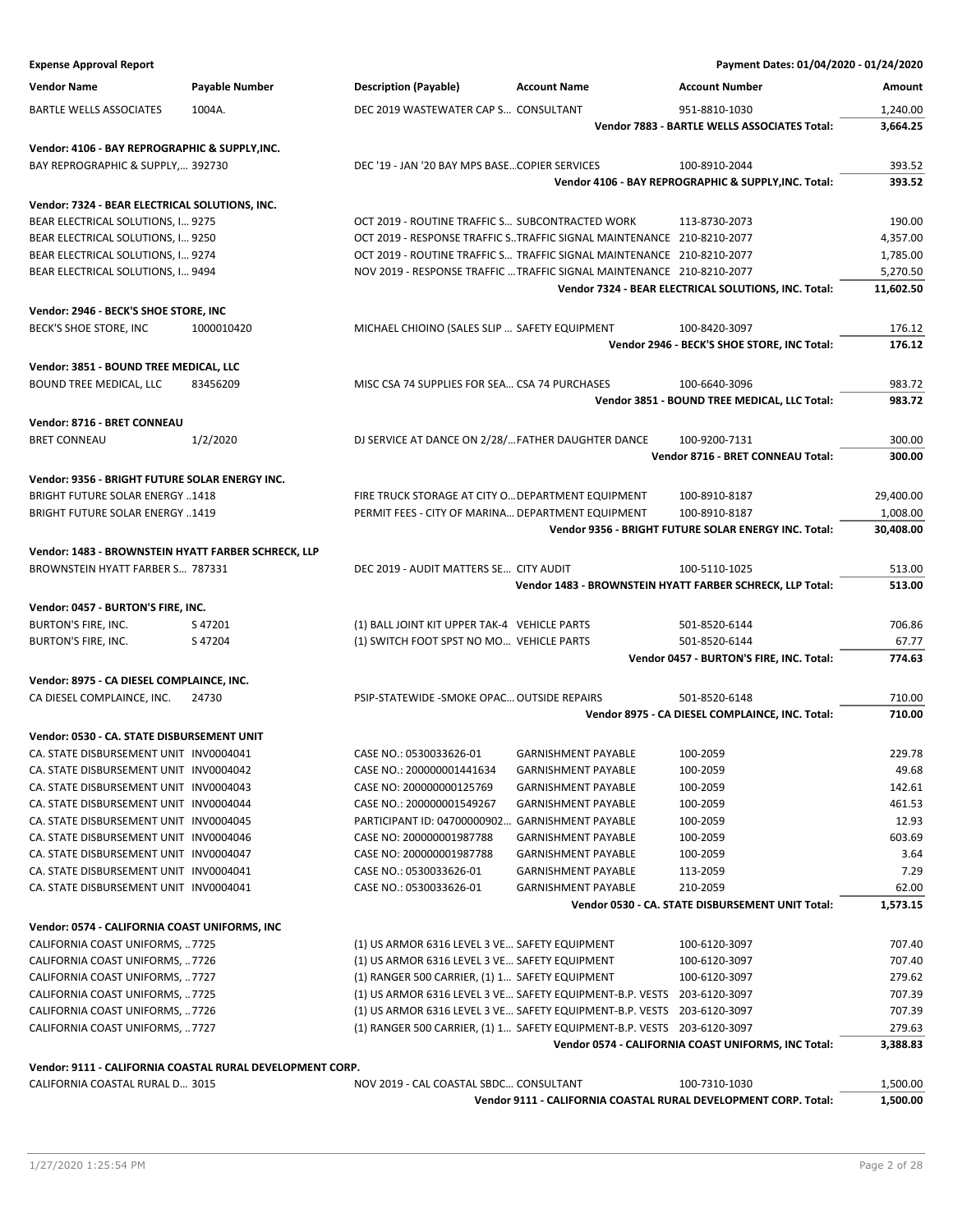| <b>Expense Approval Report</b>                                 |                                                           |                                                                       |                     | Payment Dates: 01/04/2020 - 01/24/2020                               |           |
|----------------------------------------------------------------|-----------------------------------------------------------|-----------------------------------------------------------------------|---------------------|----------------------------------------------------------------------|-----------|
| <b>Vendor Name</b>                                             | Payable Number                                            | <b>Description (Payable)</b>                                          | <b>Account Name</b> | <b>Account Number</b>                                                | Amount    |
|                                                                |                                                           |                                                                       |                     |                                                                      |           |
| Vendor: 8920 - California Police Accreditation Coalition, Inc. |                                                           |                                                                       |                     |                                                                      |           |
| California Police Accreditation  00056                         |                                                           | MEMBERSHIP RENEWAL TO 02/ CALEA PROGRAM                               |                     | 100-6110-4202                                                        | 100.00    |
|                                                                |                                                           |                                                                       |                     | Vendor 8920 - California Police Accreditation Coalition, Inc. Total: | 100.00    |
| Vendor: 0501 - CALIFORNIA-AMERICAN WATER                       |                                                           |                                                                       |                     |                                                                      |           |
| CALIFORNIA-AMERICAN WATER 11/21/19 - 12/27/19                  |                                                           | 11/21/19 - 12/27/19 MISC WAT WATER                                    |                     | 100-8310-5133                                                        | 3,900.14  |
| CALIFORNIA-AMERICAN WATER 11/21/19 - 12/27/19                  |                                                           | 11/21/19 - 12/27/19 MISC WAT WATER                                    |                     | 100-8440-5133                                                        | 5,157.50  |
| CALIFORNIA-AMERICAN WATER 11/21/19 - 12/27/19                  |                                                           | 11/21/19 - 12/27/19 MISC WAT WATER                                    |                     | 103-8710-5133                                                        | 1,045.52  |
| CALIFORNIA-AMERICAN WATER 11/21/19 - 12/27/19                  |                                                           | 11/21/19 - 12/27/19 MISC WAT WATER                                    |                     | 210-8420-5133                                                        | 2,296.43  |
| CALIFORNIA-AMERICAN WATER 11/21/19 - 12/27/19                  |                                                           | 11/21/19 - 12/27/19 MISC WAT AFFORDABLE HOUSING                       |                     | 973-9710-9526                                                        | 146.22    |
|                                                                |                                                           |                                                                       |                     | Vendor 0501 - CALIFORNIA-AMERICAN WATER Total:                       | 12,545.81 |
| Vendor: 7571 - CARDINALE AUTOMOTIVE GROUP                      |                                                           |                                                                       |                     |                                                                      |           |
| CARDINALE AUTOMOTIVE GRO 11218GGCR                             |                                                           | CREDIT MEMO - (1) CORE RETU VEHICLE PARTS                             |                     | 501-8520-6144                                                        | $-109.25$ |
| CARDINALE AUTOMOTIVE GRO GCCS477975                            |                                                           | 2015 CHEVY TAHOE - MAINTEN OUTSIDE REPAIRS                            |                     | 501-8520-6148                                                        | 107.73    |
| CARDINALE AUTOMOTIVE GRO GCCS485691                            |                                                           | REPAIR WORK TO 2006 CHEVY S OUTSIDE REPAIRS                           |                     | 501-8520-6148                                                        | 2,261.60  |
|                                                                |                                                           |                                                                       |                     | Vendor 7571 - CARDINALE AUTOMOTIVE GROUP Total:                      | 2,260.08  |
|                                                                |                                                           |                                                                       |                     |                                                                      |           |
| Vendor: 0647 - CASNER EXTERMINATING, INC.                      |                                                           |                                                                       |                     |                                                                      |           |
| CASNER EXTERMINATING, INC. 7533                                |                                                           | 1635 BROADWAY AVE - ELECTR SUBCONTRACTED WORK                         |                     | 100-8310-2073                                                        | 740.00    |
|                                                                |                                                           |                                                                       |                     | Vendor 0647 - CASNER EXTERMINATING, INC. Total:                      | 740.00    |
| Vendor: 0676 - CENTRAL COAST P & S                             |                                                           |                                                                       |                     |                                                                      |           |
| <b>CENTRAL COAST P &amp; S</b>                                 | 602586                                                    | WINDSHIELD WIPER FLUID FOR  OUTSIDE REPAIRS                           |                     | 501-8520-6148                                                        | 68.54     |
|                                                                |                                                           |                                                                       |                     | Vendor 0676 - CENTRAL COAST P & S Total:                             | 68.54     |
| Vendor: 7996 - CIVICPLUS                                       |                                                           |                                                                       |                     |                                                                      |           |
| <b>CIVICPLUS</b>                                               | 193965                                                    | CivicClerk ANNUAL FEE 1/1/20 - COMPUTER SUPPLIES/SOFTWA 503-4010-3102 |                     |                                                                      | 6,601.77  |
|                                                                |                                                           |                                                                       |                     | Vendor 7996 - CIVICPLUS Total:                                       | 6,601.77  |
|                                                                |                                                           |                                                                       |                     |                                                                      |           |
|                                                                | Vendor: 9358 - CLEAN MANAGEMENT ENVIRONMENTAL GROUP, INC. |                                                                       |                     |                                                                      |           |
| CLEAN MANAGEMENT ENVIRO 62300                                  |                                                           | DISPOSAL OF ILLEGAL FIREWOR DEPARTMENT EQUIPMENT                      |                     | 100-6120-8187                                                        | 4,095.00  |
|                                                                |                                                           |                                                                       |                     | Vendor 9358 - CLEAN MANAGEMENT ENVIRONMENTAL GROUP, INC. Total:      | 4,095.00  |
| Vendor: 8426 - CLIFTONLARSONALLEN LLP                          |                                                           |                                                                       |                     |                                                                      |           |
| <b>CLIFTONLARSONALLEN LLP</b>                                  | 2332591                                                   | AUDIT SVCS THROUGH 12/24/2 CITY AUDIT                                 |                     | 100-5110-1025                                                        | 5,460.00  |
| <b>CLIFTONLARSONALLEN LLP</b>                                  | 2332591                                                   | AUDIT SVCS THROUGH 12/24/2 AUDIT                                      |                     | 211-8110-1025                                                        | 3,750.00  |
| <b>CLIFTONLARSONALLEN LLP</b>                                  | 2332591                                                   | AUDIT SVCS THROUGH 12/24/2 CITY AUDIT                                 |                     | 951-8810-1025                                                        | 1,125.00  |
|                                                                |                                                           |                                                                       |                     | Vendor 8426 - CLIFTONLARSONALLEN LLP Total:                          | 10,335.00 |
| Vendor: 7644 - COMCAST BUSINESS                                |                                                           |                                                                       |                     |                                                                      |           |
| <b>COMCAST BUSINESS</b>                                        | 92961325                                                  | ACCT #939827683; 12/15/19 - 1 DATA COMMUNICATION                      |                     | 503-4010-5138                                                        | 4,800.84  |
|                                                                |                                                           |                                                                       |                     | <b>Vendor 7644 - COMCAST BUSINESS Total:</b>                         | 4,800.84  |
|                                                                |                                                           |                                                                       |                     |                                                                      |           |
| Vendor: 6553 - COMCAST                                         |                                                           |                                                                       |                     |                                                                      |           |
| COMCAST                                                        | $1/6/20 - 2/5/20$                                         | ACCT #8155 10 027 0033792; 1 DEPARTMENT CONSUMABLES                   |                     | 100-9310-3095                                                        | 39.68     |
| <b>COMCAST</b>                                                 | $1/2/20 - 2/1/20$                                         | ACCT # 8155 10 027 0272432; 1 DATA COMMUNICATION                      |                     | 503-4010-5138                                                        | 270.90    |
|                                                                |                                                           |                                                                       |                     | Vendor 6553 - COMCAST Total:                                         | 310.58    |
| Vendor: 0791 - COMMUNITY PARTNERSHIP FOR YOUTH                 |                                                           |                                                                       |                     |                                                                      |           |
| <b>COMMUNITY PARTNERSHIP FOR., DEC 2019</b>                    |                                                           | DEC 2019 - CAP VIP FOR MIDLE  COMM PARTNERSHIP FOR YOU 100-2042-7201  |                     |                                                                      | 1,589.25  |
|                                                                |                                                           |                                                                       |                     | Vendor 0791 - COMMUNITY PARTNERSHIP FOR YOUTH Total:                 | 1,589.25  |
| Vendor: 4560 - CONTE'S GENERATOR SERVICE                       |                                                           |                                                                       |                     |                                                                      |           |
| <b>CONTE'S GENERATOR SERVICE</b>                               | 83189                                                     | FIRE DEPT - SERVICE CALL ON E SUBCONTRACTED WORK                      |                     |                                                                      | 327.00    |
|                                                                |                                                           | DEC 2019 - MONTHLY SVC ON  SUBCONTRACTED WORK                         |                     | 100-8310-2073<br>113-8730-2073                                       |           |
| <b>CONTE'S GENERATOR SERVICE</b>                               | 83124                                                     |                                                                       |                     | 113-8730-2073                                                        | 1,200.00  |
| <b>CONTE'S GENERATOR SERVICE</b>                               | 83125                                                     | FUEL DELIVERY TO BLDG 4463 ( SUBCONTRACTED WORK                       |                     | <b>Vendor 4560 - CONTE'S GENERATOR SERVICE Total:</b>                | 680.65    |
|                                                                |                                                           |                                                                       |                     |                                                                      | 2,207.65  |
| Vendor: 0855 - COUNTY OF MONTEREY                              |                                                           |                                                                       |                     |                                                                      |           |
| <b>COUNTY OF MONTEREY</b>                                      | 12/5/19 FEE SCHEDULE                                      | Q1 & Q2 NGEN O&M FY 2019/20 COUNTY COMMUNICATIONS                     |                     | 100-6110-2041                                                        | 15,878.24 |
| <b>COUNTY OF MONTEREY</b>                                      | 12/5/19 FEE SCHEDULE                                      | Q1 & Q2 NGEN O&M FY 2019/20 COUNTY COMMUNICATIONS                     |                     | 100-6610-2041                                                        | 11,029.02 |
| <b>COUNTY OF MONTEREY</b>                                      | 12/5/19 FEE SCHEDULE                                      | Q1 & Q2 NGEN O&M FY 2019/20 COUNTY COMMUNICATIONS                     |                     | 100-8420-2041                                                        | 2,661.16  |
|                                                                |                                                           |                                                                       |                     | Vendor 0855 - COUNTY OF MONTEREY Total:                              | 29,568.42 |
| Vendor: 0898 - CRYSTAL SPRINGS WATER                           |                                                           |                                                                       |                     |                                                                      |           |
| <b>CRYSTAL SPRINGS WATER</b>                                   | 0000268914                                                | 656 BROADWAY AVE - 12/11/19 DEPARTMENT CONSUMABLES                    |                     | 100-8310-3095                                                        | 4.75      |
| <b>CRYSTAL SPRINGS WATER</b>                                   | 0000272883                                                | 440 HARCOURT AVE - ENGINEER DEPARTMENT CONSUMABLES                    |                     | 100-8310-3095                                                        | 16.75     |
| <b>CRYSTAL SPRINGS WATER</b>                                   | 0000272884                                                | 440 HARCOURT AVE - CITY HALL DEPARTMENT CONSUMABLES                   |                     | 100-8310-3095                                                        | 45.25     |
|                                                                |                                                           |                                                                       |                     |                                                                      |           |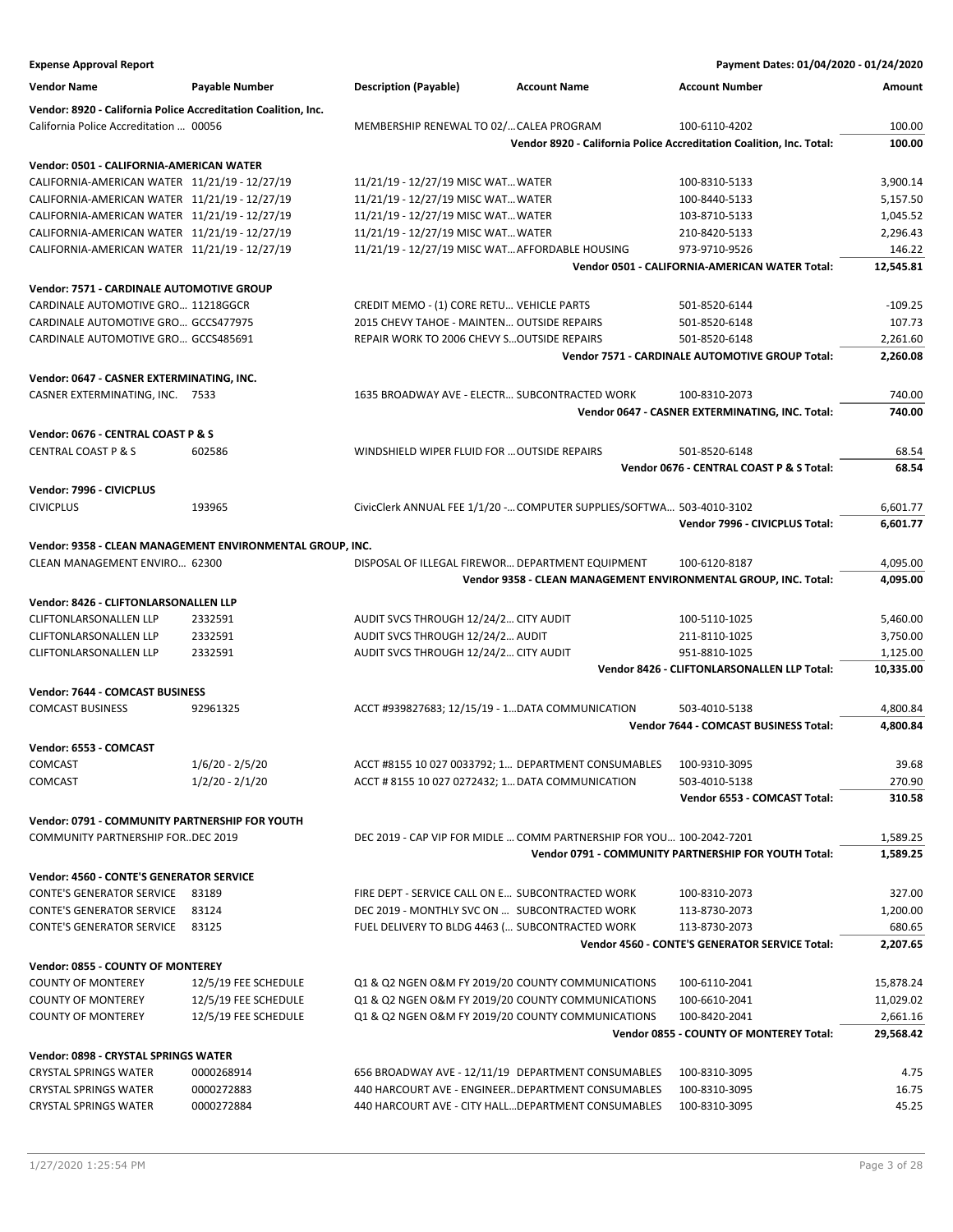| <b>Expense Approval Report</b> | Payment Dates: 01/04/2020 - 01/24/2020 |
|--------------------------------|----------------------------------------|
|--------------------------------|----------------------------------------|

| <b>Vendor Name</b>                                    | Payable Number | <b>Description (Payable)</b>                           | <b>Account Name</b>                                                | <b>Account Number</b>                                             | Amount               |
|-------------------------------------------------------|----------------|--------------------------------------------------------|--------------------------------------------------------------------|-------------------------------------------------------------------|----------------------|
| <b>CRYSTAL SPRINGS WATER</b>                          | 0000279878     | 440 HARCOURT AVE - ENGINEER DEPARTMENT CONSUMABLES     |                                                                    | 100-8310-3095                                                     | 5.00                 |
| <b>CRYSTAL SPRINGS WATER</b>                          | 0000279879     | 440 HARCOURT AVE - CITY HALL DEPARTMENT CONSUMABLES    |                                                                    | 100-8310-3095                                                     | 5.00                 |
| <b>CRYSTAL SPRINGS WATER</b>                          | 0000279880     | 656 BROADWAY AVE 12/31/19                              | DEPARTMENT CONSUMABLES                                             | 100-8310-3095                                                     | 5.00                 |
| <b>CRYSTAL SPRINGS WATER</b>                          | 0000272887     | 986 HILBY AVE - 12/18/19                               | DEPARTMENT CONSUMABLES                                             | 100-9100-3095                                                     | 34.00                |
| <b>CRYSTAL SPRINGS WATER</b>                          | 0000272888     | 1136 WHEELER ST - 12/18/19                             | DEPARTMENT CONSUMABLES                                             | 100-9100-3095                                                     | 1.00                 |
| <b>CRYSTAL SPRINGS WATER</b>                          | 0000280204     | 986 HILBY AVE - 12/31/19                               | DEPARTMENT CONSUMABLES                                             | 100-9100-3095                                                     | 18.00                |
| <b>CRYSTAL SPRINGS WATER</b>                          | 0000280205     | 1148 WHEELER ST - 12/31/19                             | DEPARTMENT CONSUMABLES                                             | 100-9100-3095                                                     | 5.00                 |
| <b>CRYSTAL SPRINGS WATER</b>                          | 0000280206     | 1136 WHEELER ST - 12/31/19                             | DEPARTMENT CONSUMABLES                                             | 100-9100-3095                                                     | 5.00                 |
|                                                       |                |                                                        |                                                                    | Vendor 0898 - CRYSTAL SPRINGS WATER Total:                        | 144.75               |
| Vendor: 6664 - CULLIGAN WATER CONDITIONING            |                |                                                        |                                                                    |                                                                   |                      |
| <b>CULLIGAN WATER CONDITIONI 1165746</b>              |                | LOC 01 & LOC 03 FUEL SURCHG DEPARTMENT CONSUMABLES     |                                                                    | 100-8310-3095                                                     | 8.50                 |
|                                                       |                | JAN 2020 - LOC 01 - 04 POU RE DEPARTMENT CONSUMABLES   |                                                                    |                                                                   |                      |
| CULLIGAN WATER CONDITIONI 1166192                     |                |                                                        |                                                                    | 100-8310-3095                                                     | 216.00               |
| <b>CULLIGAN WATER CONDITIONI 1166192</b>              |                | JAN 2020 - LOC 01 - 04 POU RE DEPARTMENT CONSUMABLES   |                                                                    | 113-8730-3095<br>Vendor 6664 - CULLIGAN WATER CONDITIONING Total: | 68.00<br>292.50      |
|                                                       |                |                                                        |                                                                    |                                                                   |                      |
| Vendor: 0922 - CYPRESS COAST FORD-LINCOLN             |                |                                                        |                                                                    |                                                                   |                      |
| CYPRESS COAST FORD-LINCOLN 347414                     |                | TAG #7706RO / 2014 FORD EXP OUTSIDE REPAIRS            |                                                                    | 501-8520-6148                                                     | 480.43               |
|                                                       |                |                                                        |                                                                    | Vendor 0922 - CYPRESS COAST FORD-LINCOLN Total:                   | 480.43               |
| Vendor: 6727 - DATAPROSE, INC.                        |                |                                                        |                                                                    |                                                                   |                      |
| DATAPROSE, INC.                                       | DP1904462      | DEC 2019 - PRINTING / MAILING OUTSIDE PRINTING SERVICE |                                                                    | 401-8610-2053                                                     | 137.24               |
| DATAPROSE, INC.                                       | DP1904462      | DEC 2019 - PRINTING / MAILING POSTAGE                  |                                                                    | 401-8610-4124                                                     | 312.80               |
|                                                       |                |                                                        |                                                                    | Vendor 6727 - DATAPROSE, INC. Total:                              | 450.04               |
| Vendor: 6818 - DE LAGE LANDEN                         |                |                                                        |                                                                    |                                                                   |                      |
| DE LAGE LANDEN                                        | 66411622       | JAN 2020 - SHARP / MXM904 L COPIER SERVICES            |                                                                    | 100-5110-2044                                                     | 518.35               |
|                                                       |                |                                                        |                                                                    | Vendor 6818 - DE LAGE LANDEN Total:                               | 518.35               |
|                                                       |                |                                                        |                                                                    |                                                                   |                      |
| Vendor: 7170 - DEAN PAXTON                            |                |                                                        |                                                                    |                                                                   |                      |
| <b>DEAN PAXTON</b>                                    | 30             | 1/1/2020 - 12/31/2020 WATE CONSULTING COSTS            |                                                                    | 670-2130-1030<br><b>Vendor 7170 - DEAN PAXTON Total:</b>          | 2,400.00<br>2,400.00 |
|                                                       |                |                                                        |                                                                    |                                                                   |                      |
| Vendor: 6787 - DEFRANCO PAINTING & DECORATING, INC.   |                |                                                        |                                                                    |                                                                   |                      |
| DEFRANCO PAINTING & DECOR 1.                          |                | REFINISH BATHROOM FLRS - LA SUMMER PARK CONCERTS       |                                                                    | 100-8430-7175                                                     | 2,940.00             |
| DEFRANCO PAINTING & DECOR 1                           |                | PAINT OVERHANGS FASCIA - LA SUMMER PARK CONCERTS       |                                                                    | 100-8430-7175                                                     | 2,300.00             |
|                                                       |                |                                                        |                                                                    | Vendor 6787 - DEFRANCO PAINTING & DECORATING, INC. Total:         | 5,240.00             |
| Vendor: 0988 - DEL REY CAR WASH                       |                |                                                        |                                                                    |                                                                   |                      |
| DEL REY CAR WASH                                      | 1075           | (3) FULL SERVICE CAR WASHES - OTHER EXPENSE            |                                                                    | 100-6110-2078                                                     | 63.00                |
| DEL REY CAR WASH                                      | 1073           | (1) FULL SERVICE CAR WASH - P OTHER EXPENSE            |                                                                    | 501-8510-2078                                                     | 18.00                |
|                                                       |                |                                                        |                                                                    | Vendor 0988 - DEL REY CAR WASH Total:                             | 81.00                |
| Vendor: 8664 - DEPARTMENT OF INDUSTRIAL RELATIONS     |                |                                                        |                                                                    |                                                                   |                      |
| DEPARTMENT OF INDUSTRIAL R E 1705631 SJ               |                | <b>CONVEYANCE FOR 220 COE AVE OTHER EXPENSE</b>        |                                                                    | 100-8310-2078                                                     | 125.00               |
|                                                       |                |                                                        |                                                                    | Vendor 8664 - DEPARTMENT OF INDUSTRIAL RELATIONS Total:           | 125.00               |
|                                                       |                |                                                        |                                                                    |                                                                   |                      |
| Vendor: 4896 - DEPARTMENT OF JUSTICE                  |                |                                                        |                                                                    |                                                                   |                      |
| DEPARTMENT OF JUSTICE                                 | 425996         |                                                        | DEC 2019 - FINGERPRINT APPS ( BACKGROUND INVESTIGATION             | 100-6110-1027                                                     | 264.00               |
|                                                       |                |                                                        |                                                                    | Vendor 4896 - DEPARTMENT OF JUSTICE Total:                        | 264.00               |
| Vendor: 5163 - DON CHAPIN COMPANY, INC.               |                |                                                        |                                                                    |                                                                   |                      |
| DON CHAPIN COMPANY, INC.                              | 219073*05      | BIKE SAFE GRATES PROJECT SV BICYCLE SAFE STORM GRATE   |                                                                    | 210-8210-9576                                                     | 19,408.50            |
| DON CHAPIN COMPANY, INC.                              | 219073A04      | BIKE SAFE GRATE REPLCMNT T BICYCLE SAFE STORM GRATE    |                                                                    | 210-8210-9576                                                     | 17,570.25            |
| DON CHAPIN COMPANY, INC.                              | 219136*01      |                                                        | EMERGNCY SEWER - ORD GR@ ROOT INTRUSION SWR MAIN R 953-8820-9215   |                                                                   | 13,680.00            |
| DON CHAPIN COMPANY, INC.                              | 219136*02      |                                                        | RETENTION THRU 12/31/2019  ROOT INTRUSION SWR MAIN R 953-8820-9215 |                                                                   | 720.00               |
|                                                       |                |                                                        |                                                                    | Vendor 5163 - DON CHAPIN COMPANY, INC. Total:                     | 51,378.75            |
| Vendor: 7266 - E2 CONSULTING ENGINEERS, INC           |                |                                                        |                                                                    |                                                                   |                      |
| E2 CONSULTING ENGINEERS, INC WW-SEA-2307-034          |                | 10/28/19-11/24/19 LIFT STATI LIFT STATION UPGRADES     |                                                                    | 953-8820-9204                                                     | 8,122.50             |
| E2 CONSULTING ENGINEERS, INC WW-SEA-2307-035          |                | 11/25/19 - 12/29/19 LIFT STATI LIFT STATION UPGRADES   |                                                                    | 953-8820-9204                                                     | 11,392.30            |
|                                                       |                |                                                        |                                                                    | Vendor 7266 - E2 CONSULTING ENGINEERS, INC Total:                 | 19,514.80            |
|                                                       |                |                                                        |                                                                    |                                                                   |                      |
| Vendor: 7358 - EAN SERVICES, LLC<br>EAN SERVICES, LLC | 800036278818   | R. LUALEMANA / RENTAL AGREETRAINING & EDUCATION        |                                                                    | 100-6110-1029                                                     | 159.87               |
| EAN SERVICES, LLC                                     | 800036530157   | R. LUALEMANA / RENTAL AGREETRAINING & EDUCATION        |                                                                    | 100-6110-1029                                                     | 118.56               |
|                                                       |                |                                                        |                                                                    | Vendor 7358 - EAN SERVICES, LLC Total:                            | 278.43               |
|                                                       |                |                                                        |                                                                    |                                                                   |                      |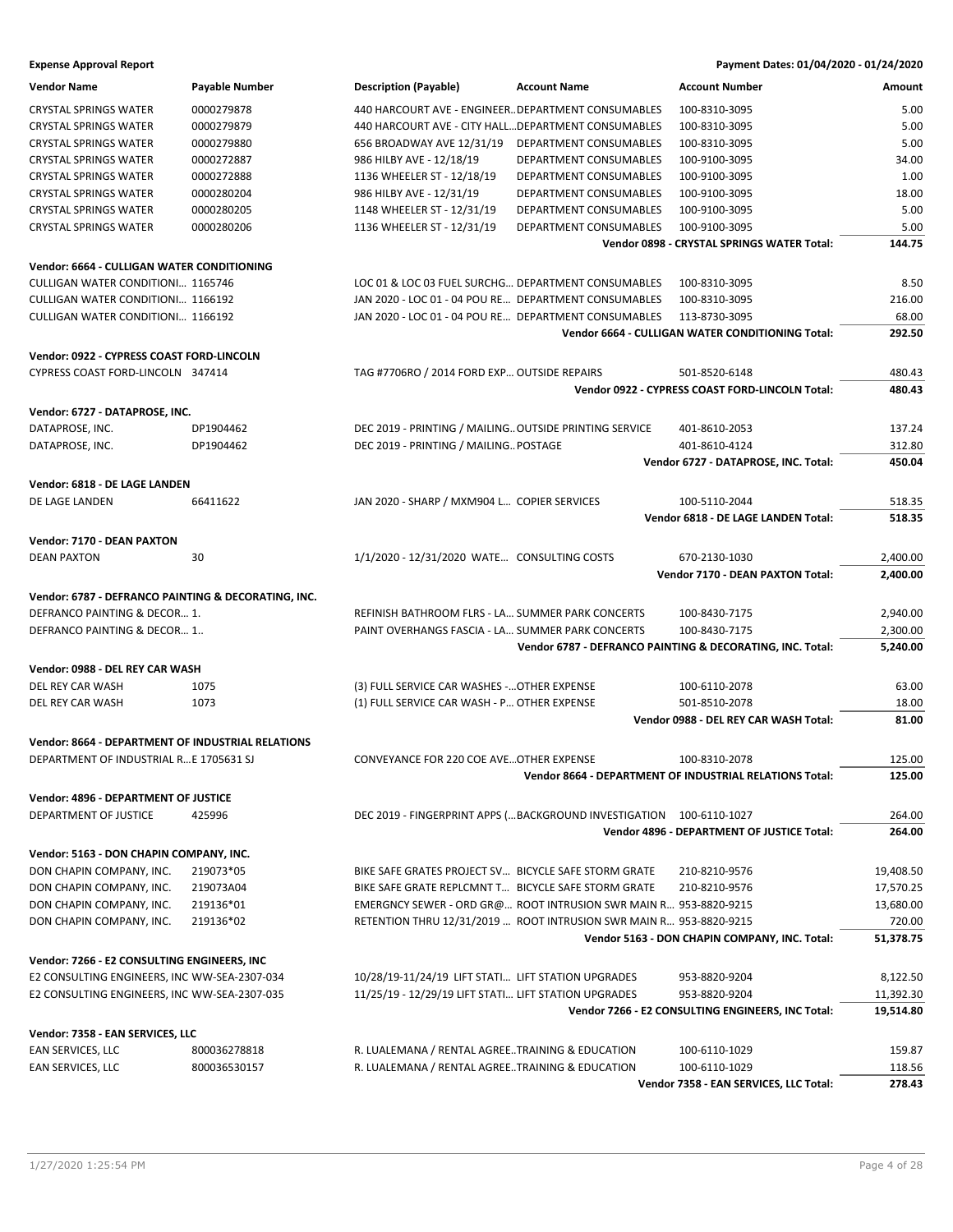| <b>Expense Approval Report</b>                        |                       |                                                      |                                                                      | Payment Dates: 01/04/2020 - 01/24/2020                      |                  |
|-------------------------------------------------------|-----------------------|------------------------------------------------------|----------------------------------------------------------------------|-------------------------------------------------------------|------------------|
| <b>Vendor Name</b>                                    | <b>Payable Number</b> | <b>Description (Payable)</b>                         | <b>Account Name</b>                                                  | <b>Account Number</b>                                       | Amount           |
| Vendor: 4892 - EDGES ELECTRICAL GROUP                 |                       |                                                      |                                                                      |                                                             |                  |
| <b>EDGES ELECTRICAL GROUP</b>                         | S4847267.001          | (1) 1G RCP COVER                                     | DEPARTMENT CONSUMABLES                                               | 100-8420-3095                                               | 15.34            |
| <b>EDGES ELECTRICAL GROUP</b>                         | S4845296.001          | (12) PHIL FB32T8/TL841/6/ALTO DEPARTMENT CONSUMABLES |                                                                      | 113-8730-3095                                               | 99.94            |
| <b>EDGES ELECTRICAL GROUP</b>                         | S4762676.001          | (2) X-LARGE GLOVES (SPECIAL  CONSUMABLES             |                                                                      | 271-8110-3095                                               | 28.51            |
|                                                       |                       |                                                      |                                                                      | Vendor 4892 - EDGES ELECTRICAL GROUP Total:                 | 143.79           |
| Vendor: 1152 - ENTENMANN-ROVIN COMPANY                |                       |                                                      |                                                                      |                                                             |                  |
| ENTENMANN-ROVIN COMPANY 0148833-IN                    |                       | (1) SEASIDE PD D 130 TT DOME  OTHER EXPENSE          |                                                                      | 100-6110-2078                                               | 77.62            |
|                                                       |                       |                                                      |                                                                      | Vendor 1152 - ENTENMANN-ROVIN COMPANY Total:                | 77.62            |
| Vendor: 7020 - ERIC RANSOM                            |                       |                                                      |                                                                      |                                                             |                  |
| <b>ERIC RANSOM</b>                                    | <b>NOV/DEC 2019</b>   |                                                      | NOV / DEC 2019 - INSTRUCTOR  RECREATION CONTRACT SERVI 100-9603-2075 | Vendor 7020 - ERIC RANSOM Total:                            | 730.80<br>730.80 |
| Vendor: 8979 - ERROL L. MONTGOMERY & ASSOCIATES, INC. |                       |                                                      |                                                                      |                                                             |                  |
| ERROL L. MONTGOMERY & ASS 9150-19-7                   |                       | OCT 2019 - SEASIDE BASIN WATCONSULTING COSTS         |                                                                      | 670-2130-1030                                               | 4,855.00         |
| ERROL L. MONTGOMERY & ASS 9150-19-8                   |                       | NOV 2019 - SEASIDE BASIN WA CONSULTING COSTS         |                                                                      | 670-2130-1030                                               | 9,007.50         |
| ERROL L. MONTGOMERY & ASS 9150-19-9                   |                       | DEC 2019 - SEASIDE BASIN WAT CONSULTING COSTS        |                                                                      | 670-2130-1030                                               | 3,365.12         |
|                                                       |                       |                                                      |                                                                      | Vendor 8979 - ERROL L. MONTGOMERY & ASSOCIATES, INC. Total: | 17,227.62        |
| Vendor: 5969 - FASTENAL COMPANY                       |                       |                                                      |                                                                      |                                                             |                  |
| <b>FASTENAL COMPANY</b>                               | CASEA97212            | (10) HANDY FIRST AID KITS                            | DEPARTMENT CONSUMABLES                                               | 100-8310-3095                                               | 63.47            |
| <b>FASTENAL COMPANY</b>                               | CASEA96948            | DECEMBER 2019 VENDING                                | SUBCONTRACTED WORK                                                   | 100-8420-2073                                               | 521.38           |
| <b>FASTENAL COMPANY</b>                               | CASEA97225            | MISC SUPPLIES FOR PARKS DEPT DEPARTMENT CONSUMABLES  |                                                                      | 100-8420-3095                                               | 23.17            |
| <b>FASTENAL COMPANY</b>                               | CASEA97446            | (1) 50' x 1/4" SOLID BRD ROPE                        | <b>DEPARTMENT CONSUMABLES</b>                                        | 100-8420-3095                                               | 10.62            |
| <b>FASTENAL COMPANY</b>                               | CASEA97224            | (12) XXL GLOVE PR (FOR STREETSAFETY EQUIPMENT        |                                                                      | 210-8110-3097                                               | 180.68           |
| <b>FASTENAL COMPANY</b>                               | CASEA97210            | (5) 3/8 GLV4O190STRELB                               | <b>VEHICLE PARTS</b>                                                 | 501-8520-6144                                               | 18.39            |
|                                                       |                       |                                                      |                                                                      | Vendor 5969 - FASTENAL COMPANY Total:                       | 817.71           |
| Vendor: 7751 - FBINAA FBI ACADEMY                     |                       |                                                      |                                                                      |                                                             |                  |
| FBINAA FBI ACADEMY                                    | 70482                 | MEMBERSHIP DUES - NICHOLAS DUES & MEMBERSHIP         |                                                                      | 100-6110-4122                                               | 125.00           |
|                                                       |                       |                                                      |                                                                      | Vendor 7751 - FBINAA FBI ACADEMY Total:                     | 125.00           |
| Vendor: 8338 - FEDEX                                  |                       |                                                      |                                                                      |                                                             |                  |
| <b>FEDEX</b>                                          | 6-893-81133           | ACCT #6266-0569-9 / SHIPMENTMAIL SERVICES            |                                                                      | 100-6110-4124<br>Vendor 8338 - FEDEX Total:                 | 14.88<br>14.88   |
| Vendor: 3883 - FELIPE DE JESUS OLVERA                 |                       |                                                      |                                                                      |                                                             |                  |
| FELIPE DE JESUS OLVERA                                | 12/18/19              | REMOVE 20 ACACIA TREES - LA SUBCONTRACTED WORK       |                                                                      | 100-8450-2073                                               | 2,200.00         |
|                                                       |                       |                                                      |                                                                      | Vendor 3883 - FELIPE DE JESUS OLVERA Total:                 | 2,200.00         |
| Vendor: 1188 - FERGUSON ENTERPRISES INC #686          |                       |                                                      |                                                                      |                                                             |                  |
| FERGUSON ENTERPRISES INC # 8166685                    |                       |                                                      | BLDG 7693 - (1) 1.5 ELEC LAV F DEPARTMENT CONSUMABLES 113-8730-3095  |                                                             | 698.12           |
|                                                       |                       |                                                      |                                                                      | Vendor 1188 - FERGUSON ENTERPRISES INC #686 Total:          | 698.12           |
| Vendor: 1224 - FIRST ALARM                            |                       |                                                      |                                                                      |                                                             |                  |
| <b>FIRST ALARM</b>                                    | 513855                | 656 BROADWAY AVE - MONITO ALARM SERVICE              |                                                                      | 100-8310-2070                                               | 219.00           |
| FIRST ALARM                                           | 515936                | 986 HILBY AVE - MONITORING  ALARM SERVICE            |                                                                      | 100-8310-2070                                               | 239.31           |
| <b>FIRST ALARM</b>                                    | 518907                | POLICE DEPT - MONITORING OF POLICE EQUIPMENT         |                                                                      | 221-6120-8184                                               | 194.22           |
|                                                       |                       |                                                      |                                                                      | Vendor 1224 - FIRST ALARM Total:                            | 652.53           |
| Vendor: 8066 - FUN EXPRESS, LLC                       |                       |                                                      |                                                                      |                                                             |                  |
| FUN EXPRESS, LLC                                      | 700690663-01          | SUPPLIES FOR EASTER EGG HU EASTER EGG HUNT           |                                                                      | 100-9200-7186                                               | 145.25           |
| FUN EXPRESS, LLC                                      | 700690759-01          | SUPPLIES FOR EASTER EGG HU EASTER EGG HUNT           |                                                                      | 100-9200-7186                                               | 126.02           |
|                                                       |                       |                                                      |                                                                      | Vendor 8066 - FUN EXPRESS, LLC Total:                       | 271.27           |
| Vendor: 6306 - GAVILAN PEST CONTROL                   |                       |                                                      |                                                                      |                                                             |                  |
| <b>GAVILAN PEST CONTROL</b>                           | 0128239               |                                                      | 986 HILBY AVE - MONTHLY PESTTEMPORARY CONTRACT SERVIC100-9200-2043   |                                                             | 87.00            |
| <b>GAVILAN PEST CONTROL</b>                           | 0127961               | 1136 WHEELER ST - MONTHLY  SUBCONTRACTED WORK        |                                                                      | 100-9310-2073                                               | 83.00            |
|                                                       |                       |                                                      |                                                                      | Vendor 6306 - GAVILAN PEST CONTROL Total:                   | 170.00           |
| Vendor: 9088 - GENE'S IMPORT AUTO BODY, INC.          |                       |                                                      |                                                                      |                                                             |                  |
| GENE'S IMPORT AUTO BODY, I 18099                      |                       | REPAIR WORK TO 2019 DODGE BODY REPAIR & PAINTING     |                                                                      | 501-8520-6149                                               | 6,308.06         |
|                                                       |                       |                                                      |                                                                      | Vendor 9088 - GENE'S IMPORT AUTO BODY, INC. Total:          | 6,308.06         |
| Vendor: 8649 - GIANNA STAGNARO                        |                       |                                                      |                                                                      |                                                             |                  |
| <b>GIANNA STAGNARO</b>                                | TRAVEL JAN'20         | TRAVEL ADVANCE FOR 1/26/20  MEETINGS & TRAVEL        |                                                                      | 100-9100-4121                                               | 126.00           |
|                                                       |                       |                                                      |                                                                      | Vendor 8649 - GIANNA STAGNARO Total:                        | 126.00           |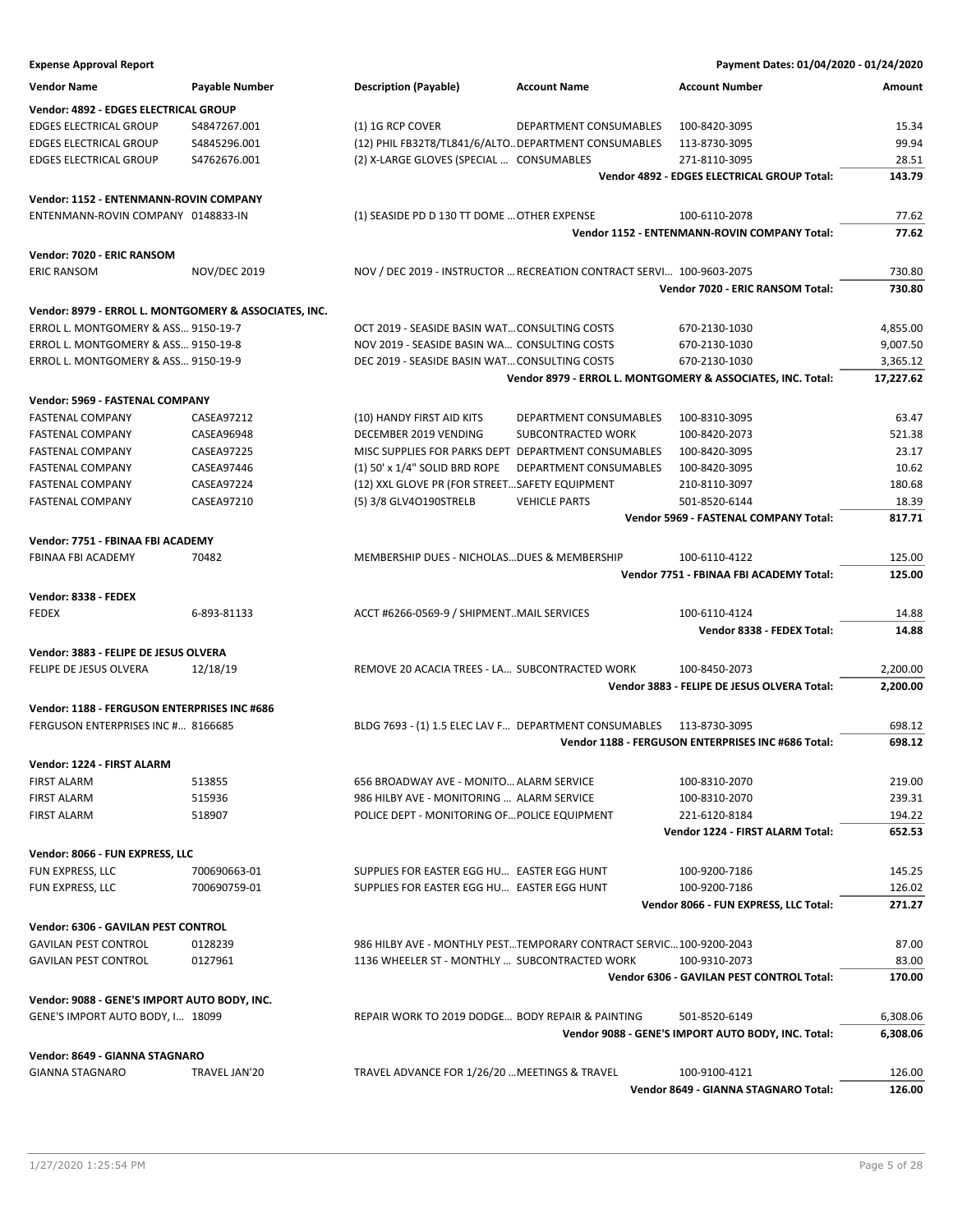| <b>Expense Approval Report</b>                     |                     |                                                      |                                                                       | Payment Dates: 01/04/2020 - 01/24/2020               |           |
|----------------------------------------------------|---------------------|------------------------------------------------------|-----------------------------------------------------------------------|------------------------------------------------------|-----------|
| <b>Vendor Name</b>                                 | Payable Number      | <b>Description (Payable)</b>                         | <b>Account Name</b>                                                   | <b>Account Number</b>                                | Amount    |
| Vendor: 1352 - GIRLS INC. OF THE CENTRAL COAST     |                     |                                                      |                                                                       |                                                      |           |
| GIRLS INC. OF THE CENTRAL CO 2 QTR                 |                     | 2 QTR, FY 2019/20 - CDBG FOR  GIRLS, INC.            |                                                                       | 200-5410-7197                                        | 2,900.53  |
|                                                    |                     |                                                      |                                                                       | Vendor 1352 - GIRLS INC. OF THE CENTRAL COAST Total: | 2,900.53  |
|                                                    |                     |                                                      |                                                                       |                                                      |           |
| Vendor: 5198 - GOLDEN STATE PORTABLES              |                     |                                                      |                                                                       |                                                      |           |
| <b>GOLDEN STATE PORTABLES</b>                      | 41367               | DEC 2019 - OFC TRAILERS 440  SUBCONTRACTED WORK      |                                                                       | 100-8310-2073                                        | 487.54    |
| <b>GOLDEN STATE PORTABLES</b>                      | 40535               | PORTA TOILETS FOR SUNDAY B SUMMER PARK CONCERTS      |                                                                       | 100-9200-7175                                        | 421.31    |
| <b>GOLDEN STATE PORTABLES</b>                      | 41442               | PORTA TOILETS FOR TREE LIGHT HOLIDAY SNOW FESTIVAL   |                                                                       | 100-9200-7182                                        | 778.06    |
| <b>GOLDEN STATE PORTABLES</b>                      | 41368               | DEC 2019 - 610 OLYMPIA AVE T SUBCONTRACTED WORK      |                                                                       | 951-8820-2073                                        | 120.36    |
|                                                    |                     |                                                      |                                                                       | Vendor 5198 - GOLDEN STATE PORTABLES Total:          | 1,807.27  |
| Vendor: 1388 - GRAINGER                            |                     |                                                      |                                                                       |                                                      |           |
| <b>GRAINGER</b>                                    | 9309626944          | MISC PLUMBING SUPPLIES - 986 SUBCONTRACTED WORK      |                                                                       | 100-8310-2073                                        | 296.97    |
| <b>GRAINGER</b>                                    | 9404388796          | (4) DRAIN CLEANER, 1 GAL                             | DEPARTMENT CONSUMABLES                                                | 100-8310-3095                                        | 67.99     |
|                                                    |                     |                                                      |                                                                       | Vendor 1388 - GRAINGER Total:                        | 364.96    |
| <b>Vendor: 1391 - GRANITE CONSTRUCTION COMPANY</b> |                     |                                                      |                                                                       |                                                      |           |
| <b>GRANITE CONSTRUCTION COM 1717283</b>            |                     | PAVEMENT REHAB PH 2 / APPL SB1 CAPITAL PROJECTS      |                                                                       | 210-8210-9577                                        | 15,699.99 |
| <b>GRANITE CONSTRUCTION COM 1717283</b>            |                     |                                                      | PAVEMENT REHAB PH 2 / APPL CONSTRUCTION IN PROGRESS- 212-8920-9600    |                                                      | 19,188.88 |
|                                                    |                     |                                                      |                                                                       | Vendor 1391 - GRANITE CONSTRUCTION COMPANY Total:    | 34,888.87 |
|                                                    |                     |                                                      |                                                                       |                                                      |           |
| Vendor: 1392 - GRANITE ROCK COMPANY                |                     |                                                      |                                                                       |                                                      |           |
| <b>GRANITE ROCK COMPANY</b>                        | 1214606             |                                                      | TICKET #687313; (2) WATTLE 9x DEPARTMENT CONSUMABLES                  | 210-8110-3095                                        | 55.72     |
| <b>GRANITE ROCK COMPANY</b>                        | 1215051             |                                                      | TICKET #687339 / 1.20 TONS D DEPARTMENT CONSUMABLES                   | 210-8110-3095                                        | 66.21     |
| <b>GRANITE ROCK COMPANY</b>                        | 1215882             |                                                      | 4.86. TONS GRANITEPATCH FOR DEPARTMENT CONSUMABLES                    | 210-8110-3095                                        | 1,139.71  |
| <b>GRANITE ROCK COMPANY</b>                        | 1216112             |                                                      | TICKET #688307 / 1.38 TONS D DEPARTMENT CONSUMABLES                   | 210-8110-3095                                        | 76.14     |
| <b>GRANITE ROCK COMPANY</b>                        | 1215522             |                                                      | TICKET #688989 / 1.59 TONS CL DEPARTMENT CONSUMABLES                  | 401-8620-3095                                        | 79.91     |
| <b>GRANITE ROCK COMPANY</b>                        | 1215589             |                                                      | TICKET #688978 / .76 TONS UTIL DEPARTMENT CONSUMABLES                 | 401-8620-3095                                        | 34.87     |
|                                                    |                     |                                                      |                                                                       | Vendor 1392 - GRANITE ROCK COMPANY Total:            | 1,452.56  |
| <b>Vendor: 1402 - GREATER VICTORY TEMPLE</b>       |                     |                                                      |                                                                       |                                                      |           |
| <b>GREATER VICTORY TEMPLE</b>                      | 2, 2 QTR            |                                                      | 2 QTR, FY 2019/20 - AFTERNOO GREATER VICTORY TEMPLE - C 200-5410-7400 |                                                      | 2,925.67  |
|                                                    |                     |                                                      |                                                                       | Vendor 1402 - GREATER VICTORY TEMPLE Total:          | 2,925.67  |
| Vendor: 8154 - GREEN VALLEY LANDSCAPE, INC.        |                     |                                                      |                                                                       |                                                      |           |
| GREEN VALLEY LANDSCAPE, INC. 13183                 |                     |                                                      | (2) HONDA BLADE SETS, (2) BLA DEPARTMENT CONSUMABLES                  | 100-8420-3095                                        | 54.58     |
| GREEN VALLEY LANDSCAPE, INC. 13206                 |                     |                                                      | (2) SAW CHAIN SETS, (132) 3/8" DEPARTMENT CONSUMABLES                 | 100-8420-3095                                        | 118.84    |
|                                                    |                     |                                                      |                                                                       | Vendor 8154 - GREEN VALLEY LANDSCAPE, INC. Total:    | 173.42    |
|                                                    |                     |                                                      |                                                                       |                                                      |           |
| Vendor: 3154 - GREEN VALLEY LANSCAPE INC.          |                     |                                                      |                                                                       |                                                      |           |
| GREEN VALLEY LANSCAPE INC.                         | 36240               | (1.25) TOPSOIL, PER YARD                             | DEPARTMENT CONSUMABLES                                                | 100-8420-3095                                        | 71.01     |
| GREEN VALLEY LANSCAPE INC.                         | 36241               | (2.25) TOPSOIL, PER YARD                             | DEPARTMENT CONSUMABLES                                                | 100-8420-3095                                        | 121.43    |
| <b>GREEN VALLEY LANSCAPE INC.</b>                  | 36245               | (6) TOPSOIL, PER YARD                                | <b>DEPARTMENT CONSUMABLES</b>                                         | 100-8420-3095                                        | 323.82    |
| GREEN VALLEY LANSCAPE INC.                         | 36264               | (2.25) TOPSOIL, PER YARD                             | DEPARTMENT CONSUMABLES                                                | 100-8420-3095                                        | 121.43    |
|                                                    |                     |                                                      |                                                                       | Vendor 3154 - GREEN VALLEY LANSCAPE INC. Total:      | 637.69    |
| Vendor: 9157 - GREG S. OMOTO                       |                     |                                                      |                                                                       |                                                      |           |
| <b>GREG S. OMOTO</b>                               | <b>NOV/DEC 2019</b> | ADULT SOFTBALL OFFICIAL (11/ SUBCONTRACTED WORK      |                                                                       | 100-9330-2073                                        | 455.00    |
|                                                    |                     |                                                      |                                                                       | Vendor 9157 - GREG S. OMOTO Total:                   | 455.00    |
| Vendor: 9031 - HAILEY NELSON                       |                     |                                                      |                                                                       |                                                      |           |
| <b>HAILEY NELSON</b>                               | TRAVEL JAN'20       | TRAVEL ADVANCE 1/26/20 - 1/ MEETINGS & TRAVEL        |                                                                       | 100-9100-4121                                        | 132.00    |
|                                                    |                     |                                                      |                                                                       | <b>Vendor 9031 - HAILEY NELSON Total:</b>            | 132.00    |
|                                                    |                     |                                                      |                                                                       |                                                      |           |
| Vendor: 4222 - HARRIS & ASSOCIATES, INC.           |                     |                                                      |                                                                       |                                                      |           |
| HARRIS & ASSOCIATES, INC.                          | 42589               | 8/25/19 - 9/28/19 - PAVEMENT SB1 CAPITAL PROJECTS    |                                                                       | 210-8210-9577                                        | 17,586.42 |
| HARRIS & ASSOCIATES, INC.                          | 42895               | 9/29/19 - 10/26/19 PAVEMENT SB1 CAPITAL PROJECTS     |                                                                       | 210-8210-9577                                        | 26,610.81 |
| HARRIS & ASSOCIATES, INC.                          | 43305               | 10/27/19 - 11/23/19 PAVEMEN SB1 CAPITAL PROJECTS     |                                                                       | 210-8210-9577                                        | 24,174.26 |
| HARRIS & ASSOCIATES, INC.                          | 42589               |                                                      | 8/25/19 - 9/28/19 - PAVEMENT CONSTRUCTION IN PROGRESS- 212-8920-9600  |                                                      | 50,426.54 |
| HARRIS & ASSOCIATES, INC.                          | 42589               |                                                      | 8/25/19 - 9/28/19 - PAVEMENT CONSTRUCTION IN PROGRESS- 212-8920-9600  |                                                      | 1,685.04  |
| HARRIS & ASSOCIATES, INC.                          | 42895               |                                                      | 9/29/19 - 10/26/19 PAVEMENT CONSTRUCTION IN PROGRESS- 212-8920-9600   |                                                      | 2,048.33  |
| HARRIS & ASSOCIATES, INC.                          | 42895               |                                                      | 9/29/19 - 10/26/19 PAVEMENT CONSTRUCTION IN PROGRESS- 212-8920-9600   |                                                      | 67,694.01 |
| HARRIS & ASSOCIATES, INC.                          | 43305               |                                                      | 10/27/19 - 11/23/19 PAVEMEN CONSTRUCTION IN PROGRESS- 212-8920-9600   |                                                      | 3,123.43  |
| HARRIS & ASSOCIATES, INC.                          | 43305               |                                                      | 10/27/19 - 11/23/19 PAVEMEN CONSTRUCTION IN PROGRESS- 212-8920-9600   |                                                      | 83,175.35 |
| HARRIS & ASSOCIATES, INC.                          | 43275               | 10/27/19 - 11/23/19 - LIFT STATLIFT STATION UPGRADES |                                                                       | 953-8820-9204                                        | 22,935.00 |
| HARRIS & ASSOCIATES, INC.                          | 43369               | 11/24/19 - 12/28/19 LIFT STATI LIFT STATION UPGRADES |                                                                       | 953-8820-9204                                        | 19,590.00 |
| HARRIS & ASSOCIATES, INC.                          | 43330               |                                                      | 10/27/19-11/23/19 - CIP MGMTDEL MONTE SWR MAIN REPLAC 953-8820-9214   |                                                      | 7,747.50  |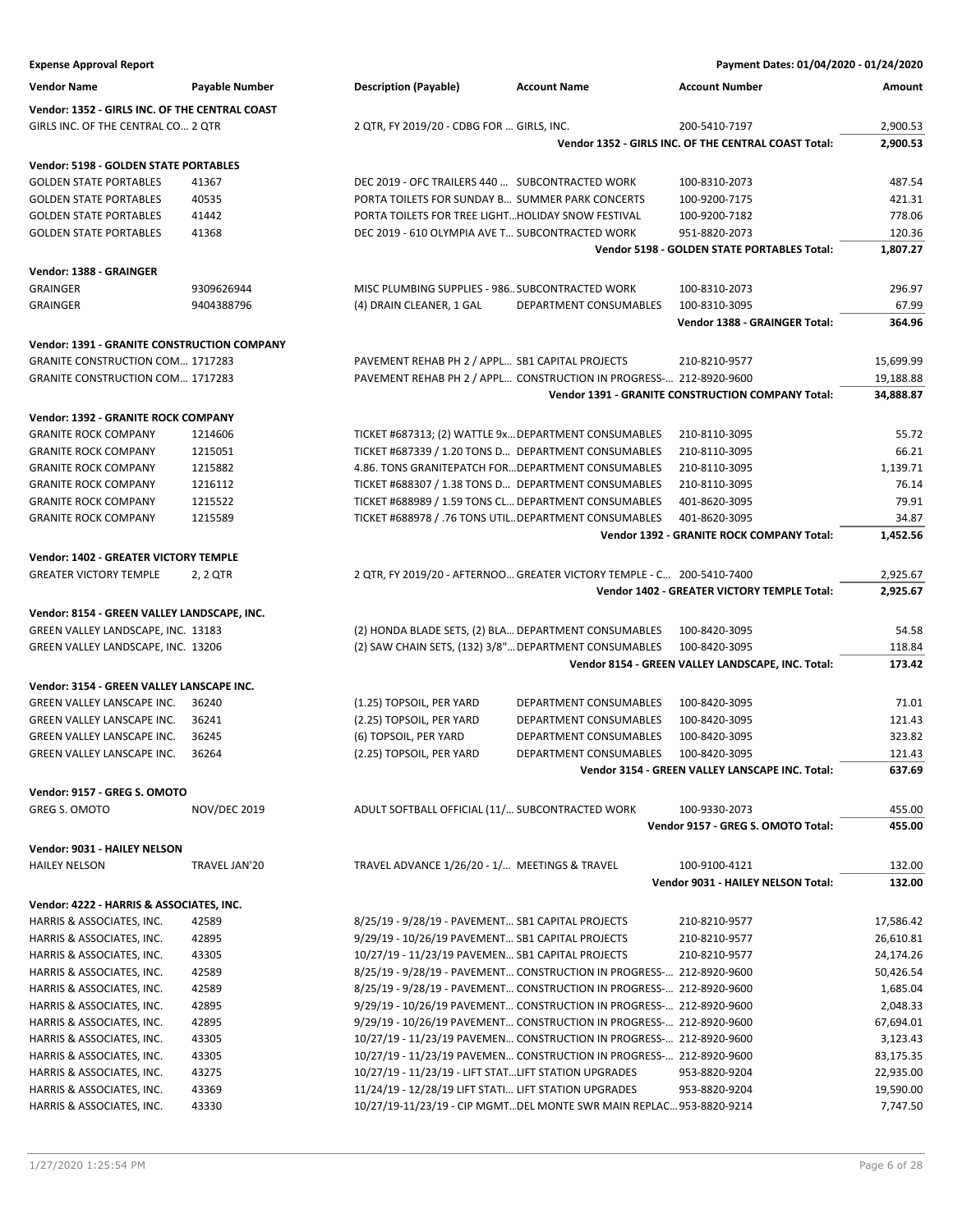| Payment Dates: 01/04/2020 - 01/24/2020 |
|----------------------------------------|
|                                        |

| <b>Vendor Name</b>                              | Payable Number | <b>Description (Payable)</b>                         | <b>Account Name</b>                                                  | <b>Account Number</b>                                        | Amount     |
|-------------------------------------------------|----------------|------------------------------------------------------|----------------------------------------------------------------------|--------------------------------------------------------------|------------|
| HARRIS & ASSOCIATES, INC.                       | 43401          |                                                      | 11/24/19 - 12/28/19 - CIP MG DEL MONTE SWR MAIN REPLAC 953-8820-9214 |                                                              | 1,370.00   |
| HARRIS & ASSOCIATES, INC.                       | 43330          | 10/27/19-11/23/19 - CIP MGMTSEWER LINE REPLACEMENTS  |                                                                      | 953-8820-9218                                                | 635.00     |
| HARRIS & ASSOCIATES, INC.                       | 43401          | 11/24/19 - 12/28/19 - CIP MG SEWER LINE REPLACEMENTS |                                                                      | 953-8820-9218                                                | 1,187.50   |
|                                                 |                |                                                      |                                                                      | Vendor 4222 - HARRIS & ASSOCIATES, INC. Total:               | 329,989.19 |
| Vendor: 1494 - HD SUPPLY FACILITIES MAINTENANCE |                |                                                      |                                                                      |                                                              |            |
| HD SUPPLY FACILITIES MAINTE 9178269989          |                | (1) SHARKBITE PRV 1/2 SLIP CO DEPARTMENT CONSUMABLES |                                                                      | 100-8310-3095                                                | 64.85      |
|                                                 |                |                                                      |                                                                      |                                                              |            |
| HD SUPPLY FACILITIES MAINTE 1807516214          |                | ACCTS RECEIV CASH APPL (INV  JANITORIAL SUPPLIES     |                                                                      | 100-9200-3093                                                | $-2.73$    |
| HD SUPPLY FACILITIES MAINTE 1807516215          |                | ACCTS RECEIV CASH APPL (INV  JANITORIAL SUPPLIES     |                                                                      | 100-9200-3093                                                | $-3.03$    |
| HD SUPPLY FACILITIES MAINTE 9175527431          |                | (1) WILKINS BACKFLOW VALVE JANITORIAL SUPPLIES       |                                                                      | 100-9200-3093                                                | 301.79     |
|                                                 |                |                                                      |                                                                      | <b>Vendor 1494 - HD SUPPLY FACILITIES MAINTENANCE Total:</b> | 360.88     |
| Vendor: 8192 - HEATHER HARDEE                   |                |                                                      |                                                                      |                                                              |            |
| <b>HEATHER HARDEE</b>                           | SSPD20-01      |                                                      | 11/24/19 - 1/2/20 - PRE-EMPLOBACKGROUND INVESTIGATION  100-6110-1027 |                                                              | 1,180.00   |
|                                                 |                |                                                      |                                                                      | Vendor 8192 - HEATHER HARDEE Total:                          | 1,180.00   |
| Vendor: 4838 - HIRE RIGHT, LLC                  |                |                                                      |                                                                      |                                                              |            |
| HIRE RIGHT, LLC                                 | P0931849       | DEC 2019 - BACKGROUND SCRE SUBCONTRACTED WORK        |                                                                      | 951-8820-2073                                                | 54.70      |
|                                                 |                |                                                      |                                                                      | Vendor 4838 - HIRE RIGHT, LLC Total:                         | 54.70      |
| Vendor: 6966 - HOLIDAYGOO, INC.                 |                |                                                      |                                                                      |                                                              |            |
| HOLIDAYGOO, INC.                                | 18051          | (18 PKS) CANDY/TOY FILLED PL EASTER EGG HUNT         |                                                                      | 100-9200-7186                                                | 2,023.14   |
|                                                 |                |                                                      |                                                                      | Vendor 6966 - HOLIDAYGOO, INC. Total:                        | 2,023.14   |
| Vendor: 1561 - HOME DEPOT CREDIT SERVICES       |                |                                                      |                                                                      |                                                              |            |
| HOME DEPOT CREDIT SERVICES 1270017              |                | PARKS DEPT SUPPLIES 11/8/19                          | DEPARTMENT CONSUMABLES                                               | 100-8420-3095                                                | 87.00      |
| HOME DEPOT CREDIT SERVICES 2060785              |                | PARKS DEPT SUPPLIES 11/7/19                          | DEPARTMENT CONSUMABLES                                               | 100-8420-3095                                                | 37.30      |
| HOME DEPOT CREDIT SERVICES 4500047              |                | PARKS DEPT SUPPLIES 11/5/19                          | DEPARTMENT CONSUMABLES                                               | 100-8420-3095                                                | 129.54     |
|                                                 |                |                                                      |                                                                      |                                                              |            |
| HOME DEPOT CREDIT SERVICES 4360181              |                | CHRISTMAS LIGHTS 11/15/19                            | <b>CHRISTMAS DECORATIONS</b>                                         | 100-8430-7168                                                | 316.45     |
| HOME DEPOT CREDIT SERVICES 5350461              |                | IRRIGATION DEPT SUPPLIES 12/ DEPARTMENT CONSUMABLES  |                                                                      | 100-8440-3095                                                | 127.57     |
| HOME DEPOT CREDIT SERVICES 7380065              |                | SUPPLIES FOR W. BROADWAY                             | DEPARTMENT CONSUMABLES                                               | 100-8440-3095                                                | 105.73     |
| HOME DEPOT CREDIT SERVICES 1044622              |                | POMA DEPT SUPPLIES 11/8/19                           | DEPARTMENT CONSUMABLES                                               | 113-8730-3095                                                | 55.40      |
| HOME DEPOT CREDIT SERVICES 2044474              |                | POMA DEPT SUPPLIES 11/17/19                          | DEPARTMENT CONSUMABLES                                               | 113-8730-3095                                                | 5.44       |
| HOME DEPOT CREDIT SERVICES 2163846              |                | POMA DEPT SUPPLIES 11/7/19                           | DEPARTMENT CONSUMABLES                                               | 113-8730-3095                                                | 163.78     |
| HOME DEPOT CREDIT SERVICES 2163847              |                | POMA DEPT SUPPLIES 11/7/19                           | DEPARTMENT CONSUMABLES                                               | 113-8730-3095                                                | 54.56      |
| HOME DEPOT CREDIT SERVICES 2540878              |                | POMA DEPT SUPPLIES 11/7/19                           | DEPARTMENT CONSUMABLES                                               | 113-8730-3095                                                | 24.29      |
| HOME DEPOT CREDIT SERVICES 3053021              |                | POMA DEPT SUPPLIES 11/26/19                          | DEPARTMENT CONSUMABLES                                               | 113-8730-3095                                                | 15.87      |
| HOME DEPOT CREDIT SERVICES 3194573              |                | CREDIT FOR POMA SUPPLIES 11 DEPARTMENT CONSUMABLES   |                                                                      | 113-8730-3095                                                | $-11.93$   |
| HOME DEPOT CREDIT SERVICES 3350100              |                | POMA DEPT SUPPLIES 11/6/19                           | DEPARTMENT CONSUMABLES                                               | 113-8730-3095                                                | 202.37     |
| HOME DEPOT CREDIT SERVICES 4510701              |                | POMA DEPT SUPPLIES 11/5/19                           | DEPARTMENT CONSUMABLES                                               | 113-8730-3095                                                | 128.82     |
| HOME DEPOT CREDIT SERVICES 4521294              |                | POMA DEPT SUPPLIES 11/25/19                          | DEPARTMENT CONSUMABLES                                               | 113-8730-3095                                                | 22.82      |
| HOME DEPOT CREDIT SERVICES 5051310              |                | POMA DEPT SUPPLIES 11/14/19                          | DEPARTMENT CONSUMABLES                                               | 113-8730-3095                                                | 9.42       |
| HOME DEPOT CREDIT SERVICES 5521902              |                | POMA DEPT SUPPLIES 12/4/19                           | DEPARTMENT CONSUMABLES                                               | 113-8730-3095                                                | 15.27      |
| HOME DEPOT CREDIT SERVICES 5541604              |                | POMA DEPT SUPPLIES 11/14/19                          | DEPARTMENT CONSUMABLES                                               | 113-8730-3095                                                | 17.46      |
| HOME DEPOT CREDIT SERVICES 611947               |                | POMA DEPT SUPPLIES 11/19/19 DEPARTMENT CONSUMABLES   |                                                                      | 113-8730-3095                                                | 117.79     |
| HOME DEPOT CREDIT SERVICES 6612910              |                | POMA DEPT SUPPLIES 12/3/19                           | DEPARTMENT CONSUMABLES                                               | 113-8730-3095                                                | 68.95      |
| HOME DEPOT CREDIT SERVICES 6612919              |                | POMA DEPT SUPPLIES 12/3/19                           | DEPARTMENT CONSUMABLES                                               | 113-8730-3095                                                | 135.76     |
| HOME DEPOT CREDIT SERVICES 7520401              |                | POMA DEPT SUPPLIES 11/12/19 DEPARTMENT CONSUMABLES   |                                                                      | 113-8730-3095                                                | 207.68     |
| HOME DEPOT CREDIT SERVICES 7521769              |                | POMA DEPT SUPPLIES 12/2/19                           | DEPARTMENT CONSUMABLES                                               | 113-8730-3095                                                | 27.99      |
| HOME DEPOT CREDIT SERVICES 7611265              |                | POMA DEPT SUPPLIES 11/12/19 DEPARTMENT CONSUMABLES   |                                                                      | 113-8730-3095                                                | 59.22      |
| HOME DEPOT CREDIT SERVICES 7612118              |                | POMA DEPT SUPPLIES 11/22/19 DEPARTMENT CONSUMABLES   |                                                                      | 113-8730-3095                                                | 38.66      |
| HOME DEPOT CREDIT SERVICES 7622531              |                | POMA DEPT SUPPLIES 11/22/19 DEPARTMENT CONSUMABLES   |                                                                      | 113-8730-3095                                                | 21.09      |
| HOME DEPOT CREDIT SERVICES 2044419              |                | STREETS DEPT SUPPLIES 11/7/19 DEPARTMENT CONSUMABLES |                                                                      | 210-8110-3095                                                | 122.33     |
| HOME DEPOT CREDIT SERVICES 284662               |                | STREETS DEPT SUPPLIES 11/19/ DEPARTMENT CONSUMABLES  |                                                                      | 210-8110-3095                                                | 49.15      |
| HOME DEPOT CREDIT SERVICES 4370302              |                | STREETS DEPT SUPPLIES 11/25/ DEPARTMENT CONSUMABLES  |                                                                      | 210-8110-3095                                                | 23.64      |
| HOME DEPOT CREDIT SERVICES 6623620              |                | STREETS DEPT SUPPLIES 12/3/19 DEPARTMENT CONSUMABLES |                                                                      | 210-8110-3095                                                | 42.51      |
| HOME DEPOT CREDIT SERVICES 1060928              |                | SUPPLIES FOR AUTO ROW TOW STREET LIGHTINGS           |                                                                      | 210-8210-2059                                                | 17.47      |
| HOME DEPOT CREDIT SERVICES 7360380              |                | SANDBAGS FOR PUBLIC WORKS CONSUMABLES                |                                                                      | 271-8110-3095                                                | 288.25     |
| HOME DEPOT CREDIT SERVICES 4370044              |                | WATER DEPT SUPPLIES 11/5/19 DEPARTMENT CONSUMABLES   |                                                                      | 401-8620-3095                                                | 33.31      |
| HOME DEPOT CREDIT SERVICES 4370059              |                | WATER DEPT SUPPLIES 11/5/19 DEPARTMENT CONSUMABLES   |                                                                      | 401-8620-3095                                                | 17.01      |
| HOME DEPOT CREDIT SERVICES 4360045              |                | SUPPLIES FOR MECHANICS SHO DEPARTMENT CONSUMABLES    |                                                                      | 501-8520-3095                                                | 24.45      |
|                                                 |                |                                                      |                                                                      | Vendor 1561 - HOME DEPOT CREDIT SERVICES Total:              | 2,802.42   |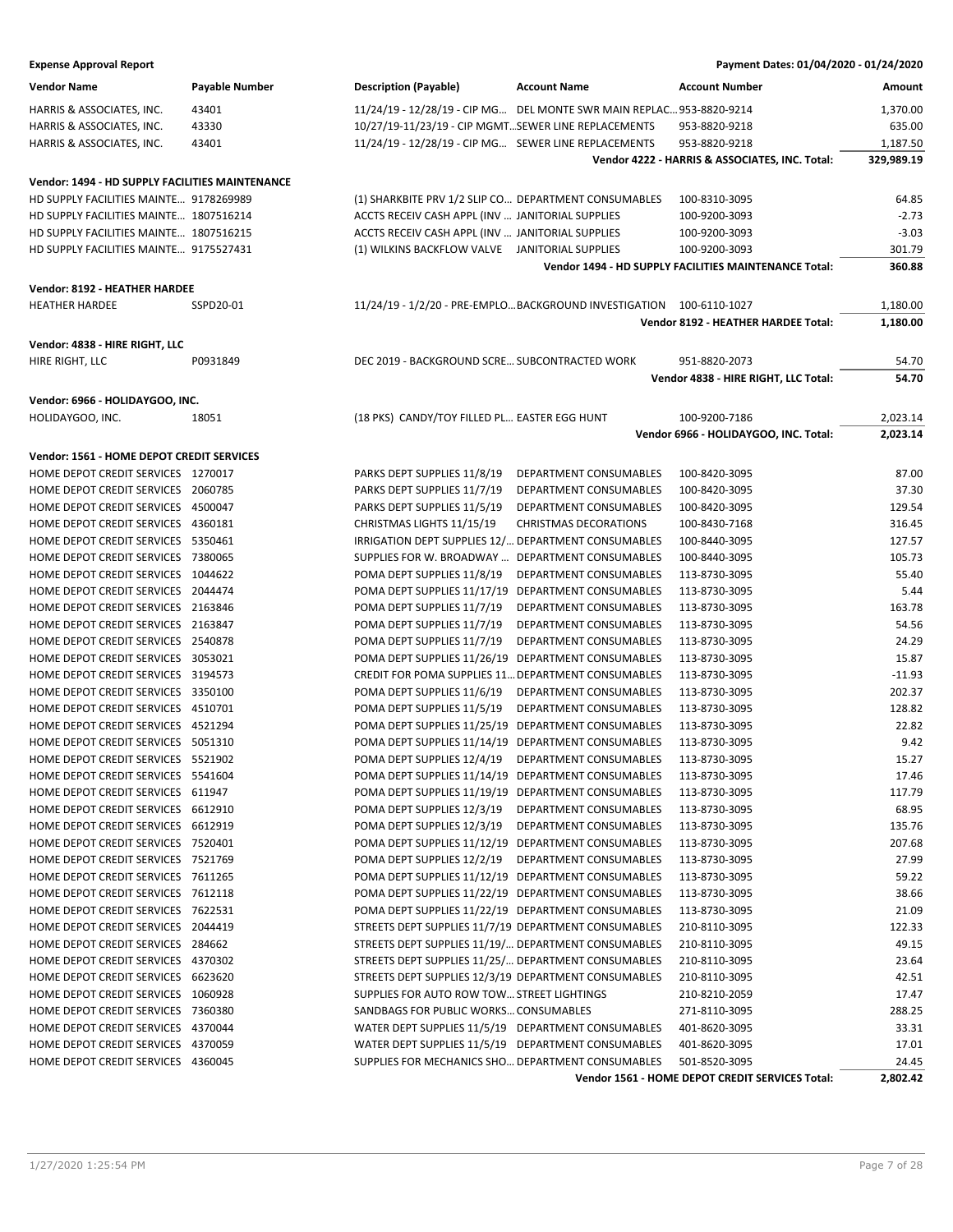| <b>Expense Approval Report</b>                                |                          |                                                   |                                                | Payment Dates: 01/04/2020 - 01/24/2020         |                    |
|---------------------------------------------------------------|--------------------------|---------------------------------------------------|------------------------------------------------|------------------------------------------------|--------------------|
| <b>Vendor Name</b>                                            | <b>Payable Number</b>    | <b>Description (Payable)</b>                      | <b>Account Name</b>                            | <b>Account Number</b>                          | Amount             |
| Vendor: 1569 - HOPE SERVICES                                  |                          |                                                   |                                                |                                                |                    |
| <b>HOPE SERVICES</b>                                          | S170024                  | DEC 2019 - SEASIDE MAINTENA SUBCONTRACTED WORK    |                                                | 100-8420-2073                                  | 5,000.00           |
| <b>HOPE SERVICES</b>                                          | S170024                  | DEC 2019 - SEASIDE MAINTENA SUBCONTRACTED WORK    |                                                | 103-8710-2073                                  | 805.14             |
|                                                               |                          |                                                   |                                                | Vendor 1569 - HOPE SERVICES Total:             | 5,805.14           |
|                                                               |                          |                                                   |                                                |                                                |                    |
| Vendor: 4920 - ICMA RETIREMENT TRUST-457                      |                          |                                                   |                                                |                                                |                    |
| ICMA RETIREMENT TRUST-457                                     | CM0000346                | KELSO LOAN 1 ADJ                                  | DEFERRED COMP PAYABLE                          | 100-2060                                       | $-59.14$           |
| ICMA RETIREMENT TRUST-457<br><b>ICMA RETIREMENT TRUST-457</b> | DM0000387                | OGDEN LOAN 3 ADJ FOR 1/2/20 DEFERRED COMP PAYABLE | DEFERRED COMP PAYABLE                          | 100-2060                                       | 78.25              |
|                                                               | INV0004053<br>INV0004053 | <b>CONTRIBUTIONS</b>                              | DEFERRED COMP PAYABLE                          | 100-2060                                       | 392.17<br>399.41   |
| ICMA RETIREMENT TRUST-457                                     |                          | <b>CONTRIBUTIONS</b>                              | DEFERRED COMP PAYABLE                          | 100-2060                                       |                    |
| ICMA RETIREMENT TRUST-457                                     | INV0004053               | <b>CONTRIBUTIONS</b>                              | DEFERRED COMP PAYABLE                          | 100-2060                                       | 324.98             |
| ICMA RETIREMENT TRUST-457<br>ICMA RETIREMENT TRUST-457        | INV0004053<br>INV0004053 | <b>CONTRIBUTIONS</b>                              | DEFERRED COMP PAYABLE                          | 100-2060<br>100-2060                           | 8,834.32           |
|                                                               |                          | <b>CONTRIBUTIONS</b>                              |                                                |                                                | 12,658.32          |
| ICMA RETIREMENT TRUST-457<br>ICMA RETIREMENT TRUST-457        | INV0004053<br>INV0004053 | <b>CONTRIBUTIONS</b><br><b>CONTRIBUTIONS</b>      | DEFERRED COMP PAYABLE<br>DEFERRED COMP PAYABLE | 100-2060<br>100-2060                           | 1,145.31<br>746.39 |
| <b>ICMA RETIREMENT TRUST-457</b>                              |                          |                                                   |                                                |                                                | 640.91             |
|                                                               | INV0004053               | <b>CONTRIBUTIONS</b><br><b>CONTRIBUTIONS</b>      | DEFERRED COMP PAYABLE<br>DEFERRED COMP PAYABLE | 100-2060                                       |                    |
| ICMA RETIREMENT TRUST-457                                     | INV0004053               |                                                   | DEFERRED COMP PAYABLE                          | 100-2060                                       | 512.79             |
| ICMA RETIREMENT TRUST-457                                     | INV0004053               | <b>CONTRIBUTIONS</b>                              |                                                | 100-2060                                       | 474.66             |
| ICMA RETIREMENT TRUST-457                                     | INV0004053               | <b>CONTRIBUTIONS</b>                              | DEFERRED COMP PAYABLE                          | 100-2060                                       | 110.03             |
| ICMA RETIREMENT TRUST-457                                     | INV0004053               | <b>CONTRIBUTIONS</b>                              | DEFERRED COMP PAYABLE                          | 100-2060                                       | 3,789.04           |
| <b>ICMA RETIREMENT TRUST-457</b>                              | INV0004053               | <b>CONTRIBUTIONS</b>                              | DEFERRED COMP PAYABLE                          | 103-2060                                       | 3.40               |
| ICMA RETIREMENT TRUST-457                                     | INV0004053               | <b>CONTRIBUTIONS</b>                              | DEFERRED COMP PAYABLE                          | 103-2060                                       | 3.26               |
| ICMA RETIREMENT TRUST-457                                     | INV0004053               | <b>CONTRIBUTIONS</b>                              | DEFERRED COMP PAYABLE                          | 103-2060                                       | 27.69              |
| ICMA RETIREMENT TRUST-457                                     | INV0004053               | <b>CONTRIBUTIONS</b>                              | DEFERRED COMP PAYABLE                          | 103-2060                                       | 4.55               |
| ICMA RETIREMENT TRUST-457                                     | INV0004053               | <b>CONTRIBUTIONS</b>                              | DEFERRED COMP PAYABLE                          | 113-2060                                       | 67.70              |
| ICMA RETIREMENT TRUST-457                                     | INV0004053               | <b>CONTRIBUTIONS</b>                              | DEFERRED COMP PAYABLE                          | 113-2060                                       | 58.76              |
| ICMA RETIREMENT TRUST-457                                     | INV0004053               | <b>CONTRIBUTIONS</b>                              | DEFERRED COMP PAYABLE                          | 113-2060                                       | 100.01             |
| ICMA RETIREMENT TRUST-457                                     | INV0004053               | <b>CONTRIBUTIONS</b>                              | DEFERRED COMP PAYABLE                          | 200-2060                                       | 120.63             |
| ICMA RETIREMENT TRUST-457                                     | INV0004053               | <b>CONTRIBUTIONS</b>                              | DEFERRED COMP PAYABLE                          | 210-2060                                       | 2.75               |
| ICMA RETIREMENT TRUST-457                                     | INV0004053               | <b>CONTRIBUTIONS</b>                              | DEFERRED COMP PAYABLE                          | 210-2060                                       | 38.96              |
| ICMA RETIREMENT TRUST-457                                     | INV0004053               | <b>CONTRIBUTIONS</b>                              | DEFERRED COMP PAYABLE                          | 210-2060                                       | 4.72               |
| ICMA RETIREMENT TRUST-457                                     | INV0004053               | <b>CONTRIBUTIONS</b>                              | DEFERRED COMP PAYABLE                          | 210-2060                                       | 248.58             |
| ICMA RETIREMENT TRUST-457                                     | INV0004053               | <b>CONTRIBUTIONS</b>                              | DEFERRED COMP PAYABLE                          | 210-2060                                       | 254.43             |
| ICMA RETIREMENT TRUST-457                                     | INV0004053               | <b>CONTRIBUTIONS</b>                              | DEFERRED COMP PAYABLE                          | 210-2060                                       | 184.36             |
| ICMA RETIREMENT TRUST-457                                     | INV0004053               | <b>CONTRIBUTIONS</b>                              | DEFERRED COMP PAYABLE                          | 218-2060                                       | 163.37             |
| ICMA RETIREMENT TRUST-457                                     | CM0000347                | OGDEN LOAN 3 ADJ FOR 1/2/20 DEFERRED COMP PAYABLE |                                                | 271-2060                                       | $-78.25$           |
| ICMA RETIREMENT TRUST-457                                     | DM0000383                | OGDEN LOAN 3 ADJ                                  | DEFERRED COMP PAYABLE                          | 271-2060                                       | $-78.25$           |
| ICMA RETIREMENT TRUST-457                                     | INV0004053               | <b>CONTRIBUTIONS</b>                              | DEFERRED COMP PAYABLE                          | 271-2060                                       | 30.77              |
| ICMA RETIREMENT TRUST-457                                     | INV0004053               | <b>CONTRIBUTIONS</b>                              | DEFERRED COMP PAYABLE                          | 271-2060                                       | 34.48              |
| ICMA RETIREMENT TRUST-457                                     | INV0004053               | <b>CONTRIBUTIONS</b>                              | DEFERRED COMP PAYABLE                          | 271-2060                                       | 76.66              |
| ICMA RETIREMENT TRUST-457                                     | INV0004053               | <b>CONTRIBUTIONS</b>                              | DEFERRED COMP PAYABLE                          | 271-2060                                       | 122.94             |
| ICMA RETIREMENT TRUST-457                                     | INV0004053               | <b>CONTRIBUTIONS</b>                              | DEFERRED COMP PAYABLE                          | 271-2060                                       | 131.94             |
| ICMA RETIREMENT TRUST-457                                     | INV0004053               | <b>CONTRIBUTIONS</b>                              | DEFERRED COMP PAYABLE                          | 345-2060                                       | 6.09               |
| ICMA RETIREMENT TRUST-457                                     | INV0004053               | <b>CONTRIBUTIONS</b>                              | DEFERRED COMP PAYABLE                          | 345-2060                                       | 25.49              |
| ICMA RETIREMENT TRUST-457                                     | INV0004053               | <b>CONTRIBUTIONS</b>                              | DEFERRED COMP PAYABLE                          | 401-2060                                       | 30.65              |
| ICMA RETIREMENT TRUST-457                                     | INV0004053               | <b>CONTRIBUTIONS</b>                              | DEFERRED COMP PAYABLE                          | 401-2060                                       | 97.21              |
| ICMA RETIREMENT TRUST-457                                     | INV0004053               | <b>CONTRIBUTIONS</b>                              | DEFERRED COMP PAYABLE                          | 401-2060                                       | 9.57               |
| ICMA RETIREMENT TRUST-457                                     | INV0004053               | <b>CONTRIBUTIONS</b>                              | DEFERRED COMP PAYABLE                          | 401-2060                                       | 453.73             |
| ICMA RETIREMENT TRUST-457                                     | INV0004053               | <b>CONTRIBUTIONS</b>                              | DEFERRED COMP PAYABLE                          | 401-2060                                       | 32.04              |
| ICMA RETIREMENT TRUST-457                                     | INV0004053               | <b>CONTRIBUTIONS</b>                              | DEFERRED COMP PAYABLE                          | 501-2060                                       | 66.00              |
| ICMA RETIREMENT TRUST-457                                     | INV0004053               | <b>CONTRIBUTIONS</b>                              | DEFERRED COMP PAYABLE                          | 501-2060                                       | 203.19             |
| ICMA RETIREMENT TRUST-457                                     | INV0004053               | <b>CONTRIBUTIONS</b>                              | DEFERRED COMP PAYABLE                          | 501-2060                                       | 57.10              |
| ICMA RETIREMENT TRUST-457                                     | INV0004053               | <b>CONTRIBUTIONS</b>                              | DEFERRED COMP PAYABLE                          | 503-2060                                       | 486.56             |
| ICMA RETIREMENT TRUST-457                                     | INV0004053               | <b>CONTRIBUTIONS</b>                              | DEFERRED COMP PAYABLE                          | 503-2060                                       | 577.70             |
| ICMA RETIREMENT TRUST-457                                     | INV0004053               | <b>CONTRIBUTIONS</b>                              | DEFERRED COMP PAYABLE                          | 951-2060                                       | 36.09              |
| ICMA RETIREMENT TRUST-457                                     | INV0004053               | <b>CONTRIBUTIONS</b>                              | DEFERRED COMP PAYABLE                          | 951-2060                                       | 185.34             |
| ICMA RETIREMENT TRUST-457                                     | INV0004053               | <b>CONTRIBUTIONS</b>                              | DEFERRED COMP PAYABLE                          | 951-2060                                       | 60.70              |
| ICMA RETIREMENT TRUST-457                                     | INV0004053               | <b>CONTRIBUTIONS</b>                              | DEFERRED COMP PAYABLE                          | 951-2060                                       | 117.81             |
| ICMA RETIREMENT TRUST-457                                     | INV0004053               | <b>CONTRIBUTIONS</b>                              | DEFERRED COMP PAYABLE                          | 951-2060                                       | 265.39             |
| ICMA RETIREMENT TRUST-457                                     | INV0004053               | <b>CONTRIBUTIONS</b>                              | DEFERRED COMP PAYABLE                          | 953-2060                                       | 10.26              |
|                                                               |                          |                                                   |                                                | Vendor 4920 - ICMA RETIREMENT TRUST-457 Total: | 34,291.82          |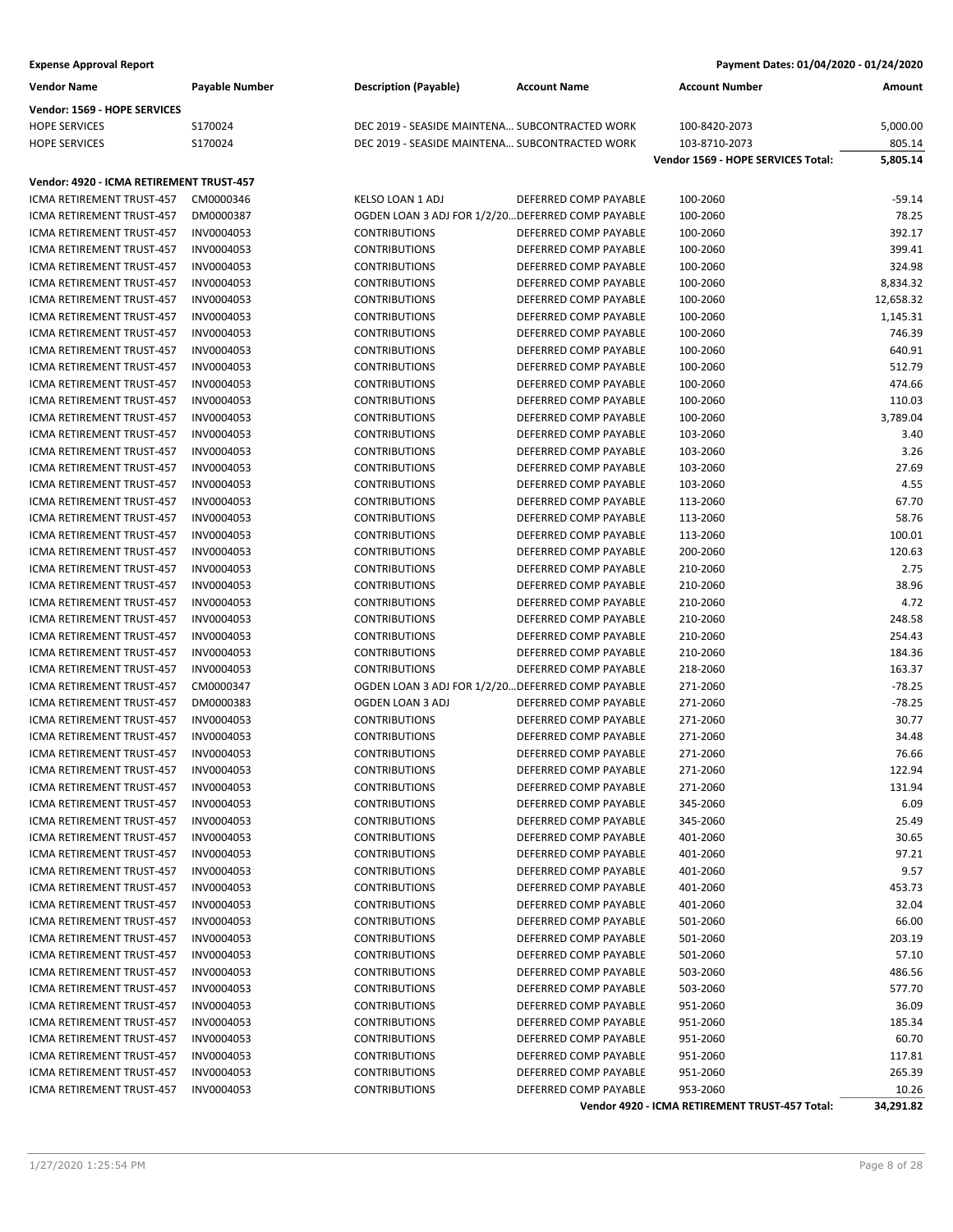| <b>Expense Approval Report</b>                     |                                                         |                                                                       |                          | Payment Dates: 01/04/2020 - 01/24/2020                        |                        |
|----------------------------------------------------|---------------------------------------------------------|-----------------------------------------------------------------------|--------------------------|---------------------------------------------------------------|------------------------|
| <b>Vendor Name</b>                                 | Payable Number                                          | <b>Description (Payable)</b>                                          | <b>Account Name</b>      | <b>Account Number</b>                                         | Amount                 |
| Vendor: 7173 - Iconix Waterworks (US) Inc.         |                                                         |                                                                       |                          |                                                               |                        |
| Iconix Waterworks (US) Inc.                        | 17913045268                                             | MISC SUPPLIES FOR WATER DE DEPARTMENT CONSUMABLES                     |                          | 401-8620-3095                                                 | 577.92                 |
| Iconix Waterworks (US) Inc.                        | U2013000772                                             | MISC SUPPLIES FOR WATER DE DEPARTMENT CONSUMABLES                     |                          | 401-8620-3095                                                 | 449.76                 |
|                                                    |                                                         |                                                                       |                          | Vendor 7173 - Iconix Waterworks (US) Inc. Total:              | 1,027.68               |
|                                                    |                                                         |                                                                       |                          |                                                               |                        |
| Vendor: 6970 - ID CONCEPTS, LLC                    |                                                         |                                                                       |                          |                                                               |                        |
| ID CONCEPTS, LLC                                   | 19900                                                   | (2) EMPLOYEE ID CREDENTIAL  COMPUTER SUPPLIES/SOFTWA 100-2031-3102    |                          |                                                               | 45.34                  |
|                                                    |                                                         |                                                                       |                          | Vendor 6970 - ID CONCEPTS, LLC Total:                         | 45.34                  |
| Vendor: 9301 - ILLINOIS TOOL WORKS                 |                                                         |                                                                       |                          |                                                               |                        |
| <b>ILLINOIS TOOL WORKS</b>                         | <b>INV169380</b>                                        | (1) STANDARD - VALVE MAINT  DEPARTMENT EQUIPMENT                      |                          | 401-8620-8187                                                 | 60,478.40              |
|                                                    |                                                         |                                                                       |                          | Vendor 9301 - ILLINOIS TOOL WORKS Total:                      | 60,478.40              |
| Vendor: 8863 - INFRASTRUCTURE ENGINEERING CORP.    |                                                         |                                                                       |                          |                                                               |                        |
| INFRASTRUCTURE ENGINEERIN 12226                    |                                                         | 9/28/19 - 12/27/19 SVCS FOR C DEL MONTE SWR MAIN REPLAC 953-8820-9214 |                          |                                                               | 860.00                 |
| INFRASTRUCTURE ENGINEERIN 12200                    |                                                         | 10/26/19 - 11/29/19 - CANYON SEWER LINE REPLACEMENTS                  |                          | 953-8820-9218                                                 | 6,255.77               |
|                                                    |                                                         |                                                                       |                          | Vendor 8863 - INFRASTRUCTURE ENGINEERING CORP. Total:         | 7,115.77               |
| Vendor: 8332 - IVY SIMPSON                         |                                                         |                                                                       |                          |                                                               |                        |
| <b>IVY SIMPSON</b>                                 | 1353                                                    | MONTHLY INTERIOR PLANT SER SUBCONTRACTED WORK                         |                          | 100-8310-2073                                                 | 216.00                 |
|                                                    |                                                         |                                                                       |                          | Vendor 8332 - IVY SIMPSON Total:                              | 216.00                 |
|                                                    |                                                         |                                                                       |                          |                                                               |                        |
| Vendor: 7065 - JAN ROEHL CONSULTING                |                                                         |                                                                       |                          |                                                               |                        |
| JAN ROEHL CONSULTING                               | 16                                                      | DEC 2019 - CAL VIP EVALUATIO JAN ROEHL CONSULTING                     |                          | 100-2042-1039                                                 | 637.50                 |
|                                                    |                                                         |                                                                       |                          | Vendor 7065 - JAN ROEHL CONSULTING Total:                     | 637.50                 |
| Vendor: 8455 - JERRY BLACKWELDER                   |                                                         |                                                                       |                          |                                                               |                        |
| <b>JERRY BLACKWELDER</b>                           | 1/14/20                                                 | 1/14/20 SANITATION DISTRICT  MEETINGS AND TRAVEL                      |                          | 951-8820-4121                                                 | 100.00                 |
|                                                    |                                                         |                                                                       |                          | Vendor 8455 - JERRY BLACKWELDER Total:                        | 100.00                 |
| <b>Vendor: 6284 - JOHNSON ELECTRONICS</b>          |                                                         |                                                                       |                          |                                                               |                        |
| JOHNSON ELECTRONICS                                | 4069760                                                 | 1635 BROADWAY AVE - DEC-FEB. TEMPORARY CONTRACT SERVIC 100-6640-2043  |                          |                                                               | 84.00                  |
| JOHNSON ELECTRONICS                                | 4069748                                                 | PATTULLO SWIM CTR - (DEC - F ALARM SERVICE                            |                          | 100-9200-2070                                                 | 57.00                  |
|                                                    |                                                         |                                                                       |                          | Vendor 6284 - JOHNSON ELECTRONICS Total:                      | 141.00                 |
| Vendor: 6685 - JONES & MAYER                       |                                                         |                                                                       |                          |                                                               |                        |
| <b>JONES &amp; MAYER</b>                           | 95560                                                   | SEASIDE PD - MJM                                                      | LEGAL SERVICES - SPECIAL | 100-3010-1023                                                 | 787.50                 |
|                                                    |                                                         |                                                                       |                          | Vendor 6685 - JONES & MAYER Total:                            | 787.50                 |
|                                                    |                                                         |                                                                       |                          |                                                               |                        |
| Vendor: 8479 - KIMLEY-HORN AND ASSOCIATES, INC.    |                                                         |                                                                       |                          |                                                               |                        |
| KIMLEY-HORN AND ASSOCIATES15466320                 |                                                         | CSUMB MASTER PLAN THROU CONSULTANT                                    |                          | 100-8910-1030                                                 | 5,295.38               |
| KIMLEY-HORN AND ASSOCIATES15673133                 |                                                         | ICE CORRIDER STUDY SVCS THR INTERSECTION PLANNING                     |                          | 210-8210-2083                                                 | 19,656.50<br>24,951.88 |
|                                                    |                                                         |                                                                       |                          | Vendor 8479 - KIMLEY-HORN AND ASSOCIATES, INC. Total:         |                        |
| Vendor: 0213 - LANGUAGE LINE SERVICES              |                                                         |                                                                       |                          |                                                               |                        |
| LANGUAGE LINE SERVICES                             | 4712188                                                 | DEC 2019 - OVER-THE-PHONE I TELEPHONE                                 |                          | 100-6110-5132                                                 | 56.27                  |
|                                                    |                                                         |                                                                       |                          | <b>Vendor 0213 - LANGUAGE LINE SERVICES Total:</b>            | 56.27                  |
|                                                    | Vendor: 1913 - LAW ENFORCEMENT PSYCHOLOGICAL SVCS, INC. |                                                                       |                          |                                                               |                        |
| LAW ENFORCEMENT PSYCHOL 2001089                    |                                                         | DEC 2019 - CLASSIC (POST-OFF BACKGROUND INVESTIGATION 100-6110-1027   |                          |                                                               | 800.00                 |
|                                                    |                                                         |                                                                       |                          | Vendor 1913 - LAW ENFORCEMENT PSYCHOLOGICAL SVCS, INC. Total: | 800.00                 |
| Vendor: 1925 - LEAGUE OF CALIF CITIES              |                                                         |                                                                       |                          |                                                               |                        |
| LEAGUE OF CALIF CITIES                             | 8263                                                    | MEMBERSHIP DUES FOR MONT LEAGUE OF CALIFORNIA CITIES 100-1010-7161    |                          |                                                               | 150.00                 |
|                                                    |                                                         |                                                                       |                          | Vendor 1925 - LEAGUE OF CALIF CITIES Total:                   | 150.00                 |
| Vendor: 1943 - LEGAL SERVICES FOR SENIORS          |                                                         |                                                                       |                          |                                                               |                        |
| LEGAL SERVICES FOR SENIORS 2, 2 QTR                |                                                         | 2 QTR, FY 2019/20 - CDBG FOR  LEGAL SERVICES FOR SENIORS              |                          | 200-5410-7192                                                 | 2,453.00               |
|                                                    |                                                         |                                                                       |                          | Vendor 1943 - LEGAL SERVICES FOR SENIORS Total:               | 2,453.00               |
|                                                    |                                                         |                                                                       |                          |                                                               |                        |
| Vendor: 6172 - LEXISNEXIS RISK DATA MANGEMENT INC. |                                                         |                                                                       |                          |                                                               |                        |
| LEXISNEXIS RISK DATA MANGE 1035416-20191231        |                                                         | DEC 2019 - MINIMUM COMMI INVESTIGATION EXPENSE                        |                          | 100-6130-4125                                                 | 150.00                 |
|                                                    |                                                         |                                                                       |                          | Vendor 6172 - LEXISNEXIS RISK DATA MANGEMENT INC. Total:      | 150.00                 |
| Vendor: 1971 - LIEBERT CASSIDY WHITMORE            |                                                         |                                                                       |                          |                                                               |                        |
| LIEBERT CASSIDY WHITMORE                           | 1490392                                                 | ERC MEMBERSHIP 1/1/2020 - 1 TRAINING (CITYWIDE)                       |                          | 100-2031-1028                                                 | 3,585.00               |
|                                                    |                                                         |                                                                       |                          | Vendor 1971 - LIEBERT CASSIDY WHITMORE Total:                 | 3,585.00               |
| Vendor: 9357 - LINA MORGAN                         |                                                         |                                                                       |                          |                                                               |                        |
| LINA MORGAN                                        | 126117                                                  | PATTULLO SWIM CTR POOL RE SWIM CENTER RENTAL DEPOSIT 256-2345         |                          |                                                               | 65.25                  |
|                                                    |                                                         |                                                                       |                          | Vendor 9357 - LINA MORGAN Total:                              | 65.25                  |
|                                                    |                                                         |                                                                       |                          |                                                               |                        |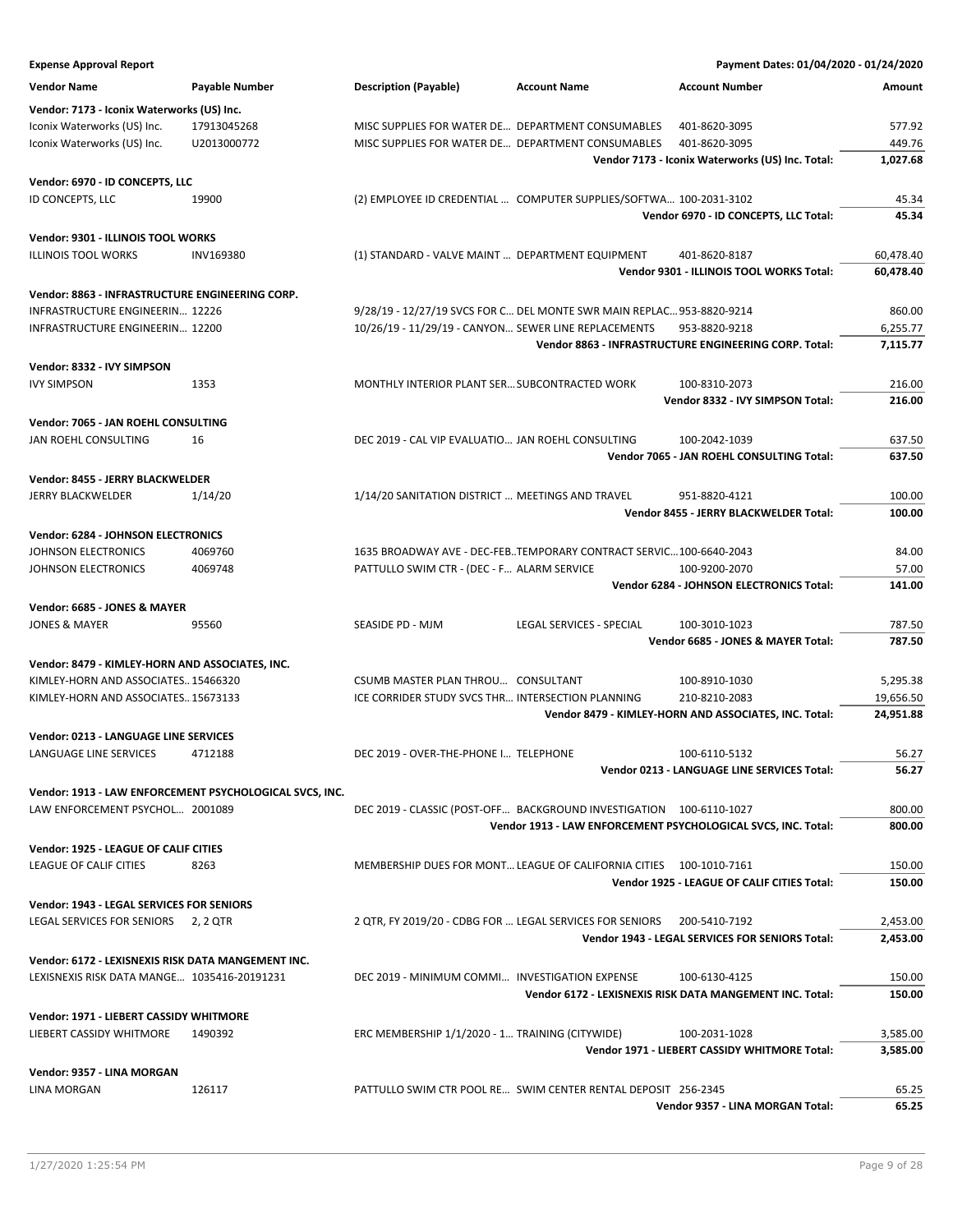| <b>Expense Approval Report</b>                      |                |                                                                        |                        | Payment Dates: 01/04/2020 - 01/24/2020                    |           |
|-----------------------------------------------------|----------------|------------------------------------------------------------------------|------------------------|-----------------------------------------------------------|-----------|
| Vendor Name                                         | Payable Number | <b>Description (Payable)</b>                                           | <b>Account Name</b>    | <b>Account Number</b>                                     | Amount    |
| Vendor: 1976 - LINCOLN AQUATICS                     |                |                                                                        |                        |                                                           |           |
| LINCOLN AQUATICS                                    | 36983222       | MISC CHEMICALS FOR PATTULL DEPARTMENT CONSUMABLES                      |                        | 100-8310-3095                                             | 355.94    |
| LINCOLN AQUATICS                                    | 36982244       | (3) KAHANA CLUB CHAIRS                                                 | DEPARTMENT CONSUMABLES | 100-9400-3095                                             | 739.04    |
|                                                     |                |                                                                        |                        | Vendor 1976 - LINCOLN AQUATICS Total:                     | 1,094.98  |
| Vendor: 2045 - M & S BUILDING SUPPLY INC            |                |                                                                        |                        |                                                           |           |
| M & S BUILDING SUPPLY INC                           | 001437375      | CREDIT FROM INV #01437373                                              | DEPARTMENT CONSUMABLES | 100-8420-3095                                             | $-11.35$  |
| M & S BUILDING SUPPLY INC                           | 001437438      | LUMBER SUPPLIES FOR P.D. PA DEPARTMENT CONSUMABLES                     |                        | 100-8420-3095                                             | 672.35    |
| M & S BUILDING SUPPLY INC                           | 001437444      | (1 PK) TIE DOWN/RATCHET 1"x DEPARTMENT CONSUMABLES                     |                        | 100-8420-3095                                             | 26.80     |
| M & S BUILDING SUPPLY INC                           | 001437373      | LUMBER/CONCRETE/TAPE MEA DEPARTMENT CONSUMABLES                        |                        | 210-8110-3095                                             | 799.97    |
| M & S BUILDING SUPPLY INC                           | 001438718      | LUMBER/CONCRETE/BUNGEE S DEPARTMENT CONSUMABLES                        |                        | 210-8110-3095                                             | 326.08    |
| M & S BUILDING SUPPLY INC                           | 001438720      | LUMBER SUPPLIES FOR MONTE DEPARTMENT CONSUMABLES                       |                        | 210-8110-3095                                             | 187.23    |
| M & S BUILDING SUPPLY INC                           | 001438721      | CREDIT MEMO FROM INVOICE  DEPARTMENT CONSUMABLES                       |                        | 210-8110-3095                                             | $-283.80$ |
| M & S BUILDING SUPPLY INC                           | 001438819      | (3 PC) PRESS. TREAT FIR                                                | DEPARTMENT CONSUMABLES | 210-8110-3095                                             | 77.45     |
|                                                     |                |                                                                        |                        | Vendor 2045 - M & S BUILDING SUPPLY INC Total:            | 1,794.73  |
| Vendor: 2065 - MAHONEY & ASSOCIATES CONSULTING, LLC |                |                                                                        |                        |                                                           |           |
| MAHONEY & ASSOCIATES CON FY19-FIELD                 |                | CONSULTING SVCS - FY19 COST  CONSULTANT                                |                        | 100-5110-1030                                             | 4,852.78  |
|                                                     |                |                                                                        |                        | Vendor 2065 - MAHONEY & ASSOCIATES CONSULTING, LLC Total: | 4,852.78  |
| Vendor: 9313 - MANUEL L. LOPEZ & LINDA L. LOPEZ     |                |                                                                        |                        |                                                           |           |
| MANUEL L. LOPEZ & LINDA L. L DEC 2019               |                | (1) LIVESCAN BILLING - S. YABES BACKGROUND INVESTIGATION 100-9310-1027 |                        |                                                           | 28.00     |
|                                                     |                |                                                                        |                        | Vendor 9313 - MANUEL L. LOPEZ & LINDA L. LOPEZ Total:     | 28.00     |
| Vendor: 6379 - MARINA COAST WATER DISTRICT          |                |                                                                        |                        |                                                           |           |
| MARINA COAST WATER DISTRI 009643 000 12/19          |                | 11/30/19 - 12/31/19; ACCT #00 WATER                                    |                        | 100-8310-5133                                             | 456.30    |
| MARINA COAST WATER DISTRI 11/1/19-11/29/19          |                | 11/1/19 - 11/29/19 - (3) ACCTS WATER                                   |                        | 100-8310-5133                                             | 456.30    |
| MARINA COAST WATER DISTRI 002160 003 12/19          |                | 11/30/19 - 12/31/19; ACCT #00 WATER                                    |                        | 100-8440-5133                                             | 611.44    |
| MARINA COAST WATER DISTRI 11/1/19-11/29/19          |                | 11/1/19 - 11/29/19 - (3) ACCTS WATER                                   |                        | 100-8440-5133                                             | 3,526.10  |
| MARINA COAST WATER DISTRI 009927 000 12/19          |                | 11/30/19 - 12/31/19; ACCT # 0 WATER                                    |                        | 210-8420-5133                                             | 330.20    |
| MARINA COAST WATER DISTRI 11/1/19-11/29/19          |                | 11/1/19 - 11/29/19 - (3) ACCTS WATER                                   |                        | 210-8420-5133                                             | 1,770.49  |
|                                                     |                |                                                                        |                        | Vendor 6379 - MARINA COAST WATER DISTRICT Total:          | 7,150.83  |
| Vendor: 2102 - MARTIN'S IRRIGATION SUPPLY, INC.     |                |                                                                        |                        |                                                           |           |
| MARTIN'S IRRIGATION SUPPLY,  559355                 |                | (1) FASTTRACK RYE 25LBS                                                | DEPARTMENT CONSUMABLES | 100-8420-3095                                             | 86.91     |
|                                                     |                |                                                                        |                        | Vendor 2102 - MARTIN'S IRRIGATION SUPPLY, INC. Total:     | 86.91     |
| Vendor: 2117 - MATTESON & BEERS TOWING, LLC         |                |                                                                        |                        |                                                           |           |
| MATTESON & BEERS TOWING, L55401                     |                | VEHICLE #693 - TOW TO CORP  OTHER EXPENSE                              |                        | 501-8510-2078                                             | 72.00     |
|                                                     |                |                                                                        |                        | Vendor 2117 - MATTESON & BEERS TOWING, LLC Total:         | 72.00     |
| Vendor: 2236 - MBS BUSINESS SYSTEMS                 |                |                                                                        |                        |                                                           |           |
| MBS BUSINESS SYSTEMS                                | 377519         | POLICE DEPT - KONICA MINOLT COPIER SERVICES                            |                        | 100-6110-2044                                             | 1,989.20  |
| MBS BUSINESS SYSTEMS                                | 375970         | 610 OLYMPIA AVE - KONICA MI COPIER SERVICES                            |                        | 100-8310-2044                                             | 117.98    |
| MBS BUSINESS SYSTEMS                                | 376725         | 610 OLYMPIA AVE - KONICA MI COPIER SERVICES                            |                        | 100-8310-2044                                             | 107.36    |
|                                                     |                |                                                                        |                        | Vendor 2236 - MBS BUSINESS SYSTEMS Total:                 | 2,214.54  |
| Vendor: 2426 - McDONALD REFRIGERATION INC           |                |                                                                        |                        |                                                           |           |
| McDONALD REFRIGERATION INC 63090                    |                | CHILD DEV CTR - MONTHLY MA SUBCONTRACTED WORK                          |                        | 113-8730-2073                                             | 214.35    |
| McDONALD REFRIGERATION INC 63167                    |                | CHILD DEV CTR - MONTHLY MA SUBCONTRACTED WORK                          |                        | 113-8730-2073                                             | 172.15    |
|                                                     |                |                                                                        |                        | Vendor 2426 - McDONALD REFRIGERATION INC Total:           | 386.50    |
| <b>Vendor: 2132 - MEALS ON WHEELS OF THE</b>        |                |                                                                        |                        |                                                           |           |
| MEALS ON WHEELS OF THE                              | 2              | 2 QTR, FY 2019/20 - CDBG FOR  MEALS ON WHEELS OF THE M 200-5410-7403   |                        |                                                           | 1,886.71  |
|                                                     |                |                                                                        |                        | Vendor 2132 - MEALS ON WHEELS OF THE Total:               | 1,886.71  |
| Vendor: 6374 - MEDTOX  LABORATORIES, INC.           |                |                                                                        |                        |                                                           |           |
| MEDTOX LABORATORIES, INC. 12201991625               |                | SEASIDE POLICE DEPT - DRUGS  MEDICAL EXAMS                             |                        | 100-6110-1026                                             | 119.15    |
|                                                     |                |                                                                        |                        | Vendor 6374 - MEDTOX LABORATORIES, INC. Total:            | 119.15    |
| Vendor: 2781 - MIRIAM WILSON                        |                |                                                                        |                        |                                                           |           |
| MIRIAM WILSON                                       | 242965         | DEC 2019 - MIGRATORY BIRD C SUBCONTRACTED WORK                         |                        | 100-8420-2073                                             | 500.00    |
|                                                     |                |                                                                        |                        | Vendor 2781 - MIRIAM WILSON Total:                        | 500.00    |
| Vendor: 2184 - MISSION LINEN SERVICE                |                |                                                                        |                        |                                                           |           |
| MISSION LINEN SERVICE                               | 511530651      | FIRE DEPT - WEEKLY LAUNDRY  UNIFORM SERVICE/LAUNDRY                    |                        | 100-6640-2049                                             | 97.29     |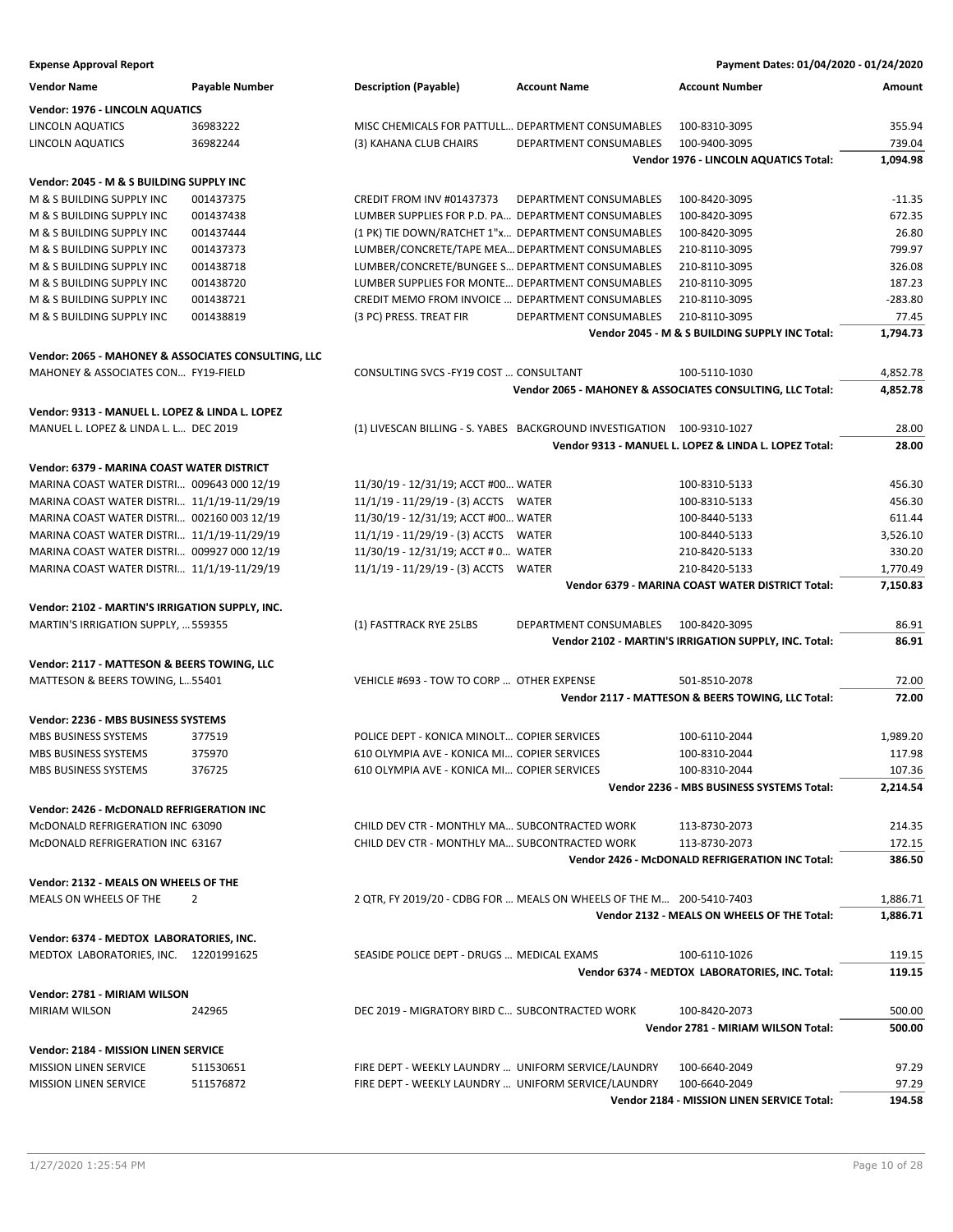| Payment Dates: 01/04/2020 - 01/24/2020 |
|----------------------------------------|
|                                        |

| Vendor: 2186 - MISSION UNIFORM SERVICE<br><b>MISSION UNIFORM SERVICE</b><br>511516931<br>FIRE DEPT - WEEKLY LAUNDRY  UNIFORM SERVICE/LAUNDRY<br>100-6640-2049<br>35.49<br>35.49<br><b>MISSION UNIFORM SERVICE</b><br>511613710<br>FIRE DEPT - WEEKLY LAUNDRY  UNIFORM SERVICE/LAUNDRY<br>100-6640-2049<br>44.57<br><b>MISSION UNIFORM SERVICE</b><br>511462263<br>SEASIDE MAINT & UTIL WEEKLY UNIFORM SERVICE / LAUNDRY<br>100-8310-2049<br>49.18<br><b>MISSION UNIFORM SERVICE</b><br>511513285<br>SEASIDE MAINT & UTIL WEEKLY UNIFORM SERVICE / LAUNDRY<br>100-8310-2049<br>68.76<br><b>MISSION UNIFORM SERVICE</b><br>511556388<br>SEASIDE MAINT & UTIL WEEKLY UNIFORM SERVICE / LAUNDRY<br>100-8310-2049<br>49.03<br><b>MISSION UNIFORM SERVICE</b><br>511602826<br>SEASIDE MAINT & UTILITIES WE UNIFORM SERVICE / LAUNDRY<br>100-8310-2049<br>14.27<br><b>MISSION UNIFORM SERVICE</b><br>511462263<br>SEASIDE MAINT & UTIL WEEKLY UNIFORM SERVICE/LAUNDRY<br>100-8410-2049<br>15.74<br><b>MISSION UNIFORM SERVICE</b><br>511513285<br>SEASIDE MAINT & UTIL WEEKLY UNIFORM SERVICE/LAUNDRY<br>100-8410-2049<br>SEASIDE MAINT & UTIL WEEKLY UNIFORM SERVICE/LAUNDRY<br>22.01<br><b>MISSION UNIFORM SERVICE</b><br>511556388<br>100-8410-2049<br>15.69<br>SEASIDE MAINT & UTILITIES WE UNIFORM SERVICE/LAUNDRY<br><b>MISSION UNIFORM SERVICE</b><br>511602826<br>100-8410-2049<br>44.57<br>MISSION UNIFORM SERVICE<br>511462263<br>SEASIDE MAINT & UTIL WEEKLY UNIFORM SERVICE/LAUNDRY<br>100-8420-2049<br>49.18<br><b>MISSION UNIFORM SERVICE</b><br>511513285<br>SEASIDE MAINT & UTIL WEEKLY UNIFORM SERVICE/LAUNDRY<br>100-8420-2049<br>68.76<br><b>MISSION UNIFORM SERVICE</b><br>511556388<br>SEASIDE MAINT & UTIL WEEKLY UNIFORM SERVICE/LAUNDRY<br>100-8420-2049<br>49.03<br><b>MISSION UNIFORM SERVICE</b><br>511602826<br>SEASIDE MAINT & UTILITIES WE UNIFORM SERVICE/LAUNDRY<br>100-8420-2049<br>26.73<br><b>MISSION UNIFORM SERVICE</b><br>511462263<br>SEASIDE MAINT & UTIL WEEKLY UNIFORM SERVICE / LAUNDRY<br>100-8440-2049<br>29.49<br><b>MISSION UNIFORM SERVICE</b><br>511513285<br>SEASIDE MAINT & UTIL WEEKLY UNIFORM SERVICE / LAUNDRY<br>100-8440-2049<br>41.24<br><b>MISSION UNIFORM SERVICE</b><br>511556388<br>SEASIDE MAINT & UTIL WEEKLY UNIFORM SERVICE / LAUNDRY<br>100-8440-2049<br>29.40<br><b>MISSION UNIFORM SERVICE</b><br>511602826<br>SEASIDE MAINT & UTILITIES WE UNIFORM SERVICE / LAUNDRY<br>100-8440-2049<br>14.27<br><b>MISSION UNIFORM SERVICE</b><br>511462263<br>SEASIDE MAINT & UTIL WEEKLY UNIFORM SERVICE / LAUNDRY<br>100-8450-2049<br>15.74<br>SEASIDE MAINT & UTIL WEEKLY UNIFORM SERVICE / LAUNDRY<br><b>MISSION UNIFORM SERVICE</b><br>511513285<br>100-8450-2049<br>22.01<br>MISSION UNIFORM SERVICE<br>511556388<br>SEASIDE MAINT & UTIL WEEKLY UNIFORM SERVICE / LAUNDRY<br>100-8450-2049<br>15.69<br><b>MISSION UNIFORM SERVICE</b><br>511602826<br>SEASIDE MAINT & UTILITIES WE UNIFORM SERVICE / LAUNDRY<br>100-8450-2049<br>258.41<br><b>MISSION UNIFORM SERVICE</b><br>511164173<br>RECREATION DEPT UNIFORM S UNIFORM SERVICE/LAUNDRY<br>100-9105-2049<br>152.96<br><b>MISSION UNIFORM SERVICE</b><br>511432570<br>RECREATION DEPT WEEKLY UNI UNIFORM SERVICE/LAUNDRY<br>100-9105-2049<br>169.10<br><b>MISSION UNIFORM SERVICE</b><br>511579391<br>RECREATION DEPT UNIFORM S UNIFORM SERVICE/LAUNDRY<br>100-9105-2049<br>8.92<br><b>MISSION UNIFORM SERVICE</b><br>511462263<br>SEASIDE MAINT & UTIL WEEKLY UNIFORM SERVICE/LAUNDRY<br>103-8710-2049<br>9.84<br><b>MISSION UNIFORM SERVICE</b><br>511513285<br>SEASIDE MAINT & UTIL WEEKLY UNIFORM SERVICE/LAUNDRY<br>103-8710-2049<br>13.76<br><b>MISSION UNIFORM SERVICE</b><br>511556388<br>SEASIDE MAINT & UTIL WEEKLY UNIFORM SERVICE/LAUNDRY<br>103-8710-2049<br>9.81<br><b>MISSION UNIFORM SERVICE</b><br>511602826<br>SEASIDE MAINT & UTILITIES WE UNIFORM SERVICE/LAUNDRY<br>103-8710-2049<br>96.60<br><b>MISSION UNIFORM SERVICE</b><br>511462264<br>SEASIDE POMA DEPT UNIFORM UNIFORM SERVICE / LAUNDRY<br>113-8730-2049<br><b>MISSION UNIFORM SERVICE</b><br>511556389<br>SEASIDE POMA DEPT UNIFORM UNIFORM SERVICE / LAUNDRY<br>113-8730-2049<br>107.07<br>107.07<br><b>MISSION UNIFORM SERVICE</b><br>511602827<br>SEASIDE POMA DEPT WEEKLY  UNIFORM SERVICE / LAUNDRY<br>113-8730-2049<br>107.07<br><b>MISSION UNIFORM SERVICE</b><br>511513286<br>SEASIDE POMA DEPT UNIFORM DEPARTMENT CONSUMABLES<br>113-8730-3095<br>35.65<br><b>MISSION UNIFORM SERVICE</b><br>511462263<br>SEASIDE MAINT & UTIL WEEKLY UNIFORM SERVICE/LAUNDRY<br>210-8110-2049<br>39.34<br><b>MISSION UNIFORM SERVICE</b><br>511513285<br>SEASIDE MAINT & UTIL WEEKLY UNIFORM SERVICE/LAUNDRY<br>210-8110-2049<br>55.00<br>MISSION UNIFORM SERVICE<br>511556388<br>SEASIDE MAINT & UTIL WEEKLY UNIFORM SERVICE/LAUNDRY<br>210-8110-2049<br>39.22<br><b>MISSION UNIFORM SERVICE</b><br>511602826<br>SEASIDE MAINT & UTILITIES WE UNIFORM SERVICE/LAUNDRY<br>210-8110-2049<br>8.94<br>SEASIDE MAINT & UTIL WEEKLY UNIFORM SERVICE/LAUNDRY<br><b>MISSION UNIFORM SERVICE</b><br>511462263<br>210-8420-2049<br>9.86<br><b>MISSION UNIFORM SERVICE</b><br>SEASIDE MAINT & UTIL WEEKLY UNIFORM SERVICE/LAUNDRY<br>210-8420-2049<br>511513285<br>13.76<br><b>MISSION UNIFORM SERVICE</b><br>511556388<br>SEASIDE MAINT & UTIL WEEKLY UNIFORM SERVICE/LAUNDRY<br>210-8420-2049<br>9.82<br>SEASIDE MAINT & UTILITIES WE UNIFORM SERVICE/LAUNDRY<br><b>MISSION UNIFORM SERVICE</b><br>511602826<br>210-8420-2049<br>SEASIDE MAINT & UTIL WEEKLY UNIFORM SERVICE/LAUNDRY<br>35.65<br><b>MISSION UNIFORM SERVICE</b><br>511462263<br>271-8110-2049<br>SEASIDE MAINT & UTIL WEEKLY UNIFORM SERVICE/LAUNDRY<br>39.34<br><b>MISSION UNIFORM SERVICE</b><br>511513285<br>271-8110-2049<br>SEASIDE MAINT & UTIL WEEKLY UNIFORM SERVICE/LAUNDRY<br>55.00<br><b>MISSION UNIFORM SERVICE</b><br>511556388<br>271-8110-2049<br>39.22<br><b>MISSION UNIFORM SERVICE</b><br>511602826<br>SEASIDE MAINT & UTILITIES WE UNIFORM SERVICE/LAUNDRY<br>271-8110-2049<br>SEASIDE MAINT & UTIL WEEKLY UNIFORM SERVICE/LAUNDRY<br>35.65<br><b>MISSION UNIFORM SERVICE</b><br>511462263<br>401-8620-2049<br>MISSION UNIFORM SERVICE<br>SEASIDE MAINT & UTIL WEEKLY UNIFORM SERVICE/LAUNDRY<br>401-8620-2049<br>39.34<br>511513285<br>SEASIDE MAINT & UTIL WEEKLY UNIFORM SERVICE/LAUNDRY<br>55.00<br><b>MISSION UNIFORM SERVICE</b><br>511556388<br>401-8620-2049<br>MISSION UNIFORM SERVICE<br>SEASIDE MAINT & UTILITIES WE UNIFORM SERVICE/LAUNDRY<br>401-8620-2049<br>39.22<br>511602826<br>35.65<br><b>MISSION UNIFORM SERVICE</b><br>511462263<br>SEASIDE MAINT & UTIL WEEKLY UNIFORM SERVICE/LAUNDRY<br>501-8520-2049<br>SEASIDE MAINT & UTIL WEEKLY UNIFORM SERVICE/LAUNDRY<br>39.34<br><b>MISSION UNIFORM SERVICE</b><br>511513285<br>501-8520-2049<br>MISSION UNIFORM SERVICE<br>SEASIDE MAINT & UTIL WEEKLY UNIFORM SERVICE/LAUNDRY<br>55.00<br>511556388<br>501-8520-2049<br>SEASIDE MAINT & UTILITIES WE UNIFORM SERVICE/LAUNDRY<br>MISSION UNIFORM SERVICE<br>39.22<br>511602826<br>501-8520-2049<br>SEASIDE MAINT & UTIL WEEKLY UNIFORM SERVICE / LAUNDRY<br>35.65<br><b>MISSION UNIFORM SERVICE</b><br>511462263<br>951-8820-2049<br>SEASIDE MAINT & UTIL WEEKLY UNIFORM SERVICE / LAUNDRY<br>39.34<br><b>MISSION UNIFORM SERVICE</b><br>511513285<br>951-8820-2049<br>SEASIDE MAINT & UTIL WEEKLY UNIFORM SERVICE / LAUNDRY<br>55.00<br><b>MISSION UNIFORM SERVICE</b><br>511556388<br>951-8820-2049<br>MISSION UNIFORM SERVICE<br>511602826<br>SEASIDE MAINT & UTILITIES WE UNIFORM SERVICE / LAUNDRY<br>951-8820-2049<br>39.22<br>Vendor 2186 - MISSION UNIFORM SERVICE Total:<br>2,685.38 | <b>Vendor Name</b> | <b>Payable Number</b> | <b>Description (Payable)</b> | <b>Account Name</b> | <b>Account Number</b> | Amount |
|--------------------------------------------------------------------------------------------------------------------------------------------------------------------------------------------------------------------------------------------------------------------------------------------------------------------------------------------------------------------------------------------------------------------------------------------------------------------------------------------------------------------------------------------------------------------------------------------------------------------------------------------------------------------------------------------------------------------------------------------------------------------------------------------------------------------------------------------------------------------------------------------------------------------------------------------------------------------------------------------------------------------------------------------------------------------------------------------------------------------------------------------------------------------------------------------------------------------------------------------------------------------------------------------------------------------------------------------------------------------------------------------------------------------------------------------------------------------------------------------------------------------------------------------------------------------------------------------------------------------------------------------------------------------------------------------------------------------------------------------------------------------------------------------------------------------------------------------------------------------------------------------------------------------------------------------------------------------------------------------------------------------------------------------------------------------------------------------------------------------------------------------------------------------------------------------------------------------------------------------------------------------------------------------------------------------------------------------------------------------------------------------------------------------------------------------------------------------------------------------------------------------------------------------------------------------------------------------------------------------------------------------------------------------------------------------------------------------------------------------------------------------------------------------------------------------------------------------------------------------------------------------------------------------------------------------------------------------------------------------------------------------------------------------------------------------------------------------------------------------------------------------------------------------------------------------------------------------------------------------------------------------------------------------------------------------------------------------------------------------------------------------------------------------------------------------------------------------------------------------------------------------------------------------------------------------------------------------------------------------------------------------------------------------------------------------------------------------------------------------------------------------------------------------------------------------------------------------------------------------------------------------------------------------------------------------------------------------------------------------------------------------------------------------------------------------------------------------------------------------------------------------------------------------------------------------------------------------------------------------------------------------------------------------------------------------------------------------------------------------------------------------------------------------------------------------------------------------------------------------------------------------------------------------------------------------------------------------------------------------------------------------------------------------------------------------------------------------------------------------------------------------------------------------------------------------------------------------------------------------------------------------------------------------------------------------------------------------------------------------------------------------------------------------------------------------------------------------------------------------------------------------------------------------------------------------------------------------------------------------------------------------------------------------------------------------------------------------------------------------------------------------------------------------------------------------------------------------------------------------------------------------------------------------------------------------------------------------------------------------------------------------------------------------------------------------------------------------------------------------------------------------------------------------------------------------------------------------------------------------------------------------------------------------------------------------------------------------------------------------------------------------------------------------------------------------------------------------------------------------------------------------------------------------------------------------------------------------------------------------------------------------------------------------------------------------------------------------------------------------------------------------------------------------------------------------------------------------------------------------------------------------------------------------------------------------------------------------------------------------------------------------------------------------------------------------------------------------------------------------------------------------------------------------------------------------------------------------------------------------------------------------------------------------------------------------------------------------------------------------------------------------------------------------------------------------------------------------------------------------------------------------------------------------------------------------------------------------------------------------------------------------------------------------------------------------------------------------------------------------------------------------------------------------------------------------------------------------------------------------------------------------------------------------------------------------------------------------------------------------------------------------------------------------------------|--------------------|-----------------------|------------------------------|---------------------|-----------------------|--------|
|                                                                                                                                                                                                                                                                                                                                                                                                                                                                                                                                                                                                                                                                                                                                                                                                                                                                                                                                                                                                                                                                                                                                                                                                                                                                                                                                                                                                                                                                                                                                                                                                                                                                                                                                                                                                                                                                                                                                                                                                                                                                                                                                                                                                                                                                                                                                                                                                                                                                                                                                                                                                                                                                                                                                                                                                                                                                                                                                                                                                                                                                                                                                                                                                                                                                                                                                                                                                                                                                                                                                                                                                                                                                                                                                                                                                                                                                                                                                                                                                                                                                                                                                                                                                                                                                                                                                                                                                                                                                                                                                                                                                                                                                                                                                                                                                                                                                                                                                                                                                                                                                                                                                                                                                                                                                                                                                                                                                                                                                                                                                                                                                                                                                                                                                                                                                                                                                                                                                                                                                                                                                                                                                                                                                                                                                                                                                                                                                                                                                                                                                                                                                                                                                                                                                                                                                                                                                                                                                                                                                                                                                                                                                                                                                                                                                                                                                                                                                                                                                                                                                                                                                                                                                                |                    |                       |                              |                     |                       |        |
|                                                                                                                                                                                                                                                                                                                                                                                                                                                                                                                                                                                                                                                                                                                                                                                                                                                                                                                                                                                                                                                                                                                                                                                                                                                                                                                                                                                                                                                                                                                                                                                                                                                                                                                                                                                                                                                                                                                                                                                                                                                                                                                                                                                                                                                                                                                                                                                                                                                                                                                                                                                                                                                                                                                                                                                                                                                                                                                                                                                                                                                                                                                                                                                                                                                                                                                                                                                                                                                                                                                                                                                                                                                                                                                                                                                                                                                                                                                                                                                                                                                                                                                                                                                                                                                                                                                                                                                                                                                                                                                                                                                                                                                                                                                                                                                                                                                                                                                                                                                                                                                                                                                                                                                                                                                                                                                                                                                                                                                                                                                                                                                                                                                                                                                                                                                                                                                                                                                                                                                                                                                                                                                                                                                                                                                                                                                                                                                                                                                                                                                                                                                                                                                                                                                                                                                                                                                                                                                                                                                                                                                                                                                                                                                                                                                                                                                                                                                                                                                                                                                                                                                                                                                                                |                    |                       |                              |                     |                       |        |
|                                                                                                                                                                                                                                                                                                                                                                                                                                                                                                                                                                                                                                                                                                                                                                                                                                                                                                                                                                                                                                                                                                                                                                                                                                                                                                                                                                                                                                                                                                                                                                                                                                                                                                                                                                                                                                                                                                                                                                                                                                                                                                                                                                                                                                                                                                                                                                                                                                                                                                                                                                                                                                                                                                                                                                                                                                                                                                                                                                                                                                                                                                                                                                                                                                                                                                                                                                                                                                                                                                                                                                                                                                                                                                                                                                                                                                                                                                                                                                                                                                                                                                                                                                                                                                                                                                                                                                                                                                                                                                                                                                                                                                                                                                                                                                                                                                                                                                                                                                                                                                                                                                                                                                                                                                                                                                                                                                                                                                                                                                                                                                                                                                                                                                                                                                                                                                                                                                                                                                                                                                                                                                                                                                                                                                                                                                                                                                                                                                                                                                                                                                                                                                                                                                                                                                                                                                                                                                                                                                                                                                                                                                                                                                                                                                                                                                                                                                                                                                                                                                                                                                                                                                                                                |                    |                       |                              |                     |                       |        |
|                                                                                                                                                                                                                                                                                                                                                                                                                                                                                                                                                                                                                                                                                                                                                                                                                                                                                                                                                                                                                                                                                                                                                                                                                                                                                                                                                                                                                                                                                                                                                                                                                                                                                                                                                                                                                                                                                                                                                                                                                                                                                                                                                                                                                                                                                                                                                                                                                                                                                                                                                                                                                                                                                                                                                                                                                                                                                                                                                                                                                                                                                                                                                                                                                                                                                                                                                                                                                                                                                                                                                                                                                                                                                                                                                                                                                                                                                                                                                                                                                                                                                                                                                                                                                                                                                                                                                                                                                                                                                                                                                                                                                                                                                                                                                                                                                                                                                                                                                                                                                                                                                                                                                                                                                                                                                                                                                                                                                                                                                                                                                                                                                                                                                                                                                                                                                                                                                                                                                                                                                                                                                                                                                                                                                                                                                                                                                                                                                                                                                                                                                                                                                                                                                                                                                                                                                                                                                                                                                                                                                                                                                                                                                                                                                                                                                                                                                                                                                                                                                                                                                                                                                                                                                |                    |                       |                              |                     |                       |        |
|                                                                                                                                                                                                                                                                                                                                                                                                                                                                                                                                                                                                                                                                                                                                                                                                                                                                                                                                                                                                                                                                                                                                                                                                                                                                                                                                                                                                                                                                                                                                                                                                                                                                                                                                                                                                                                                                                                                                                                                                                                                                                                                                                                                                                                                                                                                                                                                                                                                                                                                                                                                                                                                                                                                                                                                                                                                                                                                                                                                                                                                                                                                                                                                                                                                                                                                                                                                                                                                                                                                                                                                                                                                                                                                                                                                                                                                                                                                                                                                                                                                                                                                                                                                                                                                                                                                                                                                                                                                                                                                                                                                                                                                                                                                                                                                                                                                                                                                                                                                                                                                                                                                                                                                                                                                                                                                                                                                                                                                                                                                                                                                                                                                                                                                                                                                                                                                                                                                                                                                                                                                                                                                                                                                                                                                                                                                                                                                                                                                                                                                                                                                                                                                                                                                                                                                                                                                                                                                                                                                                                                                                                                                                                                                                                                                                                                                                                                                                                                                                                                                                                                                                                                                                                |                    |                       |                              |                     |                       |        |
|                                                                                                                                                                                                                                                                                                                                                                                                                                                                                                                                                                                                                                                                                                                                                                                                                                                                                                                                                                                                                                                                                                                                                                                                                                                                                                                                                                                                                                                                                                                                                                                                                                                                                                                                                                                                                                                                                                                                                                                                                                                                                                                                                                                                                                                                                                                                                                                                                                                                                                                                                                                                                                                                                                                                                                                                                                                                                                                                                                                                                                                                                                                                                                                                                                                                                                                                                                                                                                                                                                                                                                                                                                                                                                                                                                                                                                                                                                                                                                                                                                                                                                                                                                                                                                                                                                                                                                                                                                                                                                                                                                                                                                                                                                                                                                                                                                                                                                                                                                                                                                                                                                                                                                                                                                                                                                                                                                                                                                                                                                                                                                                                                                                                                                                                                                                                                                                                                                                                                                                                                                                                                                                                                                                                                                                                                                                                                                                                                                                                                                                                                                                                                                                                                                                                                                                                                                                                                                                                                                                                                                                                                                                                                                                                                                                                                                                                                                                                                                                                                                                                                                                                                                                                                |                    |                       |                              |                     |                       |        |
|                                                                                                                                                                                                                                                                                                                                                                                                                                                                                                                                                                                                                                                                                                                                                                                                                                                                                                                                                                                                                                                                                                                                                                                                                                                                                                                                                                                                                                                                                                                                                                                                                                                                                                                                                                                                                                                                                                                                                                                                                                                                                                                                                                                                                                                                                                                                                                                                                                                                                                                                                                                                                                                                                                                                                                                                                                                                                                                                                                                                                                                                                                                                                                                                                                                                                                                                                                                                                                                                                                                                                                                                                                                                                                                                                                                                                                                                                                                                                                                                                                                                                                                                                                                                                                                                                                                                                                                                                                                                                                                                                                                                                                                                                                                                                                                                                                                                                                                                                                                                                                                                                                                                                                                                                                                                                                                                                                                                                                                                                                                                                                                                                                                                                                                                                                                                                                                                                                                                                                                                                                                                                                                                                                                                                                                                                                                                                                                                                                                                                                                                                                                                                                                                                                                                                                                                                                                                                                                                                                                                                                                                                                                                                                                                                                                                                                                                                                                                                                                                                                                                                                                                                                                                                |                    |                       |                              |                     |                       |        |
|                                                                                                                                                                                                                                                                                                                                                                                                                                                                                                                                                                                                                                                                                                                                                                                                                                                                                                                                                                                                                                                                                                                                                                                                                                                                                                                                                                                                                                                                                                                                                                                                                                                                                                                                                                                                                                                                                                                                                                                                                                                                                                                                                                                                                                                                                                                                                                                                                                                                                                                                                                                                                                                                                                                                                                                                                                                                                                                                                                                                                                                                                                                                                                                                                                                                                                                                                                                                                                                                                                                                                                                                                                                                                                                                                                                                                                                                                                                                                                                                                                                                                                                                                                                                                                                                                                                                                                                                                                                                                                                                                                                                                                                                                                                                                                                                                                                                                                                                                                                                                                                                                                                                                                                                                                                                                                                                                                                                                                                                                                                                                                                                                                                                                                                                                                                                                                                                                                                                                                                                                                                                                                                                                                                                                                                                                                                                                                                                                                                                                                                                                                                                                                                                                                                                                                                                                                                                                                                                                                                                                                                                                                                                                                                                                                                                                                                                                                                                                                                                                                                                                                                                                                                                                |                    |                       |                              |                     |                       |        |
|                                                                                                                                                                                                                                                                                                                                                                                                                                                                                                                                                                                                                                                                                                                                                                                                                                                                                                                                                                                                                                                                                                                                                                                                                                                                                                                                                                                                                                                                                                                                                                                                                                                                                                                                                                                                                                                                                                                                                                                                                                                                                                                                                                                                                                                                                                                                                                                                                                                                                                                                                                                                                                                                                                                                                                                                                                                                                                                                                                                                                                                                                                                                                                                                                                                                                                                                                                                                                                                                                                                                                                                                                                                                                                                                                                                                                                                                                                                                                                                                                                                                                                                                                                                                                                                                                                                                                                                                                                                                                                                                                                                                                                                                                                                                                                                                                                                                                                                                                                                                                                                                                                                                                                                                                                                                                                                                                                                                                                                                                                                                                                                                                                                                                                                                                                                                                                                                                                                                                                                                                                                                                                                                                                                                                                                                                                                                                                                                                                                                                                                                                                                                                                                                                                                                                                                                                                                                                                                                                                                                                                                                                                                                                                                                                                                                                                                                                                                                                                                                                                                                                                                                                                                                                |                    |                       |                              |                     |                       |        |
|                                                                                                                                                                                                                                                                                                                                                                                                                                                                                                                                                                                                                                                                                                                                                                                                                                                                                                                                                                                                                                                                                                                                                                                                                                                                                                                                                                                                                                                                                                                                                                                                                                                                                                                                                                                                                                                                                                                                                                                                                                                                                                                                                                                                                                                                                                                                                                                                                                                                                                                                                                                                                                                                                                                                                                                                                                                                                                                                                                                                                                                                                                                                                                                                                                                                                                                                                                                                                                                                                                                                                                                                                                                                                                                                                                                                                                                                                                                                                                                                                                                                                                                                                                                                                                                                                                                                                                                                                                                                                                                                                                                                                                                                                                                                                                                                                                                                                                                                                                                                                                                                                                                                                                                                                                                                                                                                                                                                                                                                                                                                                                                                                                                                                                                                                                                                                                                                                                                                                                                                                                                                                                                                                                                                                                                                                                                                                                                                                                                                                                                                                                                                                                                                                                                                                                                                                                                                                                                                                                                                                                                                                                                                                                                                                                                                                                                                                                                                                                                                                                                                                                                                                                                                                |                    |                       |                              |                     |                       |        |
|                                                                                                                                                                                                                                                                                                                                                                                                                                                                                                                                                                                                                                                                                                                                                                                                                                                                                                                                                                                                                                                                                                                                                                                                                                                                                                                                                                                                                                                                                                                                                                                                                                                                                                                                                                                                                                                                                                                                                                                                                                                                                                                                                                                                                                                                                                                                                                                                                                                                                                                                                                                                                                                                                                                                                                                                                                                                                                                                                                                                                                                                                                                                                                                                                                                                                                                                                                                                                                                                                                                                                                                                                                                                                                                                                                                                                                                                                                                                                                                                                                                                                                                                                                                                                                                                                                                                                                                                                                                                                                                                                                                                                                                                                                                                                                                                                                                                                                                                                                                                                                                                                                                                                                                                                                                                                                                                                                                                                                                                                                                                                                                                                                                                                                                                                                                                                                                                                                                                                                                                                                                                                                                                                                                                                                                                                                                                                                                                                                                                                                                                                                                                                                                                                                                                                                                                                                                                                                                                                                                                                                                                                                                                                                                                                                                                                                                                                                                                                                                                                                                                                                                                                                                                                |                    |                       |                              |                     |                       |        |
|                                                                                                                                                                                                                                                                                                                                                                                                                                                                                                                                                                                                                                                                                                                                                                                                                                                                                                                                                                                                                                                                                                                                                                                                                                                                                                                                                                                                                                                                                                                                                                                                                                                                                                                                                                                                                                                                                                                                                                                                                                                                                                                                                                                                                                                                                                                                                                                                                                                                                                                                                                                                                                                                                                                                                                                                                                                                                                                                                                                                                                                                                                                                                                                                                                                                                                                                                                                                                                                                                                                                                                                                                                                                                                                                                                                                                                                                                                                                                                                                                                                                                                                                                                                                                                                                                                                                                                                                                                                                                                                                                                                                                                                                                                                                                                                                                                                                                                                                                                                                                                                                                                                                                                                                                                                                                                                                                                                                                                                                                                                                                                                                                                                                                                                                                                                                                                                                                                                                                                                                                                                                                                                                                                                                                                                                                                                                                                                                                                                                                                                                                                                                                                                                                                                                                                                                                                                                                                                                                                                                                                                                                                                                                                                                                                                                                                                                                                                                                                                                                                                                                                                                                                                                                |                    |                       |                              |                     |                       |        |
|                                                                                                                                                                                                                                                                                                                                                                                                                                                                                                                                                                                                                                                                                                                                                                                                                                                                                                                                                                                                                                                                                                                                                                                                                                                                                                                                                                                                                                                                                                                                                                                                                                                                                                                                                                                                                                                                                                                                                                                                                                                                                                                                                                                                                                                                                                                                                                                                                                                                                                                                                                                                                                                                                                                                                                                                                                                                                                                                                                                                                                                                                                                                                                                                                                                                                                                                                                                                                                                                                                                                                                                                                                                                                                                                                                                                                                                                                                                                                                                                                                                                                                                                                                                                                                                                                                                                                                                                                                                                                                                                                                                                                                                                                                                                                                                                                                                                                                                                                                                                                                                                                                                                                                                                                                                                                                                                                                                                                                                                                                                                                                                                                                                                                                                                                                                                                                                                                                                                                                                                                                                                                                                                                                                                                                                                                                                                                                                                                                                                                                                                                                                                                                                                                                                                                                                                                                                                                                                                                                                                                                                                                                                                                                                                                                                                                                                                                                                                                                                                                                                                                                                                                                                                                |                    |                       |                              |                     |                       |        |
|                                                                                                                                                                                                                                                                                                                                                                                                                                                                                                                                                                                                                                                                                                                                                                                                                                                                                                                                                                                                                                                                                                                                                                                                                                                                                                                                                                                                                                                                                                                                                                                                                                                                                                                                                                                                                                                                                                                                                                                                                                                                                                                                                                                                                                                                                                                                                                                                                                                                                                                                                                                                                                                                                                                                                                                                                                                                                                                                                                                                                                                                                                                                                                                                                                                                                                                                                                                                                                                                                                                                                                                                                                                                                                                                                                                                                                                                                                                                                                                                                                                                                                                                                                                                                                                                                                                                                                                                                                                                                                                                                                                                                                                                                                                                                                                                                                                                                                                                                                                                                                                                                                                                                                                                                                                                                                                                                                                                                                                                                                                                                                                                                                                                                                                                                                                                                                                                                                                                                                                                                                                                                                                                                                                                                                                                                                                                                                                                                                                                                                                                                                                                                                                                                                                                                                                                                                                                                                                                                                                                                                                                                                                                                                                                                                                                                                                                                                                                                                                                                                                                                                                                                                                                                |                    |                       |                              |                     |                       |        |
|                                                                                                                                                                                                                                                                                                                                                                                                                                                                                                                                                                                                                                                                                                                                                                                                                                                                                                                                                                                                                                                                                                                                                                                                                                                                                                                                                                                                                                                                                                                                                                                                                                                                                                                                                                                                                                                                                                                                                                                                                                                                                                                                                                                                                                                                                                                                                                                                                                                                                                                                                                                                                                                                                                                                                                                                                                                                                                                                                                                                                                                                                                                                                                                                                                                                                                                                                                                                                                                                                                                                                                                                                                                                                                                                                                                                                                                                                                                                                                                                                                                                                                                                                                                                                                                                                                                                                                                                                                                                                                                                                                                                                                                                                                                                                                                                                                                                                                                                                                                                                                                                                                                                                                                                                                                                                                                                                                                                                                                                                                                                                                                                                                                                                                                                                                                                                                                                                                                                                                                                                                                                                                                                                                                                                                                                                                                                                                                                                                                                                                                                                                                                                                                                                                                                                                                                                                                                                                                                                                                                                                                                                                                                                                                                                                                                                                                                                                                                                                                                                                                                                                                                                                                                                |                    |                       |                              |                     |                       |        |
|                                                                                                                                                                                                                                                                                                                                                                                                                                                                                                                                                                                                                                                                                                                                                                                                                                                                                                                                                                                                                                                                                                                                                                                                                                                                                                                                                                                                                                                                                                                                                                                                                                                                                                                                                                                                                                                                                                                                                                                                                                                                                                                                                                                                                                                                                                                                                                                                                                                                                                                                                                                                                                                                                                                                                                                                                                                                                                                                                                                                                                                                                                                                                                                                                                                                                                                                                                                                                                                                                                                                                                                                                                                                                                                                                                                                                                                                                                                                                                                                                                                                                                                                                                                                                                                                                                                                                                                                                                                                                                                                                                                                                                                                                                                                                                                                                                                                                                                                                                                                                                                                                                                                                                                                                                                                                                                                                                                                                                                                                                                                                                                                                                                                                                                                                                                                                                                                                                                                                                                                                                                                                                                                                                                                                                                                                                                                                                                                                                                                                                                                                                                                                                                                                                                                                                                                                                                                                                                                                                                                                                                                                                                                                                                                                                                                                                                                                                                                                                                                                                                                                                                                                                                                                |                    |                       |                              |                     |                       |        |
|                                                                                                                                                                                                                                                                                                                                                                                                                                                                                                                                                                                                                                                                                                                                                                                                                                                                                                                                                                                                                                                                                                                                                                                                                                                                                                                                                                                                                                                                                                                                                                                                                                                                                                                                                                                                                                                                                                                                                                                                                                                                                                                                                                                                                                                                                                                                                                                                                                                                                                                                                                                                                                                                                                                                                                                                                                                                                                                                                                                                                                                                                                                                                                                                                                                                                                                                                                                                                                                                                                                                                                                                                                                                                                                                                                                                                                                                                                                                                                                                                                                                                                                                                                                                                                                                                                                                                                                                                                                                                                                                                                                                                                                                                                                                                                                                                                                                                                                                                                                                                                                                                                                                                                                                                                                                                                                                                                                                                                                                                                                                                                                                                                                                                                                                                                                                                                                                                                                                                                                                                                                                                                                                                                                                                                                                                                                                                                                                                                                                                                                                                                                                                                                                                                                                                                                                                                                                                                                                                                                                                                                                                                                                                                                                                                                                                                                                                                                                                                                                                                                                                                                                                                                                                |                    |                       |                              |                     |                       |        |
|                                                                                                                                                                                                                                                                                                                                                                                                                                                                                                                                                                                                                                                                                                                                                                                                                                                                                                                                                                                                                                                                                                                                                                                                                                                                                                                                                                                                                                                                                                                                                                                                                                                                                                                                                                                                                                                                                                                                                                                                                                                                                                                                                                                                                                                                                                                                                                                                                                                                                                                                                                                                                                                                                                                                                                                                                                                                                                                                                                                                                                                                                                                                                                                                                                                                                                                                                                                                                                                                                                                                                                                                                                                                                                                                                                                                                                                                                                                                                                                                                                                                                                                                                                                                                                                                                                                                                                                                                                                                                                                                                                                                                                                                                                                                                                                                                                                                                                                                                                                                                                                                                                                                                                                                                                                                                                                                                                                                                                                                                                                                                                                                                                                                                                                                                                                                                                                                                                                                                                                                                                                                                                                                                                                                                                                                                                                                                                                                                                                                                                                                                                                                                                                                                                                                                                                                                                                                                                                                                                                                                                                                                                                                                                                                                                                                                                                                                                                                                                                                                                                                                                                                                                                                                |                    |                       |                              |                     |                       |        |
|                                                                                                                                                                                                                                                                                                                                                                                                                                                                                                                                                                                                                                                                                                                                                                                                                                                                                                                                                                                                                                                                                                                                                                                                                                                                                                                                                                                                                                                                                                                                                                                                                                                                                                                                                                                                                                                                                                                                                                                                                                                                                                                                                                                                                                                                                                                                                                                                                                                                                                                                                                                                                                                                                                                                                                                                                                                                                                                                                                                                                                                                                                                                                                                                                                                                                                                                                                                                                                                                                                                                                                                                                                                                                                                                                                                                                                                                                                                                                                                                                                                                                                                                                                                                                                                                                                                                                                                                                                                                                                                                                                                                                                                                                                                                                                                                                                                                                                                                                                                                                                                                                                                                                                                                                                                                                                                                                                                                                                                                                                                                                                                                                                                                                                                                                                                                                                                                                                                                                                                                                                                                                                                                                                                                                                                                                                                                                                                                                                                                                                                                                                                                                                                                                                                                                                                                                                                                                                                                                                                                                                                                                                                                                                                                                                                                                                                                                                                                                                                                                                                                                                                                                                                                                |                    |                       |                              |                     |                       |        |
|                                                                                                                                                                                                                                                                                                                                                                                                                                                                                                                                                                                                                                                                                                                                                                                                                                                                                                                                                                                                                                                                                                                                                                                                                                                                                                                                                                                                                                                                                                                                                                                                                                                                                                                                                                                                                                                                                                                                                                                                                                                                                                                                                                                                                                                                                                                                                                                                                                                                                                                                                                                                                                                                                                                                                                                                                                                                                                                                                                                                                                                                                                                                                                                                                                                                                                                                                                                                                                                                                                                                                                                                                                                                                                                                                                                                                                                                                                                                                                                                                                                                                                                                                                                                                                                                                                                                                                                                                                                                                                                                                                                                                                                                                                                                                                                                                                                                                                                                                                                                                                                                                                                                                                                                                                                                                                                                                                                                                                                                                                                                                                                                                                                                                                                                                                                                                                                                                                                                                                                                                                                                                                                                                                                                                                                                                                                                                                                                                                                                                                                                                                                                                                                                                                                                                                                                                                                                                                                                                                                                                                                                                                                                                                                                                                                                                                                                                                                                                                                                                                                                                                                                                                                                                |                    |                       |                              |                     |                       |        |
|                                                                                                                                                                                                                                                                                                                                                                                                                                                                                                                                                                                                                                                                                                                                                                                                                                                                                                                                                                                                                                                                                                                                                                                                                                                                                                                                                                                                                                                                                                                                                                                                                                                                                                                                                                                                                                                                                                                                                                                                                                                                                                                                                                                                                                                                                                                                                                                                                                                                                                                                                                                                                                                                                                                                                                                                                                                                                                                                                                                                                                                                                                                                                                                                                                                                                                                                                                                                                                                                                                                                                                                                                                                                                                                                                                                                                                                                                                                                                                                                                                                                                                                                                                                                                                                                                                                                                                                                                                                                                                                                                                                                                                                                                                                                                                                                                                                                                                                                                                                                                                                                                                                                                                                                                                                                                                                                                                                                                                                                                                                                                                                                                                                                                                                                                                                                                                                                                                                                                                                                                                                                                                                                                                                                                                                                                                                                                                                                                                                                                                                                                                                                                                                                                                                                                                                                                                                                                                                                                                                                                                                                                                                                                                                                                                                                                                                                                                                                                                                                                                                                                                                                                                                                                |                    |                       |                              |                     |                       |        |
|                                                                                                                                                                                                                                                                                                                                                                                                                                                                                                                                                                                                                                                                                                                                                                                                                                                                                                                                                                                                                                                                                                                                                                                                                                                                                                                                                                                                                                                                                                                                                                                                                                                                                                                                                                                                                                                                                                                                                                                                                                                                                                                                                                                                                                                                                                                                                                                                                                                                                                                                                                                                                                                                                                                                                                                                                                                                                                                                                                                                                                                                                                                                                                                                                                                                                                                                                                                                                                                                                                                                                                                                                                                                                                                                                                                                                                                                                                                                                                                                                                                                                                                                                                                                                                                                                                                                                                                                                                                                                                                                                                                                                                                                                                                                                                                                                                                                                                                                                                                                                                                                                                                                                                                                                                                                                                                                                                                                                                                                                                                                                                                                                                                                                                                                                                                                                                                                                                                                                                                                                                                                                                                                                                                                                                                                                                                                                                                                                                                                                                                                                                                                                                                                                                                                                                                                                                                                                                                                                                                                                                                                                                                                                                                                                                                                                                                                                                                                                                                                                                                                                                                                                                                                                |                    |                       |                              |                     |                       |        |
|                                                                                                                                                                                                                                                                                                                                                                                                                                                                                                                                                                                                                                                                                                                                                                                                                                                                                                                                                                                                                                                                                                                                                                                                                                                                                                                                                                                                                                                                                                                                                                                                                                                                                                                                                                                                                                                                                                                                                                                                                                                                                                                                                                                                                                                                                                                                                                                                                                                                                                                                                                                                                                                                                                                                                                                                                                                                                                                                                                                                                                                                                                                                                                                                                                                                                                                                                                                                                                                                                                                                                                                                                                                                                                                                                                                                                                                                                                                                                                                                                                                                                                                                                                                                                                                                                                                                                                                                                                                                                                                                                                                                                                                                                                                                                                                                                                                                                                                                                                                                                                                                                                                                                                                                                                                                                                                                                                                                                                                                                                                                                                                                                                                                                                                                                                                                                                                                                                                                                                                                                                                                                                                                                                                                                                                                                                                                                                                                                                                                                                                                                                                                                                                                                                                                                                                                                                                                                                                                                                                                                                                                                                                                                                                                                                                                                                                                                                                                                                                                                                                                                                                                                                                                                |                    |                       |                              |                     |                       |        |
|                                                                                                                                                                                                                                                                                                                                                                                                                                                                                                                                                                                                                                                                                                                                                                                                                                                                                                                                                                                                                                                                                                                                                                                                                                                                                                                                                                                                                                                                                                                                                                                                                                                                                                                                                                                                                                                                                                                                                                                                                                                                                                                                                                                                                                                                                                                                                                                                                                                                                                                                                                                                                                                                                                                                                                                                                                                                                                                                                                                                                                                                                                                                                                                                                                                                                                                                                                                                                                                                                                                                                                                                                                                                                                                                                                                                                                                                                                                                                                                                                                                                                                                                                                                                                                                                                                                                                                                                                                                                                                                                                                                                                                                                                                                                                                                                                                                                                                                                                                                                                                                                                                                                                                                                                                                                                                                                                                                                                                                                                                                                                                                                                                                                                                                                                                                                                                                                                                                                                                                                                                                                                                                                                                                                                                                                                                                                                                                                                                                                                                                                                                                                                                                                                                                                                                                                                                                                                                                                                                                                                                                                                                                                                                                                                                                                                                                                                                                                                                                                                                                                                                                                                                                                                |                    |                       |                              |                     |                       |        |
|                                                                                                                                                                                                                                                                                                                                                                                                                                                                                                                                                                                                                                                                                                                                                                                                                                                                                                                                                                                                                                                                                                                                                                                                                                                                                                                                                                                                                                                                                                                                                                                                                                                                                                                                                                                                                                                                                                                                                                                                                                                                                                                                                                                                                                                                                                                                                                                                                                                                                                                                                                                                                                                                                                                                                                                                                                                                                                                                                                                                                                                                                                                                                                                                                                                                                                                                                                                                                                                                                                                                                                                                                                                                                                                                                                                                                                                                                                                                                                                                                                                                                                                                                                                                                                                                                                                                                                                                                                                                                                                                                                                                                                                                                                                                                                                                                                                                                                                                                                                                                                                                                                                                                                                                                                                                                                                                                                                                                                                                                                                                                                                                                                                                                                                                                                                                                                                                                                                                                                                                                                                                                                                                                                                                                                                                                                                                                                                                                                                                                                                                                                                                                                                                                                                                                                                                                                                                                                                                                                                                                                                                                                                                                                                                                                                                                                                                                                                                                                                                                                                                                                                                                                                                                |                    |                       |                              |                     |                       |        |
|                                                                                                                                                                                                                                                                                                                                                                                                                                                                                                                                                                                                                                                                                                                                                                                                                                                                                                                                                                                                                                                                                                                                                                                                                                                                                                                                                                                                                                                                                                                                                                                                                                                                                                                                                                                                                                                                                                                                                                                                                                                                                                                                                                                                                                                                                                                                                                                                                                                                                                                                                                                                                                                                                                                                                                                                                                                                                                                                                                                                                                                                                                                                                                                                                                                                                                                                                                                                                                                                                                                                                                                                                                                                                                                                                                                                                                                                                                                                                                                                                                                                                                                                                                                                                                                                                                                                                                                                                                                                                                                                                                                                                                                                                                                                                                                                                                                                                                                                                                                                                                                                                                                                                                                                                                                                                                                                                                                                                                                                                                                                                                                                                                                                                                                                                                                                                                                                                                                                                                                                                                                                                                                                                                                                                                                                                                                                                                                                                                                                                                                                                                                                                                                                                                                                                                                                                                                                                                                                                                                                                                                                                                                                                                                                                                                                                                                                                                                                                                                                                                                                                                                                                                                                                |                    |                       |                              |                     |                       |        |
|                                                                                                                                                                                                                                                                                                                                                                                                                                                                                                                                                                                                                                                                                                                                                                                                                                                                                                                                                                                                                                                                                                                                                                                                                                                                                                                                                                                                                                                                                                                                                                                                                                                                                                                                                                                                                                                                                                                                                                                                                                                                                                                                                                                                                                                                                                                                                                                                                                                                                                                                                                                                                                                                                                                                                                                                                                                                                                                                                                                                                                                                                                                                                                                                                                                                                                                                                                                                                                                                                                                                                                                                                                                                                                                                                                                                                                                                                                                                                                                                                                                                                                                                                                                                                                                                                                                                                                                                                                                                                                                                                                                                                                                                                                                                                                                                                                                                                                                                                                                                                                                                                                                                                                                                                                                                                                                                                                                                                                                                                                                                                                                                                                                                                                                                                                                                                                                                                                                                                                                                                                                                                                                                                                                                                                                                                                                                                                                                                                                                                                                                                                                                                                                                                                                                                                                                                                                                                                                                                                                                                                                                                                                                                                                                                                                                                                                                                                                                                                                                                                                                                                                                                                                                                |                    |                       |                              |                     |                       |        |
|                                                                                                                                                                                                                                                                                                                                                                                                                                                                                                                                                                                                                                                                                                                                                                                                                                                                                                                                                                                                                                                                                                                                                                                                                                                                                                                                                                                                                                                                                                                                                                                                                                                                                                                                                                                                                                                                                                                                                                                                                                                                                                                                                                                                                                                                                                                                                                                                                                                                                                                                                                                                                                                                                                                                                                                                                                                                                                                                                                                                                                                                                                                                                                                                                                                                                                                                                                                                                                                                                                                                                                                                                                                                                                                                                                                                                                                                                                                                                                                                                                                                                                                                                                                                                                                                                                                                                                                                                                                                                                                                                                                                                                                                                                                                                                                                                                                                                                                                                                                                                                                                                                                                                                                                                                                                                                                                                                                                                                                                                                                                                                                                                                                                                                                                                                                                                                                                                                                                                                                                                                                                                                                                                                                                                                                                                                                                                                                                                                                                                                                                                                                                                                                                                                                                                                                                                                                                                                                                                                                                                                                                                                                                                                                                                                                                                                                                                                                                                                                                                                                                                                                                                                                                                |                    |                       |                              |                     |                       |        |
|                                                                                                                                                                                                                                                                                                                                                                                                                                                                                                                                                                                                                                                                                                                                                                                                                                                                                                                                                                                                                                                                                                                                                                                                                                                                                                                                                                                                                                                                                                                                                                                                                                                                                                                                                                                                                                                                                                                                                                                                                                                                                                                                                                                                                                                                                                                                                                                                                                                                                                                                                                                                                                                                                                                                                                                                                                                                                                                                                                                                                                                                                                                                                                                                                                                                                                                                                                                                                                                                                                                                                                                                                                                                                                                                                                                                                                                                                                                                                                                                                                                                                                                                                                                                                                                                                                                                                                                                                                                                                                                                                                                                                                                                                                                                                                                                                                                                                                                                                                                                                                                                                                                                                                                                                                                                                                                                                                                                                                                                                                                                                                                                                                                                                                                                                                                                                                                                                                                                                                                                                                                                                                                                                                                                                                                                                                                                                                                                                                                                                                                                                                                                                                                                                                                                                                                                                                                                                                                                                                                                                                                                                                                                                                                                                                                                                                                                                                                                                                                                                                                                                                                                                                                                                |                    |                       |                              |                     |                       |        |
|                                                                                                                                                                                                                                                                                                                                                                                                                                                                                                                                                                                                                                                                                                                                                                                                                                                                                                                                                                                                                                                                                                                                                                                                                                                                                                                                                                                                                                                                                                                                                                                                                                                                                                                                                                                                                                                                                                                                                                                                                                                                                                                                                                                                                                                                                                                                                                                                                                                                                                                                                                                                                                                                                                                                                                                                                                                                                                                                                                                                                                                                                                                                                                                                                                                                                                                                                                                                                                                                                                                                                                                                                                                                                                                                                                                                                                                                                                                                                                                                                                                                                                                                                                                                                                                                                                                                                                                                                                                                                                                                                                                                                                                                                                                                                                                                                                                                                                                                                                                                                                                                                                                                                                                                                                                                                                                                                                                                                                                                                                                                                                                                                                                                                                                                                                                                                                                                                                                                                                                                                                                                                                                                                                                                                                                                                                                                                                                                                                                                                                                                                                                                                                                                                                                                                                                                                                                                                                                                                                                                                                                                                                                                                                                                                                                                                                                                                                                                                                                                                                                                                                                                                                                                                |                    |                       |                              |                     |                       |        |
|                                                                                                                                                                                                                                                                                                                                                                                                                                                                                                                                                                                                                                                                                                                                                                                                                                                                                                                                                                                                                                                                                                                                                                                                                                                                                                                                                                                                                                                                                                                                                                                                                                                                                                                                                                                                                                                                                                                                                                                                                                                                                                                                                                                                                                                                                                                                                                                                                                                                                                                                                                                                                                                                                                                                                                                                                                                                                                                                                                                                                                                                                                                                                                                                                                                                                                                                                                                                                                                                                                                                                                                                                                                                                                                                                                                                                                                                                                                                                                                                                                                                                                                                                                                                                                                                                                                                                                                                                                                                                                                                                                                                                                                                                                                                                                                                                                                                                                                                                                                                                                                                                                                                                                                                                                                                                                                                                                                                                                                                                                                                                                                                                                                                                                                                                                                                                                                                                                                                                                                                                                                                                                                                                                                                                                                                                                                                                                                                                                                                                                                                                                                                                                                                                                                                                                                                                                                                                                                                                                                                                                                                                                                                                                                                                                                                                                                                                                                                                                                                                                                                                                                                                                                                                |                    |                       |                              |                     |                       |        |
|                                                                                                                                                                                                                                                                                                                                                                                                                                                                                                                                                                                                                                                                                                                                                                                                                                                                                                                                                                                                                                                                                                                                                                                                                                                                                                                                                                                                                                                                                                                                                                                                                                                                                                                                                                                                                                                                                                                                                                                                                                                                                                                                                                                                                                                                                                                                                                                                                                                                                                                                                                                                                                                                                                                                                                                                                                                                                                                                                                                                                                                                                                                                                                                                                                                                                                                                                                                                                                                                                                                                                                                                                                                                                                                                                                                                                                                                                                                                                                                                                                                                                                                                                                                                                                                                                                                                                                                                                                                                                                                                                                                                                                                                                                                                                                                                                                                                                                                                                                                                                                                                                                                                                                                                                                                                                                                                                                                                                                                                                                                                                                                                                                                                                                                                                                                                                                                                                                                                                                                                                                                                                                                                                                                                                                                                                                                                                                                                                                                                                                                                                                                                                                                                                                                                                                                                                                                                                                                                                                                                                                                                                                                                                                                                                                                                                                                                                                                                                                                                                                                                                                                                                                                                                |                    |                       |                              |                     |                       |        |
|                                                                                                                                                                                                                                                                                                                                                                                                                                                                                                                                                                                                                                                                                                                                                                                                                                                                                                                                                                                                                                                                                                                                                                                                                                                                                                                                                                                                                                                                                                                                                                                                                                                                                                                                                                                                                                                                                                                                                                                                                                                                                                                                                                                                                                                                                                                                                                                                                                                                                                                                                                                                                                                                                                                                                                                                                                                                                                                                                                                                                                                                                                                                                                                                                                                                                                                                                                                                                                                                                                                                                                                                                                                                                                                                                                                                                                                                                                                                                                                                                                                                                                                                                                                                                                                                                                                                                                                                                                                                                                                                                                                                                                                                                                                                                                                                                                                                                                                                                                                                                                                                                                                                                                                                                                                                                                                                                                                                                                                                                                                                                                                                                                                                                                                                                                                                                                                                                                                                                                                                                                                                                                                                                                                                                                                                                                                                                                                                                                                                                                                                                                                                                                                                                                                                                                                                                                                                                                                                                                                                                                                                                                                                                                                                                                                                                                                                                                                                                                                                                                                                                                                                                                                                                |                    |                       |                              |                     |                       |        |
|                                                                                                                                                                                                                                                                                                                                                                                                                                                                                                                                                                                                                                                                                                                                                                                                                                                                                                                                                                                                                                                                                                                                                                                                                                                                                                                                                                                                                                                                                                                                                                                                                                                                                                                                                                                                                                                                                                                                                                                                                                                                                                                                                                                                                                                                                                                                                                                                                                                                                                                                                                                                                                                                                                                                                                                                                                                                                                                                                                                                                                                                                                                                                                                                                                                                                                                                                                                                                                                                                                                                                                                                                                                                                                                                                                                                                                                                                                                                                                                                                                                                                                                                                                                                                                                                                                                                                                                                                                                                                                                                                                                                                                                                                                                                                                                                                                                                                                                                                                                                                                                                                                                                                                                                                                                                                                                                                                                                                                                                                                                                                                                                                                                                                                                                                                                                                                                                                                                                                                                                                                                                                                                                                                                                                                                                                                                                                                                                                                                                                                                                                                                                                                                                                                                                                                                                                                                                                                                                                                                                                                                                                                                                                                                                                                                                                                                                                                                                                                                                                                                                                                                                                                                                                |                    |                       |                              |                     |                       |        |
|                                                                                                                                                                                                                                                                                                                                                                                                                                                                                                                                                                                                                                                                                                                                                                                                                                                                                                                                                                                                                                                                                                                                                                                                                                                                                                                                                                                                                                                                                                                                                                                                                                                                                                                                                                                                                                                                                                                                                                                                                                                                                                                                                                                                                                                                                                                                                                                                                                                                                                                                                                                                                                                                                                                                                                                                                                                                                                                                                                                                                                                                                                                                                                                                                                                                                                                                                                                                                                                                                                                                                                                                                                                                                                                                                                                                                                                                                                                                                                                                                                                                                                                                                                                                                                                                                                                                                                                                                                                                                                                                                                                                                                                                                                                                                                                                                                                                                                                                                                                                                                                                                                                                                                                                                                                                                                                                                                                                                                                                                                                                                                                                                                                                                                                                                                                                                                                                                                                                                                                                                                                                                                                                                                                                                                                                                                                                                                                                                                                                                                                                                                                                                                                                                                                                                                                                                                                                                                                                                                                                                                                                                                                                                                                                                                                                                                                                                                                                                                                                                                                                                                                                                                                                                |                    |                       |                              |                     |                       |        |
|                                                                                                                                                                                                                                                                                                                                                                                                                                                                                                                                                                                                                                                                                                                                                                                                                                                                                                                                                                                                                                                                                                                                                                                                                                                                                                                                                                                                                                                                                                                                                                                                                                                                                                                                                                                                                                                                                                                                                                                                                                                                                                                                                                                                                                                                                                                                                                                                                                                                                                                                                                                                                                                                                                                                                                                                                                                                                                                                                                                                                                                                                                                                                                                                                                                                                                                                                                                                                                                                                                                                                                                                                                                                                                                                                                                                                                                                                                                                                                                                                                                                                                                                                                                                                                                                                                                                                                                                                                                                                                                                                                                                                                                                                                                                                                                                                                                                                                                                                                                                                                                                                                                                                                                                                                                                                                                                                                                                                                                                                                                                                                                                                                                                                                                                                                                                                                                                                                                                                                                                                                                                                                                                                                                                                                                                                                                                                                                                                                                                                                                                                                                                                                                                                                                                                                                                                                                                                                                                                                                                                                                                                                                                                                                                                                                                                                                                                                                                                                                                                                                                                                                                                                                                                |                    |                       |                              |                     |                       |        |
|                                                                                                                                                                                                                                                                                                                                                                                                                                                                                                                                                                                                                                                                                                                                                                                                                                                                                                                                                                                                                                                                                                                                                                                                                                                                                                                                                                                                                                                                                                                                                                                                                                                                                                                                                                                                                                                                                                                                                                                                                                                                                                                                                                                                                                                                                                                                                                                                                                                                                                                                                                                                                                                                                                                                                                                                                                                                                                                                                                                                                                                                                                                                                                                                                                                                                                                                                                                                                                                                                                                                                                                                                                                                                                                                                                                                                                                                                                                                                                                                                                                                                                                                                                                                                                                                                                                                                                                                                                                                                                                                                                                                                                                                                                                                                                                                                                                                                                                                                                                                                                                                                                                                                                                                                                                                                                                                                                                                                                                                                                                                                                                                                                                                                                                                                                                                                                                                                                                                                                                                                                                                                                                                                                                                                                                                                                                                                                                                                                                                                                                                                                                                                                                                                                                                                                                                                                                                                                                                                                                                                                                                                                                                                                                                                                                                                                                                                                                                                                                                                                                                                                                                                                                                                |                    |                       |                              |                     |                       |        |
|                                                                                                                                                                                                                                                                                                                                                                                                                                                                                                                                                                                                                                                                                                                                                                                                                                                                                                                                                                                                                                                                                                                                                                                                                                                                                                                                                                                                                                                                                                                                                                                                                                                                                                                                                                                                                                                                                                                                                                                                                                                                                                                                                                                                                                                                                                                                                                                                                                                                                                                                                                                                                                                                                                                                                                                                                                                                                                                                                                                                                                                                                                                                                                                                                                                                                                                                                                                                                                                                                                                                                                                                                                                                                                                                                                                                                                                                                                                                                                                                                                                                                                                                                                                                                                                                                                                                                                                                                                                                                                                                                                                                                                                                                                                                                                                                                                                                                                                                                                                                                                                                                                                                                                                                                                                                                                                                                                                                                                                                                                                                                                                                                                                                                                                                                                                                                                                                                                                                                                                                                                                                                                                                                                                                                                                                                                                                                                                                                                                                                                                                                                                                                                                                                                                                                                                                                                                                                                                                                                                                                                                                                                                                                                                                                                                                                                                                                                                                                                                                                                                                                                                                                                                                                |                    |                       |                              |                     |                       |        |
|                                                                                                                                                                                                                                                                                                                                                                                                                                                                                                                                                                                                                                                                                                                                                                                                                                                                                                                                                                                                                                                                                                                                                                                                                                                                                                                                                                                                                                                                                                                                                                                                                                                                                                                                                                                                                                                                                                                                                                                                                                                                                                                                                                                                                                                                                                                                                                                                                                                                                                                                                                                                                                                                                                                                                                                                                                                                                                                                                                                                                                                                                                                                                                                                                                                                                                                                                                                                                                                                                                                                                                                                                                                                                                                                                                                                                                                                                                                                                                                                                                                                                                                                                                                                                                                                                                                                                                                                                                                                                                                                                                                                                                                                                                                                                                                                                                                                                                                                                                                                                                                                                                                                                                                                                                                                                                                                                                                                                                                                                                                                                                                                                                                                                                                                                                                                                                                                                                                                                                                                                                                                                                                                                                                                                                                                                                                                                                                                                                                                                                                                                                                                                                                                                                                                                                                                                                                                                                                                                                                                                                                                                                                                                                                                                                                                                                                                                                                                                                                                                                                                                                                                                                                                                |                    |                       |                              |                     |                       |        |
|                                                                                                                                                                                                                                                                                                                                                                                                                                                                                                                                                                                                                                                                                                                                                                                                                                                                                                                                                                                                                                                                                                                                                                                                                                                                                                                                                                                                                                                                                                                                                                                                                                                                                                                                                                                                                                                                                                                                                                                                                                                                                                                                                                                                                                                                                                                                                                                                                                                                                                                                                                                                                                                                                                                                                                                                                                                                                                                                                                                                                                                                                                                                                                                                                                                                                                                                                                                                                                                                                                                                                                                                                                                                                                                                                                                                                                                                                                                                                                                                                                                                                                                                                                                                                                                                                                                                                                                                                                                                                                                                                                                                                                                                                                                                                                                                                                                                                                                                                                                                                                                                                                                                                                                                                                                                                                                                                                                                                                                                                                                                                                                                                                                                                                                                                                                                                                                                                                                                                                                                                                                                                                                                                                                                                                                                                                                                                                                                                                                                                                                                                                                                                                                                                                                                                                                                                                                                                                                                                                                                                                                                                                                                                                                                                                                                                                                                                                                                                                                                                                                                                                                                                                                                                |                    |                       |                              |                     |                       |        |
|                                                                                                                                                                                                                                                                                                                                                                                                                                                                                                                                                                                                                                                                                                                                                                                                                                                                                                                                                                                                                                                                                                                                                                                                                                                                                                                                                                                                                                                                                                                                                                                                                                                                                                                                                                                                                                                                                                                                                                                                                                                                                                                                                                                                                                                                                                                                                                                                                                                                                                                                                                                                                                                                                                                                                                                                                                                                                                                                                                                                                                                                                                                                                                                                                                                                                                                                                                                                                                                                                                                                                                                                                                                                                                                                                                                                                                                                                                                                                                                                                                                                                                                                                                                                                                                                                                                                                                                                                                                                                                                                                                                                                                                                                                                                                                                                                                                                                                                                                                                                                                                                                                                                                                                                                                                                                                                                                                                                                                                                                                                                                                                                                                                                                                                                                                                                                                                                                                                                                                                                                                                                                                                                                                                                                                                                                                                                                                                                                                                                                                                                                                                                                                                                                                                                                                                                                                                                                                                                                                                                                                                                                                                                                                                                                                                                                                                                                                                                                                                                                                                                                                                                                                                                                |                    |                       |                              |                     |                       |        |
|                                                                                                                                                                                                                                                                                                                                                                                                                                                                                                                                                                                                                                                                                                                                                                                                                                                                                                                                                                                                                                                                                                                                                                                                                                                                                                                                                                                                                                                                                                                                                                                                                                                                                                                                                                                                                                                                                                                                                                                                                                                                                                                                                                                                                                                                                                                                                                                                                                                                                                                                                                                                                                                                                                                                                                                                                                                                                                                                                                                                                                                                                                                                                                                                                                                                                                                                                                                                                                                                                                                                                                                                                                                                                                                                                                                                                                                                                                                                                                                                                                                                                                                                                                                                                                                                                                                                                                                                                                                                                                                                                                                                                                                                                                                                                                                                                                                                                                                                                                                                                                                                                                                                                                                                                                                                                                                                                                                                                                                                                                                                                                                                                                                                                                                                                                                                                                                                                                                                                                                                                                                                                                                                                                                                                                                                                                                                                                                                                                                                                                                                                                                                                                                                                                                                                                                                                                                                                                                                                                                                                                                                                                                                                                                                                                                                                                                                                                                                                                                                                                                                                                                                                                                                                |                    |                       |                              |                     |                       |        |
|                                                                                                                                                                                                                                                                                                                                                                                                                                                                                                                                                                                                                                                                                                                                                                                                                                                                                                                                                                                                                                                                                                                                                                                                                                                                                                                                                                                                                                                                                                                                                                                                                                                                                                                                                                                                                                                                                                                                                                                                                                                                                                                                                                                                                                                                                                                                                                                                                                                                                                                                                                                                                                                                                                                                                                                                                                                                                                                                                                                                                                                                                                                                                                                                                                                                                                                                                                                                                                                                                                                                                                                                                                                                                                                                                                                                                                                                                                                                                                                                                                                                                                                                                                                                                                                                                                                                                                                                                                                                                                                                                                                                                                                                                                                                                                                                                                                                                                                                                                                                                                                                                                                                                                                                                                                                                                                                                                                                                                                                                                                                                                                                                                                                                                                                                                                                                                                                                                                                                                                                                                                                                                                                                                                                                                                                                                                                                                                                                                                                                                                                                                                                                                                                                                                                                                                                                                                                                                                                                                                                                                                                                                                                                                                                                                                                                                                                                                                                                                                                                                                                                                                                                                                                                |                    |                       |                              |                     |                       |        |
|                                                                                                                                                                                                                                                                                                                                                                                                                                                                                                                                                                                                                                                                                                                                                                                                                                                                                                                                                                                                                                                                                                                                                                                                                                                                                                                                                                                                                                                                                                                                                                                                                                                                                                                                                                                                                                                                                                                                                                                                                                                                                                                                                                                                                                                                                                                                                                                                                                                                                                                                                                                                                                                                                                                                                                                                                                                                                                                                                                                                                                                                                                                                                                                                                                                                                                                                                                                                                                                                                                                                                                                                                                                                                                                                                                                                                                                                                                                                                                                                                                                                                                                                                                                                                                                                                                                                                                                                                                                                                                                                                                                                                                                                                                                                                                                                                                                                                                                                                                                                                                                                                                                                                                                                                                                                                                                                                                                                                                                                                                                                                                                                                                                                                                                                                                                                                                                                                                                                                                                                                                                                                                                                                                                                                                                                                                                                                                                                                                                                                                                                                                                                                                                                                                                                                                                                                                                                                                                                                                                                                                                                                                                                                                                                                                                                                                                                                                                                                                                                                                                                                                                                                                                                                |                    |                       |                              |                     |                       |        |
|                                                                                                                                                                                                                                                                                                                                                                                                                                                                                                                                                                                                                                                                                                                                                                                                                                                                                                                                                                                                                                                                                                                                                                                                                                                                                                                                                                                                                                                                                                                                                                                                                                                                                                                                                                                                                                                                                                                                                                                                                                                                                                                                                                                                                                                                                                                                                                                                                                                                                                                                                                                                                                                                                                                                                                                                                                                                                                                                                                                                                                                                                                                                                                                                                                                                                                                                                                                                                                                                                                                                                                                                                                                                                                                                                                                                                                                                                                                                                                                                                                                                                                                                                                                                                                                                                                                                                                                                                                                                                                                                                                                                                                                                                                                                                                                                                                                                                                                                                                                                                                                                                                                                                                                                                                                                                                                                                                                                                                                                                                                                                                                                                                                                                                                                                                                                                                                                                                                                                                                                                                                                                                                                                                                                                                                                                                                                                                                                                                                                                                                                                                                                                                                                                                                                                                                                                                                                                                                                                                                                                                                                                                                                                                                                                                                                                                                                                                                                                                                                                                                                                                                                                                                                                |                    |                       |                              |                     |                       |        |
|                                                                                                                                                                                                                                                                                                                                                                                                                                                                                                                                                                                                                                                                                                                                                                                                                                                                                                                                                                                                                                                                                                                                                                                                                                                                                                                                                                                                                                                                                                                                                                                                                                                                                                                                                                                                                                                                                                                                                                                                                                                                                                                                                                                                                                                                                                                                                                                                                                                                                                                                                                                                                                                                                                                                                                                                                                                                                                                                                                                                                                                                                                                                                                                                                                                                                                                                                                                                                                                                                                                                                                                                                                                                                                                                                                                                                                                                                                                                                                                                                                                                                                                                                                                                                                                                                                                                                                                                                                                                                                                                                                                                                                                                                                                                                                                                                                                                                                                                                                                                                                                                                                                                                                                                                                                                                                                                                                                                                                                                                                                                                                                                                                                                                                                                                                                                                                                                                                                                                                                                                                                                                                                                                                                                                                                                                                                                                                                                                                                                                                                                                                                                                                                                                                                                                                                                                                                                                                                                                                                                                                                                                                                                                                                                                                                                                                                                                                                                                                                                                                                                                                                                                                                                                |                    |                       |                              |                     |                       |        |
|                                                                                                                                                                                                                                                                                                                                                                                                                                                                                                                                                                                                                                                                                                                                                                                                                                                                                                                                                                                                                                                                                                                                                                                                                                                                                                                                                                                                                                                                                                                                                                                                                                                                                                                                                                                                                                                                                                                                                                                                                                                                                                                                                                                                                                                                                                                                                                                                                                                                                                                                                                                                                                                                                                                                                                                                                                                                                                                                                                                                                                                                                                                                                                                                                                                                                                                                                                                                                                                                                                                                                                                                                                                                                                                                                                                                                                                                                                                                                                                                                                                                                                                                                                                                                                                                                                                                                                                                                                                                                                                                                                                                                                                                                                                                                                                                                                                                                                                                                                                                                                                                                                                                                                                                                                                                                                                                                                                                                                                                                                                                                                                                                                                                                                                                                                                                                                                                                                                                                                                                                                                                                                                                                                                                                                                                                                                                                                                                                                                                                                                                                                                                                                                                                                                                                                                                                                                                                                                                                                                                                                                                                                                                                                                                                                                                                                                                                                                                                                                                                                                                                                                                                                                                                |                    |                       |                              |                     |                       |        |
|                                                                                                                                                                                                                                                                                                                                                                                                                                                                                                                                                                                                                                                                                                                                                                                                                                                                                                                                                                                                                                                                                                                                                                                                                                                                                                                                                                                                                                                                                                                                                                                                                                                                                                                                                                                                                                                                                                                                                                                                                                                                                                                                                                                                                                                                                                                                                                                                                                                                                                                                                                                                                                                                                                                                                                                                                                                                                                                                                                                                                                                                                                                                                                                                                                                                                                                                                                                                                                                                                                                                                                                                                                                                                                                                                                                                                                                                                                                                                                                                                                                                                                                                                                                                                                                                                                                                                                                                                                                                                                                                                                                                                                                                                                                                                                                                                                                                                                                                                                                                                                                                                                                                                                                                                                                                                                                                                                                                                                                                                                                                                                                                                                                                                                                                                                                                                                                                                                                                                                                                                                                                                                                                                                                                                                                                                                                                                                                                                                                                                                                                                                                                                                                                                                                                                                                                                                                                                                                                                                                                                                                                                                                                                                                                                                                                                                                                                                                                                                                                                                                                                                                                                                                                                |                    |                       |                              |                     |                       |        |
|                                                                                                                                                                                                                                                                                                                                                                                                                                                                                                                                                                                                                                                                                                                                                                                                                                                                                                                                                                                                                                                                                                                                                                                                                                                                                                                                                                                                                                                                                                                                                                                                                                                                                                                                                                                                                                                                                                                                                                                                                                                                                                                                                                                                                                                                                                                                                                                                                                                                                                                                                                                                                                                                                                                                                                                                                                                                                                                                                                                                                                                                                                                                                                                                                                                                                                                                                                                                                                                                                                                                                                                                                                                                                                                                                                                                                                                                                                                                                                                                                                                                                                                                                                                                                                                                                                                                                                                                                                                                                                                                                                                                                                                                                                                                                                                                                                                                                                                                                                                                                                                                                                                                                                                                                                                                                                                                                                                                                                                                                                                                                                                                                                                                                                                                                                                                                                                                                                                                                                                                                                                                                                                                                                                                                                                                                                                                                                                                                                                                                                                                                                                                                                                                                                                                                                                                                                                                                                                                                                                                                                                                                                                                                                                                                                                                                                                                                                                                                                                                                                                                                                                                                                                                                |                    |                       |                              |                     |                       |        |
|                                                                                                                                                                                                                                                                                                                                                                                                                                                                                                                                                                                                                                                                                                                                                                                                                                                                                                                                                                                                                                                                                                                                                                                                                                                                                                                                                                                                                                                                                                                                                                                                                                                                                                                                                                                                                                                                                                                                                                                                                                                                                                                                                                                                                                                                                                                                                                                                                                                                                                                                                                                                                                                                                                                                                                                                                                                                                                                                                                                                                                                                                                                                                                                                                                                                                                                                                                                                                                                                                                                                                                                                                                                                                                                                                                                                                                                                                                                                                                                                                                                                                                                                                                                                                                                                                                                                                                                                                                                                                                                                                                                                                                                                                                                                                                                                                                                                                                                                                                                                                                                                                                                                                                                                                                                                                                                                                                                                                                                                                                                                                                                                                                                                                                                                                                                                                                                                                                                                                                                                                                                                                                                                                                                                                                                                                                                                                                                                                                                                                                                                                                                                                                                                                                                                                                                                                                                                                                                                                                                                                                                                                                                                                                                                                                                                                                                                                                                                                                                                                                                                                                                                                                                                                |                    |                       |                              |                     |                       |        |
|                                                                                                                                                                                                                                                                                                                                                                                                                                                                                                                                                                                                                                                                                                                                                                                                                                                                                                                                                                                                                                                                                                                                                                                                                                                                                                                                                                                                                                                                                                                                                                                                                                                                                                                                                                                                                                                                                                                                                                                                                                                                                                                                                                                                                                                                                                                                                                                                                                                                                                                                                                                                                                                                                                                                                                                                                                                                                                                                                                                                                                                                                                                                                                                                                                                                                                                                                                                                                                                                                                                                                                                                                                                                                                                                                                                                                                                                                                                                                                                                                                                                                                                                                                                                                                                                                                                                                                                                                                                                                                                                                                                                                                                                                                                                                                                                                                                                                                                                                                                                                                                                                                                                                                                                                                                                                                                                                                                                                                                                                                                                                                                                                                                                                                                                                                                                                                                                                                                                                                                                                                                                                                                                                                                                                                                                                                                                                                                                                                                                                                                                                                                                                                                                                                                                                                                                                                                                                                                                                                                                                                                                                                                                                                                                                                                                                                                                                                                                                                                                                                                                                                                                                                                                                |                    |                       |                              |                     |                       |        |
|                                                                                                                                                                                                                                                                                                                                                                                                                                                                                                                                                                                                                                                                                                                                                                                                                                                                                                                                                                                                                                                                                                                                                                                                                                                                                                                                                                                                                                                                                                                                                                                                                                                                                                                                                                                                                                                                                                                                                                                                                                                                                                                                                                                                                                                                                                                                                                                                                                                                                                                                                                                                                                                                                                                                                                                                                                                                                                                                                                                                                                                                                                                                                                                                                                                                                                                                                                                                                                                                                                                                                                                                                                                                                                                                                                                                                                                                                                                                                                                                                                                                                                                                                                                                                                                                                                                                                                                                                                                                                                                                                                                                                                                                                                                                                                                                                                                                                                                                                                                                                                                                                                                                                                                                                                                                                                                                                                                                                                                                                                                                                                                                                                                                                                                                                                                                                                                                                                                                                                                                                                                                                                                                                                                                                                                                                                                                                                                                                                                                                                                                                                                                                                                                                                                                                                                                                                                                                                                                                                                                                                                                                                                                                                                                                                                                                                                                                                                                                                                                                                                                                                                                                                                                                |                    |                       |                              |                     |                       |        |
|                                                                                                                                                                                                                                                                                                                                                                                                                                                                                                                                                                                                                                                                                                                                                                                                                                                                                                                                                                                                                                                                                                                                                                                                                                                                                                                                                                                                                                                                                                                                                                                                                                                                                                                                                                                                                                                                                                                                                                                                                                                                                                                                                                                                                                                                                                                                                                                                                                                                                                                                                                                                                                                                                                                                                                                                                                                                                                                                                                                                                                                                                                                                                                                                                                                                                                                                                                                                                                                                                                                                                                                                                                                                                                                                                                                                                                                                                                                                                                                                                                                                                                                                                                                                                                                                                                                                                                                                                                                                                                                                                                                                                                                                                                                                                                                                                                                                                                                                                                                                                                                                                                                                                                                                                                                                                                                                                                                                                                                                                                                                                                                                                                                                                                                                                                                                                                                                                                                                                                                                                                                                                                                                                                                                                                                                                                                                                                                                                                                                                                                                                                                                                                                                                                                                                                                                                                                                                                                                                                                                                                                                                                                                                                                                                                                                                                                                                                                                                                                                                                                                                                                                                                                                                |                    |                       |                              |                     |                       |        |
|                                                                                                                                                                                                                                                                                                                                                                                                                                                                                                                                                                                                                                                                                                                                                                                                                                                                                                                                                                                                                                                                                                                                                                                                                                                                                                                                                                                                                                                                                                                                                                                                                                                                                                                                                                                                                                                                                                                                                                                                                                                                                                                                                                                                                                                                                                                                                                                                                                                                                                                                                                                                                                                                                                                                                                                                                                                                                                                                                                                                                                                                                                                                                                                                                                                                                                                                                                                                                                                                                                                                                                                                                                                                                                                                                                                                                                                                                                                                                                                                                                                                                                                                                                                                                                                                                                                                                                                                                                                                                                                                                                                                                                                                                                                                                                                                                                                                                                                                                                                                                                                                                                                                                                                                                                                                                                                                                                                                                                                                                                                                                                                                                                                                                                                                                                                                                                                                                                                                                                                                                                                                                                                                                                                                                                                                                                                                                                                                                                                                                                                                                                                                                                                                                                                                                                                                                                                                                                                                                                                                                                                                                                                                                                                                                                                                                                                                                                                                                                                                                                                                                                                                                                                                                |                    |                       |                              |                     |                       |        |
|                                                                                                                                                                                                                                                                                                                                                                                                                                                                                                                                                                                                                                                                                                                                                                                                                                                                                                                                                                                                                                                                                                                                                                                                                                                                                                                                                                                                                                                                                                                                                                                                                                                                                                                                                                                                                                                                                                                                                                                                                                                                                                                                                                                                                                                                                                                                                                                                                                                                                                                                                                                                                                                                                                                                                                                                                                                                                                                                                                                                                                                                                                                                                                                                                                                                                                                                                                                                                                                                                                                                                                                                                                                                                                                                                                                                                                                                                                                                                                                                                                                                                                                                                                                                                                                                                                                                                                                                                                                                                                                                                                                                                                                                                                                                                                                                                                                                                                                                                                                                                                                                                                                                                                                                                                                                                                                                                                                                                                                                                                                                                                                                                                                                                                                                                                                                                                                                                                                                                                                                                                                                                                                                                                                                                                                                                                                                                                                                                                                                                                                                                                                                                                                                                                                                                                                                                                                                                                                                                                                                                                                                                                                                                                                                                                                                                                                                                                                                                                                                                                                                                                                                                                                                                |                    |                       |                              |                     |                       |        |
|                                                                                                                                                                                                                                                                                                                                                                                                                                                                                                                                                                                                                                                                                                                                                                                                                                                                                                                                                                                                                                                                                                                                                                                                                                                                                                                                                                                                                                                                                                                                                                                                                                                                                                                                                                                                                                                                                                                                                                                                                                                                                                                                                                                                                                                                                                                                                                                                                                                                                                                                                                                                                                                                                                                                                                                                                                                                                                                                                                                                                                                                                                                                                                                                                                                                                                                                                                                                                                                                                                                                                                                                                                                                                                                                                                                                                                                                                                                                                                                                                                                                                                                                                                                                                                                                                                                                                                                                                                                                                                                                                                                                                                                                                                                                                                                                                                                                                                                                                                                                                                                                                                                                                                                                                                                                                                                                                                                                                                                                                                                                                                                                                                                                                                                                                                                                                                                                                                                                                                                                                                                                                                                                                                                                                                                                                                                                                                                                                                                                                                                                                                                                                                                                                                                                                                                                                                                                                                                                                                                                                                                                                                                                                                                                                                                                                                                                                                                                                                                                                                                                                                                                                                                                                |                    |                       |                              |                     |                       |        |
|                                                                                                                                                                                                                                                                                                                                                                                                                                                                                                                                                                                                                                                                                                                                                                                                                                                                                                                                                                                                                                                                                                                                                                                                                                                                                                                                                                                                                                                                                                                                                                                                                                                                                                                                                                                                                                                                                                                                                                                                                                                                                                                                                                                                                                                                                                                                                                                                                                                                                                                                                                                                                                                                                                                                                                                                                                                                                                                                                                                                                                                                                                                                                                                                                                                                                                                                                                                                                                                                                                                                                                                                                                                                                                                                                                                                                                                                                                                                                                                                                                                                                                                                                                                                                                                                                                                                                                                                                                                                                                                                                                                                                                                                                                                                                                                                                                                                                                                                                                                                                                                                                                                                                                                                                                                                                                                                                                                                                                                                                                                                                                                                                                                                                                                                                                                                                                                                                                                                                                                                                                                                                                                                                                                                                                                                                                                                                                                                                                                                                                                                                                                                                                                                                                                                                                                                                                                                                                                                                                                                                                                                                                                                                                                                                                                                                                                                                                                                                                                                                                                                                                                                                                                                                |                    |                       |                              |                     |                       |        |
|                                                                                                                                                                                                                                                                                                                                                                                                                                                                                                                                                                                                                                                                                                                                                                                                                                                                                                                                                                                                                                                                                                                                                                                                                                                                                                                                                                                                                                                                                                                                                                                                                                                                                                                                                                                                                                                                                                                                                                                                                                                                                                                                                                                                                                                                                                                                                                                                                                                                                                                                                                                                                                                                                                                                                                                                                                                                                                                                                                                                                                                                                                                                                                                                                                                                                                                                                                                                                                                                                                                                                                                                                                                                                                                                                                                                                                                                                                                                                                                                                                                                                                                                                                                                                                                                                                                                                                                                                                                                                                                                                                                                                                                                                                                                                                                                                                                                                                                                                                                                                                                                                                                                                                                                                                                                                                                                                                                                                                                                                                                                                                                                                                                                                                                                                                                                                                                                                                                                                                                                                                                                                                                                                                                                                                                                                                                                                                                                                                                                                                                                                                                                                                                                                                                                                                                                                                                                                                                                                                                                                                                                                                                                                                                                                                                                                                                                                                                                                                                                                                                                                                                                                                                                                |                    |                       |                              |                     |                       |        |
|                                                                                                                                                                                                                                                                                                                                                                                                                                                                                                                                                                                                                                                                                                                                                                                                                                                                                                                                                                                                                                                                                                                                                                                                                                                                                                                                                                                                                                                                                                                                                                                                                                                                                                                                                                                                                                                                                                                                                                                                                                                                                                                                                                                                                                                                                                                                                                                                                                                                                                                                                                                                                                                                                                                                                                                                                                                                                                                                                                                                                                                                                                                                                                                                                                                                                                                                                                                                                                                                                                                                                                                                                                                                                                                                                                                                                                                                                                                                                                                                                                                                                                                                                                                                                                                                                                                                                                                                                                                                                                                                                                                                                                                                                                                                                                                                                                                                                                                                                                                                                                                                                                                                                                                                                                                                                                                                                                                                                                                                                                                                                                                                                                                                                                                                                                                                                                                                                                                                                                                                                                                                                                                                                                                                                                                                                                                                                                                                                                                                                                                                                                                                                                                                                                                                                                                                                                                                                                                                                                                                                                                                                                                                                                                                                                                                                                                                                                                                                                                                                                                                                                                                                                                                                |                    |                       |                              |                     |                       |        |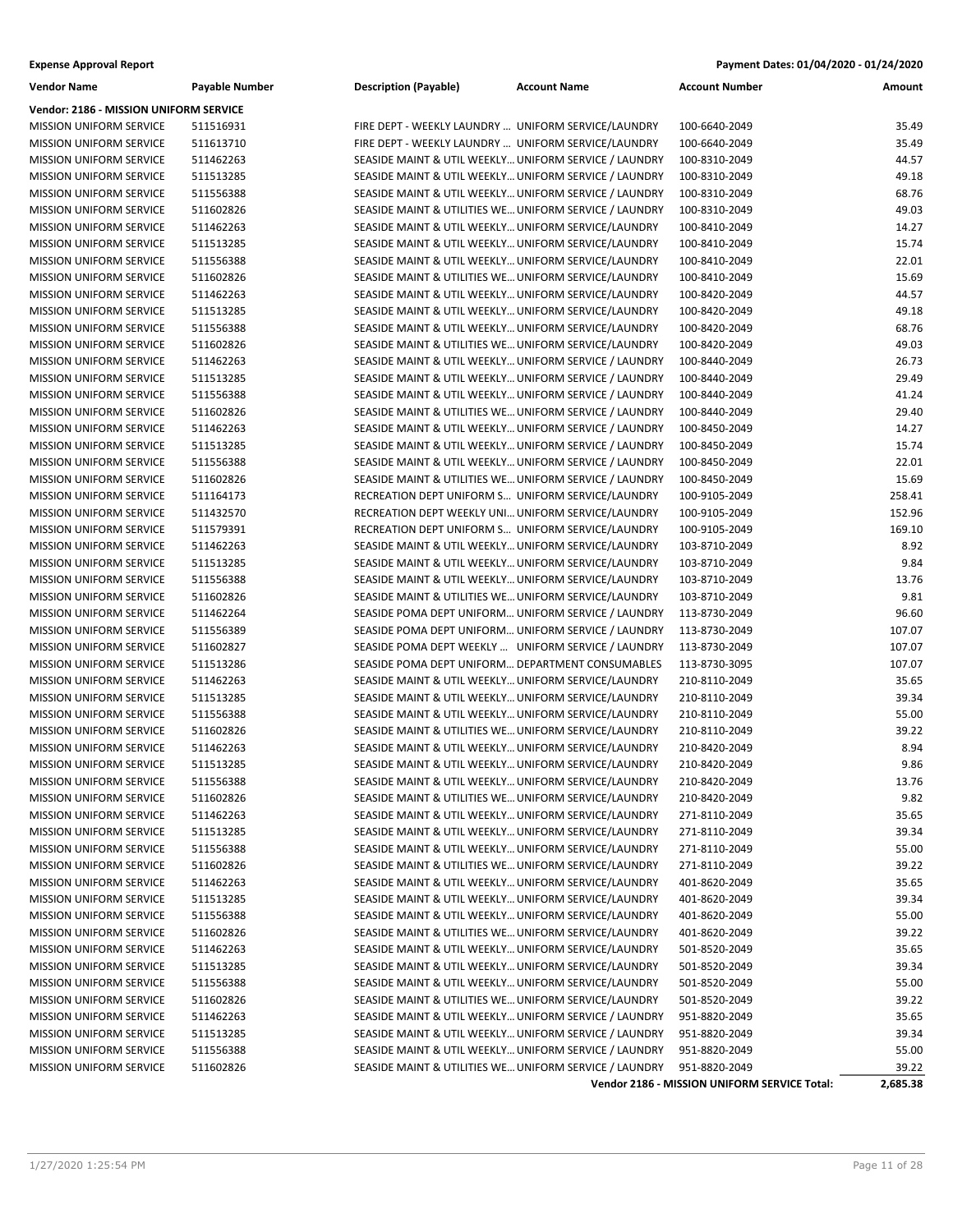| <b>Expense Approval Report</b>                     |                                                           |                                                       |                                                                       | Payment Dates: 01/04/2020 - 01/24/2020                   |           |
|----------------------------------------------------|-----------------------------------------------------------|-------------------------------------------------------|-----------------------------------------------------------------------|----------------------------------------------------------|-----------|
| <b>Vendor Name</b>                                 | Payable Number                                            | <b>Description (Payable)</b>                          | <b>Account Name</b>                                                   | <b>Account Number</b>                                    | Amount    |
| Vendor: 6963 - MNS ENGINEERS, INC.                 |                                                           |                                                       |                                                                       |                                                          |           |
| MNS ENGINEERS, INC.                                | 74267                                                     | 7/1/19 - 12/31/19 - W. BROAD WBUV-RSTP GRANT          |                                                                       | 345-8910-9513                                            | 24,243.30 |
|                                                    |                                                           |                                                       |                                                                       | Vendor 6963 - MNS ENGINEERS, INC. Total:                 | 24,243.30 |
| Vendor: 0144 - MOLINARI SUPPLY, INC.               |                                                           |                                                       |                                                                       |                                                          |           |
| MOLINARI SUPPLY, INC.                              | 0146198                                                   | FIRE DEPT - JANITORIAL SUPPLI JANITORIAL SUPPLIES     |                                                                       | 100-6640-3093                                            | 172.34    |
| MOLINARI SUPPLY, INC.                              | 0145425                                                   | (1 CASE) 22x14x58 2ML BLK LIN DEPARTMENT CONSUMABLES  |                                                                       | 100-8420-3095                                            | 52.39     |
| MOLINARI SUPPLY, INC.                              | 0145912                                                   | (1 PKG) GLOVES-XL, (1 CASE) 2 DEPARTMENT CONSUMABLES  |                                                                       | 100-8420-3095                                            | 66.02     |
| MOLINARI SUPPLY, INC.                              | 0146063                                                   | (1 CASE) MUTT MITTS, (2 CASES DEPARTMENT CONSUMABLES  |                                                                       | 100-8420-3095                                            | 204.41    |
|                                                    |                                                           |                                                       |                                                                       | Vendor 0144 - MOLINARI SUPPLY, INC. Total:               | 495.16    |
| <b>Vendor: 4425 - MONTEREY AUTO SUPPLY</b>         |                                                           |                                                       |                                                                       |                                                          |           |
| MONTEREY AUTO SUPPLY                               | 688407                                                    | (1) CRB MAP SENSOR                                    | <b>VEHICLE PARTS</b>                                                  | 501-8520-6144                                            | 80.29     |
| MONTEREY AUTO SUPPLY                               | 688563                                                    | (1) SPARK CONTRL MODULE, (1) VEHICLE PARTS            |                                                                       | 501-8520-6144                                            | 210.75    |
| MONTEREY AUTO SUPPLY                               | 688918                                                    | (1) REPLACEMENT CASTERS                               | <b>VEHICLE PARTS</b>                                                  | 501-8520-6144                                            | 21.84     |
| <b>MONTEREY AUTO SUPPLY</b>                        | 688962                                                    | (2) HI TEMP 9004 9007 - 2007 F VEHICLE PARTS          |                                                                       | 501-8520-6144                                            | 25.94     |
| MONTEREY AUTO SUPPLY                               | 688967                                                    | (1) THROTTLE POSITION                                 | <b>VEHICLE PARTS</b>                                                  | 501-8520-6144                                            | 73.19     |
| MONTEREY AUTO SUPPLY                               | 689756                                                    | (1) WATER PUMP - NEW (1997  VEHICLE PARTS             |                                                                       | 501-8520-6144                                            | 57.60     |
| MONTEREY AUTO SUPPLY                               | 690546                                                    | (1) BATTERY                                           | <b>VEHICLE PARTS</b>                                                  | 501-8520-6144                                            | 149.31    |
| <b>MONTEREY AUTO SUPPLY</b>                        | 694028                                                    | (1) SMALL DIA COOL HOSE, (2)  VEHICLE PARTS           |                                                                       | 501-8520-6144                                            | 18.68     |
|                                                    |                                                           |                                                       |                                                                       | <b>Vendor 4425 - MONTEREY AUTO SUPPLY Total:</b>         | 637.60    |
| Vendor: 2234 - MONTEREY BAY AIR RESOURCES DISTRICT |                                                           |                                                       |                                                                       |                                                          |           |
| MONTEREY BAY AIR RESOURCES0002161                  |                                                           |                                                       | FY 2019/20 PER CAPITA ASSES MNTRY BAY AIR RESOURCES DI 100-1010-7151  |                                                          | 15,874.72 |
|                                                    |                                                           |                                                       |                                                                       | Vendor 2234 - MONTEREY BAY AIR RESOURCES DISTRICT Total: | 15,874.72 |
| Vendor: 7505 - MONTEREY BAY ANALYTICAL SVCS.       |                                                           |                                                       |                                                                       |                                                          |           |
|                                                    |                                                           |                                                       |                                                                       | 401-8620-2072                                            | 104.00    |
| MONTEREY BAY ANALYTICAL S 200102_09                |                                                           | (4) SAMPLES RECEIVED FOR SEA WATER SAMPLING           |                                                                       | Vendor 7505 - MONTEREY BAY ANALYTICAL SVCS. Total:       | 104.00    |
|                                                    |                                                           |                                                       |                                                                       |                                                          |           |
| Vendor: 2238 - MONTEREY BAY PEST CONTROL           |                                                           |                                                       |                                                                       |                                                          |           |
| MONTEREY BAY PEST CONTROL 0173863                  |                                                           | 610 OLYMPIA AVE - ROACH CO PEST CONTROL               |                                                                       | 100-8310-2057                                            | 65.00     |
| MONTEREY BAY PEST CONTROL 0174442                  |                                                           | 440 HARCOURT - TRAILER #A -  PEST CONTROL             |                                                                       | 100-8310-2057                                            | 62.00     |
| MONTEREY BAY PEST CONTROL 0174444                  |                                                           | 440 HARCOURT - POLICE DEPT  PEST CONTROL              |                                                                       | 100-8310-2057                                            | 100.00    |
| MONTEREY BAY PEST CONTROL 0174445                  |                                                           | 610 OLYMPIA AVE - MONTHLY  PEST CONTROL               |                                                                       | 100-8310-2057                                            | 65.00     |
|                                                    |                                                           |                                                       |                                                                       | Vendor 2238 - MONTEREY BAY PEST CONTROL Total:           | 292.00    |
| <b>Vendor: 5543 - MONTEREY BAY URGENT</b>          |                                                           |                                                       |                                                                       |                                                          |           |
| <b>MONTEREY BAY URGENT</b>                         | 272611                                                    | SEASIDE POLICE DEPT 12/12/19                          | <b>BACKGROUND INVESTIGATION</b>                                       | 100-6110-1027                                            | 21.00     |
| MONTEREY BAY URGENT                                | 272619                                                    | SEASIDE POLICE DEPT 12/12/19                          | <b>BACKGROUND INVESTIGATION</b>                                       | 100-6110-1027                                            | 147.00    |
| <b>MONTEREY BAY URGENT</b>                         | 272621                                                    | SEASIDE POLICE DEPT 12/12/19                          | <b>BACKGROUND INVESTIGATION</b>                                       | 100-6110-1027                                            | 40.00     |
| <b>MONTEREY BAY URGENT</b>                         | 272659                                                    | SEASIDE POLICE DEPT 12/16/19                          | <b>BACKGROUND INVESTIGATION</b>                                       | 100-6110-1027                                            | 147.00    |
| MONTEREY BAY URGENT                                | 272663                                                    | SEASIDE POLICE DEPT 12/16/19                          | <b>BACKGROUND INVESTIGATION</b>                                       | 100-6110-1027                                            | 25.00     |
| <b>MONTEREY BAY URGENT</b>                         | 272664                                                    | SEASIDE POLICE DEPT 12/16/19 BACKGROUND INVESTIGATION |                                                                       | 100-6110-1027                                            | 40.00     |
| MONTEREY BAY URGENT                                | 272666                                                    | SEASIDE POLICE DEPT 12/16/19 BACKGROUND INVESTIGATION |                                                                       | 100-6110-1027                                            | 21.00     |
| <b>MONTEREY BAY URGENT</b>                         | 272219                                                    | PRE-EMPLOYMENT - RECREATI SUBCONTRACTED WORK          |                                                                       | 100-9100-2073                                            | 21.00     |
| <b>MONTEREY BAY URGENT</b>                         | 271195                                                    | MAINT & UTILITY EXAM 11/4/19 SUBCONTRACTED WORK       |                                                                       | 951-8820-2073                                            | 60.00     |
| MONTEREY BAY URGENT                                | 271881                                                    | MAINT & UTILITY EXAM 11/20/ SUBCONTRACTED WORK        |                                                                       | 951-8820-2073                                            | 80.00     |
| MONTEREY BAY URGENT                                | 272634                                                    | PRE-EMPLOYMENT TESTING 12 SUBCONTRACTED WORK          |                                                                       | 951-8820-2073                                            | 60.00     |
|                                                    |                                                           |                                                       |                                                                       | Vendor 5543 - MONTEREY BAY URGENT Total:                 | 662.00    |
|                                                    | Vendor: 2205 - MONTEREY CO. CONVENTION & VISITOR'S BUREAU |                                                       |                                                                       |                                                          |           |
| MONTEREY CO. CONVENTION &15874                     |                                                           | JAN - MAR 2020 JURIS IMPRVM MCCVB                     |                                                                       | 100-1010-7166                                            | 22,030.25 |
| MONTEREY CO. CONVENTION & NOV 2019                 |                                                           | NOV 2019 - SEASIDE TID REMIT TID ASSESSMENT           |                                                                       | 100-2010                                                 | 17,401.23 |
|                                                    |                                                           |                                                       | Vendor 2205 - MONTEREY CO. CONVENTION & VISITOR'S BUREAU Total:       |                                                          | 39,431.48 |
| Vendor: 2294 - MONTEREY CO. SHERIFF-CORONER        |                                                           |                                                       |                                                                       |                                                          |           |
| MONTEREY CO. SHERIFF-CORO 1700                     |                                                           |                                                       | 10/1/19 - 12/31/19 CRIMNL JU AUTOMATED CRIMINAL JUSTICE 100-6110-2042 |                                                          | 28,700.74 |
|                                                    |                                                           |                                                       |                                                                       | Vendor 2294 - MONTEREY CO. SHERIFF-CORONER Total:        | 28,700.74 |
| Vendor: 5319 - MONTEREY COUNTY MAYORS' ASSOCIATION |                                                           |                                                       |                                                                       |                                                          |           |
| MONTEREY COUNTY MAYORS'  2020 220                  |                                                           |                                                       | ANNUAL DUES FOR MTY CO. M DEPARTMENT CONSUMABLES 100-1010-3095        |                                                          | 1,500.00  |
|                                                    |                                                           |                                                       | Vendor 5319 - MONTEREY COUNTY MAYORS' ASSOCIATION Total:              |                                                          | 1,500.00  |
| Vendor: 2295 - MONTEREY COUNTY PETROLEUM           |                                                           |                                                       |                                                                       |                                                          |           |
| MONTEREY COUNTY PETROLE 334188                     |                                                           | 806 GAL UNLEADED REG GASOL VEHICLE FUEL               |                                                                       | 501-8520-6145                                            | 2,162.31  |
| MONTEREY COUNTY PETROLE 334189                     |                                                           | 1,287 GAL DIESEL NO. 2 DELIVE VEHICLE FUEL            |                                                                       | 501-8520-6145                                            | 4,118.16  |
|                                                    |                                                           |                                                       |                                                                       |                                                          |           |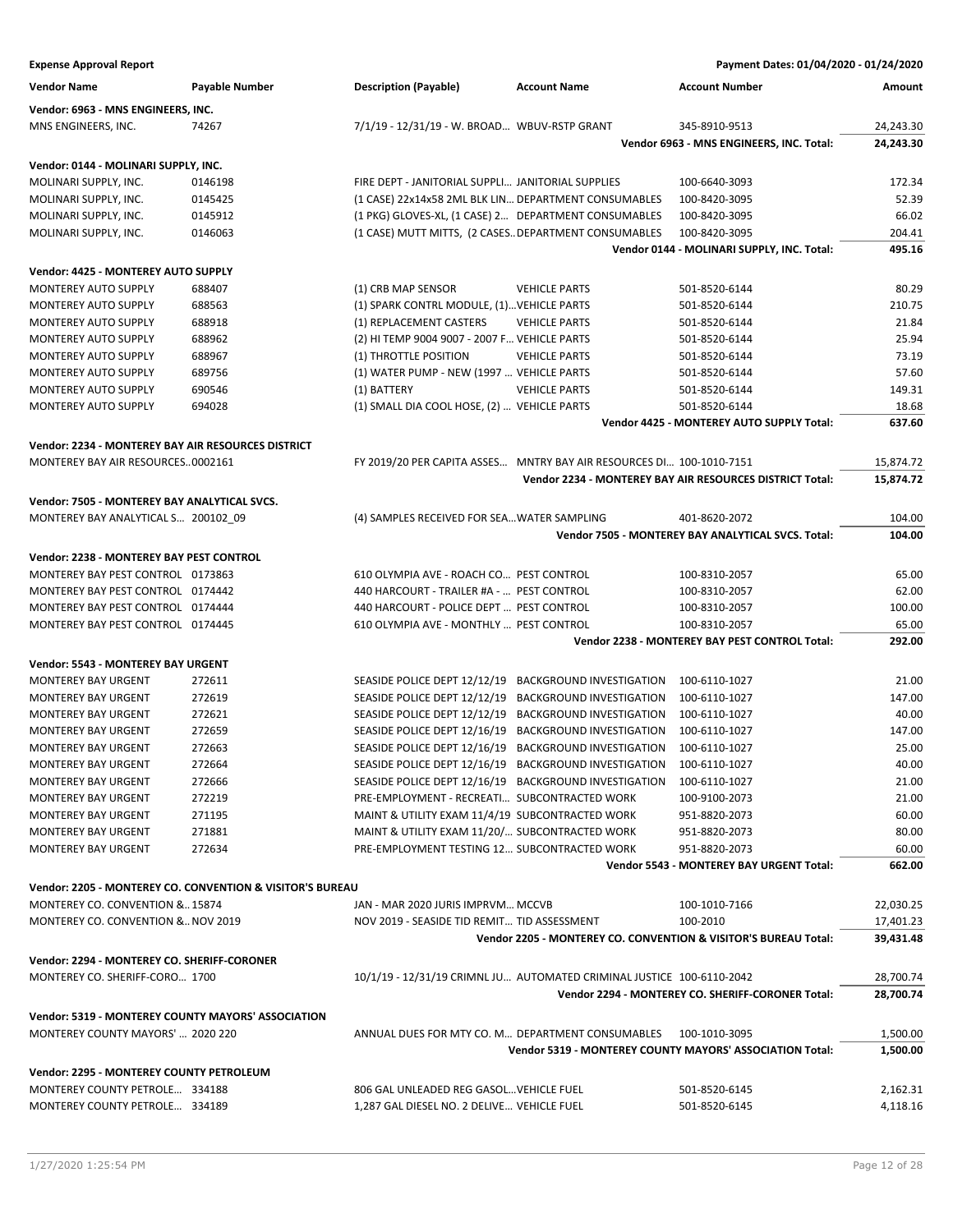| <b>Expense Approval Report</b>                                  |                       |                                                                    |                                                                  | Payment Dates: 01/04/2020 - 01/24/2020                      |                    |
|-----------------------------------------------------------------|-----------------------|--------------------------------------------------------------------|------------------------------------------------------------------|-------------------------------------------------------------|--------------------|
| <b>Vendor Name</b>                                              | <b>Payable Number</b> | <b>Description (Payable)</b>                                       | <b>Account Name</b>                                              | <b>Account Number</b>                                       | Amount             |
| MONTEREY COUNTY PETROLE 334326                                  |                       | 2,600 GAL. UNLEADED REG. GAS VEHICLE FUEL                          |                                                                  | 501-8520-6145                                               | 6,918.28           |
|                                                                 |                       |                                                                    |                                                                  | Vendor 2295 - MONTEREY COUNTY PETROLEUM Total:              | 13,198.75          |
| Vendor: 2290 - MONTEREY COUNTY RECORDER                         |                       |                                                                    |                                                                  |                                                             |                    |
| MONTEREY COUNTY RECORDER 11/1/19-12/17/19                       |                       |                                                                    | (2) OFFICIAL RECORDS FOR STO OUTSIDE PRINTING SERVICES           | 271-8110-2053                                               | 4.00               |
|                                                                 |                       |                                                                    |                                                                  | Vendor 2290 - MONTEREY COUNTY RECORDER Total:               | 4.00               |
| Vendor: 8791 - MONTEREY ONE WATER                               |                       |                                                                    |                                                                  |                                                             |                    |
| <b>MONTEREY ONE WATER</b>                                       | 13233                 | FY2019/2020 MRSWMP PROGR MRWPCA NPDES FEE                          |                                                                  | 271-8110-1044                                               | 87,777.69          |
| <b>MONTEREY ONE WATER</b>                                       | 13196                 | JUL-SEP 2019 LIFT STATION MA SUBCONTRACTED WORK                    |                                                                  | 951-8820-2073                                               | 8,061.20           |
|                                                                 |                       |                                                                    |                                                                  | Vendor 8791 - MONTEREY ONE WATER Total:                     | 95,838.89          |
| Vendor: 6599 - MONTEREY PENINSULA ENGINEERING                   |                       |                                                                    |                                                                  |                                                             |                    |
| <b>MONTEREY PENINSULA ENGINE3</b>                               |                       | LIFT STATION UPGRADES THRO LIFT STATION UPGRADES                   |                                                                  | 953-8820-9204                                               | 447,212.50         |
|                                                                 |                       |                                                                    |                                                                  | Vendor 6599 - MONTEREY PENINSULA ENGINEERING Total:         | 447,212.50         |
| Vendor: 2338 - MONTEREY PENINSULA WATER                         |                       |                                                                    |                                                                  |                                                             |                    |
| MONTEREY PENINSULA WATER 11/30/19 - 1/1/20                      |                       | SEASIDE MWS SURCHARGE FORA/P MPWMD SURCHARGE                       |                                                                  | 401-2002                                                    | 3,404.77           |
|                                                                 |                       |                                                                    |                                                                  | Vendor 2338 - MONTEREY PENINSULA WATER Total:               | 3,404.77           |
| Vendor: 2342 - MONTEREY REGIONAL WASTE                          |                       |                                                                    |                                                                  |                                                             |                    |
| MONTEREY REGIONAL WASTE SCALES DEC19 054                        |                       | SCALES_DEC19_054                                                   | <b>REFUSE DISPOSAL</b>                                           | 210-8110-2068                                               | 211.42             |
|                                                                 |                       |                                                                    |                                                                  | Vendor 2342 - MONTEREY REGIONAL WASTE Total:                | 211.42             |
| Vendor: 7135 - MONTEREY SANITARY SUPPLY, INC.                   |                       |                                                                    |                                                                  |                                                             |                    |
| MONTEREY SANITARY SUPPLY,  13560                                |                       |                                                                    | MONTHLY MED WASTE SERVICECSA74 APPROVED MEDICAL SU 100-6120-3096 |                                                             | 99.00              |
| MONTEREY SANITARY SUPPLY,  13641                                |                       | JAN 2020 - MONTHLY MEDICAL CSA74 APPROVED MEDICAL SU 100-6120-3096 |                                                                  |                                                             | 144.83             |
|                                                                 |                       |                                                                    |                                                                  | Vendor 7135 - MONTEREY SANITARY SUPPLY, INC. Total:         | 243.83             |
| Vendor: 6761 - MONTEREY SIGNS, INC.                             |                       |                                                                    |                                                                  |                                                             |                    |
| MONTEREY SIGNS, INC.                                            | 17272                 | (1) CUSTOM VINYL PATCH FOR  EASTER EGG HUNT                        |                                                                  | 100-9200-7186                                               | 81.94<br>81.94     |
|                                                                 |                       |                                                                    |                                                                  | Vendor 6761 - MONTEREY SIGNS, INC. Total:                   |                    |
| Vendor: 2351 - MONTEREY TIRE SERVICE                            |                       |                                                                    |                                                                  |                                                             |                    |
| MONTEREY TIRE SERVICE                                           | 1-92552               | (4) TIRES FOR 2015 CHEVY TAH TIRES                                 |                                                                  | 501-8520-6147<br>Vendor 2351 - MONTEREY TIRE SERVICE Total: | 984.80<br>984.80   |
|                                                                 |                       |                                                                    |                                                                  |                                                             |                    |
| Vendor: 8892 - NCI AFFILIATES, INC.<br>NCI AFFILIATES, INC.     | 9193                  | NOV 2019 - CREW PROVIDED G SUBCONTRACTED WORK                      |                                                                  | 210-8420-2093                                               | 1,166.67           |
|                                                                 |                       |                                                                    |                                                                  | Vendor 8892 - NCI AFFILIATES, INC. Total:                   | 1,166.67           |
| Vendor: 4804 - OFFICE TEAM                                      |                       |                                                                    |                                                                  |                                                             |                    |
| OFFICE TEAM                                                     | 55037684              | MARLENE GARCIA - WK END DT SALARIES                                |                                                                  | 113-8730-0001                                               | 519.18             |
| OFFICE TEAM                                                     | 55095024              | MARLENE GARCIA WEEK ENDEDSALARIES                                  |                                                                  | 113-8730-0001                                               | 641.34             |
|                                                                 |                       |                                                                    |                                                                  | Vendor 4804 - OFFICE TEAM Total:                            | 1,160.52           |
| Vendor: 9333 - O'MELVENY & MYERS, LLP                           |                       |                                                                    |                                                                  |                                                             |                    |
| O'MELVENY & MYERS, LLP                                          | 1051913               | NOV 2019 - SEASIDE WATER RI LEGAL SERVICES                         |                                                                  | 100-3010-1022                                               | 892.56             |
| O'MELVENY & MYERS, LLP                                          | 1051913               | NOV 2019 - SEASIDE WATER RI BAKEWELL - CAMPUS TOWN                 |                                                                  | 601-2214                                                    | 1,110.00           |
|                                                                 |                       |                                                                    |                                                                  | Vendor 9333 - O'MELVENY & MYERS, LLP Total:                 | 2,002.56           |
| Vendor: 5582 - O'REILLY AUTO PARTS                              |                       |                                                                    |                                                                  |                                                             |                    |
| O'REILLY AUTO PARTS                                             | 3503-425170           | (1) EGR VALVE                                                      | <b>VEHICLE PARTS</b>                                             | 501-8520-6144                                               | 34.36              |
| O'REILLY AUTO PARTS                                             | 3503-425320           | (1) CONTROL VLV                                                    | <b>VEHICLE PARTS</b>                                             | 501-8520-6144                                               | 36.69              |
| O'REILLY AUTO PARTS                                             | 3503-430195           | (1) BATTERY PLUS CORE CHARGE VEHICLE PARTS                         |                                                                  | 501-8520-6144                                               | 146.41             |
|                                                                 |                       |                                                                    |                                                                  | Vendor 5582 - O'REILLY AUTO PARTS Total:                    | 217.46             |
| Vendor: 2720 - OWEN EQUIPMENT COMPANY                           |                       |                                                                    |                                                                  |                                                             |                    |
| OWEN EQUIPMENT COMPANY                                          | 00047989              | (1) MANUAL, USB MEMO                                               | DEPARTMENT CONSUMABLES                                           | 501-8520-3095                                               | 461.62             |
| OWEN EQUIPMENT COMPANY<br>OWEN EQUIPMENT COMPANY                | 00047863<br>00048116  | 2" DISCHARG, CHECK VALVES, O VEHICLE FUEL                          | (6) FLEXIBLE HOSE, (4) SCREEN,  DEPARTMENT CONSUMABLES           | 501-8520-6145<br>951-8820-3095                              | 1,461.57<br>440.71 |
|                                                                 |                       |                                                                    |                                                                  | Vendor 2720 - OWEN EQUIPMENT COMPANY Total:                 | 2,363.90           |
|                                                                 |                       |                                                                    |                                                                  |                                                             |                    |
| Vendor: 2652 - PACIFIC GAS & ELECTRIC<br>PACIFIC GAS & ELECTRIC | 0007892387-7          | EP DEL MONTE & HWY 218 CYN LIFT STATION UPGRADES                   |                                                                  | 953-8820-9204                                               | 2,500.00           |
| PACIFIC GAS & ELECTRIC                                          | 0007892392-7          | EP ROSITA RD & ANGELES WY  LIFT STATION UPGRADES                   |                                                                  | 953-8820-9204                                               | 2,500.00           |
|                                                                 |                       |                                                                    |                                                                  | Vendor 2652 - PACIFIC GAS & ELECTRIC Total:                 | 5,000.00           |
| Vendor: 4487 - PACIFIC TELEMANAGEMENT SERVICES                  |                       |                                                                    |                                                                  |                                                             |                    |
| PACIFIC TELEMANAGEMENT SE 2034880                               |                       | JAN 2020 - PAY PHONES AT CITYTELEPHONE                             |                                                                  | 503-4010-5132                                               | 103.00             |
|                                                                 |                       |                                                                    |                                                                  |                                                             |                    |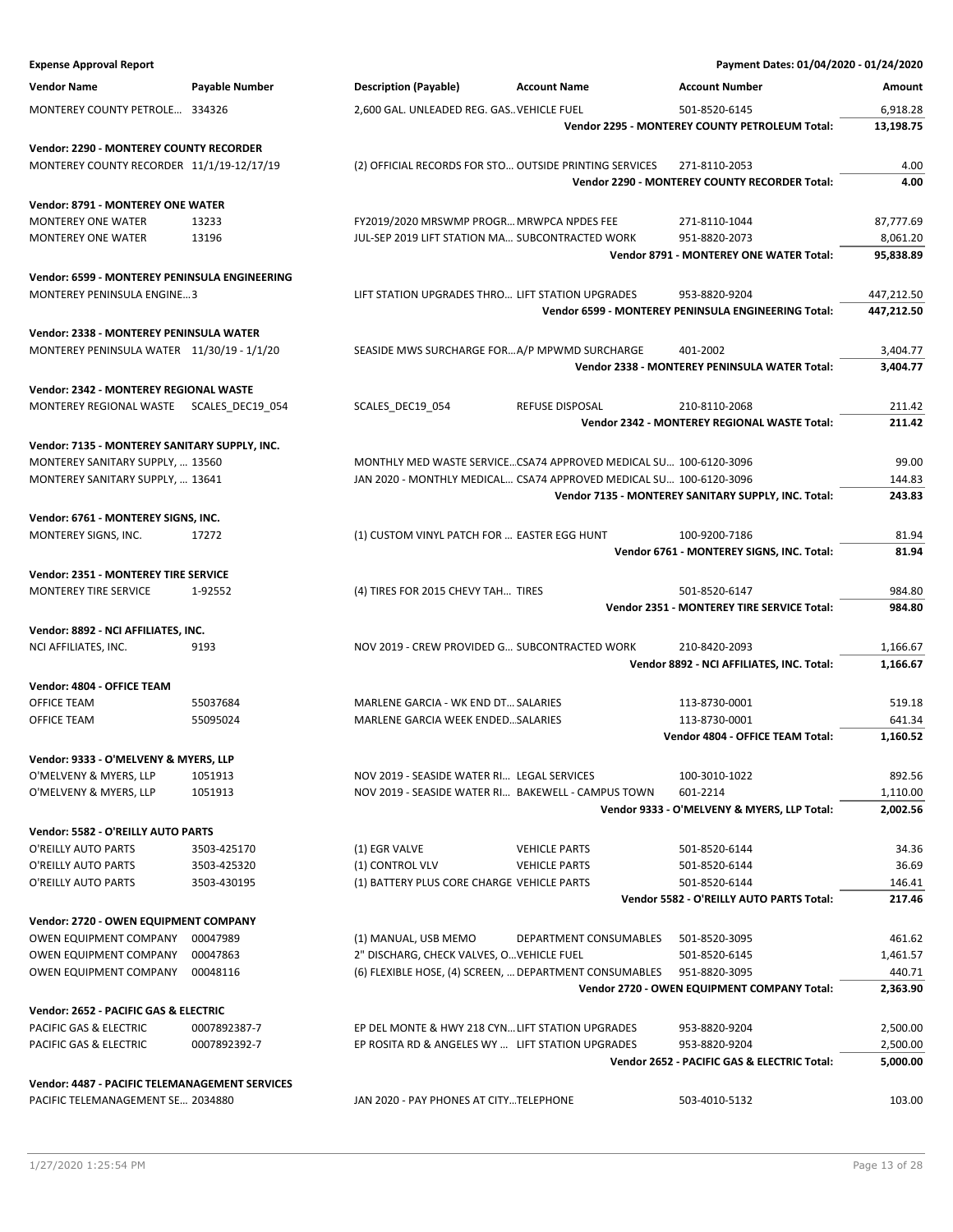| <b>Expense Approval Report</b>                                       |                                                            |                                                                                                      |                        | Payment Dates: 01/04/2020 - 01/24/2020                           |                 |
|----------------------------------------------------------------------|------------------------------------------------------------|------------------------------------------------------------------------------------------------------|------------------------|------------------------------------------------------------------|-----------------|
| <b>Vendor Name</b>                                                   | Payable Number                                             | <b>Description (Payable)</b>                                                                         | <b>Account Name</b>    | <b>Account Number</b>                                            | Amount          |
| PACIFIC TELEMANAGEMENT SE 2034898                                    |                                                            | JAN 2020 - PAY PHONE AT OLD TELEPHONE                                                                |                        | 503-4010-5132                                                    | 28.00           |
|                                                                      |                                                            |                                                                                                      |                        | Vendor 4487 - PACIFIC TELEMANAGEMENT SERVICES Total:             | 131.00          |
| Vendor: 8850 - PAMELA McCRUMB                                        |                                                            |                                                                                                      |                        |                                                                  |                 |
| PAMELA McCRUMB                                                       | 1/7/2020                                                   | MUSIC FOR SENIOR'S VALENTIN SENIOR ACTIVITIES                                                        |                        | 251-9500-7125                                                    | 375.00          |
|                                                                      |                                                            |                                                                                                      |                        | Vendor 8850 - PAMELA McCRUMB Total:                              | 375.00          |
| Vendor: 3124 - PAMELA JEAN SCHOLZ                                    |                                                            |                                                                                                      |                        |                                                                  |                 |
| PAMELA JEAN SCHOLZ                                                   | 1/8/2020                                                   | HARP MUSIC AT AVERY GALLERYART PROGRAM                                                               |                        | 100-9200-7190                                                    | 100.00          |
| PAMELA JEAN SCHOLZ                                                   | 1/3/20                                                     | MUSIC FOR SR. CANDLELIGHT L SENIOR ACTIVITIES                                                        |                        | 251-9500-7125                                                    | 75.00           |
|                                                                      |                                                            |                                                                                                      |                        | Vendor 3124 - PAMELA JEAN SCHOLZ Total:                          | 175.00          |
| Vendor: 9041 - PARTNERS FOR PEACE                                    |                                                            |                                                                                                      |                        |                                                                  |                 |
| <b>PARTNERS FOR PEACE</b>                                            | 2, YEAR 2                                                  | OCT 2019 - CAL VIP FOR LOVIN PARTNERS FOR PEACE                                                      |                        | 100-2042-7206                                                    | 3,569.01        |
| PARTNERS FOR PEACE                                                   | 3, YEAR 2                                                  | NOV 2019 - CAL VIP FOR LOVI PARTNERS FOR PEACE                                                       |                        | 100-2042-7206                                                    | 2,449.01        |
|                                                                      |                                                            |                                                                                                      |                        | <b>Vendor 9041 - PARTNERS FOR PEACE Total:</b>                   | 6,018.02        |
| Vendor: 1090 - PARTSMASTER                                           |                                                            |                                                                                                      |                        |                                                                  |                 |
| PARTSMASTER                                                          | 23495488                                                   | (1) 1/2 DRIVE TORQUE WRENCH TOOLS                                                                    |                        | 501-8520-3107                                                    | 293.56          |
|                                                                      |                                                            |                                                                                                      |                        | Vendor 1090 - PARTSMASTER Total:                                 | 293.56          |
| Vendor: 7672 - PATRICIA A. LINTELL                                   |                                                            |                                                                                                      |                        |                                                                  |                 |
| PATRICIA A. LINTELL                                                  | 1/14/20                                                    | 1/14/2020 SANITATION DISTRI MEETINGS AND TRAVEL                                                      |                        | 951-8820-4121                                                    | 100.00          |
|                                                                      |                                                            |                                                                                                      |                        | Vendor 7672 - PATRICIA A. LINTELL Total:                         | 100.00          |
| Vendor: 8014 - PAXTON ASSOCIATES                                     |                                                            |                                                                                                      |                        |                                                                  |                 |
| PAXTON ASSOCIATES                                                    | 1365                                                       | 11/26/19 - 12/25/19 - WATER CONSULTANT                                                               |                        | 670-2120-1030                                                    | 5,250.00        |
|                                                                      |                                                            |                                                                                                      |                        | Vendor 8014 - PAXTON ASSOCIATES Total:                           | 5,250.00        |
| Vendor: 2742 - PENINSULA MESSENGER LLC                               |                                                            |                                                                                                      |                        |                                                                  |                 |
| PENINSULA MESSENGER LLC                                              | 190189                                                     | MONTHLY COURIER SVC TO D.A OTHER EXPENSE                                                             |                        | 100-6110-2078                                                    | 235.67          |
|                                                                      |                                                            |                                                                                                      |                        | Vendor 2742 - PENINSULA MESSENGER LLC Total:                     | 235.67          |
| Vendor: 2746 - PENINSULA POOL SERVICE                                |                                                            |                                                                                                      |                        |                                                                  |                 |
| PENINSULA POOL SERVICE                                               | 192961202                                                  | (4) 4 GAL CASE SANI-CHLOR                                                                            | DEPARTMENT CONSUMABLES | 401-8620-3095                                                    | 88.84           |
| PENINSULA POOL SERVICE                                               | 202960101                                                  | (4) 4 GAL CASE SANI-CHLOR                                                                            | DEPARTMENT CONSUMABLES | 401-8620-3095<br>Vendor 2746 - PENINSULA POOL SERVICE Total:     | 88.84<br>177.68 |
|                                                                      |                                                            |                                                                                                      |                        |                                                                  |                 |
| Vendor: 2752 - PENINSULA WELDING & MEDICAL SUPPLY, INC.              |                                                            |                                                                                                      |                        |                                                                  |                 |
| PENINSULA WELDING & MEDIC 194695<br>PENINSULA WELDING & MEDIC 194623 |                                                            | (2) OXYGEN USP MED GRD SZ 1 CSA 74 PURCHASES<br>(1) GLOVE WELD XLG, (4) 40G F DEPARTMENT CONSUMABLES |                        | 100-6640-3096<br>210-8110-3095                                   | 40.44<br>99.72  |
|                                                                      |                                                            |                                                                                                      |                        | Vendor 2752 - PENINSULA WELDING & MEDICAL SUPPLY, INC. Total:    | 140.16          |
| Vendor: 6162 - PLAYCORE WISCONSIN INC                                |                                                            |                                                                                                      |                        |                                                                  |                 |
| PLAYCORE WISCONSIN INC                                               | SI217859                                                   | (200) MURIATIC ACID - MINI BU CHEMICALS                                                              |                        | 100-8310-3099                                                    | 848.25          |
|                                                                      |                                                            |                                                                                                      |                        | Vendor 6162 - PLAYCORE WISCONSIN INC Total:                      | 848.25          |
| Vendor: 2816 - PLUG & PAY TECHNOLOGIES, INC.                         |                                                            |                                                                                                      |                        |                                                                  |                 |
| PLUG & PAY TECHNOLOGIES, INC. DEC 2019                               |                                                            | DEC 2019 - INV #202001021904 DEPARTMENT CONSUMABLES                                                  |                        | 100-9100-3095                                                    | 15.00           |
| PLUG & PAY TECHNOLOGIES, INC. DEC 2019.                              |                                                            | DEC 2019 - INV #202001021904 DEPARTMENT CONSUMABLES                                                  |                        | 100-9100-3095                                                    | 15.00           |
|                                                                      |                                                            |                                                                                                      |                        | Vendor 2816 - PLUG & PAY TECHNOLOGIES, INC. Total:               | 30.00           |
|                                                                      | Vendor: 9300 - PORTLAND PRECISION INSTRUMENT & REPAIR INC. |                                                                                                      |                        |                                                                  |                 |
| PORTLAND PRECISION INSTRU INV114602                                  |                                                            | 1/6/20 - SWTR - CUSTOM REM COMPUTER SUPPLIES/SOFTWA 503-4010-3102                                    |                        |                                                                  | 4,165.00        |
|                                                                      |                                                            |                                                                                                      |                        | Vendor 9300 - PORTLAND PRECISION INSTRUMENT & REPAIR INC. Total: | 4,165.00        |
| Vendor: 8783 - POWERDMS, INC.                                        |                                                            |                                                                                                      |                        |                                                                  |                 |
| POWERDMS, INC.                                                       | Q-61201                                                    | ANNUAL HOSTED SUBSCIPTION  CALEA PROGRAM                                                             |                        | 100-6110-4202                                                    | 3,036.37        |
|                                                                      |                                                            |                                                                                                      |                        | Vendor 8783 - POWERDMS, INC. Total:                              | 3,036.37        |
| Vendor: 9353 - PRAETORIAN GROUP INC.                                 |                                                            |                                                                                                      |                        |                                                                  |                 |
| PRAETORIAN GROUP INC.                                                | 65881 rev. 1                                               | (2) TASER CEW INSTRUCTOR CE TRAINING & EDUCATIONS                                                    |                        | 100-6120-1029                                                    | 495.00          |
| PRAETORIAN GROUP INC.                                                | 65881 rev. 1                                               | (2) TASER CEW INSTRUCTOR CE TRAINING & EDUCAITON                                                     |                        | 100-6130-1029                                                    | 495.00          |
|                                                                      |                                                            |                                                                                                      |                        | Vendor 9353 - PRAETORIAN GROUP INC. Total:                       | 990.00          |
| Vendor: 2849 - PREMIUM AUTO PARTS, INC.                              |                                                            |                                                                                                      |                        |                                                                  |                 |
| PREMIUM AUTO PARTS, INC.                                             | 7474-179493                                                | (2) HEADLIGHT - HALOGEN                                                                              | <b>VEHICLE PARTS</b>   | 501-8520-6144                                                    | 27.51           |
| PREMIUM AUTO PARTS, INC.                                             | 7474-179500                                                | (1) SOCKETS                                                                                          | <b>VEHICLE PARTS</b>   | 501-8520-6144                                                    | 8.69            |
| PREMIUM AUTO PARTS, INC.                                             | 7474-179997                                                | (1) BATTERY - GOLD                                                                                   | <b>VEHICLE PARTS</b>   | 501-8520-6144                                                    | 143.01          |
| PREMIUM AUTO PARTS, INC.                                             | 7474-180070                                                | $(10)$ FUSE                                                                                          | <b>VEHICLE PARTS</b>   | 501-8520-6144                                                    | 9.72            |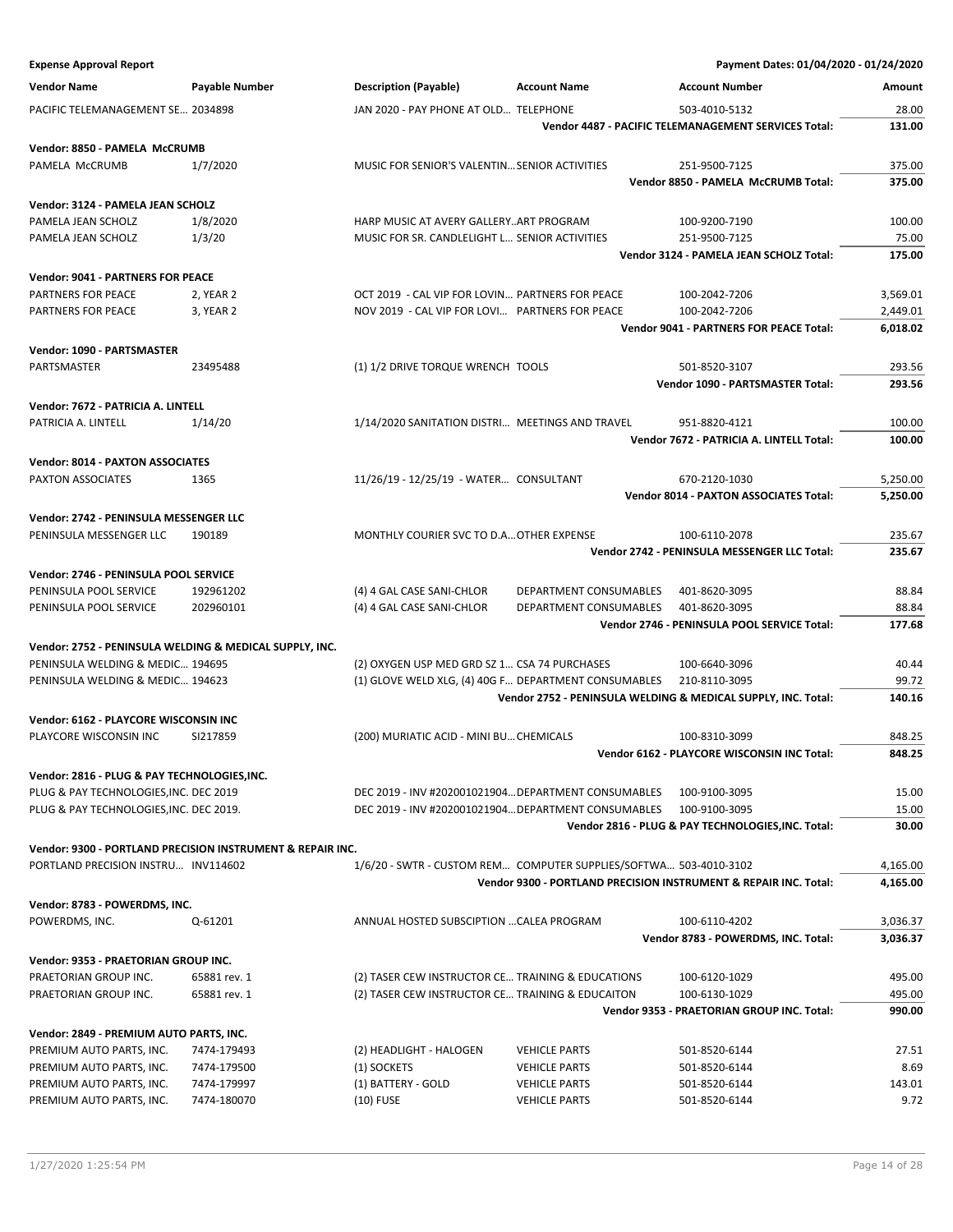| <b>Expense Approval Report</b>                      |                |                                                      |                                                                      | Payment Dates: 01/04/2020 - 01/24/2020                    |           |
|-----------------------------------------------------|----------------|------------------------------------------------------|----------------------------------------------------------------------|-----------------------------------------------------------|-----------|
| <b>Vendor Name</b>                                  | Payable Number | <b>Description (Payable)</b>                         | <b>Account Name</b>                                                  | <b>Account Number</b>                                     | Amount    |
| PREMIUM AUTO PARTS, INC.                            | 7474-180117    | (1) BAT BOLT EXTN SIDE                               | <b>VEHICLE PARTS</b>                                                 | 501-8520-6144                                             | 7.96      |
| PREMIUM AUTO PARTS, INC.                            | 7474-180126    | (3) ANTIFRZ DEX-COOL, (3) CON VEHICLE PARTS          |                                                                      | 501-8520-6144                                             | 101.37    |
|                                                     |                |                                                      |                                                                      | Vendor 2849 - PREMIUM AUTO PARTS, INC. Total:             | 298.26    |
| <b>Vendor: 7606 - PROPERTY RESTORATION SERVICES</b> |                |                                                      |                                                                      |                                                           |           |
| PROPERTY RESTORATION SERVI E20-024.1                |                | BOARD UP WORK AT 606 BROA SUBCONTRACTED WORK         |                                                                      | 100-8310-2073                                             | 1,725.79  |
|                                                     |                |                                                      |                                                                      | <b>Vendor 7606 - PROPERTY RESTORATION SERVICES Total:</b> | 1,725.79  |
| Vendor: 2877 - PUBLIC EMPLOYEES' RETIREMENT SYSTEM  |                |                                                      |                                                                      |                                                           |           |
| PUBLIC EMPLOYEES' RETIREME INV0003978               |                | INV# 100000015902224: 2020  PERS REPLACEMENT BENEFIT |                                                                      | 100-2010-0029                                             | 3,670.56  |
| PUBLIC EMPLOYEES' RETIREME INV0003978               |                | INV#100000015902224: 2020  PERS REPLACEMENT BENEFIT  |                                                                      | 100-6120-0029                                             | 3,569.52  |
| PUBLIC EMPLOYEES' RETIREME INV0003978               |                | INV#100000015902224: 2020  PERS REPLACEMENT BENEFIT  |                                                                      | 100-6640-0029                                             | 87.00     |
| PUBLIC EMPLOYEES' RETIREME INV0003978               |                | INV#100000015902224: 2020  PERS REPLACEMENT BENEFIT  |                                                                      | 100-8910-0029                                             | 1,130.04  |
|                                                     |                |                                                      |                                                                      | Vendor 2877 - PUBLIC EMPLOYEES' RETIREMENT SYSTEM Total:  | 8,457.12  |
| Vendor: 6193 - PURCHASE POWER                       |                |                                                      |                                                                      |                                                           |           |
| PURCHASE POWER                                      | 1/13/2020      | ACCT #8000-9000-1135-1503;  COPIER SERVICES          |                                                                      | 100-5110-2044                                             | 565.47    |
| PURCHASE POWER                                      | 1/13/2020      | ACCT #8000-9000-1135-1503;  COPIER SERVICES          |                                                                      | 100-9200-2044                                             | 500.00    |
|                                                     |                |                                                      |                                                                      | Vendor 6193 - PURCHASE POWER Total:                       | 1,065.47  |
| Vendor: 2910 - R & S ERECTION OF MONTEREY BAY, INC. |                |                                                      |                                                                      |                                                           |           |
| R & S ERECTION OF MONTEREY COMM4864                 |                | REPAIRS ON MULTIPLE DOORS  SUBCONTRACTED WORK        |                                                                      | 100-8310-2073                                             | 11,320.00 |
|                                                     |                |                                                      |                                                                      | Vendor 2910 - R & S ERECTION OF MONTEREY BAY, INC. Total: | 11,320.00 |
| Vendor: 5264 - RABOBANK, N.A.                       |                |                                                      |                                                                      |                                                           |           |
| RABOBANK, N.A.                                      | INV0004057     | <b>FIT PAYABLE</b>                                   | FEDERAL TAX PAYABLE                                                  | 100-2052                                                  | 57,773.33 |
| RABOBANK, N.A.                                      | INV0004061     | FIT PAYABLE                                          | FEDERAL TAX PAYABLE                                                  | 100-2052                                                  | 250.18    |
| RABOBANK, N.A.                                      | INV0004058     | <b>MEDICARE PAYABLE</b>                              | EE HEALTHCARE PAYABLE                                                | 100-2057                                                  | 16,306.18 |
| RABOBANK, N.A.                                      | INV0004062     | <b>MEDICARE PAYABLE</b>                              | EE HEALTHCARE PAYABLE                                                | 100-2057                                                  | 71.84     |
| RABOBANK, N.A.                                      | INV0004057     | FIT PAYABLE                                          | FEDERAL TAX PAYABLE                                                  | 103-2052                                                  | 70.80     |
| RABOBANK, N.A.                                      | INV0004058     | <b>MEDICARE PAYABLE</b>                              | EE HEALTHCARE PAYABLE                                                | 103-2057                                                  | 20.44     |
| RABOBANK, N.A.                                      | INV0004057     | <b>FIT PAYABLE</b>                                   | FEDERAL TAX PAYABLE                                                  | 113-2052                                                  | 710.27    |
| RABOBANK, N.A.                                      | INV0004058     | <b>MEDICARE PAYABLE</b>                              | EE HEALTHCARE PAYABLE                                                | 113-2057                                                  | 247.48    |
| RABOBANK, N.A.                                      | INV0004057     | <b>FIT PAYABLE</b>                                   | FEDERAL TAX PAYABLE                                                  | 200-2052                                                  | 129.80    |
| RABOBANK, N.A.                                      | INV0004058     | <b>MEDICARE PAYABLE</b>                              | EE HEALTHCARE PAYABLE                                                | 200-2057                                                  | 46.56     |
| RABOBANK, N.A.                                      | INV0004057     | <b>FIT PAYABLE</b>                                   | FEDERAL TAX PAYABLE                                                  | 210-2052                                                  | 802.28    |
| RABOBANK, N.A.                                      | INV0004058     | MEDICARE PAYABLE                                     | EE HEALTHCARE PAYABLE                                                | 210-2057                                                  | 340.70    |
| RABOBANK, N.A.                                      | INV0004057     | <b>FIT PAYABLE</b>                                   | <b>FEDERAL TAX PAYABLE</b>                                           | 218-2052                                                  | 696.21    |
| RABOBANK, N.A.                                      | INV0004058     | <b>MEDICARE PAYABLE</b>                              | EE HEALTHCARE PAYABLE                                                | 218-2057                                                  | 138.18    |
| RABOBANK, N.A.                                      | INV0004058     | <b>MEDICARE PAYABLE</b>                              | EE HEALTHCARE PAYABLE                                                | 231-2057                                                  | 6.48      |
| RABOBANK, N.A.                                      | INV0004057     | <b>FIT PAYABLE</b>                                   | FEDERAL TAX PAYABLE                                                  | 271-2052                                                  | 390.91    |
| RABOBANK, N.A.                                      | INV0004058     | <b>MEDICARE PAYABLE</b>                              | EE HEALTHCARE PAYABLE                                                | 271-2057                                                  | 143.68    |
| RABOBANK, N.A.                                      | INV0004057     | FIT PAYABLE                                          | FEDERAL TAX PAYABLE                                                  | 345-2052                                                  | 24.77     |
| RABOBANK, N.A.                                      | INV0004058     | MEDICARE PAYABLE                                     | EE HEALTHCARE PAYABLE                                                | 345-2057                                                  | 9.06      |
| RABOBANK, N.A.                                      | INV0004057     | FIT PAYABLE                                          | FEDERAL TAX PAYABLE                                                  | 401-2052                                                  | 751.81    |
| RABOBANK, N.A.                                      | INV0004058     | <b>MEDICARE PAYABLE</b>                              | EE HEALTHCARE PAYABLE                                                | 401-2057                                                  | 229.38    |
| RABOBANK, N.A.                                      | INV0004057     | FIT PAYABLE                                          | FEDERAL TAX PAYABLE                                                  | 501-2052                                                  | 1,736.98  |
| RABOBANK, N.A.                                      | INV0004058     | MEDICARE PAYABLE                                     | EE HEALTHCARE PAYABLE                                                | 501-2057                                                  | 332.12    |
| RABOBANK, N.A.                                      | INV0004057     | FIT PAYABLE                                          | FEDERAL TAX PAYABLE                                                  | 503-2052                                                  | 1,450.89  |
| RABOBANK, N.A.                                      | INV0004058     | MEDICARE PAYABLE                                     | EE HEALTHCARE PAYABLE                                                | 503-2057                                                  | 228.54    |
| RABOBANK, N.A.                                      | INV0004057     | FIT PAYABLE                                          | FEDERAL TAX PAYABLE                                                  | 951-2052                                                  | 975.67    |
| RABOBANK, N.A.                                      | INV0004058     | MEDICARE PAYABLE                                     | EE HEALTHCARE PAYABLE                                                | 951-2057                                                  | 292.58    |
| RABOBANK, N.A.                                      | INV0004057     | FIT PAYABLE<br><b>MEDICARE PAYABLE</b>               | FEDERAL TAX PAYABLE                                                  | 953-2052                                                  | 24.70     |
| RABOBANK, N.A.                                      | INV0004058     |                                                      | EE HEALTHCARE PAYABLE                                                | 953-2057                                                  | 8.06      |
|                                                     |                |                                                      |                                                                      | Vendor 5264 - RABOBANK, N.A. Total:                       | 84,209.88 |
| Vendor: 8020 - RAIMI & ASSOCIATES, INC.             |                |                                                      |                                                                      |                                                           |           |
| RAIMI & ASSOCIATES, INC.                            | 19-3492        |                                                      | NOV 2019 - GENERAL PLAN SVCS CONSULTANT - GENERAL PLAN               | 100-7310-1035                                             | 18,281.50 |
|                                                     |                |                                                      |                                                                      | Vendor 8020 - RAIMI & ASSOCIATES, INC. Total:             | 18,281.50 |
| Vendor: 7263 - REGIONAL GOVERNMENT SERVICES         |                |                                                      |                                                                      |                                                           |           |
| REGIONAL GOVERNMENT SERV 10515                      |                | DEC 2019 - CONTRACT SERVICESCONSULTANT               |                                                                      | 100-5110-1030                                             | 1,209.00  |
|                                                     |                |                                                      |                                                                      | Vendor 7263 - REGIONAL GOVERNMENT SERVICES Total:         | 1,209.00  |
| Vendor: 8345 - RESTORATIVE JUSTICE PARTNERS, INC.   |                |                                                      |                                                                      |                                                           |           |
| RESTORATIVE JUSTICE PARTNE DEC 2019                 |                |                                                      | DEC 2019 - CAL VIP REIMBURS RESTORATIVE JUSTICE PARTNE 100-2042-7205 |                                                           | 3,819.50  |
|                                                     |                |                                                      |                                                                      |                                                           |           |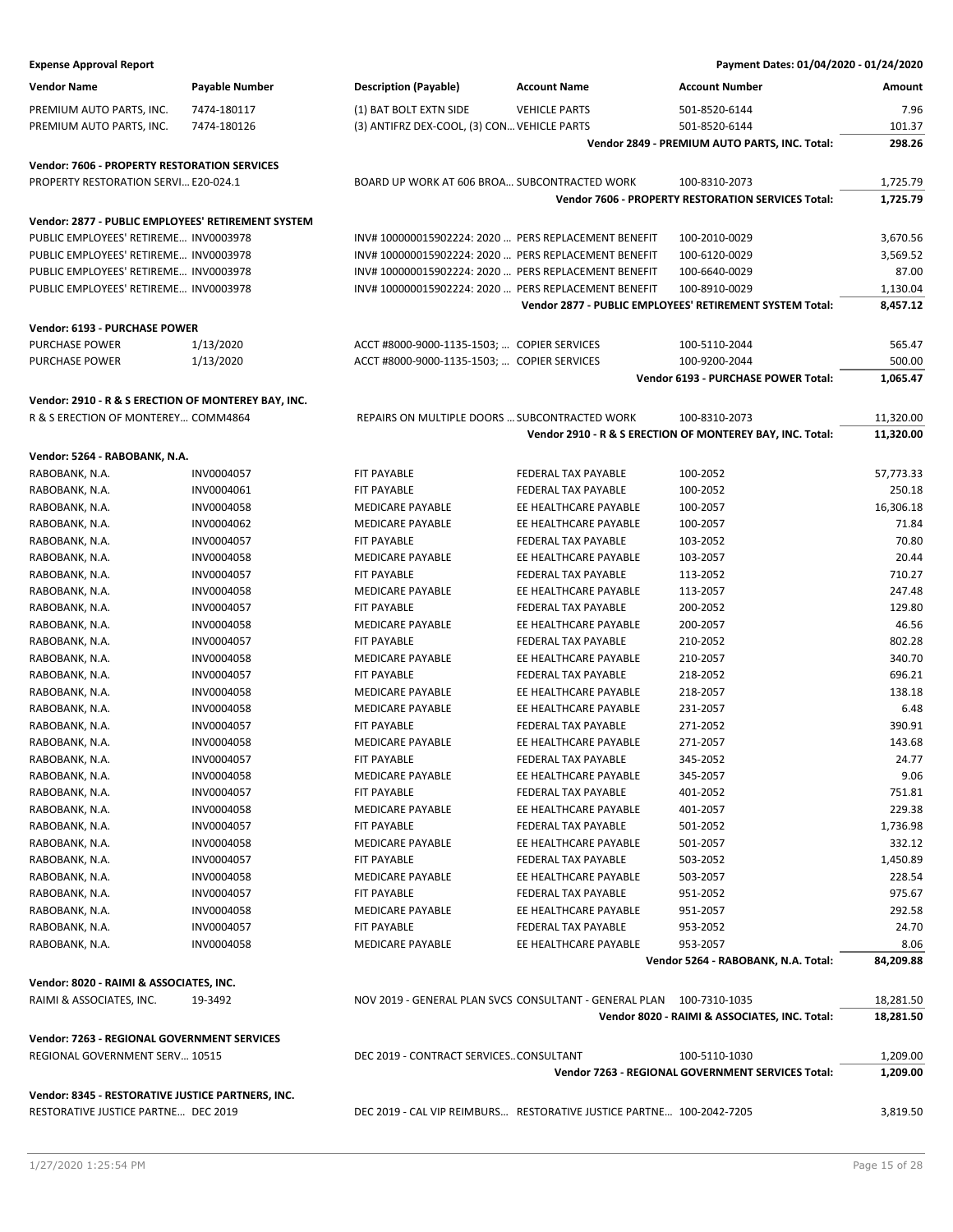| <b>Expense Approval Report</b>                                    |                       |                                                                      |                         | Payment Dates: 01/04/2020 - 01/24/2020                                  |                        |
|-------------------------------------------------------------------|-----------------------|----------------------------------------------------------------------|-------------------------|-------------------------------------------------------------------------|------------------------|
| <b>Vendor Name</b>                                                | <b>Payable Number</b> | <b>Description (Payable)</b>                                         | <b>Account Name</b>     | <b>Account Number</b>                                                   | Amount                 |
| RESTORATIVE JUSTICE PARTNE NOV 2019                               |                       | NOV 2019 - CAL VIP REIMBURS RESTORATIVE JUSTICE PARTNE 100-2042-7205 |                         |                                                                         | 3,423.01               |
|                                                                   |                       |                                                                      |                         | Vendor 8345 - RESTORATIVE JUSTICE PARTNERS, INC. Total:                 | 7,242.51               |
| Vendor: 6027 - RICHARDS, WATSON & GERSHON                         |                       |                                                                      |                         |                                                                         |                        |
| RICHARDS, WATSON & GERSH 225043                                   |                       | GEN LEGAL SVCS - SUCCESOR T LEGAL SERVICES                           |                         | 100-3010-1022                                                           | 2,200.00               |
| RICHARDS, WATSON & GERSH 225035                                   |                       | CAMPUS TOWN/KB-SUCCESSORBAKEWELL - CAMPUS TOWN                       |                         | 601-2214                                                                | 110.00                 |
| RICHARDS, WATSON & GERSH 225043                                   |                       | GEN LEGAL SVCS - SUCCESOR T BAKEWELL - CAMPUS TOWN                   |                         | 601-2214                                                                | 3,767.50               |
|                                                                   |                       |                                                                      |                         | Vendor 6027 - RICHARDS, WATSON & GERSHON Total:                         | 6,077.50               |
|                                                                   |                       |                                                                      |                         |                                                                         |                        |
| Vendor: 6477 - ROBERT S. JAQUES<br><b>ROBERT S. JAQUES</b>        | 12/02/19-12/24/19     | 12/2/19-12/24/19 -- WATERMA CONSULTING COSTS                         |                         | 670-2130-1030                                                           | 3,825.00               |
|                                                                   |                       |                                                                      |                         | Vendor 6477 - ROBERT S. JAQUES Total:                                   | 3,825.00               |
|                                                                   |                       |                                                                      |                         |                                                                         |                        |
| Vendor: 4452 - RYAN L. RIDER                                      |                       |                                                                      |                         |                                                                         |                        |
| RYAN L. RIDER                                                     | 1130                  | METZ PARK SIGN WORK 12/18/ SUBCONTRACTED WORK                        |                         | 100-8420-2073                                                           | 14,750.00              |
|                                                                   |                       |                                                                      |                         | Vendor 4452 - RYAN L. RIDER Total:                                      | 14,750.00              |
| Vendor: 6210 - SALINAS VALLEY PRO SQUAD                           |                       |                                                                      |                         |                                                                         |                        |
| SALINAS VALLEY PRO SQUAD                                          | 304152                | MISC CLOTHING/SUPPLIES FOR  UNIFORM SERVICE/LAUNDRY                  |                         | 100-6110-2049                                                           | 500.00                 |
| SALINAS VALLEY PRO SQUAD                                          | 304208                | MISC CLOTHING - SEASIDE P.D. UNIFORM SERVICE/LAUNDRY                 |                         | 100-6110-2049                                                           | 500.00                 |
| SALINAS VALLEY PRO SQUAD                                          | 304209                | (1) DUTY BELT                                                        | UNIFORM SERVICE/LAUNDRY | 100-6110-2049                                                           | 72.09                  |
| SALINAS VALLEY PRO SQUAD                                          | 304248                | MISC CLOTHING/SUPPLIES - SE UNIFORM SERVICE/LAUNDRY                  |                         | 100-6110-2049                                                           | 500.00                 |
| SALINAS VALLEY PRO SQUAD                                          | 304251                | (1) DUTY BELT                                                        | UNIFORM SERVICE/LAUNDRY | 100-6110-2049                                                           | 72.09                  |
|                                                                   |                       |                                                                      |                         | Vendor 6210 - SALINAS VALLEY PRO SQUAD Total:                           | 1.644.18               |
| Vendor: 3307 - SAME DAY SHRED                                     |                       |                                                                      |                         |                                                                         |                        |
| <b>SAME DAY SHRED</b>                                             | 38628                 | SEASIDE POLICE - (1) 64 GAL BIN OTHER EXPENSE                        |                         | 100-6110-2078                                                           | 32.50                  |
| SAME DAY SHRED                                                    | 38680                 | FIRE DEPT - SECURITY CONSOLE TEMPORARY CONTRACT SERVIC 100-6610-2043 |                         |                                                                         | 32.50                  |
|                                                                   |                       |                                                                      |                         | Vendor 3307 - SAME DAY SHRED Total:                                     | 65.00                  |
|                                                                   |                       |                                                                      |                         |                                                                         |                        |
| Vendor: 8565 - SAN JOSE MOTOSPORT, INC.                           |                       | BMW PATROL MOTORCYLCE - S POLICE EQUIPMENT                           |                         |                                                                         |                        |
| SAN JOSE MOTOSPORT, INC.                                          | 12/05/2019            |                                                                      |                         | 221-6120-8184<br>Vendor 8565 - SAN JOSE MOTOSPORT, INC. Total:          | 28,777.15<br>28,777.15 |
|                                                                   |                       |                                                                      |                         |                                                                         |                        |
| Vendor: 9348 - SANTA CRUZ WESTSIDE ELECTRIC, INC.                 |                       |                                                                      |                         |                                                                         |                        |
| SANTA CRUZ WESTSIDE ELECTR 7106                                   |                       | CITY HALL SOLAR CANOPY PROJ SOLAR PANELS                             |                         | 347-8910-9539                                                           | 88,421.25              |
|                                                                   |                       |                                                                      |                         | Vendor 9348 - SANTA CRUZ WESTSIDE ELECTRIC, INC. Total:                 | 88,421.25              |
| Vendor: 9104 - SCHAAF & WHEELER, CONSULTING CIVIL ENGINEERS, INC. |                       |                                                                      |                         |                                                                         |                        |
| SCHAAF & WHEELER, CONSULT 31924                                   |                       | WATER TANK IMPROVEMENTS  CAPITAL IMPROVEMENT                         |                         | 401-8910-9558                                                           | 1,925.00               |
|                                                                   |                       |                                                                      |                         | Vendor 9104 - SCHAAF & WHEELER, CONSULTING CIVIL ENGINEERS, INC. Total: | 1,925.00               |
| Vendor: 8437 - SEASIDE HIGH SCHOOL KEY CLUB                       |                       |                                                                      |                         |                                                                         |                        |
| SEASIDE HIGH SCHOOL KEY CLUB 1/16/20                              |                       | MAYOR'S YOUTH FUND FOR TR MAYOR'S YOUTH PROGRAM                      |                         | 601-2106                                                                | 1,500.00               |
|                                                                   |                       |                                                                      |                         | Vendor 8437 - SEASIDE HIGH SCHOOL KEY CLUB Total:                       | 1,500.00               |
|                                                                   |                       |                                                                      |                         |                                                                         |                        |
| Vendor: 8465 - SEASIDE HIGH SCHOOL<br>SEASIDE HIGH SCHOOL         | 1/16/20               | MAYOR'S YOUTH FUND FOR EQ MAYOR'S YOUTH PROGRAM                      |                         | 601-2106                                                                | 3,000.00               |
|                                                                   |                       |                                                                      |                         | Vendor 8465 - SEASIDE HIGH SCHOOL Total:                                | 3,000.00               |
|                                                                   |                       |                                                                      |                         |                                                                         |                        |
| Vendor: 7209 - SESAC                                              |                       |                                                                      |                         |                                                                         |                        |
| <b>SESAC</b>                                                      | 747463                | MUSIC PERFORMANCE LICENSE TEMPORARY CONTRACT SERVIC100-9100-2043     |                         |                                                                         | 919.00                 |
|                                                                   |                       |                                                                      |                         | Vendor 7209 - SESAC Total:                                              | 919.00                 |
| Vendor: 3211 - SHERWIN-WILLIAMS CO.                               |                       |                                                                      |                         |                                                                         |                        |
| SHERWIN-WILLIAMS CO.                                              | 2193-2                | MISC PAINT SUPPLIES - 1/10/20 DEPARTMENT CONSUMABLES                 |                         | 100-8310-3095                                                           | 58.58                  |
| SHERWIN-WILLIAMS CO.                                              | 2124-7                | PAINT SUPPLIES - POMA DEPT 1 DEPARTMENT CONSUMABLES                  |                         | 113-8730-3095                                                           | 56.44                  |
| SHERWIN-WILLIAMS CO.                                              | 4489-2                | PAINT SUPPLIES FOR STREETS D DEPARTMENT CONSUMABLES                  |                         | 210-8110-3095                                                           | 3.99                   |
|                                                                   |                       |                                                                      |                         | Vendor 3211 - SHERWIN-WILLIAMS CO. Total:                               | 119.01                 |
| Vendor: 3244 - SLAKEY BROTHERS, INC.                              |                       |                                                                      |                         |                                                                         |                        |
| SLAKEY BROTHERS, INC.                                             | 16170989-00           | (1) IGNITOR H/S (41-412) GOO                                         | DEPARTMENT CONSUMABLES  | 113-8730-3095                                                           | 13.19                  |
|                                                                   |                       |                                                                      |                         | Vendor 3244 - SLAKEY BROTHERS, INC. Total:                              | 13.19                  |
|                                                                   |                       |                                                                      |                         |                                                                         |                        |
| Vendor: 8273 - SMILE BUSINESS PRODUCTS, INC.                      |                       |                                                                      |                         |                                                                         |                        |
| SMILE BUSINESS PRODUCTS, IN 821615                                |                       | 440 HARCOURT - SHARP/MX-M COPIER SERVICES                            |                         | 100-5110-2044                                                           | 162.39                 |
| SMILE BUSINESS PRODUCTS, IN 804980                                |                       | ENGINEERING - SHARP / MX-30 COPIER SERVICES                          |                         | 100-8910-2044                                                           | 221.39                 |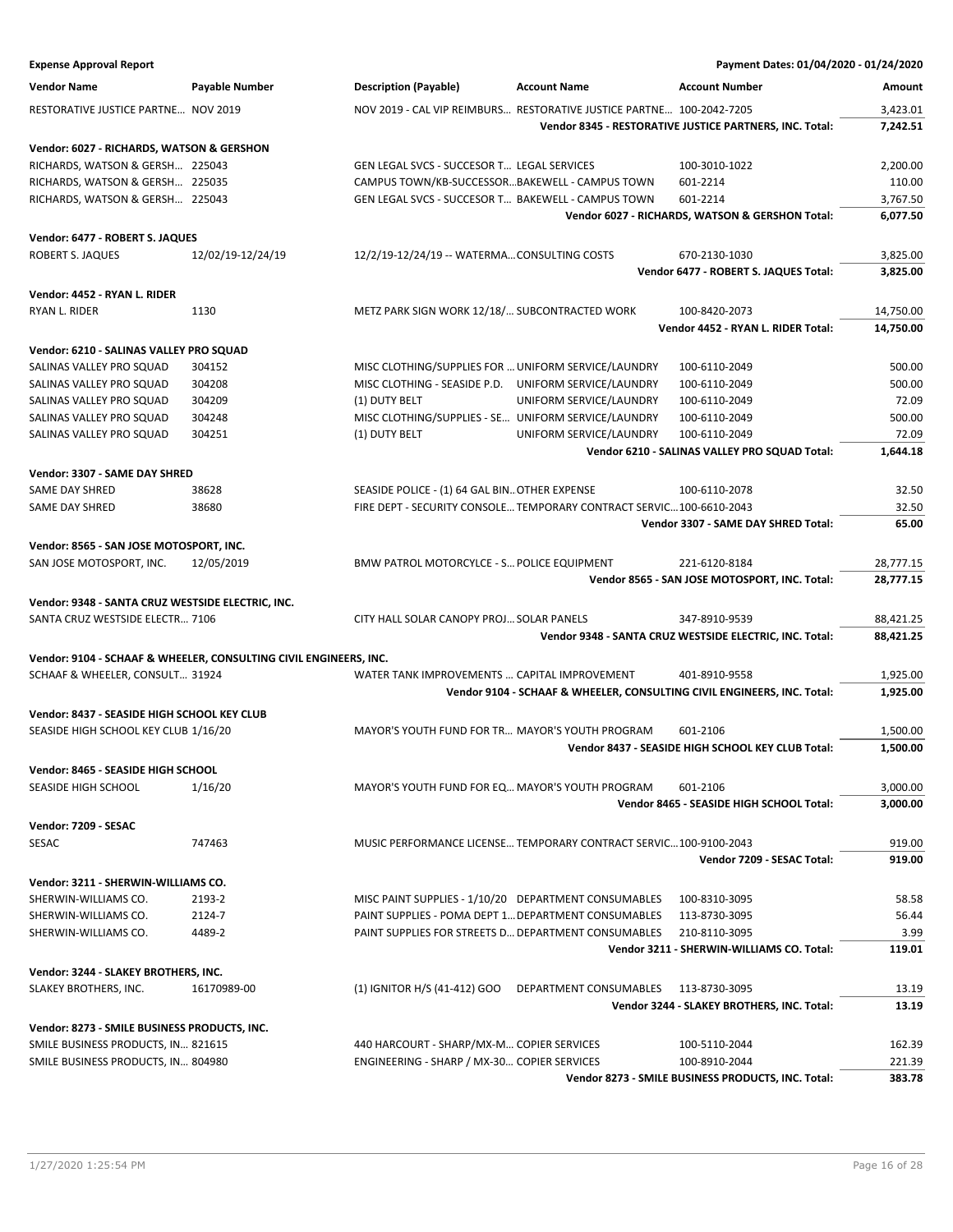| <b>Expense Approval Report</b>                           |                                                             |                                                          |                                                                      | Payment Dates: 01/04/2020 - 01/24/2020                            |                      |
|----------------------------------------------------------|-------------------------------------------------------------|----------------------------------------------------------|----------------------------------------------------------------------|-------------------------------------------------------------------|----------------------|
| <b>Vendor Name</b>                                       | Payable Number                                              | <b>Description (Payable)</b>                             | <b>Account Name</b>                                                  | <b>Account Number</b>                                             | Amount               |
|                                                          | Vendor: 9210 - SOUTH BAY FOUNDRY, INC. / PHOENIX IRON WORKS |                                                          |                                                                      |                                                                   |                      |
| SOUTH BAY FOUNDRY, INC. / P 198974                       |                                                             | BIKE SAFE GRATES (START 11/2 BICYCLE SAFE STORM GRATE    |                                                                      | 210-8210-9576                                                     | 8,951.86             |
| SOUTH BAY FOUNDRY, INC. / P 198974                       |                                                             |                                                          | BIKE SAFE GRATES (START 11/2 CONSTRUCTION IN PROGRESS- 212-8930-9600 |                                                                   | 32,126.14            |
|                                                          |                                                             |                                                          |                                                                      | Vendor 9210 - SOUTH BAY FOUNDRY, INC. / PHOENIX IRON WORKS Total: | 41,078.00            |
|                                                          |                                                             |                                                          |                                                                      |                                                                   |                      |
| Vendor: 9199 - Spay Neuter Imperative Project California |                                                             |                                                          |                                                                      |                                                                   |                      |
| Spay Neuter Imperative Project CONTRACT SIGNED 1/22/20   |                                                             | PET SPAY/NEUTER SVCS FOR 6  SALARIES                     |                                                                      | 100-6110-0001                                                     | 9,000.00             |
|                                                          |                                                             |                                                          |                                                                      | Vendor 9199 - Spay Neuter Imperative Project California Total:    | 9,000.00             |
| Vendor: 8361 - SPEAKWRITE LLC                            |                                                             |                                                          |                                                                      |                                                                   |                      |
| SPEAKWRITE LLC                                           | b7871552                                                    | DEC 2019 - POLICE DEPT BILLIN CONSULTANT                 |                                                                      | 100-6110-1030                                                     | 1,363.74             |
|                                                          |                                                             |                                                          |                                                                      | Vendor 8361 - SPEAKWRITE LLC Total:                               | 1,363.74             |
|                                                          |                                                             |                                                          |                                                                      |                                                                   |                      |
| Vendor: 8380 - SPORTSENGINE INC.<br>SPORTSENGINE INC.    | 149024                                                      |                                                          |                                                                      |                                                                   | 37.00                |
|                                                          |                                                             | (2) PARKSREC APPLICANT PROFI BACKGROUND INVESTIGATION    |                                                                      | 100-9310-1027                                                     |                      |
| SPORTSENGINE INC.                                        | 149025                                                      |                                                          | (4) PARKSREC APPLICANT PROFIBACKGROUND INVESTIGATION                 | 100-9310-1027                                                     | 74.00                |
|                                                          |                                                             |                                                          |                                                                      | Vendor 8380 - SPORTSENGINE INC. Total:                            | 111.00               |
| <b>Vendor: 3319 - STAPLES ADVANTAGE</b>                  |                                                             |                                                          |                                                                      |                                                                   |                      |
| STAPLES ADVANTAGE                                        | 3434981128                                                  | CITY HALL/HR MISC SUPPLIES 1 DEPARTMENT CONSUMABLES      |                                                                      | 100-2031-3095                                                     | 6.43                 |
| <b>STAPLES ADVANTAGE</b>                                 | 3436111569                                                  | CITY HALL/ECON DEV - MISC SU STATIONARY SUPPLIES         |                                                                      | 100-5110-3092                                                     | 272.66               |
| STAPLES ADVANTAGE                                        | 3434981128                                                  | CITY HALL/HR MISC SUPPLIES 1 DEPARTMENT CONSUMABLES      |                                                                      | 100-5110-3095                                                     | 24.88                |
| STAPLES ADVANTAGE                                        | 3435782185                                                  | CITY HALL - MISC SUPPLIES 1/9/ DEPARTMENT CONSUMABLES    |                                                                      | 100-5110-3095                                                     | 256.91               |
| <b>STAPLES ADVANTAGE</b>                                 | 3434026287                                                  | POLICE DEPT - TR WALL FILE LE STATIONARY SUPPLIES        |                                                                      | 100-6110-3092                                                     | 128.89               |
| STAPLES ADVANTAGE                                        | 3434026288                                                  | POLICE DEPT - (1 CT) TISSUE FAC DEPARTMENT CONSUMABLES   |                                                                      | 100-6110-3095                                                     | 44.78                |
| <b>STAPLES ADVANTAGE</b>                                 | 3434714185                                                  | POLICE DEPT - MISC SUPPLIES 1 DEPARTMENT CONSUMABLES     |                                                                      | 100-6110-3095                                                     | 415.52               |
| STAPLES ADVANTAGE                                        | 3435782184                                                  | POLICE DEPT - MISC SUPPLIES 1 DEPARTMENT CONSUMABLES     |                                                                      | 100-6110-3095                                                     | 76.73                |
| STAPLES ADVANTAGE                                        | 3436111567                                                  | POLICE DEPT - EASY PEEL 8TAB  INVESTIGATION EXPENSE      |                                                                      | 100-6130-4125                                                     | 36.90                |
| <b>STAPLES ADVANTAGE</b>                                 | 3434714188                                                  | <b>BUILDING DEPT - CUSTOM STA DEPARTMENT CONSUMABLES</b> |                                                                      | 100-7310-3095                                                     | 29.49                |
| STAPLES ADVANTAGE                                        | 3436111568                                                  | BUILDING DEPT - (1) WALL CAL DEPARTMENT CONSUMABLES      |                                                                      | 100-7310-3095                                                     | 16.38                |
| <b>STAPLES ADVANTAGE</b>                                 | 3434714192                                                  | ECONOMIC DEV - (1 BX) SHEET  DEPARTMENT CONSUMABLES      |                                                                      | 100-7410-3095                                                     | 22.31                |
| STAPLES ADVANTAGE                                        | 3435704059                                                  | 656 BROADWAY AVE -- CUSTOMDEPARTMENT CONSUMABLES         |                                                                      | 100-7410-3095                                                     | 41.90                |
| STAPLES ADVANTAGE                                        | 3436111569                                                  | CITY HALL/ECON DEV - MISC SU DEPARTMENT CONSUMABLES      |                                                                      | 100-7410-3095                                                     | 15.29                |
| STAPLES ADVANTAGE                                        | 3431639451                                                  | ENGINEERING DEPT - (2 PK) PE DEPARTMENT CONSUMABLES      |                                                                      | 100-8910-3095                                                     | 20.95                |
| STAPLES ADVANTAGE                                        | 3433546680                                                  | RECREATION DEPT - WEEKLY TI STATIONARY SUPPLIES          |                                                                      | 100-9100-3092                                                     | 45.20                |
| <b>STAPLES ADVANTAGE</b>                                 | 3434026293                                                  | RECREATION DEPT - 11x17 PAPRSTATIONARY SUPPLIES          |                                                                      | 100-9100-3092                                                     | 242.98               |
| STAPLES ADVANTAGE                                        | 3435554645                                                  | RECREATION DEPT - MISC SUPPLSTATIONARY SUPPLIES          |                                                                      | 100-9100-3092                                                     | 139.86               |
| STAPLES ADVANTAGE                                        | 3435554646                                                  | RECREATION DEPT - WIRELESS  DEPARTMENT CONSUMABLES       |                                                                      | 100-9400-3095                                                     | 11.57                |
|                                                          |                                                             |                                                          |                                                                      | Vendor 3319 - STAPLES ADVANTAGE Total:                            | 1,849.63             |
|                                                          |                                                             |                                                          |                                                                      |                                                                   |                      |
| Vendor: 5144 - STATE OF CALIFORNIA                       |                                                             |                                                          |                                                                      |                                                                   |                      |
| STATE OF CALIFORNIA                                      | INV0004056                                                  | <b>SIT PAYABLE</b>                                       | <b>STATE TAX PAYABLE</b>                                             | 100-2053                                                          | 22,535.63            |
| STATE OF CALIFORNIA                                      | INV0004060                                                  | SIT PAYABLE                                              | STATE TAX PAYABLE                                                    | 100-2053                                                          | 100.26               |
| STATE OF CALIFORNIA                                      | INV0004056                                                  | <b>SIT PAYABLE</b>                                       | STATE TAX PAYABLE                                                    | 103-2053                                                          | 26.43                |
| STATE OF CALIFORNIA                                      | INV0004056                                                  | <b>SIT PAYABLE</b>                                       | STATE TAX PAYABLE                                                    | 113-2053                                                          | 231.85               |
| STATE OF CALIFORNIA                                      | INV0004056                                                  | <b>SIT PAYABLE</b>                                       | STATE TAX PAYABLE                                                    | 200-2053                                                          | 38.47                |
| STATE OF CALIFORNIA                                      | INV0004056                                                  | <b>SIT PAYABLE</b>                                       | STATE TAX PAYABLE                                                    | 210-2053                                                          | 266.93               |
| <b>STATE OF CALIFORNIA</b>                               | INV0004056                                                  | <b>SIT PAYABLE</b>                                       | STATE TAX PAYABLE                                                    | 218-2053                                                          | 294.38               |
| STATE OF CALIFORNIA                                      | INV0004056                                                  | <b>SIT PAYABLE</b>                                       | <b>STATE TAX PAYABLE</b>                                             | 271-2053                                                          | 121.30               |
| STATE OF CALIFORNIA                                      | INV0004056                                                  | <b>SIT PAYABLE</b>                                       | STATE TAX PAYABLE                                                    | 345-2053                                                          | 7.99                 |
| STATE OF CALIFORNIA                                      | INV0004056                                                  | <b>SIT PAYABLE</b>                                       | <b>STATE TAX PAYABLE</b>                                             | 401-2053                                                          | 270.04               |
| STATE OF CALIFORNIA                                      | INV0004056                                                  | <b>SIT PAYABLE</b>                                       | STATE TAX PAYABLE                                                    | 501-2053                                                          | 649.61               |
| STATE OF CALIFORNIA                                      | INV0004056                                                  | <b>SIT PAYABLE</b>                                       | STATE TAX PAYABLE                                                    | 503-2053                                                          | 337.75               |
| STATE OF CALIFORNIA                                      | INV0004056                                                  | <b>SIT PAYABLE</b>                                       | STATE TAX PAYABLE                                                    | 951-2053                                                          | 330.64               |
| STATE OF CALIFORNIA                                      | INV0004056                                                  | <b>SIT PAYABLE</b>                                       | STATE TAX PAYABLE                                                    | 953-2053                                                          | 16.74                |
|                                                          |                                                             |                                                          |                                                                      | Vendor 5144 - STATE OF CALIFORNIA Total:                          | 25,228.02            |
| Vendor: 8375 - STATE WATER RES. CONTROL BOARD            |                                                             |                                                          |                                                                      |                                                                   |                      |
| STATE WATER RES. CONTROL B T. HOWARD                     |                                                             | THOMAS HOWARD - WATER TR MEETINGS & TRAVEL               |                                                                      | 401-8610-4121                                                     | 55.00                |
|                                                          |                                                             |                                                          |                                                                      | Vendor 8375 - STATE WATER RES. CONTROL BOARD Total:               | 55.00                |
|                                                          |                                                             |                                                          |                                                                      |                                                                   |                      |
| Vendor: 9249 - STEVENSON, PORTO & PIERCE, INC.           |                                                             | CAMPUS TOWN PROJECT THR BAKEWELL - CAMPUS TOWN           |                                                                      | 601-2214                                                          |                      |
| STEVENSON, PORTO & PIERCE,  02086                        |                                                             |                                                          |                                                                      | Vendor 9249 - STEVENSON, PORTO & PIERCE, INC. Total:              | 1,635.00<br>1,635.00 |
|                                                          |                                                             |                                                          |                                                                      |                                                                   |                      |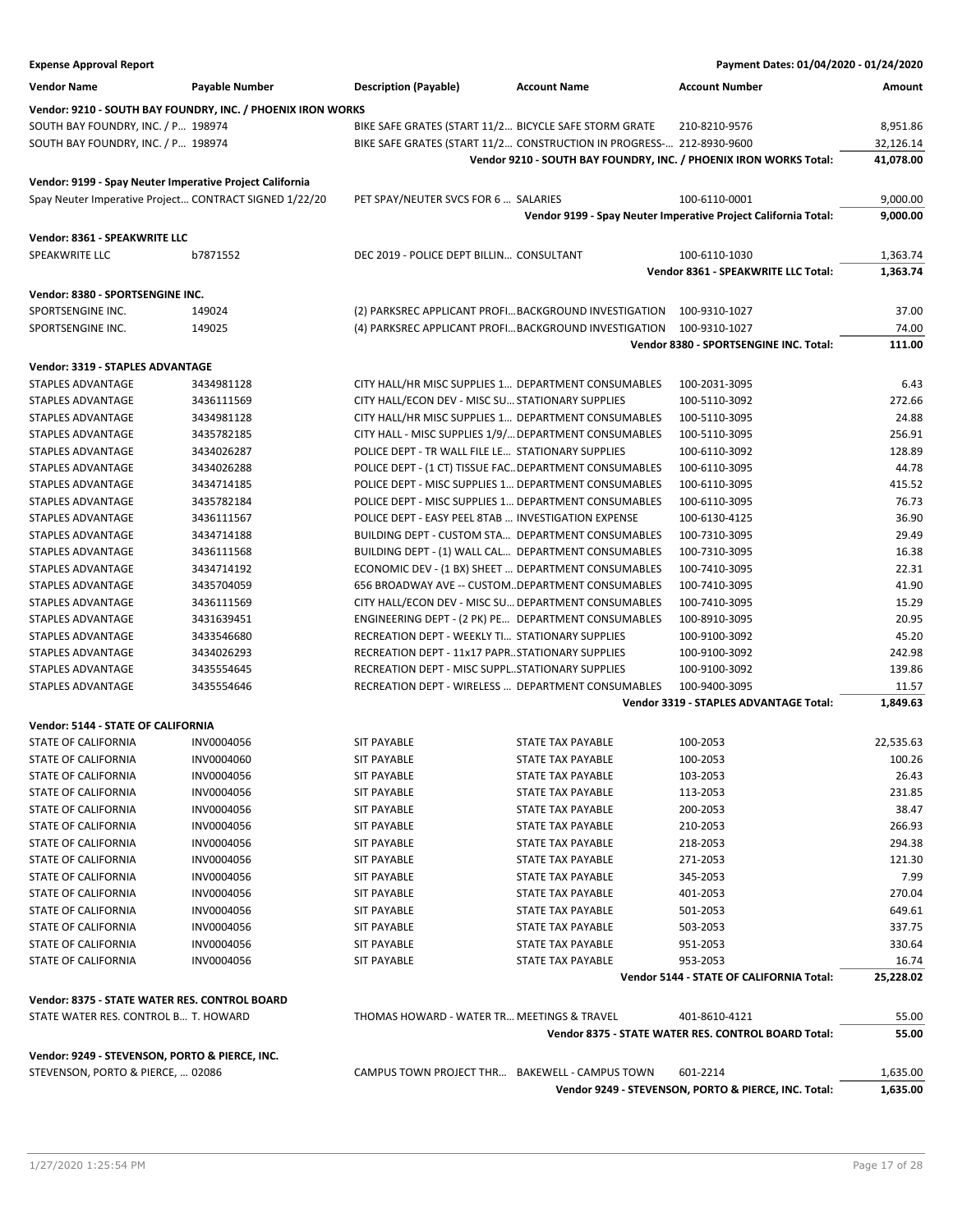| <b>Expense Approval Report</b>                                                          |                                                                                                  |                                                     |                                         | Payment Dates: 01/04/2020 - 01/24/2020                |                    |
|-----------------------------------------------------------------------------------------|--------------------------------------------------------------------------------------------------|-----------------------------------------------------|-----------------------------------------|-------------------------------------------------------|--------------------|
| <b>Vendor Name</b>                                                                      | <b>Payable Number</b>                                                                            | <b>Description (Payable)</b>                        | <b>Account Name</b>                     | <b>Account Number</b>                                 | Amount             |
| Vendor: 3345 - SWRCB ACCOUNTING OFFICE                                                  |                                                                                                  |                                                     |                                         |                                                       |                    |
| <b>SWRCB ACCOUNTING OFFICE</b>                                                          | SM-1024884                                                                                       | ANNUAL FEES 07/01/2019 - 06 DUES & MEMBERSHIP       |                                         | 401-8610-4122                                         | 5,187.60           |
|                                                                                         |                                                                                                  |                                                     |                                         | Vendor 3345 - SWRCB ACCOUNTING OFFICE Total:          | 5,187.60           |
| Vendor: 8855 - TELECOM LAW FIRM, P.C.                                                   |                                                                                                  |                                                     |                                         |                                                       |                    |
| TELECOM LAW FIRM, P.C.                                                                  | 7617                                                                                             | OCT 2019 - SC1-4 CUP MSTR PK LEGAL SERVICES         |                                         | 100-3010-1022                                         | 545.00             |
|                                                                                         |                                                                                                  |                                                     |                                         | Vendor 8855 - TELECOM LAW FIRM, P.C. Total:           | 545.00             |
| Vendor: 5475 - TERRYBERRY                                                               |                                                                                                  |                                                     |                                         |                                                       |                    |
| <b>TERRYBERRY</b>                                                                       | G91902                                                                                           | (1) EMPLOYEE SERVICE AWARD  EMPLOYEE RECOGNITION    |                                         | 100-2031-1037                                         | 257.69             |
| TERRYBERRY                                                                              | G94489                                                                                           | (1) EMPLOYEE SERVICE AWARD  EMPLOYEE RECOGNITION    |                                         | 100-2031-1037                                         | 268.23             |
|                                                                                         |                                                                                                  |                                                     |                                         | Vendor 5475 - TERRYBERRY Total:                       | 525.92             |
| Vendor: 6324 - The Home Depot Pro                                                       |                                                                                                  |                                                     |                                         |                                                       |                    |
| The Home Depot Pro                                                                      | 527787642                                                                                        | (4) TORK ADV WHT 3PNL                               | JANITORIAL SUPPLIES                     | 100-9200-3093                                         | 151.77             |
| The Home Depot Pro                                                                      | 527842512                                                                                        | (6 CA) BATH TSSUE, (3 CA) TLT SJANITORIAL SUPPLIES  |                                         | 100-9200-3093                                         | 715.11             |
| The Home Depot Pro                                                                      | 529572505                                                                                        | (2 CASE) CLOROX WIPES DISINF JANITORIAL SUPPLIES    |                                         | 100-9200-3093                                         | 100.42             |
| The Home Depot Pro                                                                      | 529650244                                                                                        | 986 HILBY AVE - MISC JANITORI JANITORIAL SUPPLIES   |                                         | 100-9200-3093                                         | 1,709.77           |
|                                                                                         |                                                                                                  |                                                     |                                         | Vendor 6324 - The Home Depot Pro Total:               | 2,677.07           |
| Vendor: 3290 - THE SPCA OF MONTEREY CO.                                                 |                                                                                                  |                                                     |                                         |                                                       |                    |
| THE SPCA OF MONTEREY CO.                                                                | $12 - 19$                                                                                        | DEC 2019 - SERVICES FOR SEASI SUBCONTRACTED WORK    |                                         | 100-6160-2073                                         | 5,366.91           |
|                                                                                         |                                                                                                  |                                                     |                                         | Vendor 3290 - THE SPCA OF MONTEREY CO. Total:         | 5,366.91           |
| Vendor: 5038 - THE VILLAGE PROJECT, INC.                                                |                                                                                                  |                                                     |                                         |                                                       |                    |
| THE VILLAGE PROJECT, INC.                                                               | <b>DEC 2019</b>                                                                                  | DEC 2019 - CAL GRANT - YOUTH VILLAGE PROJECT        |                                         | 100-2042-2092                                         | 1,150.50           |
| THE VILLAGE PROJECT, INC.                                                               | <b>NOV 2019</b>                                                                                  | NOV 2019 - CAL VIP GRANT FOR VILLAGE PROJECT        |                                         | 100-2042-2092                                         | 2,092.66           |
| THE VILLAGE PROJECT, INC.                                                               | 2 QTR                                                                                            | 2 QTR, FY 2019/20 - CDBG FOR  VILLAGE PROJECT       |                                         | 200-5410-7194                                         | 2,531.75           |
|                                                                                         |                                                                                                  |                                                     |                                         | Vendor 5038 - THE VILLAGE PROJECT, INC. Total:        | 5,774.91           |
|                                                                                         |                                                                                                  |                                                     |                                         |                                                       |                    |
| Vendor: 6258 - TRAFFIC CONTROL SUPERVISORS ASSN<br>TRAFFIC CONTROL SUPERVISOR DUES 2020 |                                                                                                  | MEMBERSHIP AND DUES JAN 2 DUES & MEMBERSHIP         |                                         | 210-8110-4122                                         | 55.00              |
|                                                                                         |                                                                                                  |                                                     |                                         | Vendor 6258 - TRAFFIC CONTROL SUPERVISORS ASSN Total: | 55.00              |
|                                                                                         |                                                                                                  |                                                     |                                         |                                                       |                    |
| Vendor: 8755 - TRUST TWO - CORONA 1997 TRUST                                            |                                                                                                  |                                                     |                                         |                                                       |                    |
| TRUST TWO - CORONA 1997 TR INV0004072                                                   |                                                                                                  | FEB 2020 RENT FOR 656 BROA SATELLITE OFFICE         |                                         | 100-7410-4207                                         | 2,730.00           |
|                                                                                         |                                                                                                  |                                                     |                                         | Vendor 8755 - TRUST TWO - CORONA 1997 TRUST Total:    | 2,730.00           |
| Vendor: 5326 - TYLER TECHNOLOGIES, INC.                                                 |                                                                                                  |                                                     |                                         |                                                       |                    |
| TYLER TECHNOLOGIES, INC.                                                                | 025-282297                                                                                       | J. RILEY - CAL INCODE 10 FINAN TRAINING & EDUCATION |                                         | 503-4010-1029                                         | 125.00             |
| TYLER TECHNOLOGIES, INC.                                                                | 025-282309                                                                                       | J. RILEY - CAL INCODE 10 FINAN TRAINING & EDUCATION |                                         | 503-4010-1029                                         | 125.00             |
|                                                                                         |                                                                                                  |                                                     |                                         | Vendor 5326 - TYLER TECHNOLOGIES, INC. Total:         | 250.00             |
| Vendor: 6197 - U.S. BANK EQUIPMENT FINANCE                                              |                                                                                                  |                                                     |                                         |                                                       |                    |
| U.S. BANK EQUIPMENT FINANCE 404649378                                                   |                                                                                                  | 656 BROADWAY AVE COPIER LE SATELLITE OFFICE         |                                         | 100-7410-4207                                         | 213.51             |
| U.S. BANK EQUIPMENT FINANCE 402298970                                                   |                                                                                                  | 986 HILBY AVE - KONICA COPIER COPIER SERVICES       |                                         | 100-9200-2044                                         | 311.75             |
|                                                                                         |                                                                                                  |                                                     |                                         | Vendor 6197 - U.S. BANK EQUIPMENT FINANCE Total:      | 525.26             |
| Vendor: 3574 - U.S. BANK-CALCARD                                                        |                                                                                                  |                                                     |                                         |                                                       |                    |
| U.S. BANK-CALCARD                                                                       | 4246 0445 5565 0443 11/22/19 CAL Card 11/22/19                                                   |                                                     | DEPARTMENT CONSUMABLES                  | 100-1010-3095                                         | 159.24             |
| U.S. BANK-CALCARD                                                                       | 4246 0445 5565 0443 11/22/19 CAL Card 11/22/19                                                   |                                                     | DEPARTMENT CONSUMABLES                  | 100-1320-3095                                         | 56.71              |
| U.S. BANK-CALCARD                                                                       | 4246 0445 5565 0443 11/22/19 CAL Card 11/22/19                                                   |                                                     | DEPARTMENT CONSUMABLES                  | 100-1330-3095                                         | $-25.00$           |
| U.S. BANK-CALCARD                                                                       | 4246 0445 5565 0443 11/22/19 CAL Card 11/22/19                                                   |                                                     | DEPARTMENT CONSUMABLES                  | 100-1350-3095                                         | 616.49             |
| U.S. BANK-CALCARD                                                                       | CM0000343                                                                                        | CalCard 11/22/19 Sales Tax                          | SALES & USE TAX                         | 100-2002                                              | $-35.08$           |
| U.S. BANK-CALCARD                                                                       | SALES TAX 11/22/19                                                                               | SALES AND USE TAX                                   | SALES & USE TAX                         | 100-2002                                              | 35.08              |
| U.S. BANK-CALCARD                                                                       | 4246 0445 5565 0443 11/22/19 CAL Card 11/22/19                                                   |                                                     | DEPARTMENT CONSUMABLES                  | 100-2010-3095                                         | 8.74               |
| U.S. BANK-CALCARD                                                                       | 4246 0445 5565 0443 11/22/19 CAL Card 11/22/19                                                   |                                                     | TRAINING AND EDUCATION                  | 100-2021-1029                                         | 824.05             |
| U.S. BANK-CALCARD                                                                       | 4246 0445 5565 0443 11/22/19 CAL Card 11/22/19                                                   |                                                     | DEPARTMENT CONSUMABLES                  | 100-2021-3095                                         | 228.00             |
| U.S. BANK-CALCARD                                                                       | 4246 0445 5565 0443 11/22/19 CAL Card 11/22/19                                                   |                                                     | MEETINGS AND TRAVEL                     | 100-2021-4121                                         | 878.45             |
| U.S. BANK-CALCARD                                                                       | 4246 0445 5565 0443 11/22/19 CAL Card 11/22/19                                                   |                                                     | DEPARTMENT EQUIPMENT                    | 100-2021-8187                                         | 12.17              |
| U.S. BANK-CALCARD                                                                       | 4246 0445 5565 0443 11/22/19 CAL Card 11/22/19                                                   |                                                     | TRAINING (CITYWIDE)                     | 100-2031-1028                                         | 75.00              |
| U.S. BANK-CALCARD                                                                       | 4246 0445 5565 0443 11/22/19 CAL Card 11/22/19                                                   |                                                     | TRAINING AND EDUCATION                  | 100-2031-1029                                         | 283.60             |
| U.S. BANK-CALCARD                                                                       | 4246 0445 5565 0443 11/22/19 CAL Card 11/22/19                                                   |                                                     | <b>EMPLOYEE RECOGNITION</b>             | 100-2031-1037                                         | 212.06             |
| U.S. BANK-CALCARD                                                                       | 4246 0445 5565 0443 11/22/19 CAL Card 11/22/19                                                   |                                                     | PERSONNEL RECRUITMENT                   | 100-2031-2064                                         | 1,824.37           |
| U.S. BANK-CALCARD                                                                       | 4246 0445 5565 0443 11/22/19 CAL Card 11/22/19                                                   |                                                     | CONSUMABLES                             | 100-2042-3095                                         | 8.45               |
| U.S. BANK-CALCARD                                                                       | 4246 0445 5565 0443 11/22/19 CAL Card 11/22/19<br>4246 0445 5565 0443 11/22/19 CAL Card 11/22/19 |                                                     | OTHER EXPENSE<br>DEPARTMENT CONSUMABLES | 100-5110-2078                                         | 1,757.81<br>595.06 |
| U.S. BANK-CALCARD                                                                       |                                                                                                  |                                                     |                                         | 100-5110-3095                                         |                    |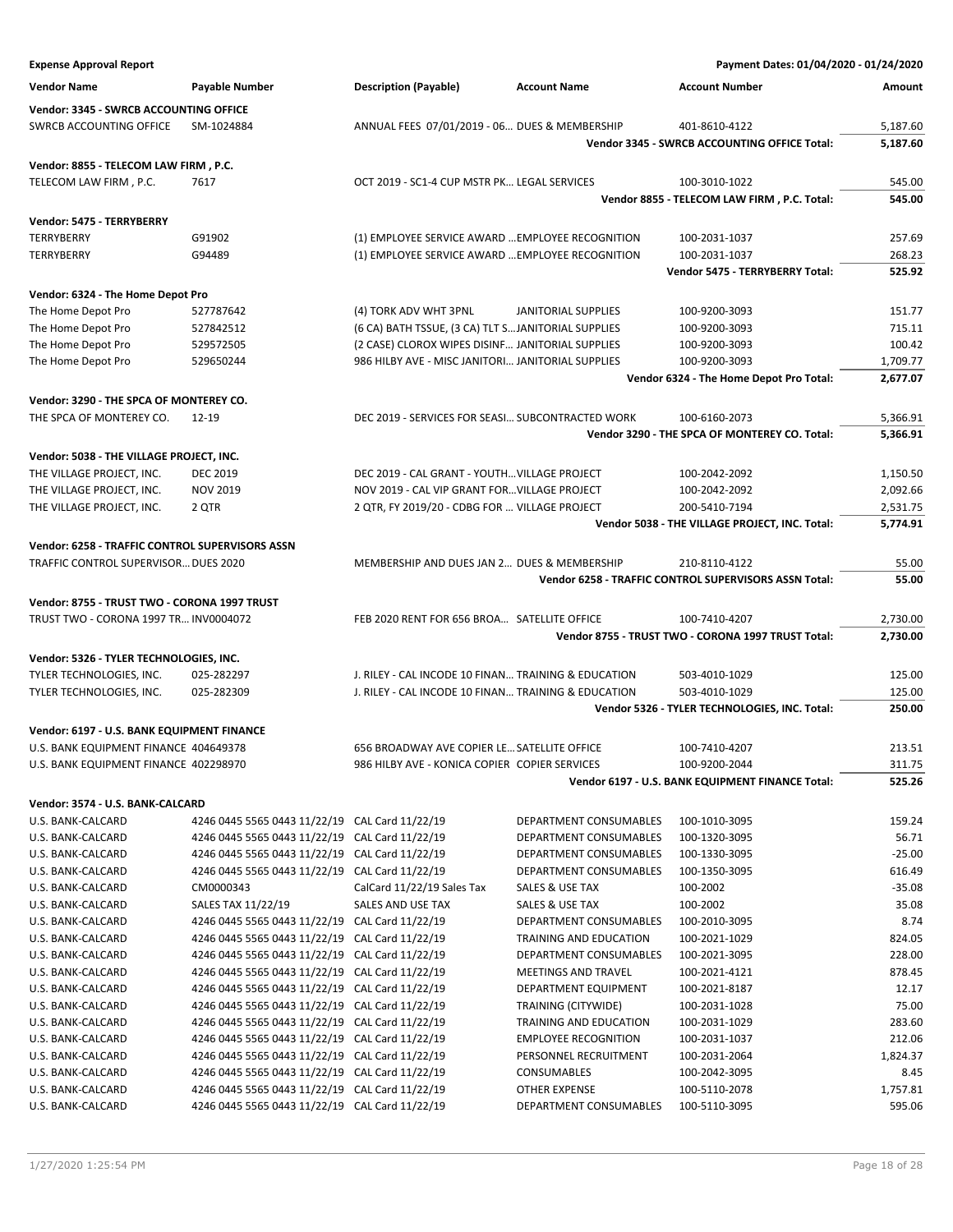| <b>Vendor Name</b>       | Payable Number                                 | <b>Description (Payable)</b> | <b>Account Name</b>             | <b>Account Number</b> | Amount   |
|--------------------------|------------------------------------------------|------------------------------|---------------------------------|-----------------------|----------|
| U.S. BANK-CALCARD        | 4246 0445 5565 0443 11/22/19 CAL Card 11/22/19 |                              | <b>MEETINGS &amp; TRAVEL</b>    | 100-5110-4121         | 234.56   |
| U.S. BANK-CALCARD        | 4246 0445 5565 0443 11/22/19 CAL Card 11/22/19 |                              | <b>DUES &amp; MEMBERSHIP</b>    | 100-5110-4122         | 75.00    |
| U.S. BANK-CALCARD        | 4246 0445 5565 0443 11/22/19 CAL Card 11/22/19 |                              | <b>COMMUNITY RELATIONS</b>      | 100-6110-1024         | 602.88   |
| U.S. BANK-CALCARD        | 4246 0445 5565 0443 11/22/19 CAL Card 11/22/19 |                              | <b>TRAINING &amp; EDUCATION</b> | 100-6110-1029         | 637.15   |
| U.S. BANK-CALCARD        | 4246 0445 5565 0443 11/22/19 CAL Card 11/22/19 |                              | <b>OTHER EXPENSE</b>            | 100-6110-2078         | $-15.99$ |
| U.S. BANK-CALCARD        | 4246 0445 5565 0443 11/22/19 CAL Card 11/22/19 |                              | DEPARTMENT CONSUMABLES          | 100-6110-3095         | 684.49   |
| U.S. BANK-CALCARD        | 4246 0445 5565 0443 11/22/19 CAL Card 11/22/19 |                              | COMPUTER SUPPLIES/SOFTWA        | 100-6110-3102         | 150.00   |
| U.S. BANK-CALCARD        | 4246 0445 5565 0443 11/22/19 CAL Card 11/22/19 |                              | <b>MEETINGS &amp; TRAVEL</b>    | 100-6110-4121         | 268.16   |
| U.S. BANK-CALCARD        | 4246 0445 5565 0443 11/22/19 CAL Card 11/22/19 |                              | DUES & MEMBERSHIP               | 100-6110-4122         | 200.00   |
| U.S. BANK-CALCARD        | 4246 0445 5565 0443 11/22/19 CAL Card 11/22/19 |                              | <b>CALEA PROGRAM</b>            | 100-6110-4202         | 876.40   |
| U.S. BANK-CALCARD        | 4246 0445 5565 0443 11/22/19 CAL Card 11/22/19 |                              | PRISONER MEALS                  | 100-6120-2061         | 57.56    |
| U.S. BANK-CALCARD        | 4246 0445 5565 0443 11/22/19 CAL Card 11/22/19 |                              | SAFETY EQUIPMENT                | 100-6120-3097         | 511.21   |
| U.S. BANK-CALCARD        | 4246 0445 5565 0443 11/22/19 CAL Card 11/22/19 |                              | DEPARTMENT EQUIPMENT            | 100-6120-8187         | 953.59   |
| U.S. BANK-CALCARD        | 4246 0445 5565 0443 11/22/19 CAL Card 11/22/19 |                              | <b>VEHICLE MAINTENANCE</b>      | 100-6120-9395         | 32.47    |
| U.S. BANK-CALCARD        | 4246 0445 5565 0443 11/22/19 CAL Card 11/22/19 |                              | TRAINING & EDUCAITON            | 100-6130-1029         | 611.71   |
| U.S. BANK-CALCARD        | 4246 0445 5565 0443 11/22/19 CAL Card 11/22/19 |                              | <b>TRAINING</b>                 | 100-6150-1029         | 500.72   |
| U.S. BANK-CALCARD        | 4246 0445 5565 0443 11/22/19 CAL Card 11/22/19 |                              | <b>ACCREDITATION</b>            | 100-6610-2045         | 1,245.33 |
| U.S. BANK-CALCARD        | 4246 0445 5565 0443 11/22/19 CAL Card 11/22/19 |                              | <b>OUTSIDE PRINTING SERVICE</b> | 100-6610-2053         | 116.44   |
| U.S. BANK-CALCARD        | 4246 0445 5565 0443 11/22/19 CAL Card 11/22/19 |                              | DEPARTMENT CONSUMABLES          | 100-6610-3095         | 214.01   |
| U.S. BANK-CALCARD        | 4246 0445 5565 0443 11/22/19 CAL Card 11/22/19 |                              | TRAINING & EDUCATION            | 100-6630-1029         | 2,497.00 |
| U.S. BANK-CALCARD        | 4246 0445 5565 0443 11/22/19 CAL Card 11/22/19 |                              | <b>MEETINGS &amp; TRAVEL</b>    | 100-6630-4121         | 691.83   |
| U.S. BANK-CALCARD        | 4246 0445 5565 0443 11/22/19 CAL Card 11/22/19 |                              | <b>DEPARTMENT CONSUMABLES</b>   | 100-6640-3095         | 209.07   |
| U.S. BANK-CALCARD        | 4246 0445 5565 0443 11/22/19 CAL Card 11/22/19 |                              | SAFETY EQUIPMENT                | 100-6640-3097         | 96.57    |
| U.S. BANK-CALCARD        | 4246 0445 5565 0443 11/22/19 CAL Card 11/22/19 |                              | STRIKE TEAM CONSUMABLES         | 100-6690-3095         | 299.60   |
| U.S. BANK-CALCARD        | 4246 0445 5565 0443 11/22/19 CAL Card 11/22/19 |                              | DEPARTMENT CONSUMABLES          | 100-7210-3095         | 263.27   |
| U.S. BANK-CALCARD        | 4246 0445 5565 0443 11/22/19 CAL Card 11/22/19 |                              | DEPARTMENT EQUIPMENT            | 100-7210-8187         | 107.95   |
| U.S. BANK-CALCARD        | 4246 0445 5565 0443 11/22/19 CAL Card 11/22/19 |                              | DUES AND MEMBERSHIP             | 100-7220-4122         | 95.00    |
| U.S. BANK-CALCARD        | 4246 0445 5565 0443 11/22/19 CAL Card 11/22/19 |                              | <b>STATIONARY SUPPLIES</b>      | 100-7310-3092         | 145.82   |
| U.S. BANK-CALCARD        | 4246 0445 5565 0443 11/22/19 CAL Card 11/22/19 |                              | <b>COMPUTER SUPPLIES</b>        | 100-7410-3102         | 52.59    |
| U.S. BANK-CALCARD        | 4246 0445 5565 0443 11/22/19 CAL Card 11/22/19 |                              | SUBCONTRACTED WORK              | 100-8310-2073         | 62.84    |
| U.S. BANK-CALCARD        | 4246 0445 5565 0443 11/22/19 CAL Card 11/22/19 |                              | DEPARTMENT CONSUMABLES          | 100-8310-3095         | 727.37   |
| U.S. BANK-CALCARD        | 4246 0445 5565 0443 11/22/19 CAL Card 11/22/19 |                              | <b>DUES &amp; MEMBERSHIP</b>    | 100-8410-4122         | 180.00   |
| U.S. BANK-CALCARD        | 4246 0445 5565 0443 11/22/19 CAL Card 11/22/19 |                              | DEPARTMENT CONSUMABLES          | 100-8420-3095         | 412.15   |
| U.S. BANK-CALCARD        | 4246 0445 5565 0443 11/22/19 CAL Card 11/22/19 |                              | SUBCONTRACTED WORK              | 100-8440-2073         | 112.85   |
| U.S. BANK-CALCARD        | 4246 0445 5565 0443 11/22/19 CAL Card 11/22/19 |                              | <b>DEPARTMENT CONSUMABLES</b>   | 100-8910-3095         | 14.99    |
| U.S. BANK-CALCARD        | 4246 0445 5565 0443 11/22/19 CAL Card 11/22/19 |                              | <b>MEETINGS &amp; TRAVEL</b>    | 100-8910-4121         | 41.00    |
| U.S. BANK-CALCARD        | 4246 0445 5565 0443 11/22/19 CAL Card 11/22/19 |                              | <b>DUES &amp; MEMBERSHIP</b>    | 100-8910-4122         | 100.00   |
| U.S. BANK-CALCARD        | 4246 0445 5565 0443 11/22/19 CAL Card 11/22/19 |                              | DEPARTMENT EQUIPMENT            | 100-8910-8187         | 273.11   |
| U.S. BANK-CALCARD        | 4246 0445 5565 0443 11/22/19 CAL Card 11/22/19 |                              | <b>STATIONARY SUPPLIES</b>      | 100-9100-3092         | 33.72    |
| <b>U.S. BANK-CALCARD</b> | 4246 0445 5565 0443 11/22/19 CAL Card 11/22/19 |                              | DEPARTMENT CONSUMABLES          | 100-9100-3095         | 177.06   |
| U.S. BANK-CALCARD        | 4246 0445 5565 0443 11/22/19 CAL Card 11/22/19 |                              | <b>COMPUTER SOFTWARE</b>        | 100-9100-3104         | 79.99    |
| U.S. BANK-CALCARD        | 4246 0445 5565 0443 11/22/19 CAL Card 11/22/19 |                              | <b>DUES &amp; MEMBERSHIP</b>    | 100-9100-4122         | 14.19    |
| U.S. BANK-CALCARD        | 4246 0445 5565 0443 11/22/19 CAL Card 11/22/19 |                              | <b>JANITORIAL SUPPLIES</b>      | 100-9105-3093         | 407.98   |
| U.S. BANK-CALCARD        | 4246 0445 5565 0443 11/22/19 CAL Card 11/22/19 |                              | TRAINING & EDUCATION            | 100-9200-1029         | 270.00   |
| U.S. BANK-CALCARD        | 4246 0445 5565 0443 11/22/19 CAL Card 11/22/19 |                              | <b>COPIER SERVICES</b>          | 100-9200-2044         | 234.90   |
| U.S. BANK-CALCARD        | 4246 0445 5565 0443 11/22/19 CAL Card 11/22/19 |                              | DEPARTMENT CONSUMABLES          | 100-9200-3095         | 130.00   |
| U.S. BANK-CALCARD        | 4246 0445 5565 0443 11/22/19 CAL Card 11/22/19 |                              | <b>HALLOWEEN PARTY</b>          | 100-9200-7181         | 527.60   |
| U.S. BANK-CALCARD        | 4246 0445 5565 0443 11/22/19 CAL Card 11/22/19 |                              | HOLIDAY SNOW FESTIVAL           | 100-9200-7182         | 1,038.70 |
| U.S. BANK-CALCARD        | 4246 0445 5565 0443 11/22/19 CAL Card 11/22/19 |                              | ART PROGRAM                     | 100-9200-7190         | 1,756.26 |
| U.S. BANK-CALCARD        | 4246 0445 5565 0443 11/22/19 CAL Card 11/22/19 |                              | DEPARTMENT CONSUMABLES          | 100-9310-3095         | 115.98   |
| U.S. BANK-CALCARD        | 4246 0445 5565 0443 11/22/19 CAL Card 11/22/19 |                              | <b>TEEN EVENTS</b>              | 100-9310-7133         | 174.13   |
| U.S. BANK-CALCARD        | 4246 0445 5565 0443 11/22/19 CAL Card 11/22/19 |                              | DEPARTMENT CONSUMABLES          | 100-9320-3095         | 45.85    |
| U.S. BANK-CALCARD        | 4246 0445 5565 0443 11/22/19 CAL Card 11/22/19 |                              | DEPARTMENT CONSUMABLES          | 100-9330-3095         | 41.20    |
| U.S. BANK-CALCARD        | 4246 0445 5565 0443 11/22/19 CAL Card 11/22/19 |                              | DEPARTMENT CONSUMABLES          | 100-9340-3095         | 25.00    |
| U.S. BANK-CALCARD        | 4246 0445 5565 0443 11/22/19 CAL Card 11/22/19 |                              | RENTAL - INDOOR FACILITIES      | 100-9340-7137         | 1,579.00 |
| U.S. BANK-CALCARD        | 4246 0445 5565 0443 11/22/19 CAL Card 11/22/19 |                              | DEPARTMENT CONSUMABLES          | 100-9350-3095         | 271.45   |
| U.S. BANK-CALCARD        | 4246 0445 5565 0443 11/22/19 CAL Card 11/22/19 |                              | <b>FITNESS PROGRAM</b>          | 100-9400-0033         | 9.99     |
| U.S. BANK-CALCARD        | 4246 0445 5565 0443 11/22/19 CAL Card 11/22/19 |                              | <b>TRAINING &amp; EDUCATION</b> | 100-9400-1029         | 205.00   |
| U.S. BANK-CALCARD        | 4246 0445 5565 0443 11/22/19 CAL Card 11/22/19 |                              | UNIFORM/LAUNDRY SERVICE         | 100-9400-2049         | 278.17   |
| U.S. BANK-CALCARD        | 4246 0445 5565 0443 11/22/19 CAL Card 11/22/19 |                              | DEPARTMENT CONSUMABLES          | 100-9400-3095         | 1,020.34 |
|                          |                                                |                              |                                 |                       |          |

### **Expense Approval Report Payment Dates: 01/04/2020 - 01/24/2020**

| <b>Account Name</b>                      | Account Number                 | Amount          |
|------------------------------------------|--------------------------------|-----------------|
| <b>MEETINGS &amp; TRAVEL</b>             | 100-5110-4121                  | 234.56          |
| DUES & MEMBERSHIP                        | 100-5110-4122                  | 75.00           |
| <b>COMMUNITY RELATIONS</b>               | 100-6110-1024                  | 602.88          |
| TRAINING & EDUCATION                     | 100-6110-1029                  | 637.15          |
| <b>OTHER EXPENSE</b>                     | 100-6110-2078                  | $-15.99$        |
| DEPARTMENT CONSUMABLES                   | 100-6110-3095                  | 684.49          |
| COMPUTER SUPPLIES/SOFTWA 100-6110-3102   |                                | 150.00          |
| <b>MEETINGS &amp; TRAVEL</b>             | 100-6110-4121                  | 268.16          |
| <b>DUES &amp; MEMBERSHIP</b>             | 100-6110-4122                  | 200.00          |
| <b>CALEA PROGRAM</b>                     | 100-6110-4202                  | 876.40          |
| PRISONER MEALS                           | 100-6120-2061                  | 57.56           |
| SAFETY EQUIPMENT                         | 100-6120-3097                  | 511.21          |
| DEPARTMENT EQUIPMENT                     | 100-6120-8187                  | 953.59          |
| <b>VEHICLE MAINTENANCE</b>               | 100-6120-9395                  | 32.47           |
| <b>TRAINING &amp; EDUCAITON</b>          | 100-6130-1029                  | 611.71          |
| TRAINING                                 | 100-6150-1029                  | 500.72          |
| <b>ACCREDITATION</b>                     | 100-6610-2045                  | 1,245.33        |
| <b>OUTSIDE PRINTING SERVICE</b>          | 100-6610-2053                  | 116.44          |
| DEPARTMENT CONSUMABLES                   | 100-6610-3095                  | 214.01          |
| <b>TRAINING &amp; EDUCATION</b>          | 100-6630-1029                  | 2,497.00        |
| <b>MEETINGS &amp; TRAVEL</b>             | 100-6630-4121                  | 691.83          |
| <b>DEPARTMENT CONSUMABLES</b>            | 100-6640-3095                  | 209.07          |
| SAFETY EQUIPMENT                         | 100-6640-3097                  | 96.57           |
| STRIKE TEAM CONSUMABLES                  | 100-6690-3095                  | 299.60          |
| DEPARTMENT CONSUMABLES                   | 100-7210-3095                  | 263.27          |
| DEPARTMENT EQUIPMENT                     | 100-7210-8187                  | 107.95          |
| <b>DUES AND MEMBERSHIP</b>               | 100-7220-4122                  | 95.00           |
| <b>STATIONARY SUPPLIES</b>               | 100-7310-3092                  | 145.82          |
| <b>COMPUTER SUPPLIES</b>                 | 100-7410-3102                  | 52.59           |
| SUBCONTRACTED WORK                       | 100-8310-2073                  | 62.84           |
| DEPARTMENT CONSUMABLES                   | 100-8310-3095                  | 727.37          |
| <b>DUES &amp; MEMBERSHIP</b>             | 100-8410-4122                  | 180.00          |
| DEPARTMENT CONSUMABLES                   | 100-8420-3095                  | 412.15          |
| SUBCONTRACTED WORK                       | 100-8440-2073                  | 112.85          |
| DEPARTMENT CONSUMABLES                   | 100-8910-3095                  | 14.99           |
| <b>MEETINGS &amp; TRAVEL</b>             | 100-8910-4121                  | 41.00           |
| <b>DUES &amp; MEMBERSHIP</b>             | 100-8910-4122                  | 100.00          |
| DEPARTMENT EQUIPMENT                     | 100-8910-8187                  | 273.11          |
| <b>STATIONARY SUPPLIES</b>               | 100-9100-3092                  | 33.72           |
| DEPARTMENT CONSUMABLES                   | 100-9100-3095                  | 177.06          |
| <b>COMPUTER SOFTWARE</b>                 | 100-9100-3104<br>100-9100-4122 | 79.99           |
| DUES & MEMBERSHIP<br>JANITORIAL SUPPLIES | 100-9105-3093                  | 14.19<br>407.98 |
| <b>TRAINING &amp; EDUCATION</b>          | 100-9200-1029                  | 270.00          |
| <b>COPIER SERVICES</b>                   | 100-9200-2044                  | 234.90          |
| DEPARTMENT CONSUMABLES                   | 100-9200-3095                  | 130.00          |
| <b>HALLOWEEN PARTY</b>                   | 100-9200-7181                  | 527.60          |
| <b>HOLIDAY SNOW FESTIVAL</b>             | 100-9200-7182                  | 1,038.70        |
| <b>ART PROGRAM</b>                       | 100-9200-7190                  | 1,756.26        |
| <b>DEPARTMENT CONSUMABLES</b>            | 100-9310-3095                  | 115.98          |
| <b>TEEN EVENTS</b>                       | 100-9310-7133                  | 174.13          |
| DEPARTMENT CONSUMABLES                   | 100-9320-3095                  | 45.85           |
| DEPARTMENT CONSUMABLES                   | 100-9330-3095                  | 41.20           |
| DEPARTMENT CONSUMABLES                   | 100-9340-3095                  | 25.00           |
| RENTAL - INDOOR FACILITIES               | 100-9340-7137                  | 1,579.00        |
| DEPARTMENT CONSUMABLES                   | 100-9350-3095                  | 271.45          |
| <b>FITNESS PROGRAM</b>                   | 100-9400-0033                  | 9.99            |
| <b>TRAINING &amp; EDUCATION</b>          | 100-9400-1029                  | 205.00          |
| UNIFORM/LAUNDRY SERVICE                  | 100-9400-2049                  | 278.17          |
| DEPARTMENT CONSUMABLES                   | 100-9400-3095                  | 1,020.34        |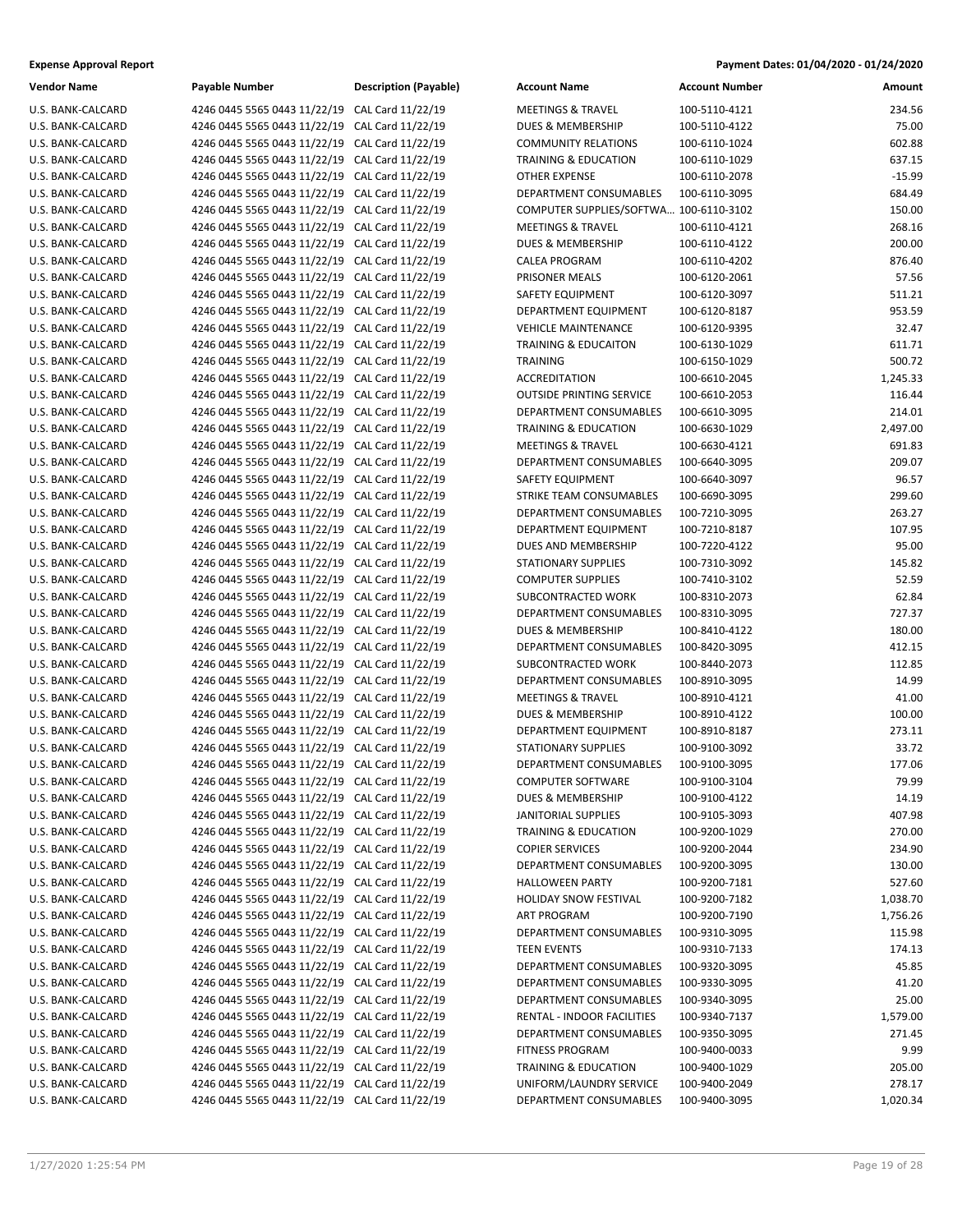### **Expense Approval Report Payment Dates: 01/04/2020 - 01/24/2020**

| <b>Vendor Name</b>                                                      | <b>Payable Number</b>                          | <b>Description (Payable)</b>                       | <b>Account Name</b>                    | <b>Account Number</b>                           | Amount    |
|-------------------------------------------------------------------------|------------------------------------------------|----------------------------------------------------|----------------------------------------|-------------------------------------------------|-----------|
| U.S. BANK-CALCARD                                                       | 4246 0445 5565 0443 11/22/19 CAL Card 11/22/19 |                                                    | SAFETY EQUIPMENT                       | 100-9400-3097                                   | 346.83    |
| U.S. BANK-CALCARD                                                       | 4246 0445 5565 0443 11/22/19                   | CAL Card 11/22/19                                  | DEPARTMENT CONSUMABLES                 | 113-8730-3095                                   | 185.95    |
| U.S. BANK-CALCARD                                                       | 4246 0445 5565 0443 11/22/19                   | CAL Card 11/22/19                                  | DEPARTMENT CONSUMABLES                 | 113-8730-3095                                   | 81.68     |
| U.S. BANK-CALCARD                                                       | 4246 0445 5565 0443 11/22/19                   | CAL Card 11/22/19                                  | DEPARTMENT CONSUMABLES                 | 113-8730-3095                                   | 42.60     |
| U.S. BANK-CALCARD                                                       | 4246 0445 5565 0443 11/22/19 CAL Card 11/22/19 |                                                    | <b>DEPARTMENT CONSUMABLES</b>          | 113-8730-3095                                   | 76.30     |
| U.S. BANK-CALCARD                                                       | 4246 0445 5565 0443 11/22/19 CAL Card 11/22/19 |                                                    | DEPARTMENT CONSUMABLES                 | 113-8730-3095                                   | 21.78     |
| U.S. BANK-CALCARD                                                       | 4246 0445 5565 0443 11/22/19 CAL Card 11/22/19 |                                                    | DEPARTMENT CONSUMABLES                 | 113-8730-3095                                   | 185.95    |
| U.S. BANK-CALCARD                                                       | 4246 0445 5565 0443 11/22/19                   | CAL Card 11/22/19                                  | DEPARTMENT CONSUMABLES                 | 113-8730-3095                                   | 17.47     |
| U.S. BANK-CALCARD                                                       | 4246 0445 5565 0443 11/22/19                   | CAL Card 11/22/19                                  | <b>MEETINGS &amp; TRAVEL</b>           | 113-8730-4121                                   | 714.04    |
| U.S. BANK-CALCARD                                                       | 4246 0445 5565 0443 11/22/19 CAL Card 11/22/19 |                                                    | DEPARTMENT CONSUMABLES                 | 210-8110-3095                                   | 131.03    |
| U.S. BANK-CALCARD                                                       | 4246 0445 5565 0443 11/22/19 CAL Card 11/22/19 |                                                    | SENIOR ACTIVITIES                      | 251-9500-7125                                   | 1,625.80  |
| U.S. BANK-CALCARD                                                       | 4246 0445 5565 0443 11/22/19 CAL Card 11/22/19 |                                                    | PARKS IMPROVEMENTS                     | 348-8910-9570                                   | 3,444.93  |
| U.S. BANK-CALCARD                                                       | 4246 0445 5565 0443 11/22/19 CAL Card 11/22/19 |                                                    | DEPARTMENT CONSUMABLES                 | 401-8610-3095                                   | 163.82    |
| U.S. BANK-CALCARD                                                       | 4246 0445 5565 0443 11/22/19                   | CAL Card 11/22/19                                  | DEPARTMENT CONSUMABLES                 | 401-8620-3095                                   | 393.29    |
| U.S. BANK-CALCARD                                                       | 4246 0445 5565 0443 11/22/19 CAL Card 11/22/19 |                                                    | <b>TOOLS</b>                           | 401-8620-3107                                   | 494.66    |
| U.S. BANK-CALCARD                                                       | 4246 0445 5565 0443 11/22/19 CAL Card 11/22/19 |                                                    | <b>BOOKS &amp; PERIODICALS</b>         | 501-8510-4123                                   | 357.00    |
| U.S. BANK-CALCARD                                                       | 4246 0445 5565 0443 11/22/19 CAL Card 11/22/19 |                                                    | DEPARTMENT CONSUMABLES                 | 501-8520-3095                                   | 79.93     |
| U.S. BANK-CALCARD                                                       | 4246 0445 5565 0443 11/22/19 CAL Card 11/22/19 |                                                    | <b>TOOLS</b>                           | 501-8520-3107                                   | 140.28    |
| U.S. BANK-CALCARD                                                       | 4246 0445 5565 0443 11/22/19                   | CAL Card 11/22/19                                  | <b>VEHICLE PARTS</b>                   | 501-8520-6144                                   | 218.01    |
| U.S. BANK-CALCARD                                                       | 4246 0445 5565 0443 11/22/19 CAL Card 11/22/19 |                                                    | DEPARTMENT CONSUMABLES                 | 503-4010-3095                                   | 145.06    |
| U.S. BANK-CALCARD                                                       | 4246 0445 5565 0443 11/22/19 CAL Card 11/22/19 |                                                    | COMPUTER SUPPLIES/SOFTWA 503-4010-3102 |                                                 | 249.61    |
| U.S. BANK-CALCARD                                                       | 4246 0445 5565 0443 11/22/19 CAL Card 11/22/19 |                                                    | MOBILE COMMUNICATIONS                  | 503-4010-5135                                   | 32.22     |
| U.S. BANK-CALCARD                                                       | 4246 0445 5565 0443 11/22/19 CAL Card 11/22/19 |                                                    | <b>COMPUTER EQUIPMENT</b>              | 503-4010-8182                                   | 2,486.85  |
| U.S. BANK-CALCARD                                                       | 4246 0445 5565 0443 11/22/19                   | CAL Card 11/22/19                                  | TRAINING AND EDUCATION                 | 951-8810-1029                                   | 13.44     |
| U.S. BANK-CALCARD                                                       | 4246 0445 5565 0443 11/22/19 CAL Card 11/22/19 |                                                    | <b>MEETINGS AND TRAVEL</b>             | 951-8810-4121                                   | 390.00    |
| U.S. BANK-CALCARD                                                       | 4246 0445 5565 0443 11/22/19 CAL Card 11/22/19 |                                                    | DEPARTMENT CONSUMABLES                 | 951-8820-3095                                   | 341.09    |
|                                                                         |                                                |                                                    |                                        | Vendor 3574 - U.S. BANK-CALCARD Total:          | 42,670.03 |
|                                                                         |                                                |                                                    |                                        |                                                 |           |
| Vendor: 5873 - UNITED SITE SERVICES, INC.<br>UNITED SITE SERVICES, INC. | 114-9666358                                    | 11/29/19 - 12/26/19 TRAILER KISUBCONTRACTED WORK   |                                        | 100-8420-2073                                   | 54.26     |
| UNITED SITE SERVICES, INC.                                              | 114-9527217                                    | 11/01/19 - 11/28/19 - TRAILER  EQUIPMENT RENTAL    |                                        | 100-8420-2087                                   | 54.26     |
|                                                                         |                                                |                                                    |                                        | Vendor 5873 - UNITED SITE SERVICES, INC. Total: | 108.52    |
|                                                                         |                                                |                                                    |                                        |                                                 |           |
| Vendor: 8142 - US FOODS, INC.                                           |                                                |                                                    |                                        |                                                 |           |
| US FOODS, INC.                                                          | 5132246                                        | DELIVERY TO 986 HILBY AVE ONSENIOR ACTIVITIES      |                                        | 251-9500-7125                                   | 96.20     |
| US FOODS, INC.                                                          | 5443292                                        | DELIVERY TO 986 HILBY AVE ONSENIOR ACTIVITIES      |                                        | 251-9500-7125                                   | 853.73    |
|                                                                         |                                                |                                                    |                                        | Vendor 8142 - US FOODS, INC. Total:             | 949.93    |
| Vendor: 3595 - VAPOR CLEANERS, INC.                                     |                                                |                                                    |                                        |                                                 |           |
| VAPOR CLEANERS, INC.                                                    | 01-010866                                      | UNIFORM JACKET, BLACK HOOD UNIFORM SERVICE/LAUNDRY |                                        | 100-6110-2049                                   | 13.77     |
|                                                                         |                                                |                                                    |                                        | Vendor 3595 - VAPOR CLEANERS, INC. Total:       | 13.77     |
| <b>Vendor: 9354 - VARGAS CONSTRUCTION</b>                               |                                                |                                                    |                                        |                                                 |           |
| <b>VARGAS CONSTRUCTION</b>                                              | PERMIT #0020637                                | REFUND FOR PERMIT #0020637SEWER PERMITS            |                                        | 100-3215                                        | 450.00    |
|                                                                         |                                                |                                                    |                                        | Vendor 9354 - VARGAS CONSTRUCTION Total:        | 450.00    |
| Vendor: 9247 - VERIZON CONNECT NWF INC.                                 |                                                |                                                    |                                        |                                                 |           |
| <b>VERIZON CONNECT NWF INC.</b>                                         | OSV000001990182                                | DEC 2019 - MO. SVC FOR GPS D OUTSIDE REPAIRS       |                                        | 501-8520-6148                                   | 1,773.95  |
|                                                                         |                                                |                                                    |                                        | Vendor 9247 - VERIZON CONNECT NWF INC. Total:   | 1,773.95  |
| Vendor: 6671 - VERIZON WIRELESS                                         |                                                |                                                    |                                        |                                                 |           |
| <b>VERIZON WIRELESS</b>                                                 | 9844927988                                     | ACCT #772515511-00009; 12/2 TELEPHONE              |                                        | 100-6110-5132                                   | 1,082.96  |
| <b>VERIZON WIRELESS</b>                                                 | 9844927982                                     | ACCT #772515511-00003; 11/2 MOBILE COMMUNICATION   |                                        | 100-6120-5135                                   | 855.00    |
| <b>VERIZON WIRELESS</b>                                                 | 9845351427                                     | ACCT #472229021-00001; 1/1/ MOBILE COMMUNICATIONS  |                                        | 100-6640-5135                                   | 650.88    |
| <b>VERIZON WIRELESS</b>                                                 | 9844927983                                     | ACCT #772515511-00004; 11/2 DEPARTMENT CONSUMABLES |                                        | 113-8730-3095                                   | 38.01     |
| <b>VERIZON WIRELESS</b>                                                 | 9844924417                                     | ACCT #742236901-00001; 11/2 PARKS IMPROVEMENTS     |                                        | 348-8910-9570                                   | 38.01     |
| <b>VERIZON WIRELESS</b>                                                 | 9844924920                                     | ACCT #742264136-00001; 11/2 MOBILE COMMUNICATIONS  |                                        | 503-4010-5135                                   | 116.20    |
| <b>VERIZON WIRELESS</b>                                                 | 9844927984                                     | ACCT #772515511-00005; 11/2 MOBILE COMMUNICATIONS  |                                        | 503-4010-5135                                   | 113.30    |
| <b>VERIZON WIRELESS</b>                                                 | 9844927985                                     | ACCT #772515511-00006; 11/2 MOBILE COMMUNICATIONS  |                                        | 503-4010-5135                                   | 138.16    |
| <b>VERIZON WIRELESS</b>                                                 | 9844927986                                     | ACCT #772515511-00007; 11/2 MOBILE COMMUNICATIONS  |                                        | 503-4010-5135                                   | 56.79     |
| <b>VERIZON WIRELESS</b>                                                 | 9844927987                                     | ACCT #772515511-00008; 11/2 MOBILE COMMUNICATIONS  |                                        | 503-4010-5135                                   | 167.59    |
| <b>VERIZON WIRELESS</b>                                                 | 9845351429                                     | ACCT #472229021-00003; 1/1/ MOBILE COMMUNICATIONS  |                                        | 503-4010-5135                                   | 398.25    |
|                                                                         |                                                |                                                    |                                        | Vendor 6671 - VERIZON WIRELESS Total:           | 3,655.15  |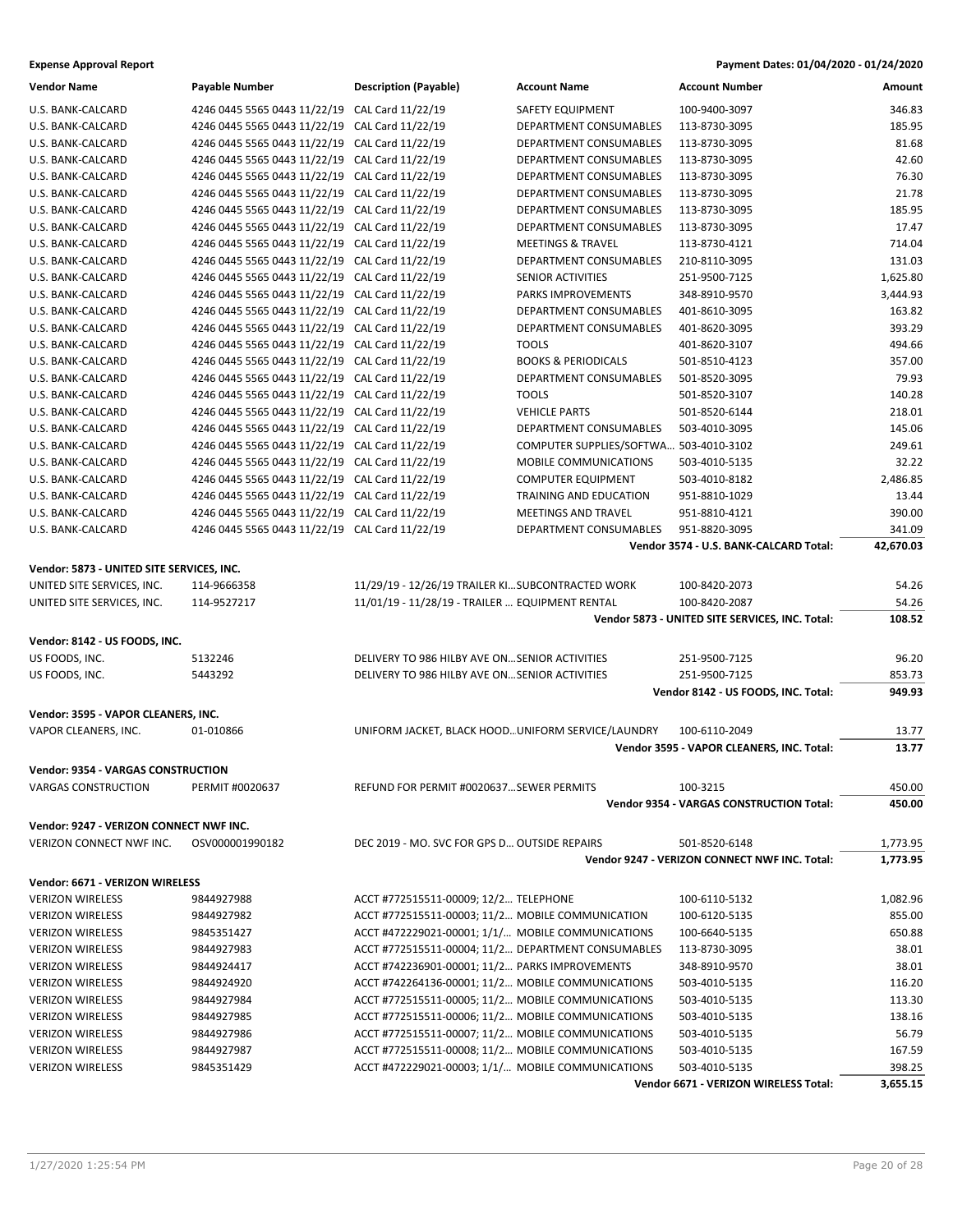| <b>Expense Approval Report</b>          |                       |                                                                     | Payment Dates: 01/04/2020 - 01/24/2020        |           |
|-----------------------------------------|-----------------------|---------------------------------------------------------------------|-----------------------------------------------|-----------|
| <b>Vendor Name</b>                      | <b>Payable Number</b> | <b>Description (Payable)</b><br><b>Account Name</b>                 | <b>Account Number</b>                         | Amount    |
| Vendor: 2328 - WALLACE GROUP            |                       |                                                                     |                                               |           |
| <b>WALLACE GROUP</b>                    | 49814                 | NOV 2019 - DEL MONTE SEWER DEL MONTE SWR MAIN REPLAC 953-8820-9214  |                                               | 45,968.75 |
|                                         |                       |                                                                     | Vendor 2328 - WALLACE GROUP Total:            | 45,968.75 |
| Vendor: 9212 - WEX BANK                 |                       |                                                                     |                                               |           |
| <b>WEX BANK</b>                         | 62933874              | DEC 2019 - POLICE DEPT GAS P VEHICLE FUEL                           | 501-8520-6145                                 | 246.49    |
|                                         |                       |                                                                     | Vendor 9212 - WEX BANK Total:                 | 246.49    |
| <b>Vendor: 4970 - WHITSON ENGINEERS</b> |                       |                                                                     |                                               |           |
| <b>WHITSON ENGINEERS</b>                | 0022891               | AUG 2019 - MANZANITA PARK  MANZANITA STUART PARK IMPR 342-8910-9553 |                                               | 4,647.00  |
| <b>WHITSON ENGINEERS</b>                | 0023263               | NOV 2019 - CAPRA PARK - CIVIL CAPRA PARK                            | 342-8910-9572                                 | 4,515.00  |
| <b>WHITSON ENGINEERS</b>                | 0023312               | 11/1/19 - 11/30/19 ELLIS PARK  ELLIS PARK                           | 342-8910-9574                                 | 3,768.00  |
|                                         |                       |                                                                     | <b>Vendor 4970 - WHITSON ENGINEERS Total:</b> | 12,930.00 |
| <b>Vendor: 6649 - YORK</b>              |                       |                                                                     |                                               |           |
| <b>YORK</b>                             | 500019690             | 1/1/20 - 3/31/20 - WORKERS C TAIL CLAIMS                            | 502-5120-2097                                 | 4,250.00  |
|                                         |                       |                                                                     | Vendor 6649 - YORK Total:                     | 4,250.00  |
| Vendor: 9257 - ZORO TOOLS, INC.         |                       |                                                                     |                                               |           |
| ZORO TOOLS, INC.                        | INV7009999            | (1) FILTER SYSTEM KIT, (1) FILTR DEPARTMENT CONSUMABLES             | 100-8310-3095                                 | 157.74    |
|                                         |                       |                                                                     | Vendor 9257 - ZORO TOOLS, INC. Total:         | 157.74    |
|                                         |                       |                                                                     |                                               |           |

**Grand Total: 2,012,847.51**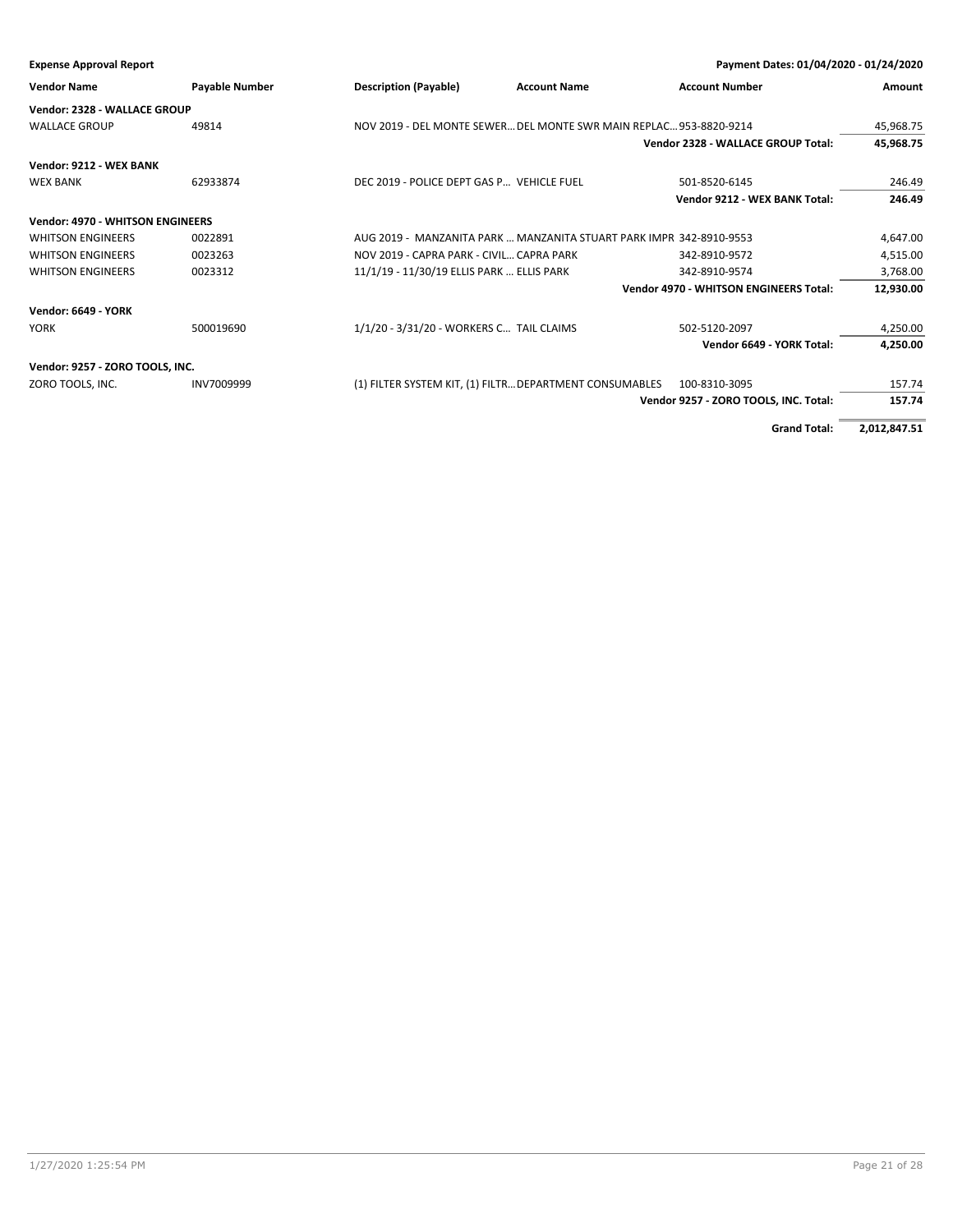# **Report Summary**

### **Fund Summary**

| Fund                                             | <b>Payment Amount</b> |
|--------------------------------------------------|-----------------------|
| 100 - GENERAL FUND                               | 504,272.19            |
| 103 - LAGUNA GRANDE PKG FUND                     | 2,049.56              |
| 113 - POMA & DMDC FUND                           | 12,505.27             |
| 200 - CDBG FUND                                  | 13,033.12             |
| 203 - BJA GRANT FUND                             | 1,694.41              |
| 210 - STREETS FUND                               | 172,433.83            |
| 211 - LOCAL TRANSPORTATION AUTHORITY & IMPROVEME | 3,750.00              |
| 212 - TRANSPORTATION CAPITAL PROJECTS            | 259,467.72            |
| 218 - TRAINING - FIRE                            | 1,292.14              |
| 221 - CA SUPP LAW ENF. FUND                      | 28,971.37             |
| 231 - SAFER - FEMA GRANT                         | 6.48                  |
| <b>251 - SENIOR PROGRAMS</b>                     | 3,025.73              |
| 256 - SWIMMING POOL FUND                         | 65.25                 |
| 271 - STORMWATER FUND                            | 89,163.84             |
| 325 - MPWMD LOCAL WATER PROJECT                  | 1,912.50              |
| 342 - PARKS-PLAYGROUND IMPRVMNT                  | 12,930.00             |
| 345 - WBUV INFRASTRUCTURE IMPRO                  | 24,316.70             |
| 347 - SOLAR PANELS                               | 88,421.25             |
| 348 - CUTINO PARK IMPRVMTS                       | 3,482.94              |
| 401 - WATER FUND                                 | 79,508.06             |
| 501 - EQUIPMT MAINT FUND                         | 34,318.07             |
| 502 - PROP/CASUALTY INS FUND                     | 4,250.00              |
| 503 - MIS FUND                                   | 24,396.05             |
| 601 - EXPEND TRUST FUND                          | 11,122.50             |
| 670 - WATERMASTER FUND                           | 28,702.62             |
| 951 - SAN, DISTRICT GEN, FUND                    | 14,873.11             |
| 953 - SAN. DISTRICT CAP. IMPROV                  | 592,736.58            |
| 973 - SA MERGED - LMIHF                          | 146.22                |
| <b>Grand Total:</b>                              | 2,012,847.51          |

### **Account Summary**

| Account Number | <b>Account Name</b>          | <b>Payment Amount</b> |
|----------------|------------------------------|-----------------------|
| 100-1010-3095  | DEPARTMENT CONSUMA           | 1,659.24              |
| 100-1010-7151  | <b>MNTRY BAY AIR RESOURC</b> | 15,874.72             |
| 100-1010-7161  | LEAGUE OF CALIFORNIA C       | 150.00                |
| 100-1010-7166  | <b>MCCVB</b>                 | 22,030.25             |
| 100-1320-3095  | DEPARTMENT CONSUMA           | 56.71                 |
| 100-1330-3095  | DEPARTMENT CONSUMA           | $-25.00$              |
| 100-1350-3095  | DEPARTMENT CONSUMA           | 616.49                |
| 100-2002       | SALES & USE TAX              | 0.00                  |
| 100-2010       | <b>TID ASSESSMENT</b>        | 17,401.23             |
| 100-2010-0029  | PERS REPLACEMENT BEN         | 3,670.56              |
| 100-2010-3095  | DEPARTMENT CONSUMA           | 8.74                  |
| 100-2021-1029  | TRAINING AND EDUCATI         | 824.05                |
| 100-2021-3095  | DEPARTMENT CONSUMA           | 228.00                |
| 100-2021-4121  | <b>MEETINGS AND TRAVEL</b>   | 878.45                |
| 100-2021-8187  | DEPARTMENT EQUIPMENT         | 12.17                 |
| 100-2031-1028  | TRAINING (CITYWIDE)          | 3,660.00              |
| 100-2031-1029  | <b>TRAINING AND EDUCATI</b>  | 283.60                |
| 100-2031-1037  | <b>EMPLOYEE RECOGNITION</b>  | 737.98                |
| 100-2031-2064  | PERSONNEL RECRUITMENT        | 1,824.37              |
| 100-2031-3095  | DEPARTMENT CONSUMA           | 6.43                  |
| 100-2031-3102  | COMPUTER SUPPLIES/SO         | 45.34                 |
| 100-2042-1039  | JAN ROEHL CONSULTING         | 637.50                |
| 100-2042-2092  | <b>VILLAGE PROJECT</b>       | 3,243.16              |
| 100-2042-3095  | <b>CONSUMABLES</b>           | 8.45                  |
| 100-2042-7201  | COMM PARTNERSHIP FOR         | 1.589.25              |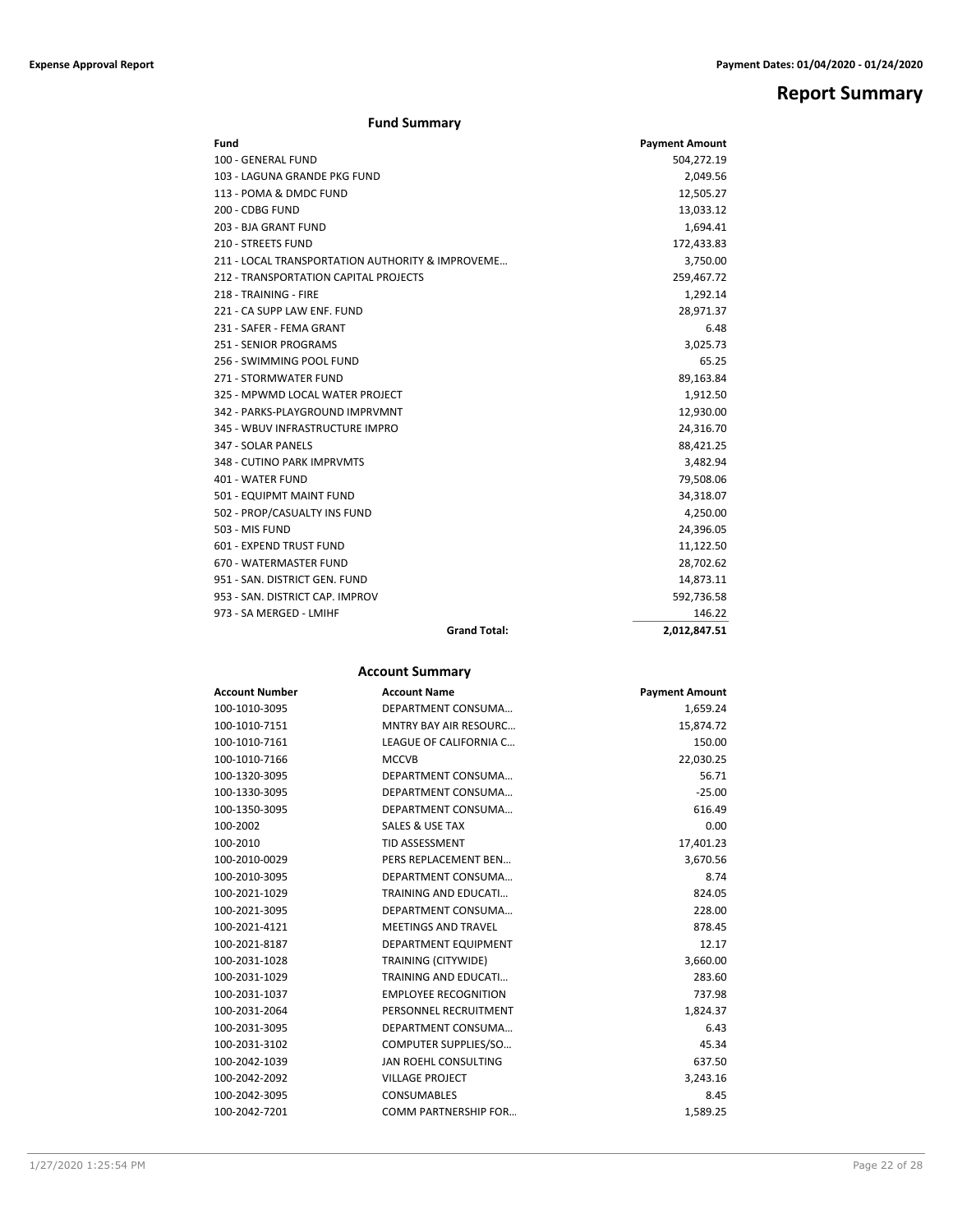| <b>Account Summary</b>         |                                  |                        |  |
|--------------------------------|----------------------------------|------------------------|--|
| <b>Account Number</b>          | <b>Account Name</b>              | <b>Payment Amount</b>  |  |
| 100-2042-7205                  | RESTORATIVE JUSTICE PA           | 7,242.51               |  |
| 100-2042-7206                  | PARTNERS FOR PEACE               | 6,018.02               |  |
| 100-2052                       | <b>FEDERAL TAX PAYABLE</b>       | 58,023.51              |  |
| 100-2053                       | STATE TAX PAYABLE                | 22,635.89              |  |
| 100-2057                       | EE HEALTHCARE PAYABLE            | 16,378.02              |  |
| 100-2059                       | <b>GARNISHMENT PAYABLE</b>       | 1,503.86               |  |
| 100-2060                       | DEFERRED COMP PAYABLE            | 30,047.44              |  |
| 100-3010-1022                  | <b>LEGAL SERVICES</b>            | 3,637.56               |  |
| 100-3010-1023                  | LEGAL SERVICES - SPECIAL         | 787.50                 |  |
| 100-3215                       | <b>SEWER PERMITS</b>             | 450.00                 |  |
| 100-5110-1010                  | <b>BUSINESS LICENSE OUTS</b>     | 45.24                  |  |
| 100-5110-1025                  | <b>CITY AUDIT</b>                | 5,973.00               |  |
| 100-5110-1030                  | CONSULTANT                       | 6,061.78               |  |
| 100-5110-2044                  | <b>COPIER SERVICES</b>           | 1,246.21               |  |
| 100-5110-2078                  | <b>OTHER EXPENSE</b>             | 1,757.81               |  |
| 100-5110-3092                  | <b>STATIONARY SUPPLIES</b>       | 272.66                 |  |
| 100-5110-3095                  | DEPARTMENT CONSUMA               | 876.85                 |  |
| 100-5110-4121                  | <b>MEETINGS &amp; TRAVEL</b>     | 234.56                 |  |
| 100-5110-4122                  | <b>DUES &amp; MEMBERSHIP</b>     | 75.00                  |  |
| 100-6110-0001                  | <b>SALARIES</b>                  | 9,000.00               |  |
| 100-6110-1024                  | <b>COMMUNITY RELATIONS</b>       | 602.88                 |  |
| 100-6110-1026                  | <b>MEDICAL EXAMS</b>             | 119.15                 |  |
| 100-6110-1027                  | BACKGROUND INVESTIGA             | 2,685.00               |  |
| 100-6110-1029                  | <b>TRAINING &amp; EDUCATION</b>  | 915.58                 |  |
| 100-6110-1030<br>100-6110-2041 | CONSULTANT<br>COUNTY COMMUNICATI | 1,363.74               |  |
| 100-6110-2042                  | AUTOMATED CRIMINAL J             | 15,878.24<br>28,700.74 |  |
| 100-6110-2044                  | <b>COPIER SERVICES</b>           | 1,989.20               |  |
| 100-6110-2049                  | UNIFORM SERVICE/LAUN             | 1,657.95               |  |
| 100-6110-2078                  | <b>OTHER EXPENSE</b>             | 392.80                 |  |
| 100-6110-3092                  | <b>STATIONARY SUPPLIES</b>       | 128.89                 |  |
| 100-6110-3095                  | DEPARTMENT CONSUMA               | 1,221.52               |  |
| 100-6110-3102                  | COMPUTER SUPPLIES/SO             | 364.59                 |  |
| 100-6110-4121                  | <b>MEETINGS &amp; TRAVEL</b>     | 268.16                 |  |
| 100-6110-4122                  | DUES & MEMBERSHIP                | 325.00                 |  |
| 100-6110-4124                  | <b>MAIL SERVICES</b>             | 14.88                  |  |
| 100-6110-4202                  | <b>CALEA PROGRAM</b>             | 4,012.77               |  |
| 100-6110-5132                  | TELEPHONE                        | 1,703.03               |  |
| 100-6120-0029                  | PERS REPLACEMENT BEN             | 3,569.52               |  |
| 100-6120-1029                  | TRAINING & EDUCATIONS            | 495.00                 |  |
| 100-6120-2061                  | PRISONER MEALS                   | 57.56                  |  |
| 100-6120-3096                  | CSA74 APPROVED MEDIC             | 243.83                 |  |
| 100-6120-3097                  | SAFETY EQUIPMENT                 | 2,205.63               |  |
| 100-6120-5135                  | MOBILE COMMUNICATION             | 855.00                 |  |
| 100-6120-8187                  | DEPARTMENT EQUIPMENT             | 5,048.59               |  |
| 100-6120-9395                  | <b>VEHICLE MAINTENANCE</b>       | 32.47                  |  |
| 100-6130-1029                  | <b>TRAINING &amp; EDUCAITON</b>  | 1,106.71               |  |
| 100-6130-4125                  | <b>INVESTIGATION EXPENSE</b>     | 186.90                 |  |
| 100-6150-1029                  | TRAINING                         | 500.72                 |  |
| 100-6160-2073                  | <b>SUBCONTRACTED WORK</b>        | 5,366.91               |  |
| 100-6610-2041                  | COUNTY COMMUNICATI               | 11,029.02              |  |
| 100-6610-2043                  | TEMPORARY CONTRACT S             | 462.50                 |  |
| 100-6610-2045                  | <b>ACCREDITATION</b>             | 1,245.33               |  |
| 100-6610-2053                  | <b>OUTSIDE PRINTING SERVI</b>    | 116.44                 |  |
| 100-6610-3095                  | DEPARTMENT CONSUMA               | 214.01                 |  |
| 100-6630-1029                  | <b>TRAINING &amp; EDUCATION</b>  | 2,497.00               |  |
| 100-6630-4121                  | <b>MEETINGS &amp; TRAVEL</b>     | 691.83                 |  |
| 100-6640-0029                  | PERS REPLACEMENT BEN             | 87.00                  |  |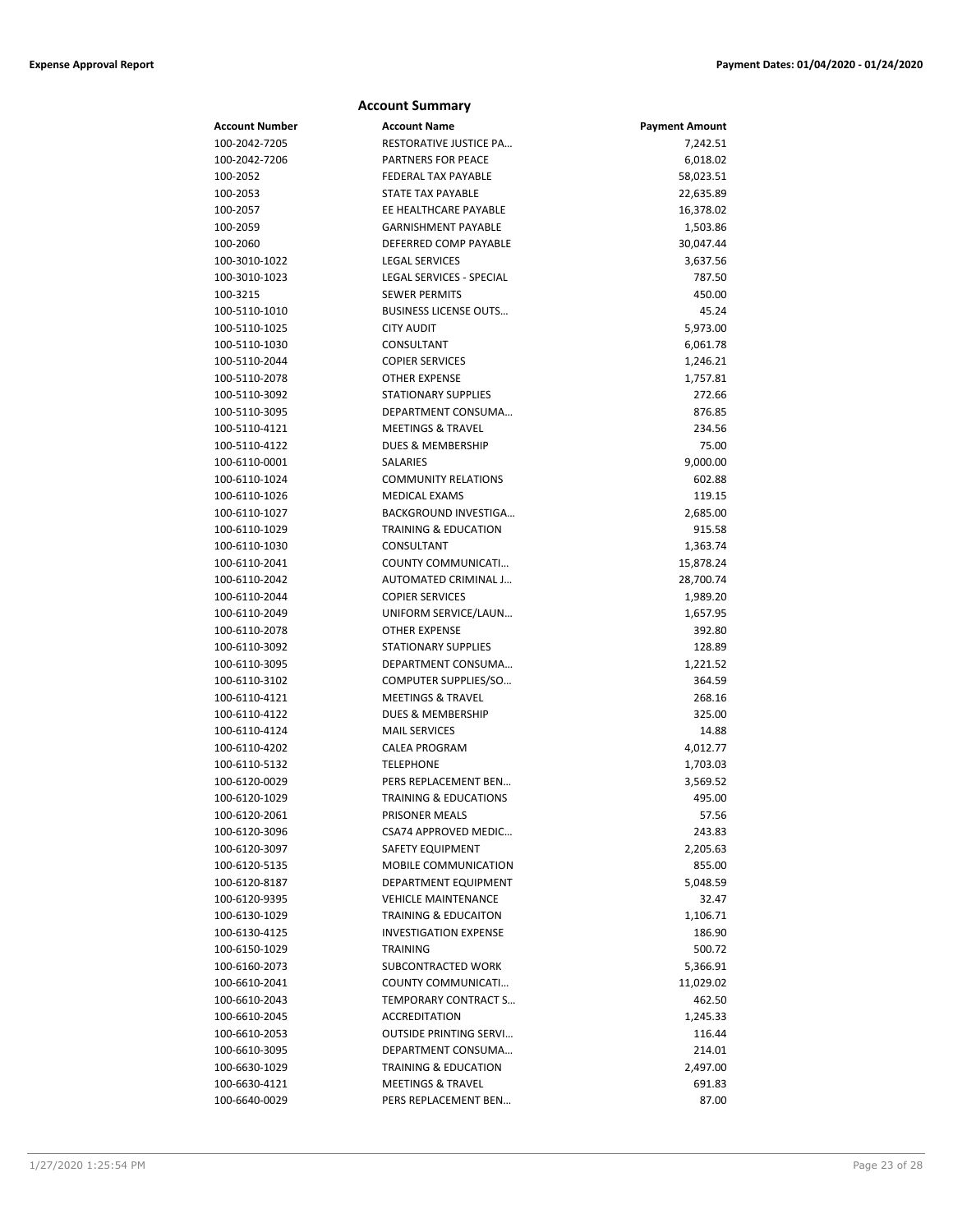#### **Account Summary Account Number Account Name Payment Amount** 100-6640-1026 MEDICAL EXAMS 3,007.00 100-6640-2043 TEMPORARY CONTRACT S… 84.00 100-6640-2049 UNIFORM SERVICE/LAUN… 265.56 100-6640-3093 JANITORIAL SUPPLIES 172.34 100-6640-3095 DEPARTMENT CONSUMA… 209.07 100-6640-3096 CSA 74 PURCHASES 1,139.16 100-6640-3097 SAFETY EQUIPMENT 96.57 100-6640-5135 MOBILE COMMUNICATIO… 650.88 100-6660-1026 MEDICAL EXAMS 1,055.00 100-6690-3095 STRIKE TEAM CONSUMAB… 299.60 100-7210-3095 DEPARTMENT CONSUMA… 263.27 100-7210-8187 DEPARTMENT EQUIPMENT 107.95 100-7220-4122 DUES AND MEMBERSHIP 95.00 100-7310-1030 CONSULTANT 1,500.00 100-7310-1035 CONSULTANT - GENERAL ... 18,281.50 100-7310-3092 STATIONARY SUPPLIES 145.82 100-7310-3095 DEPARTMENT CONSUMA… 45.87 100-7410-3095 DEPARTMENT CONSUMA… 79.50 100-7410-3102 COMPUTER SUPPLIES 52.59 100-7410-4207 SATELLITE OFFICE 2,943.51 100-8310-2044 COPIER SERVICES 225.34 100-8310-2049 UNIFORM SERVICE / LAU… 211.54 100-8310-2057 PEST CONTROL 292.00 100-8310-2070 ALARM SERVICE 458.31 100-8310-2073 SUBCONTRACTED WORK 15,176.14 100-8310-2078 OTHER EXPENSE 125.00 100-8310-3095 DEPARTMENT CONSUMA… 1,802.19 100-8310-3099 CHEMICALS 848.25 100-8310-5133 WATER 4,812.74 100-8410-2049 UNIFORM SERVICE/LAUN… 67.71 100-8410-4122 DUES & MEMBERSHIP 485.00 100-8420-2041 COUNTY COMMUNICATI… 2,661.16 100-8420-2049 UNIFORM SERVICE/LAUN… 211.54 100-8420-2073 SUBCONTRACTED WORK 20,825.64 100-8420-2087 EQUIPMENT RENTAL 54.26 100-8420-3095 DEPARTMENT CONSUMA… 2,623.76 100-8420-3097 SAFETY EQUIPMENT 176.12 100-8430-7168 CHRISTMAS DECORATIONS 316.45 100-8430-7175 SUMMER PARK CONCERTS 5,240.00 100-8440-2049 UNIFORM SERVICE / LAU… 126.86 100-8440-2073 SUBCONTRACTED WORK 112.85 100-8440-3095 DEPARTMENT CONSUMA… 233.30 100-8440-5133 WATER 9,295.04 100-8450-2049 UNIFORM SERVICE / LAU… 67.71 100-8450-2073 SUBCONTRACTED WORK 2,200.00 100-8910-0029 PERS REPLACEMENT BEN… 1,130.04 100-8910-1030 CONSULTANT 5,295.38 100-8910-2044 COPIER SERVICES 614.91 100-8910-3095 DEPARTMENT CONSUMA… 35.94 100-8910-4121 MEETINGS & TRAVEL 41.00 100-8910-4122 DUES & MEMBERSHIP 100.00 100-8910-8187 DEPARTMENT EQUIPMENT 30,681.11 100-9100-2043 TEMPORARY CONTRACT S… 919.00 100-9100-2073 SUBCONTRACTED WORK 21.00 100-9100-3092 STATIONARY SUPPLIES 461.76 100-9100-3095 DEPARTMENT CONSUMA… 270.06 100-9100-3104 COMPUTER SOFTWARE 79.99 100-9100-4121 MEETINGS & TRAVEL 258.00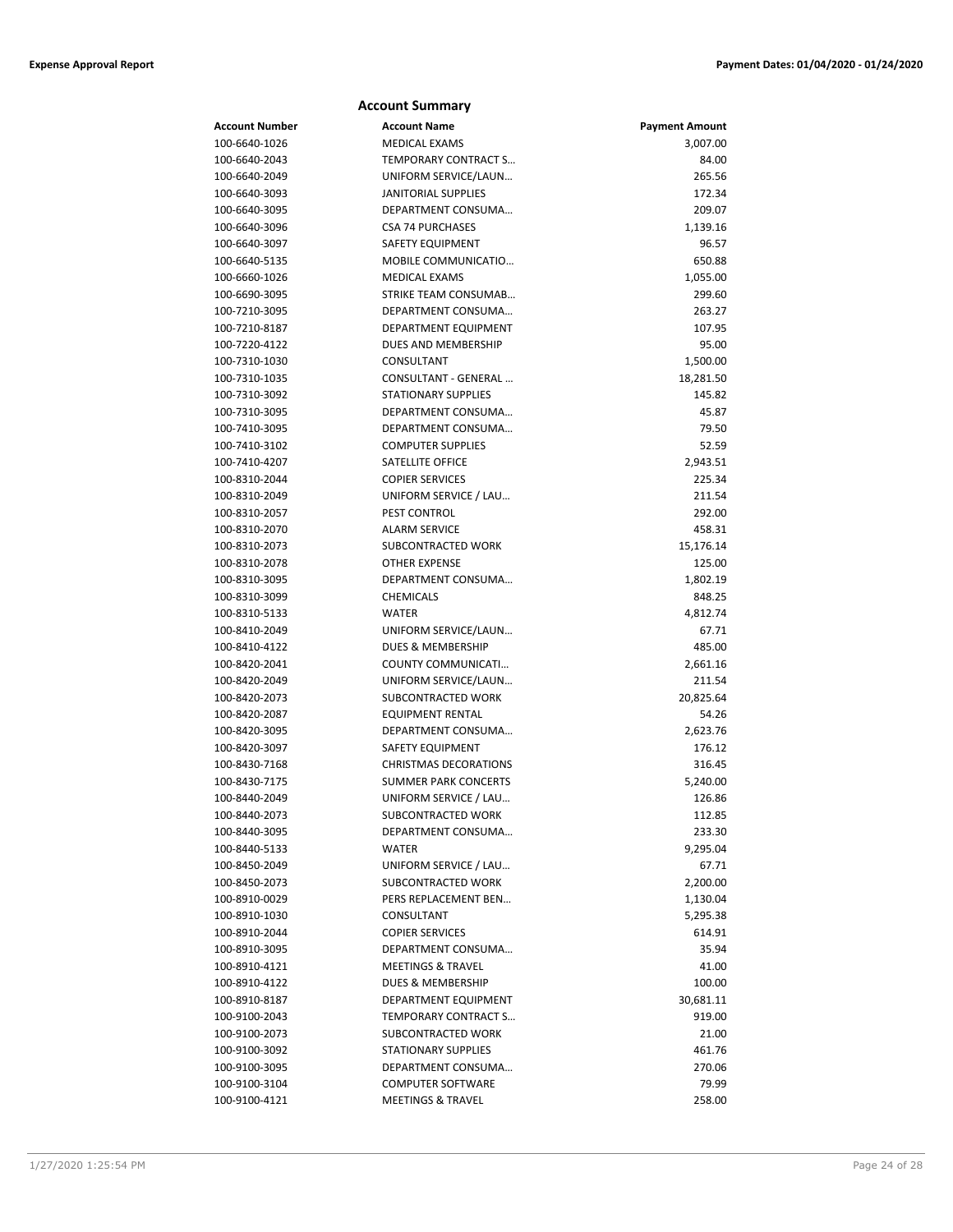#### **Account Summary Account Number Account Name Payment Amount** 100-9100-4122 DUES & MEMBERSHIP 14.19 100-9105-2049 UNIFORM SERVICE/LAUN… 580.47 100-9105-3093 JANITORIAL SUPPLIES 407.98 100-9200-1029 TRAINING & EDUCATION 270.00 100-9200-2043 TEMPORARY CONTRACT S… 87.00 100-9200-2044 COPIER SERVICES 1,046.65 100-9200-2070 ALARM SERVICE 57.00 100-9200-3093 JANITORIAL SUPPLIES 2,973.10 100-9200-3095 DEPARTMENT CONSUMA… 130.00 100-9200-7131 FATHER DAUGHTER DAN… 300.00 100-9200-7175 SUMMER PARK CONCERTS 421.31 100-9200-7181 HALLOWEEN PARTY 527.60 100-9200-7182 **HOLIDAY SNOW FESTIVAL** 1,816.76 100-9200-7186 EASTER EGG HUNT 2,376.35 100-9200-7190 ART PROGRAM 1,856.26 100-9310-1027 BACKGROUND INVESTIGA… 139.00 100-9310-2073 SUBCONTRACTED WORK 83.00 100-9310-3095 DEPARTMENT CONSUMA… 155.66 100-9310-7133 TEEN EVENTS 174.13 100-9320-3095 DEPARTMENT CONSUMA… 45.85 100-9330-2073 SUBCONTRACTED WORK 455.00 100-9330-3095 DEPARTMENT CONSUMA… 41.20 100-9340-3095 DEPARTMENT CONSUMA… 25.00 100-9340-7137 RENTAL - INDOOR FACILIT… 1,579.00 100-9350-3095 DEPARTMENT CONSUMA… 271.45 100-9400-0033 FITNESS PROGRAM 9.99 100-9400-1029 TRAINING & EDUCATION 205.00 100-9400-2049 UNIFORM/LAUNDRY SERV… 278.17 100-9400-3095 DEPARTMENT CONSUMA… 1,770.95 100-9400-3097 SAFETY EQUIPMENT 346.83 100-9603-2075 RECREATION CONTRACT S… 730.80 103-2052 FEDERAL TAX PAYABLE 70.80 103-2053 STATE TAX PAYABLE 26.43 103-2057 EE HEALTHCARE PAYABLE 20.44 103-2060 DEFERRED COMP PAYABLE 38.90 103-8710-2049 UNIFORM SERVICE/LAUN… 42.33 103-8710-2073 SUBCONTRACTED WORK 805.14 103-8710-5133 WATER 1,045.52 113-2052 FEDERAL TAX PAYABLE 710.27 113-2053 STATE TAX PAYABLE 231.85 113-2057 EE HEALTHCARE PAYABLE 247.48 113-2059 GARNISHMENT PAYABLE 7.29 113-2060 DEFERRED COMP PAYABLE 226.47 113-8730-0001 SALARIES 1,160.52 113-8730-2049 UNIFORM SERVICE / LAU… 310.74 113-8730-2073 SUBCONTRACTED WORK 5,823.40 113-8730-3095 DEPARTMENT CONSUMA… 3,073.21 113-8730-4121 MEETINGS & TRAVEL 714.04 200-2052 FEDERAL TAX PAYABLE 129.80 200-2053 STATE TAX PAYABLE 38.47 200-2057 EE HEALTHCARE PAYABLE 46.56 200-2060 DEFERRED COMP PAYABLE 120.63 200-5410-7192 LEGAL SERVICES FOR SEN… 2,453.00 200-5410-7194 VILLAGE PROJECT 2,531.75 200-5410-7197 GIRLS, INC. 2,900.53 200-5410-7400 GREATER VICTORY TEMPL… 2,925.67 200-5410-7403 MEALS ON WHEELS OF T... 200-5410-7403 1,886.71 203-6120-3097 SAFETY EQUIPMENT-B.P. ... 203-6120-3097 1,694.41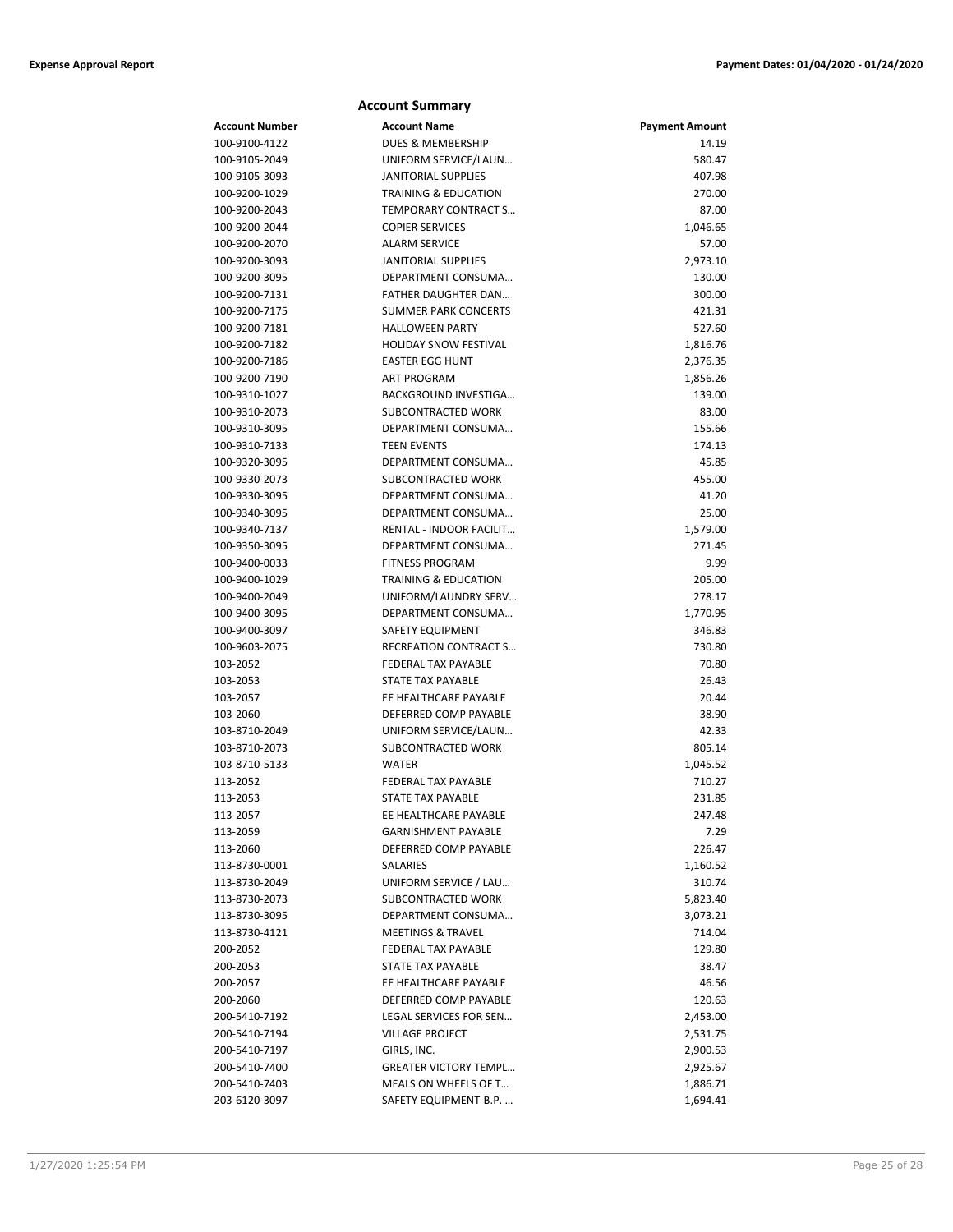|                                | <b>Account Summary</b>                             |                       |
|--------------------------------|----------------------------------------------------|-----------------------|
| Account Number                 | <b>Account Name</b>                                | <b>Payment Amount</b> |
| 210-2052                       | FEDERAL TAX PAYABLE                                | 802.28                |
| 210-2053                       | STATE TAX PAYABLE                                  | 266.93                |
| 210-2057                       | EE HEALTHCARE PAYABLE                              | 340.70                |
| 210-2059                       | <b>GARNISHMENT PAYABLE</b>                         | 62.00                 |
| 210-2060                       | DEFERRED COMP PAYABLE                              | 733.80                |
| 210-8110-2049                  | UNIFORM SERVICE/LAUN                               | 169.21                |
| 210-8110-2068                  | REFUSE DISPOSAL                                    | 211.42                |
| 210-8110-3095                  | DEPARTMENT CONSUMA                                 | 2,917.08              |
| 210-8110-3097                  | SAFETY EQUIPMENT                                   | 180.68                |
| 210-8110-4122                  | DUES & MEMBERSHIP                                  | 55.00                 |
| 210-8210-2059                  | <b>STREET LIGHTINGS</b>                            | 17.47                 |
| 210-8210-2077                  | TRAFFIC SIGNAL MAINTE                              | 11,412.50             |
| 210-8210-2083                  | <b>INTERSECTION PLANNING</b>                       | 19,656.50             |
| 210-8210-9576                  | BICYCLE SAFE STORM GR                              | 45,930.61             |
| 210-8210-9577                  | <b>SB1 CAPITAL PROJECTS</b>                        | 84,071.48             |
| 210-8420-2049                  | UNIFORM SERVICE/LAUN                               | 42.38                 |
| 210-8420-2093                  | SUBCONTRACTED WORK                                 | 1,166.67              |
| 210-8420-5133                  | <b>WATER</b>                                       | 4,397.12              |
| 211-8110-1025                  | <b>AUDIT</b>                                       | 3,750.00              |
| 212-8920-9600                  | <b>CONSTRUCTION IN PROG</b>                        | 227,341.58            |
| 212-8930-9600                  | <b>CONSTRUCTION IN PROG</b>                        | 32,126.14             |
| 218-2052                       | FEDERAL TAX PAYABLE                                | 696.21                |
| 218-2053                       | STATE TAX PAYABLE                                  | 294.38                |
| 218-2057                       | EE HEALTHCARE PAYABLE                              | 138.18                |
| 218-2060                       | DEFERRED COMP PAYABLE                              | 163.37                |
| 221-6120-8184                  | POLICE EQUIPMENT                                   | 28,971.37             |
| 231-2057                       | EE HEALTHCARE PAYABLE                              | 6.48                  |
| 251-9500-7125                  | <b>SENIOR ACTIVITIES</b>                           | 3,025.73              |
| 256-2345                       | SWIM CENTER RENTAL D                               | 65.25                 |
| 271-2052                       | FEDERAL TAX PAYABLE                                | 390.91                |
| 271-2053                       | STATE TAX PAYABLE                                  | 121.30                |
| 271-2057                       | EE HEALTHCARE PAYABLE                              | 143.68                |
| 271-2060                       | DEFERRED COMP PAYABLE                              | 240.29                |
| 271-8110-1044                  | <b>MRWPCA NPDES FEE</b>                            | 87,777.69             |
| 271-8110-2049                  | UNIFORM SERVICE/LAUN                               | 169.21                |
| 271-8110-2053                  | <b>OUTSIDE PRINTING SERVI</b>                      | 4.00                  |
| 271-8110-3095                  | <b>CONSUMABLES</b>                                 | 316.76                |
| 325-8910-9573                  | MPWMD LOCAL WATER P<br><b>MANZANITA STUART PAR</b> | 1,912.50              |
| 342-8910-9553                  |                                                    | 4,647.00              |
| 342-8910-9572<br>342-8910-9574 | CAPRA PARK<br><b>ELLIS PARK</b>                    | 4,515.00              |
| 345-2052                       | FEDERAL TAX PAYABLE                                | 3,768.00<br>24.77     |
| 345-2053                       | STATE TAX PAYABLE                                  | 7.99                  |
| 345-2057                       | EE HEALTHCARE PAYABLE                              | 9.06                  |
| 345-2060                       | DEFERRED COMP PAYABLE                              | 31.58                 |
| 345-8910-9513                  | <b>WBUV-RSTP GRANT</b>                             | 24,243.30             |
| 347-8910-9539                  | <b>SOLAR PANELS</b>                                | 88,421.25             |
| 348-8910-9570                  | PARKS IMPROVEMENTS                                 | 3,482.94              |
| 401-2002                       | A/P MPWMD SURCHARGE                                | 3,404.77              |
| 401-2052                       | <b>FEDERAL TAX PAYABLE</b>                         | 751.81                |
| 401-2053                       | STATE TAX PAYABLE                                  | 270.04                |
| 401-2057                       | EE HEALTHCARE PAYABLE                              | 229.38                |
| 401-2060                       | DEFERRED COMP PAYABLE                              | 623.20                |
| 401-8610-2053                  | <b>OUTSIDE PRINTING SERVI</b>                      | 137.24                |
| 401-8610-2072                  | <b>CONTRACT SERVICES</b>                           | 727.13                |
| 401-8610-3095                  | DEPARTMENT CONSUMA                                 | 163.82                |
| 401-8610-4121                  | <b>MEETINGS &amp; TRAVEL</b>                       | 55.00                 |
| 401-8610-4122                  | DUES & MEMBERSHIP                                  | 5,473.60              |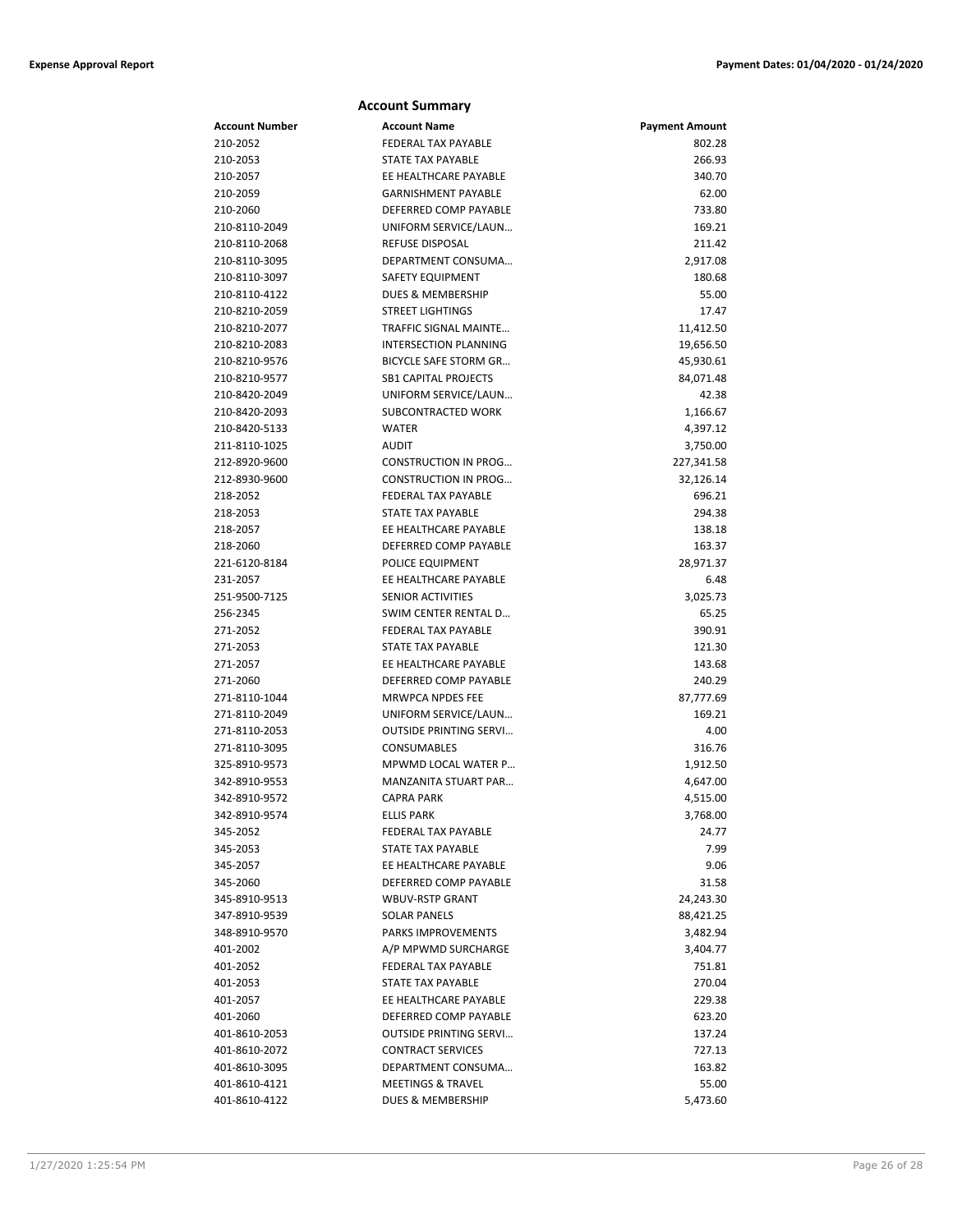|                                | <b>Account Summary</b>             |                       |
|--------------------------------|------------------------------------|-----------------------|
| Account Number                 | <b>Account Name</b>                | <b>Payment Amount</b> |
| 401-8610-4124                  | <b>POSTAGE</b>                     | 312.80                |
| 401-8620-1030                  | CONSULTANT                         | 1,323.83              |
| 401-8620-2049                  | UNIFORM SERVICE/LAUN               | 169.21                |
| 401-8620-2072                  | <b>WATER SAMPLING</b>              | 104.00                |
| 401-8620-2073                  | SUBCONTRACTED WORK                 | 1,100.42              |
| 401-8620-3095                  | DEPARTMENT CONSUMA                 | 1,763.75              |
| 401-8620-3107                  | <b>TOOLS</b>                       | 494.66                |
| 401-8620-8187                  | DEPARTMENT EQUIPMENT               | 60,478.40             |
| 401-8910-9558                  | CAPITAL IMPROVEMENT                | 1,925.00              |
| 501-2052                       | <b>FEDERAL TAX PAYABLE</b>         | 1,736.98              |
| 501-2053                       | <b>STATE TAX PAYABLE</b>           | 649.61                |
| 501-2057                       | EE HEALTHCARE PAYABLE              | 332.12                |
| 501-2060                       | DEFERRED COMP PAYABLE              | 326.29                |
| 501-8510-2078                  | <b>OTHER EXPENSE</b>               | 90.00                 |
| 501-8510-4123                  | <b>BOOKS &amp; PERIODICALS</b>     | 357.00                |
| 501-8520-2049                  | UNIFORM SERVICE/LAUN               | 169.21                |
| 501-8520-3095                  | DEPARTMENT CONSUMA                 | 566.00                |
| 501-8520-3107                  | <b>TOOLS</b>                       | 433.84                |
| 501-8520-6144                  | <b>VEHICLE PARTS</b>               | 2,055.10              |
| 501-8520-6145                  | <b>VEHICLE FUEL</b>                | 14,906.81             |
| 501-8520-6147                  | <b>TIRES</b>                       | 984.80                |
| 501-8520-6148                  | <b>OUTSIDE REPAIRS</b>             | 5,402.25              |
| 501-8520-6149                  | <b>BODY REPAIR &amp; PAINTING</b>  | 6,308.06              |
| 502-5120-2097                  | <b>TAIL CLAIMS</b>                 | 4,250.00              |
| 503-2052                       | FEDERAL TAX PAYABLE                | 1,450.89              |
| 503-2053                       | <b>STATE TAX PAYABLE</b>           | 337.75                |
| 503-2057                       | EE HEALTHCARE PAYABLE              | 228.54                |
| 503-2060                       | DEFERRED COMP PAYABLE              | 1,064.26              |
| 503-4010-1029                  | <b>TRAINING &amp; EDUCATION</b>    | 250.00                |
| 503-4010-3095                  | DEPARTMENT CONSUMA                 | 145.06                |
| 503-4010-3102                  | COMPUTER SUPPLIES/SO               | 11,016.38             |
| 503-4010-5132                  | <b>TELEPHONE</b>                   | 131.00                |
| 503-4010-5135                  | MOBILE COMMUNICATIO                | 2,213.58              |
| 503-4010-5138                  | DATA COMMUNICATION                 | 5,071.74              |
| 503-4010-8182                  | <b>COMPUTER EQUIPMENT</b>          | 2,486.85              |
| 601-2106                       | <b>MAYOR'S YOUTH PROGR</b>         | 4,500.00              |
| 601-2214                       | BAKEWELL - CAMPUS TO               | 6,622.50              |
| 670-2120-1030                  | CONSULTANT                         | 5,250.00              |
| 670-2130-1030                  | <b>CONSULTING COSTS</b>            | 23,452.62             |
| 951-2052                       | FEDERAL TAX PAYABLE                | 975.67                |
| 951-2053                       | STATE TAX PAYABLE                  | 330.64                |
| 951-2057                       | EE HEALTHCARE PAYABLE              | 292.58                |
| 951-2060                       | DEFERRED COMP PAYABLE              | 665.33                |
| 951-8810-1025<br>951-8810-1029 | <b>CITY AUDIT</b>                  | 1,125.00              |
|                                | TRAINING AND EDUCATI<br>CONSULTANT | 13.44                 |
| 951-8810-1030<br>951-8810-4121 | MEETINGS AND TRAVEL                | 1,240.00<br>390.00    |
| 951-8810-5132                  | <b>TELEPHONE</b>                   |                       |
| 951-8820-2049                  | UNIFORM SERVICE / LAU              | 153.18<br>169.21      |
| 951-8820-2073                  | SUBCONTRACTED WORK                 | 8,436.26              |
| 951-8820-3095                  | DEPARTMENT CONSUMA                 | 781.80                |
| 951-8820-4121                  | MEETINGS AND TRAVEL                | 300.00                |
| 953-2052                       | FEDERAL TAX PAYABLE                | 24.70                 |
| 953-2053                       | STATE TAX PAYABLE                  | 16.74                 |
| 953-2057                       | EE HEALTHCARE PAYABLE              | 8.06                  |
| 953-2060                       | DEFERRED COMP PAYABLE              | 10.26                 |
| 953-8820-9204                  | <b>LIFT STATION UPGRADES</b>       | 514,252.30            |
| 953-8820-9214                  | DEL MONTE SWR MAIN R               | 55,946.25             |
|                                |                                    |                       |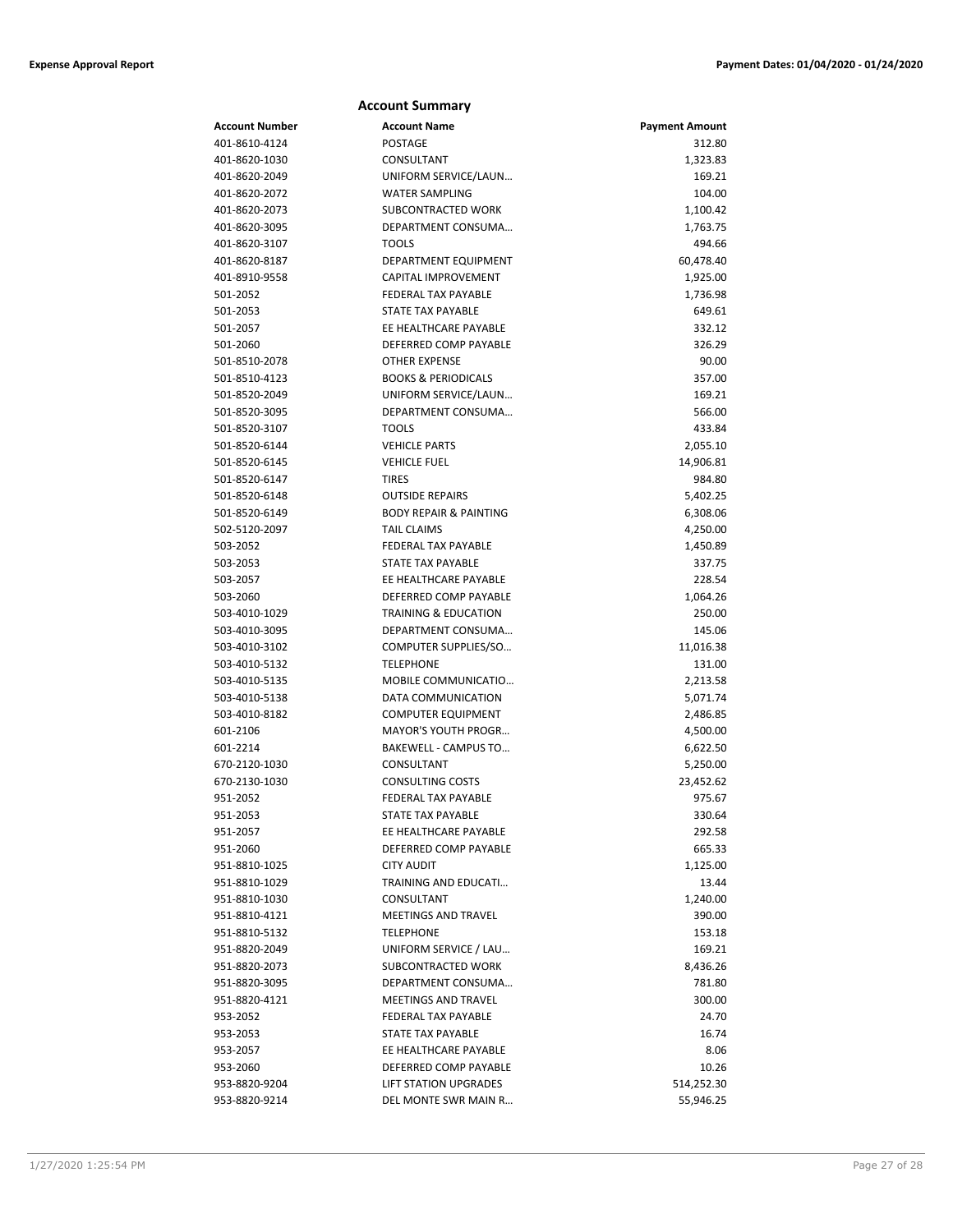5005012 AA

|                            | <b>Account Summary</b>         |                       |
|----------------------------|--------------------------------|-----------------------|
| <b>Account Number</b>      | <b>Account Name</b>            | <b>Payment Amount</b> |
| 953-8820-9215              | <b>ROOT INTRUSION SWR M</b>    | 14,400.00             |
| 953-8820-9218              | SEWER LINE REPLACEME           | 8,078.27              |
| 973-9710-9526              | AFFORDABLE HOUSING             | 146.22                |
|                            | <b>Grand Total:</b>            | 2,012,847.51          |
|                            | <b>Project Account Summary</b> |                       |
| <b>Project Account Key</b> |                                | <b>Payment Amount</b> |
| **None**                   |                                | 1,992,359.85          |
| 271EMP                     |                                | 288.25                |

5005009 AA 3,100.00 5005010 AA 438.06 5005011 AA 324.57

5005014 AA 377.33 5005015 AA 13.19 5005054 AA 15.87 5005060 AA 5,121.78 951VENDOR 9,117.50

**Grand Total: 2,012,847.51**

1/27/2020 1:25:54 PM Page 28 of 28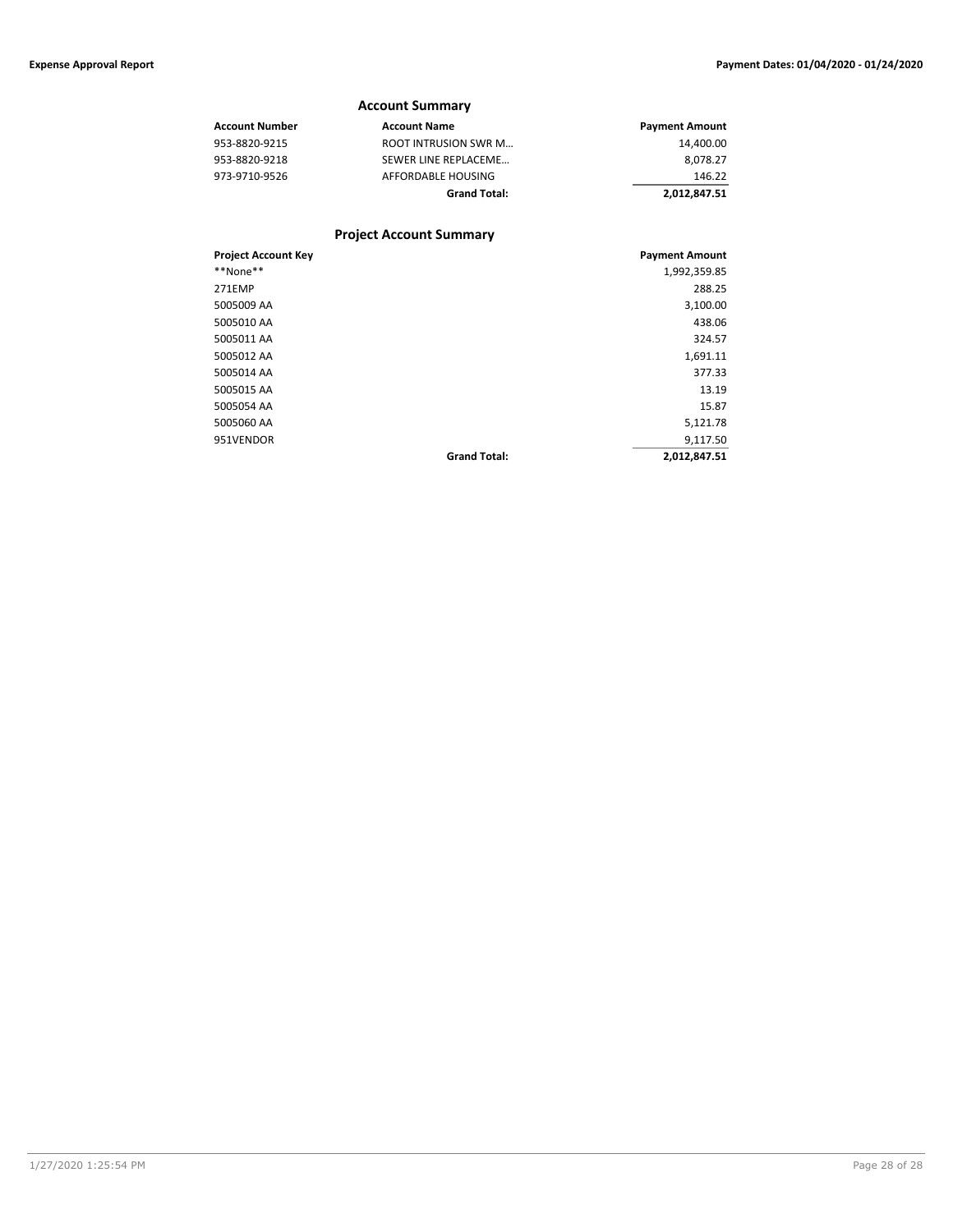# **Distribution Report**

Seaside, CA Payroll Set: 01 Expense Range - Payment Range 01/04/2020-01/24/2020

| <b>Fund: 100 - GENERAL FUND</b> |                                |                   |
|---------------------------------|--------------------------------|-------------------|
| 100-1010-0001                   | SALARIES                       | 1,197.78          |
| 100-1010-0020                   | PART-TIME HOURLY WAGES         | 765.34            |
| 100-1010-7177                   | CHILDCARE was TUTORING PROGRAM | 26.66             |
| 100-2010-0001                   | SALARIES                       | 19,435.04         |
| 100-2010-0018                   | <b>AUTO ALLOWANCE</b>          | 200.00            |
| 100-2010-0020                   | PART-TIME HOURLY WAGES         | 2,486.60          |
| 100-2021-0001                   | SALARIES                       | 7,617.32          |
| 100-2031-0001                   | SALARIES                       | 14,473.14         |
| 100-2031-1033                   | <b>FITNESS PROGRAM</b>         | 90.00             |
| 100-2042-0020                   | PART-TIME HOURLY WAGES         | 3,844.82          |
| 100-3010-0001                   | SALARIES                       | 8,023.64          |
| 100-5110-0001                   | SALARIES                       | 23,261.26         |
| 100-5110-0041                   | <b>MEDICAL INSURANCE</b>       | 46.15             |
| 100-6110-0001                   | SALARIES                       | 40,755.88         |
| 100-6110-0002                   | <b>OVERTIME</b>                | 97.14             |
| 100-6110-0003                   | <b>HOLIDAY OVERTIME</b>        | 991.66            |
| 100-6110-0004                   | UNIFORM ALLOWANCE              | 639.00            |
| 100-6110-0020                   | PART-TIME HOURLY WAGES         | 2,287.01          |
| 100-6110-1033                   | <b>FITNESS PROGRAM</b>         | 45.00             |
| 100-6120-0001                   | SALARIES                       | 111,198.73        |
| 100-6120-0002                   | <b>OVERTIME</b>                | 10,613.90         |
| 100-6120-0003                   | <b>HOLIDAY OVERTIME</b>        | 8,959.74          |
| 100-6120-0004                   | UNIFORM ALLOWANCE              | 1,599.00          |
| 100-6120-0020                   | PART-TIME HOURLY WAGES         | 1,253.37          |
| 100-6120-1033                   | <b>FITNESS PROGRAM</b>         | 194.97            |
| 100-6130-0001                   | SALARIES                       | 32,695.84         |
| 100-6130-0002                   | <b>OVERTIME</b>                | 335.11            |
| 100-6130-0004                   | UNIFORM ALLOWANCE              | 486.00            |
| 100-6150-0001                   | SALARIES                       | 3,472.68          |
| 100-6150-0004                   | UNIFORM ALLOWANCE              | 78.00             |
| 100-6160-0001                   | SALARIES                       |                   |
| 100-6160-0004                   | UNIFORM ALLOWANCE              | 2,652.20<br>78.00 |
|                                 | MEDICAL INSURANCE              | 46.15             |
| 100-6160-0041                   |                                |                   |
| 100-6170-0020                   | PART-TIME HOURLY WAGES         | 2,582.15          |
| 100-6610-0001                   | SALARIES                       | 8,238.34          |
| 100-6610-0004                   | UNIFORM ALLOWANCE              | 75.00             |
| 100-6640-0001                   | SALARIES                       | 113,971.03        |
| 100-6640-0002                   | <b>OVERTIME</b>                | 9,720.17          |
| 100-6640-0003                   | <b>HOLIDAY OVERTIME</b>        | 10,664.85         |
| 100-6640-0004                   | UNIFORM ALLOWANCE              | 2,325.00          |
| 100-6640-1033                   | <b>FITNESS PROGRAM</b>         | 134.98            |
| 100-6640-3096                   | <b>CSA 74 PURCHASES</b>        | 37.00             |
| 100-7110-0001                   | SALARIES                       | 2,394.56          |
| 100-7110-0020                   | PART-TIME HOURLY WAGES         | 1,413.56          |
| 100-7210-0001                   | SALARIES                       | 7,736.39          |
| 100-7220-0001                   | SALARIES                       | 3,132.32          |
| 100-7220-0002                   | <b>OVERTIME</b>                | 1,145.25          |
| 100-7310-0001                   | SALARIES                       | 7,699.45          |
| 100-7310-0020                   | PART-TIME HOURLY WAGES         | 1,978.56          |
| 100-7410-0001                   | SALARIES                       | 11,658.46         |
| 100-7410-0020                   | PART-TIME HOURLY               | 1,604.27          |
| 100-7410-0041                   | MEDICAL INSURANCE              | 46.15             |
| 100-8310-0001                   | SALARIES                       | 6,515.22          |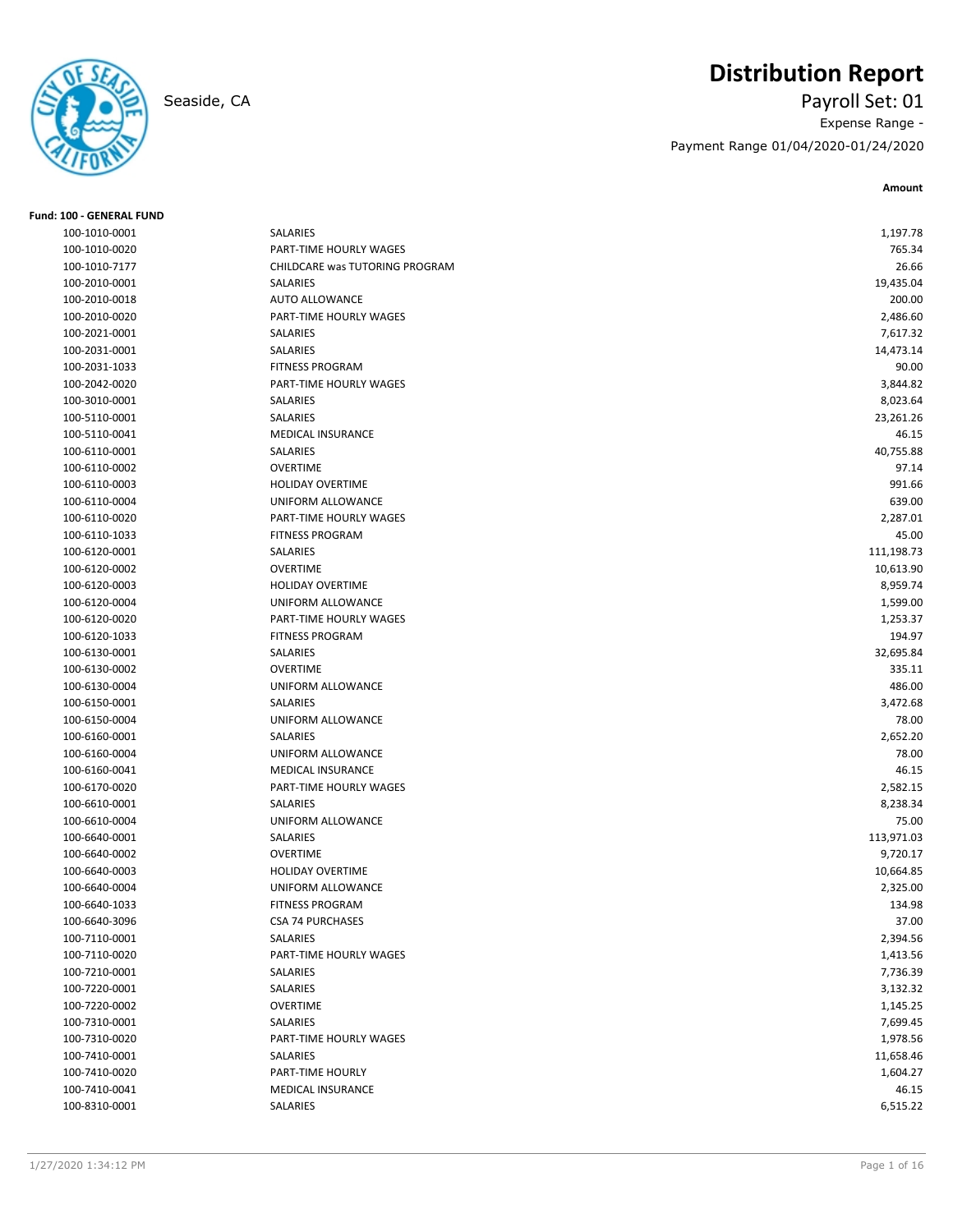| 100-8310-0002 |
|---------------|
| 100-8310-0097 |
| 100-8310-1033 |
| 100-8410-0001 |
| 100-8410-1033 |
| 100-8420-0001 |
| 100-8420-0002 |
| 100-8420-0020 |
| 100-8430-0001 |
| 100-8430-0002 |
| 100-8430-1033 |
| 100-8440-0001 |
| 100-8450-0001 |
| 100-8910-0001 |
| 100-8910-0012 |
| 100-9100-0001 |
| 100-9100-0002 |
| 100-9100-0020 |
| 100-9105-0001 |
| 100-9105-0020 |
| 100-9200-0020 |
| 100-9310-0001 |
| 100-9310-0002 |
| 100-9310-0020 |
| 100-9320-0020 |
| 100-9330-0020 |
| 100-9340-0020 |
| 100-9350-0020 |
| 100-9400-0001 |
| 100-9400-0002 |
| 100-9400-0020 |
| 100.0500.00   |

| 100-9400-0002<br>100-9400-0020 | <b>OVERTIME</b><br>PART-TIME HOURLY WAGES | 42.69<br>9,152.83 |
|--------------------------------|-------------------------------------------|-------------------|
| 100-9400-0001                  | SALARIES                                  | 2,683.44          |
| 100-9350-0020                  | PART-TIME HOURLY WAGES                    | 1,598.98          |
| 100-9340-0020                  | PART-TIME HOURLY WAGES                    | 3,846.04          |
| 100-9330-0020                  | PART-TIME HOURLY WAGES                    | 7,057.40          |
| 100-9320-0020                  | PART-TIME HOURLY WAGES                    | 4,332.31          |
| 100-9310-0020                  | PART-TIME HOURLY WAGES                    | 1,898.80          |
| 100-9310-0002                  | <b>OVERTIME</b>                           | 30.74             |
| 100-9310-0001                  | <b>SALARIES</b>                           | 5,761.42          |
| 100-9200-0020                  | PART-TIME HOURLY WAGES                    | 5,320.86          |
| 100-9105-0020                  | PART-TIME HOURLY WAGES                    | 6,632.68          |
| 100-9105-0001                  | SALARIES                                  | 2,253.37          |
| 100-9100-0020                  | PART-TIME HOURLY WAGES                    | 4,295.62          |
| 100-9100-0002                  | <b>OVERTIME</b>                           | 13.78             |
| 100-9100-0001                  | SALARIES                                  | 5,795.28          |
| 100-8910-0012                  | VACATION/COMP TIME PAYOFF                 | 6,936.61          |
| 100-8910-0001                  | SALARIES                                  | 15,722.81         |
| 100-8450-0001                  | SALARIES                                  | 437.21            |
| 100-8440-0001                  | <b>SALARIES</b>                           | 1,773.46          |
| 100-8430-1033                  | <b>FITNESS PROGRAM</b>                    | 8.00              |
| 100-8430-0002                  | <b>OVERTIME</b>                           | 340.86            |
| 100-8430-0001                  | <b>SALARIES</b>                           | 6,969.73          |
| 100-8420-0020                  | PART-TIME HOURLY WAGES                    | 76.11             |
| 100-8420-0002                  | <b>OVERTIME</b>                           | 216.91            |
| 100-8420-0001                  | SALARIES                                  | 7,437.96          |
| 100-8410-1033                  | <b>FITNESS PROGRAM</b>                    | 31.99             |
| 100-8410-0001                  | SALARIES                                  | 2,287.36          |
| 100-8310-1033                  | <b>FITNESS PROGRAM</b>                    | 16.00             |
| 100-8310-0097                  | <b>UNALLOCATED PAGER</b>                  | 1,989.94          |
| 100-8310-0002                  | <b>OVERTIME</b>                           | 1,331.09          |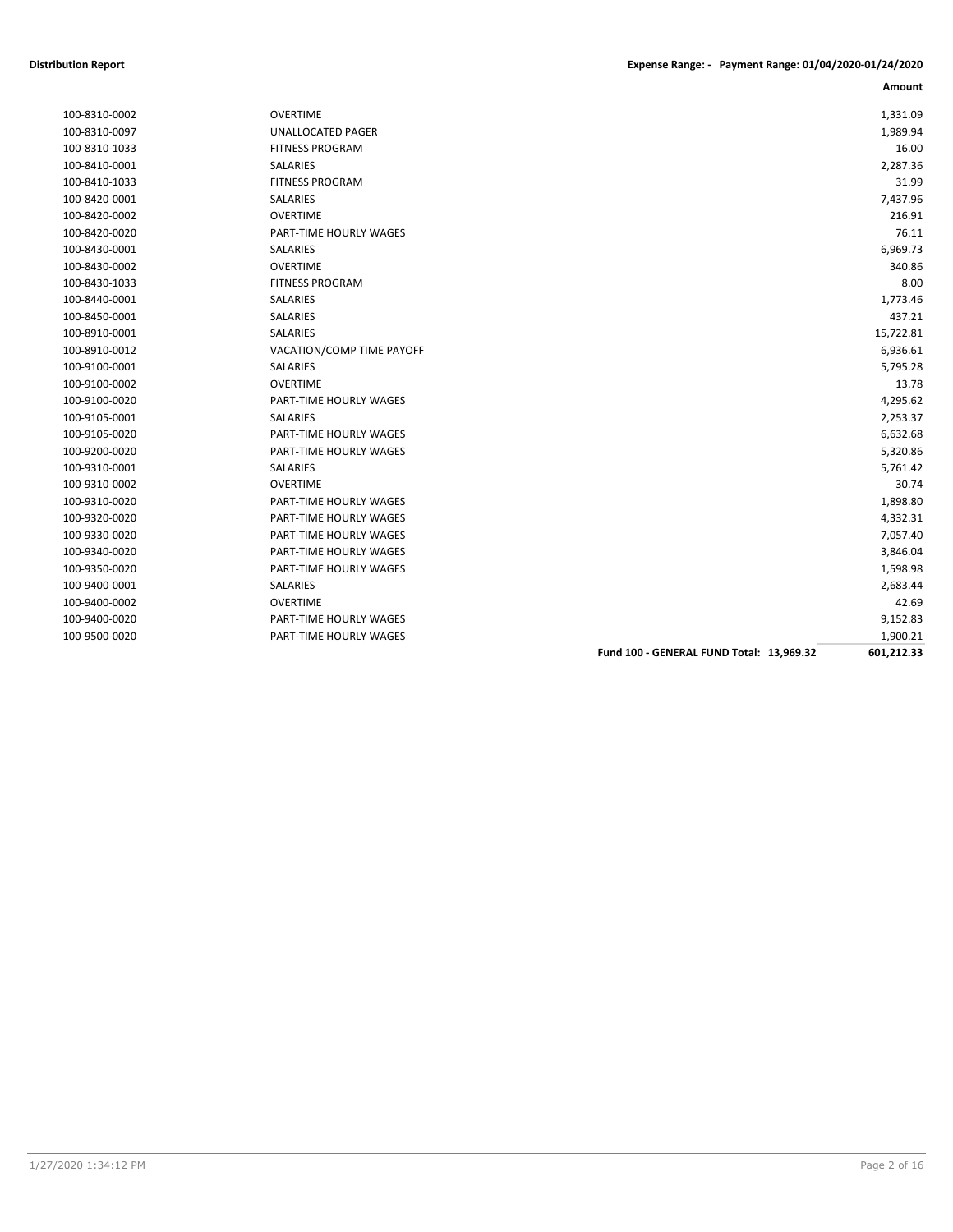| Fund: 103 - LAGUNA GRANDE PKG FUND |  |  |  |  |  |  |
|------------------------------------|--|--|--|--|--|--|
|------------------------------------|--|--|--|--|--|--|

|               |                 | <b>Fund 103 - LAGUNA GRANDE PKG FUND Total:</b> | 20.50 | 838.06 |
|---------------|-----------------|-------------------------------------------------|-------|--------|
| 103-8710-0002 | <b>OVERTIME</b> |                                                 |       | 30.60  |
| 103-8710-0001 | <b>SALARIES</b> |                                                 |       | 807.46 |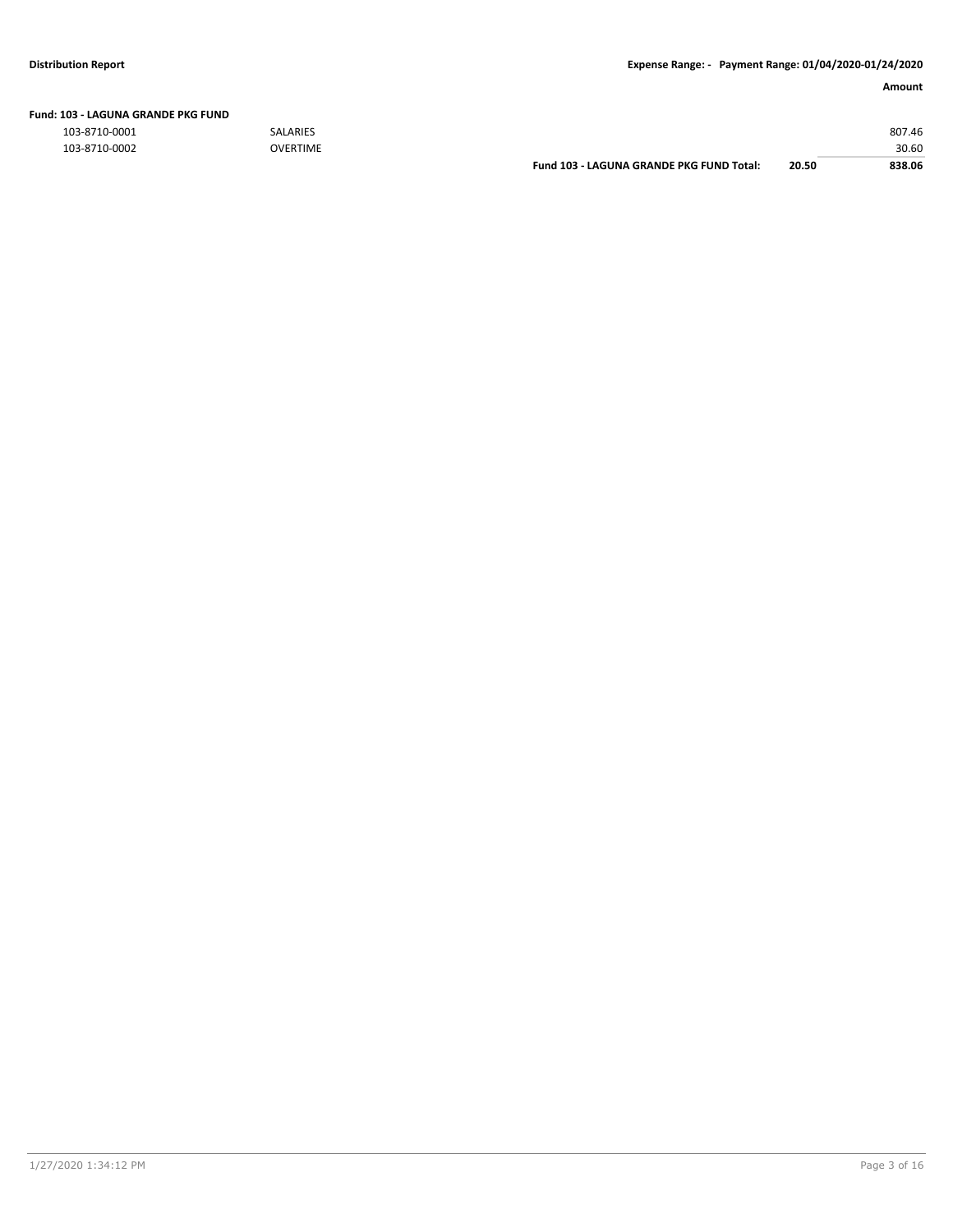| Fund: 113 - POMA & DMDC FUND |                        |                                    |        |          |
|------------------------------|------------------------|------------------------------------|--------|----------|
| 113-8730-0001                | SALARIES               |                                    |        | 7,268.73 |
| 113-8730-0020                | PART-TIME HOURLY WAGES |                                    |        | L,405.13 |
| 113-8730-0041                | MEDICAL INSURANCE      |                                    |        | 46.15    |
| 113-8730-1033                | FITNESS PROGRAM        |                                    |        | 16.00    |
|                              |                        | Fund 113 - POMA & DMDC FUND Total: | 242.00 | 8,736.01 |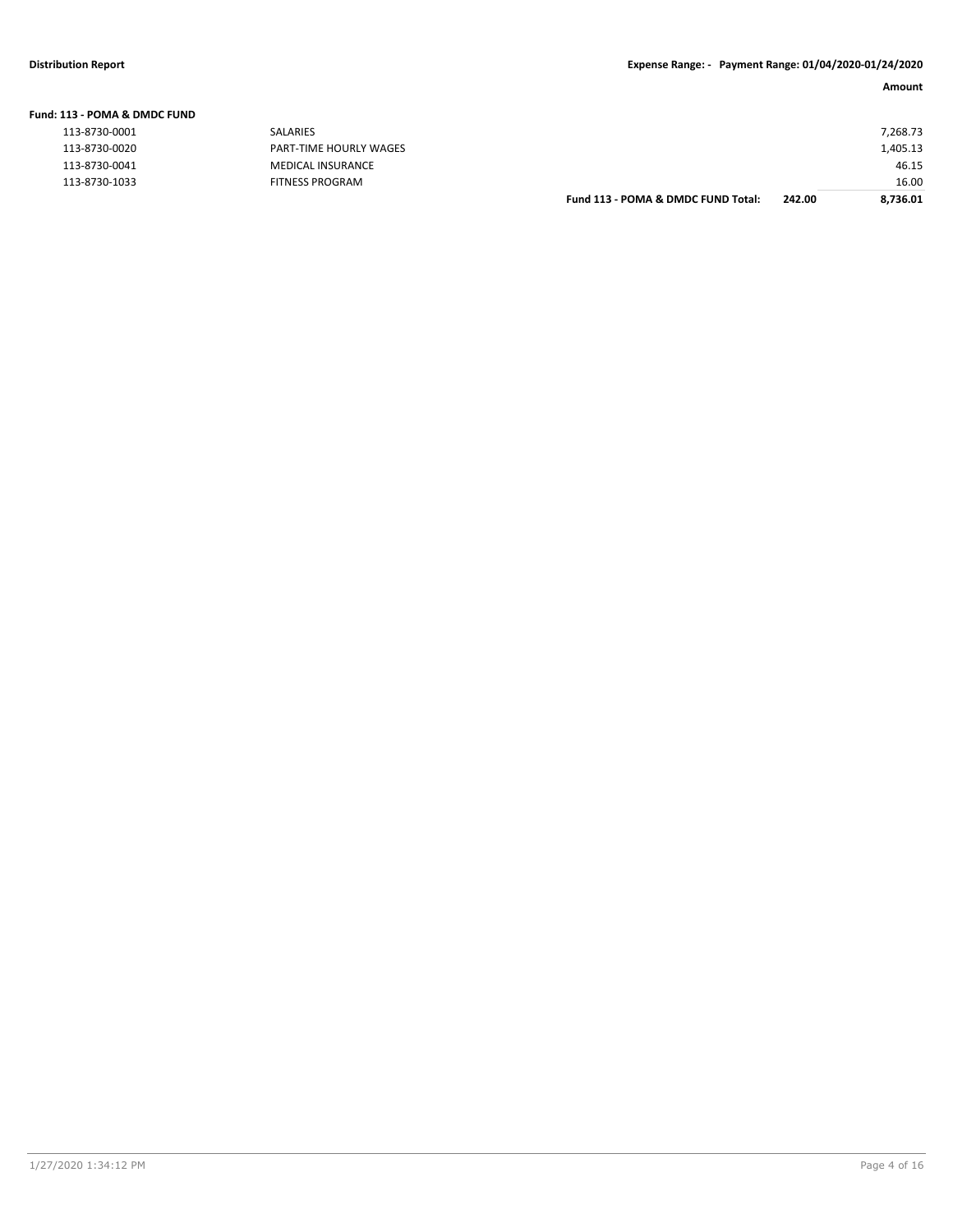**Fund: 200 - CDBG FUND** 200-5410-0001 SALARIES 1,725.62

**Fund 200 - CDBG FUND Total: 38.60 1,725.62**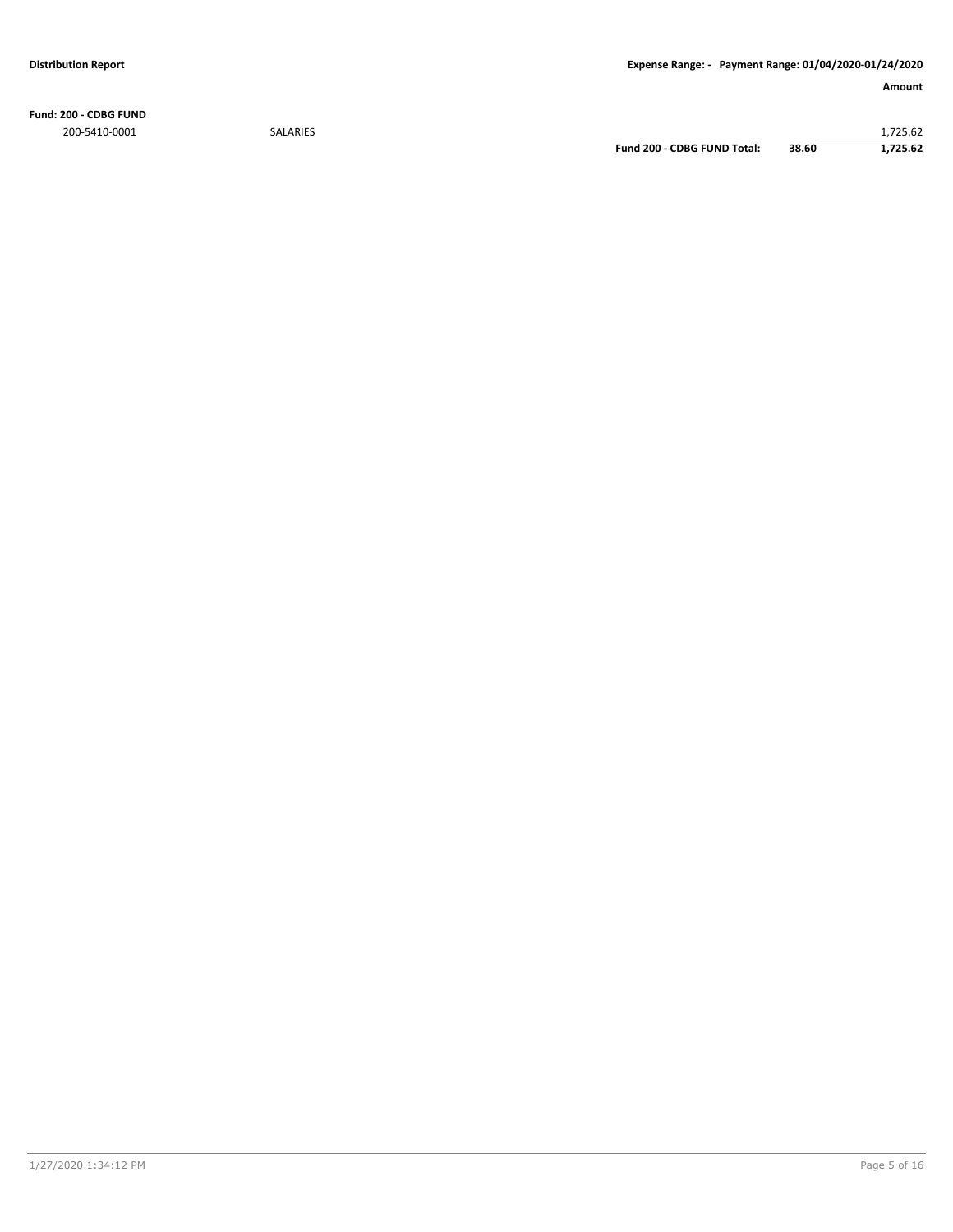| <b>Fund: 210 - STREETS FUND</b> |                        |                                       |        |           |
|---------------------------------|------------------------|---------------------------------------|--------|-----------|
| 210-8110-0001                   | <b>SALARIES</b>        |                                       |        | 8,888.50  |
| 210-8110-0002                   | <b>OVERTIME</b>        |                                       |        | 247.90    |
| 210-8110-0020                   | PART-TIME HOURLY WAGES |                                       |        | 489.29    |
| 210-8110-1033                   | <b>FITNESS PROGRAM</b> |                                       |        | 31.99     |
| 210-8420-0001                   | <b>SALARIES</b>        |                                       |        | 3.267.73  |
|                                 |                        | <b>Fund 210 - STREETS FUND Total:</b> | 402.50 | 12.925.41 |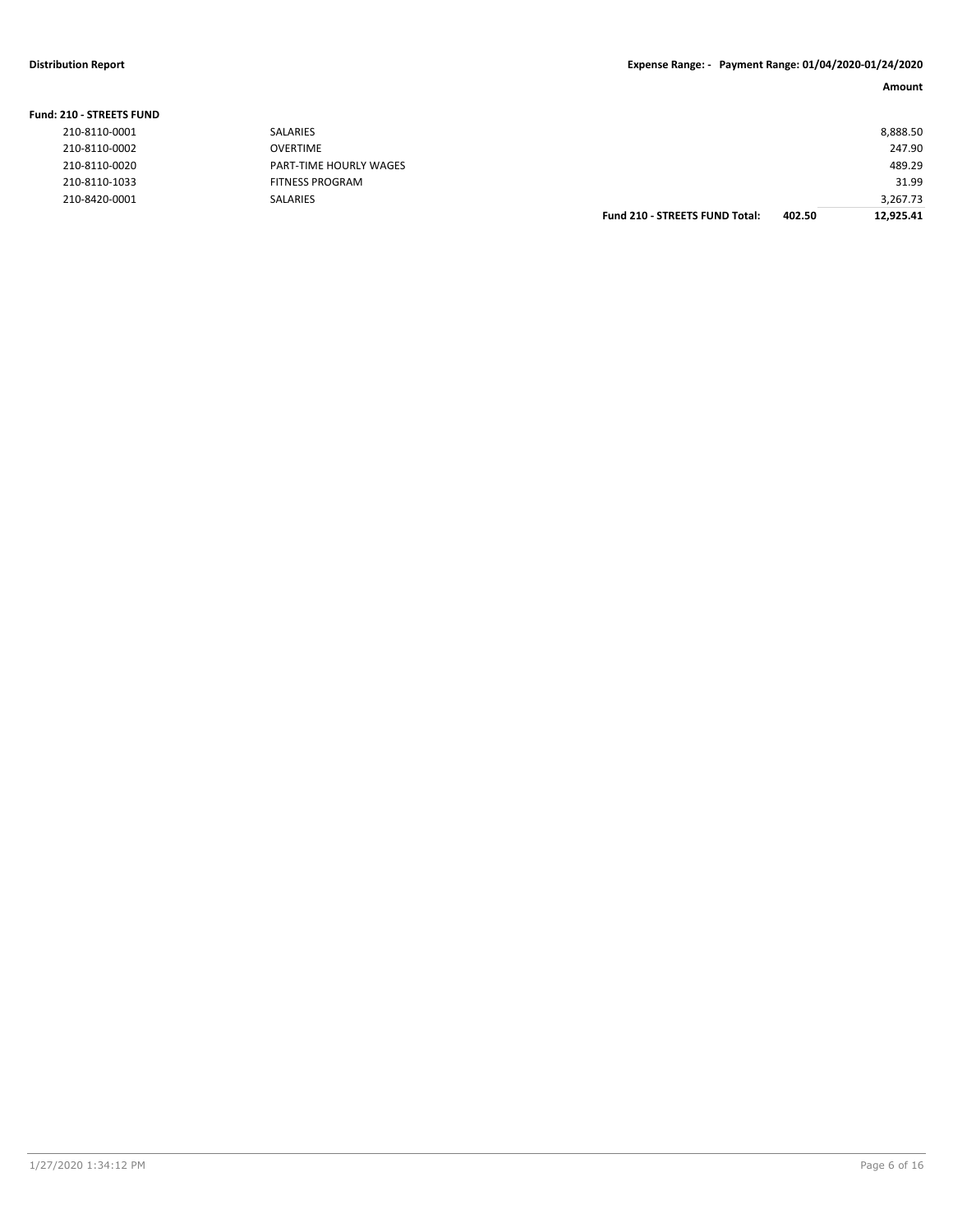**Fund: 218 - TRAINING - FIRE** 218-6670-0002 OVERTIME - CSTI BACKFILL 4,927.67

**Fund 218 - TRAINING - FIRE Total: 74.50 4,927.67**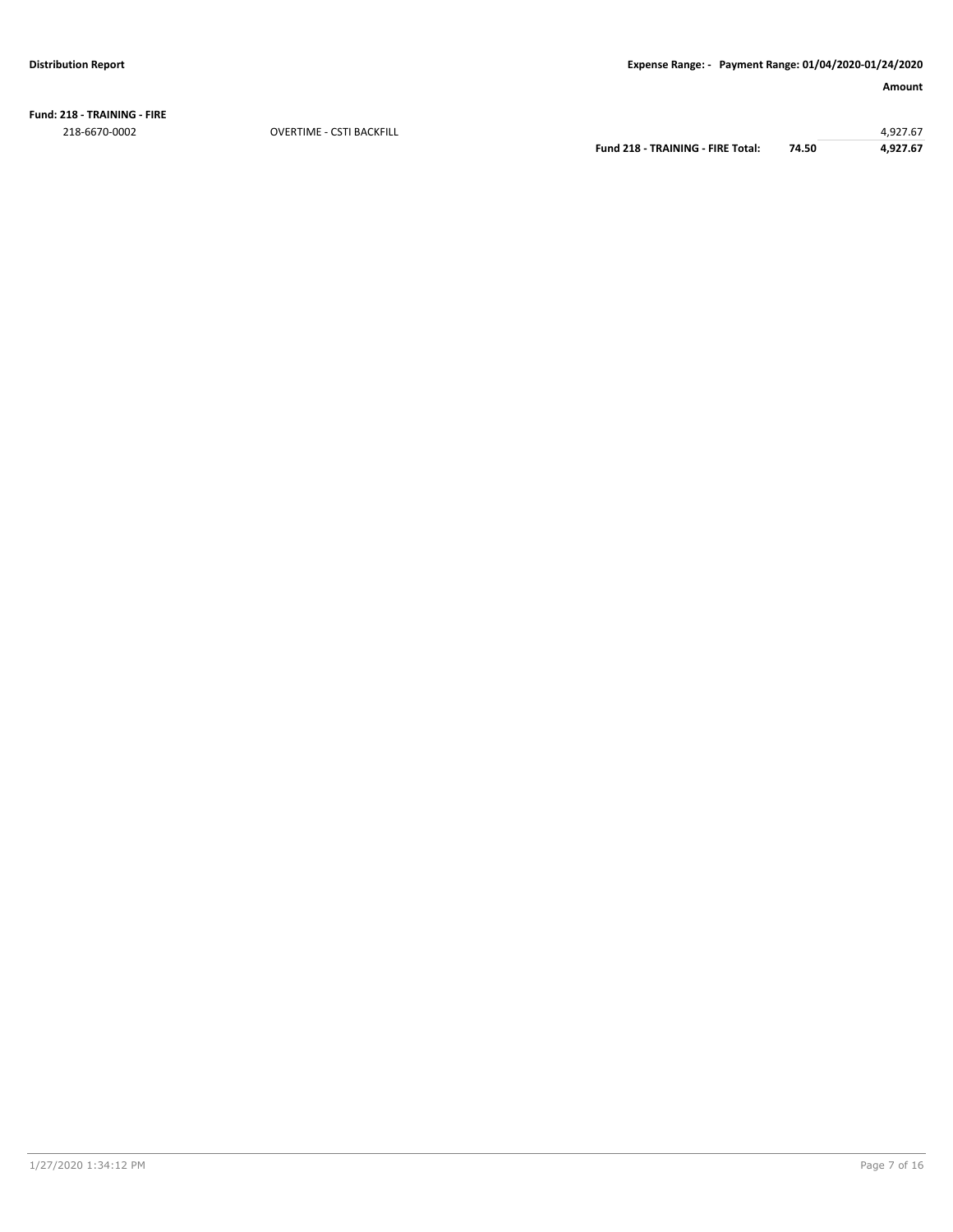**Fund: 231 - SAFER - FEMA GRANT** 231-6660-0020 PART-TIME HOURLY WAGES 224.00

**Fund 231 - SAFER - FEMA GRANT Total: 224.00**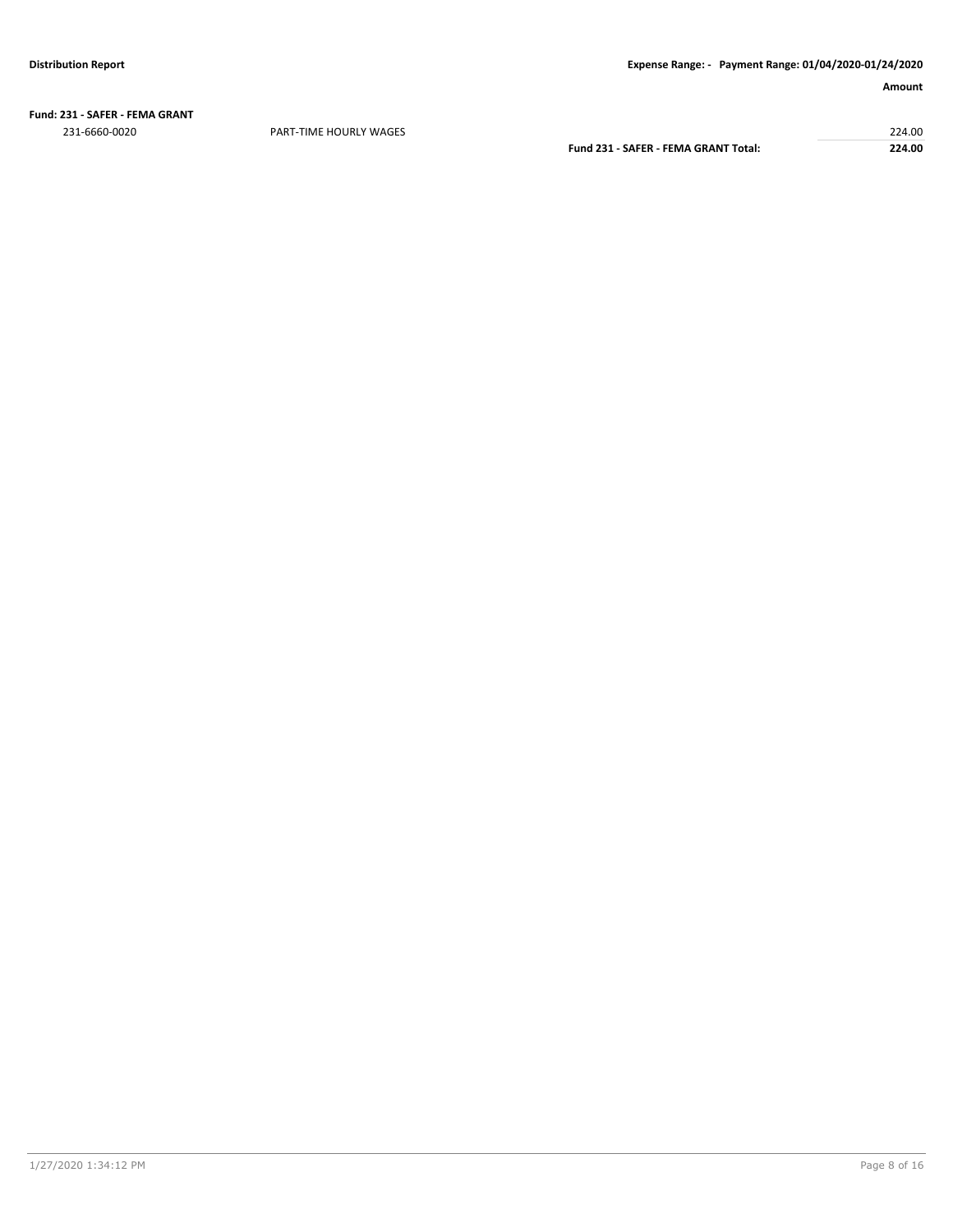| 271 - STORMWATER FUND |                        |                                          |        |          |
|-----------------------|------------------------|------------------------------------------|--------|----------|
| 271-8110-0001         | SALARIES               |                                          |        | 5,213.56 |
| 271-8110-0002         | <b>OVERTIME</b>        |                                          |        | 19.81    |
| 271-8110-0020         | PART-TIME HOURLY WAGES |                                          |        | 391.43   |
| 271-8110-1033         | <b>FITNESS PROGRAM</b> |                                          |        | 16.00    |
|                       |                        | <b>Fund 271 - STORMWATER FUND Total:</b> | 145.50 | 5,640.80 |
|                       |                        |                                          |        |          |

## **Fund: 271 - STORMWATER FUND**

| 271-8110-0002 |  |
|---------------|--|
| 271-8110-0020 |  |
| 271-8110-1033 |  |
|               |  |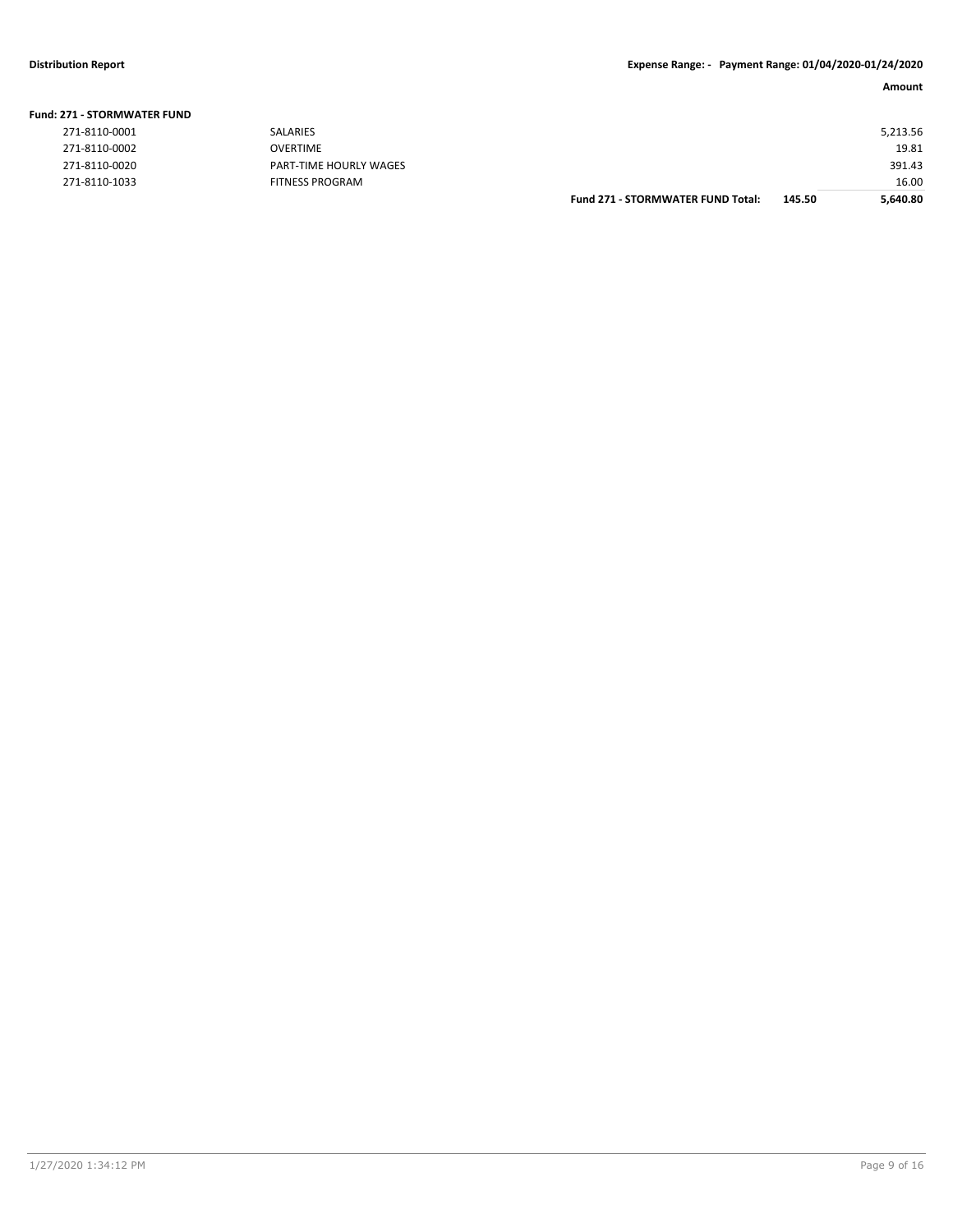**Fund: 345 - WBUV INFRASTRUCTURE IMPRO**

345-8910-0001 SALARIES 334.18

**Fund 345 - WBUV INFRASTRUCTURE IMPRO Total: 7.00 334.18**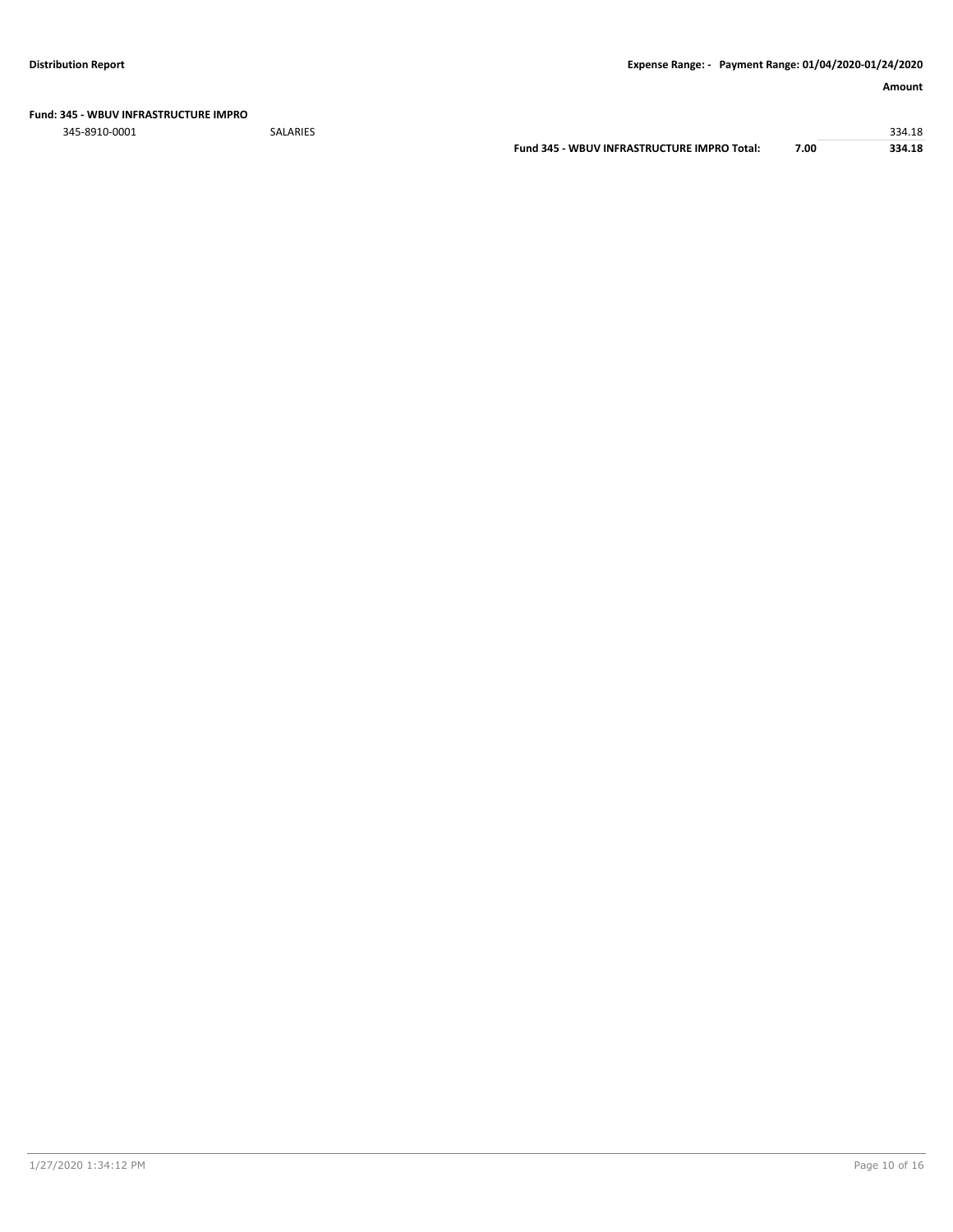### **Distribution Report Expense Range: - Payment Range: 01/04/2020-01/24/2020**

### **Amount**

| IO1 - WATER FUND |                        |                                     |        |          |
|------------------|------------------------|-------------------------------------|--------|----------|
| 401-8610-0001    | SALARIES               |                                     |        | 256.93   |
| 401-8610-1033    | <b>FITNESS PROGRAM</b> |                                     |        | 8.00     |
| 401-8620-0001    | SALARIES               |                                     |        | 7,686.10 |
| 401-8620-0002    | <b>OVERTIME</b>        |                                     |        | 700.00   |
|                  |                        | <b>Fund 401 - WATER FUND Total:</b> | 221.75 | 8,651.03 |

### **Fund: 401 - WATER FUND**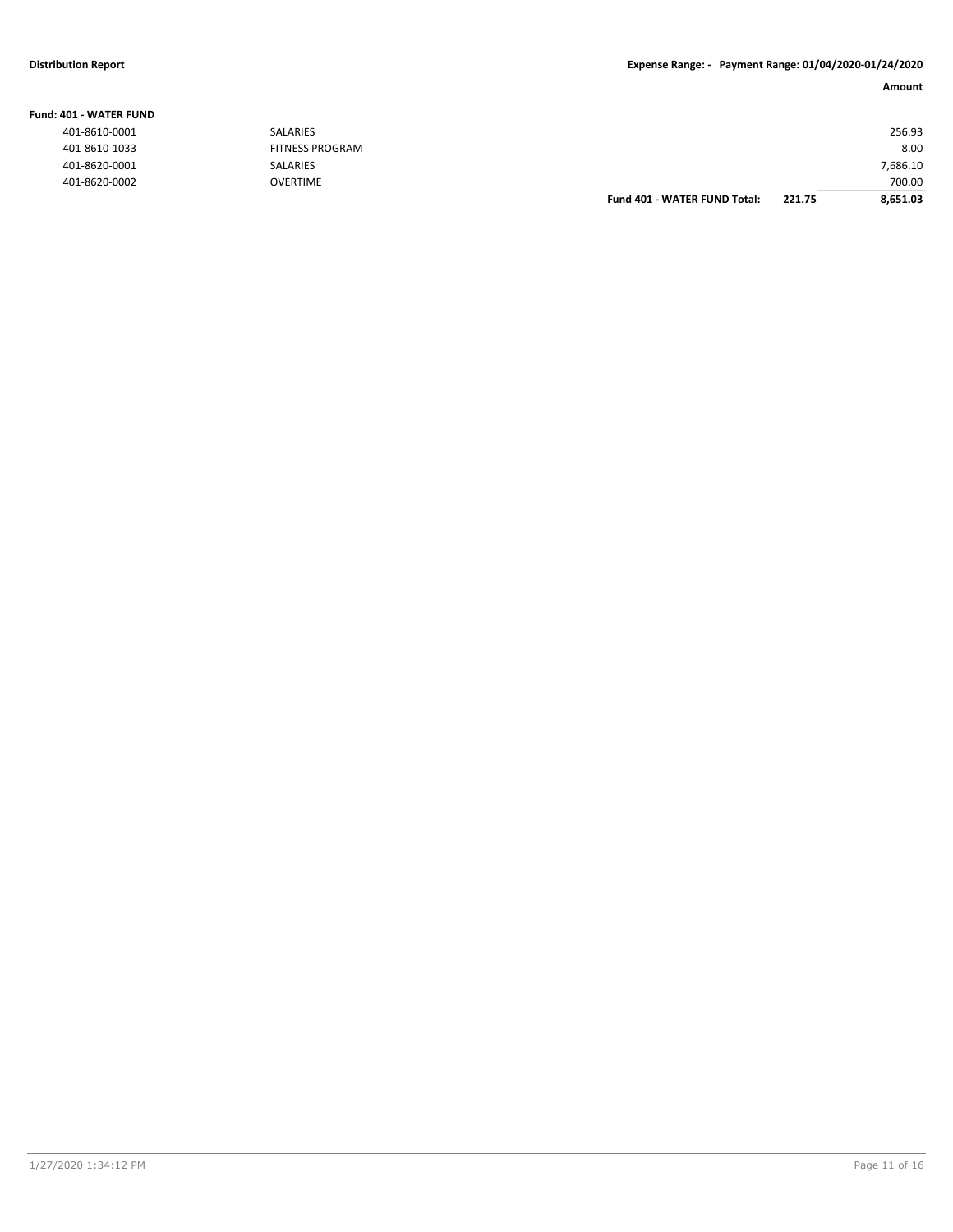| Fund: 501 - EQUIPMT MAINT FUND |  |
|--------------------------------|--|
|--------------------------------|--|

|               |                           | ------ | .        |
|---------------|---------------------------|--------|----------|
| 501-8520-0012 | VACATION/COMP TIME PAYOFF |        | 6,779.74 |
| 501-8520-0001 | <b>SALARIES</b>           |        | 4,007.98 |
| 501-8510-1033 | <b>FITNESS PROGRAM</b>    |        | 16.00    |
| 501-8510-0001 | <b>SALARIES</b>           |        | 513.88   |
|               |                           |        |          |

| Fund 501 - EQUIPMT MAINT FUND Total: | 292.85 | 11,317.60 |
|--------------------------------------|--------|-----------|
|                                      |        | 6,779.74  |
|                                      |        | 4,007.98  |
|                                      |        | 16.00     |
|                                      |        | 513.88    |
|                                      |        |           |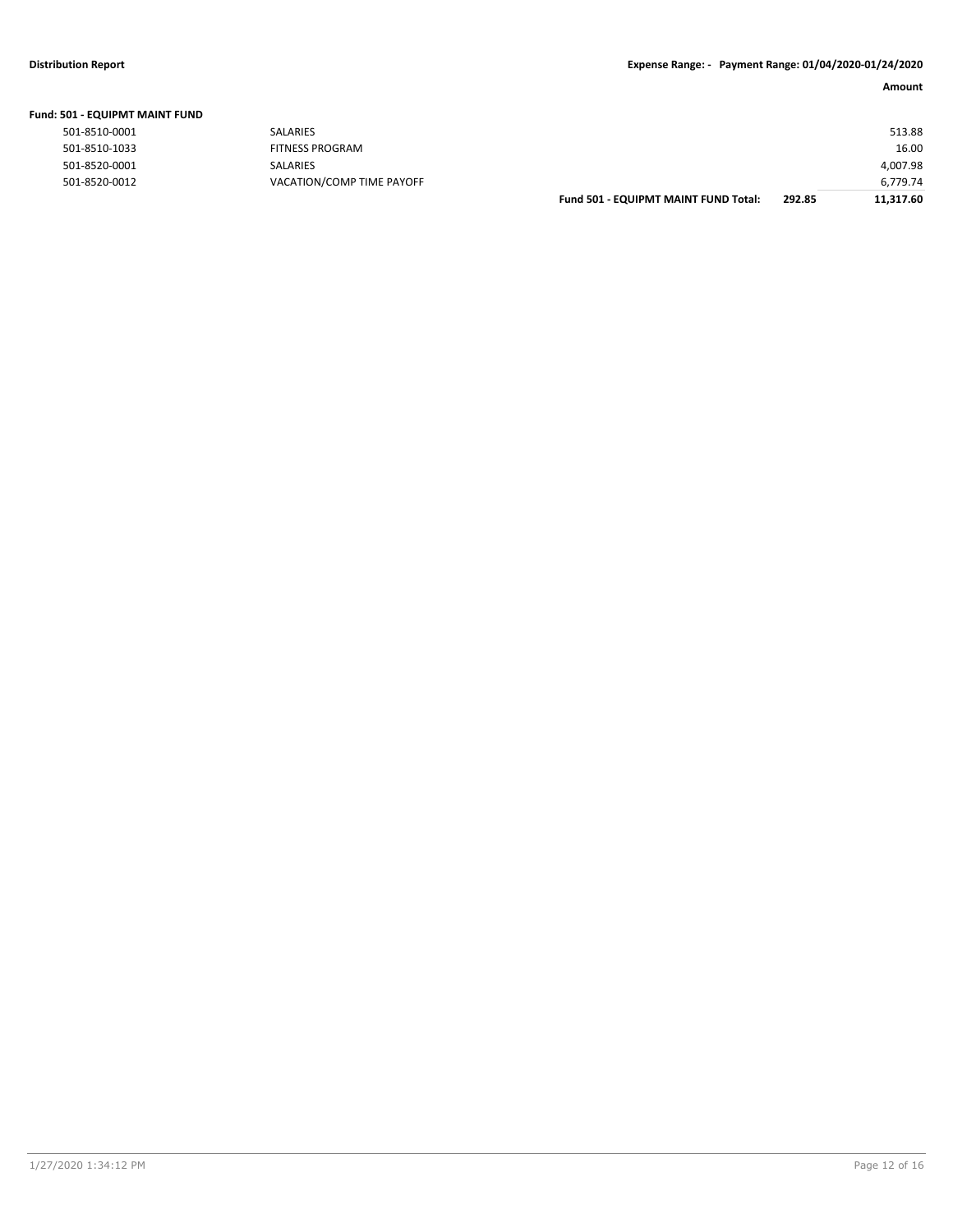**Fund: 503 - MIS FUND**

503-4010-0001 SALARIES 9,297.56 **Fund 503 - MIS FUND Total: 160.00 9,297.56**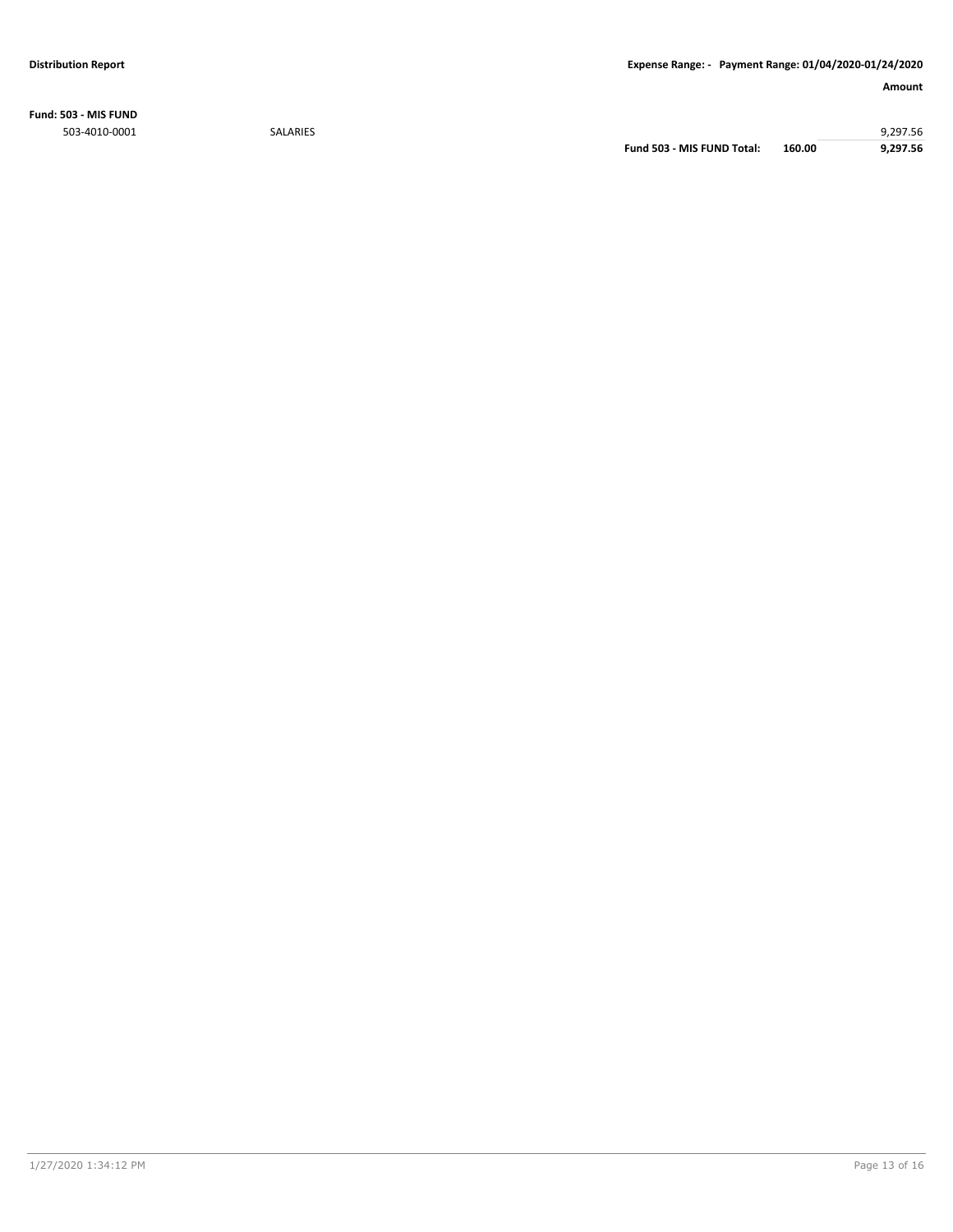|  | Fund: 951 - SAN. DISTRICT GEN. FUND |  |  |
|--|-------------------------------------|--|--|
|  |                                     |  |  |

|               |                        | Fund 951 - SAN, DISTRICT GEN, FUND Total: | 319.50 | 11.256.43 |
|---------------|------------------------|-------------------------------------------|--------|-----------|
| 951-8820-0020 | PART-TIME HOURLY WAGES |                                           |        | 217.46    |
| 951-8820-0002 | <b>OVERTIME</b>        |                                           |        | 19.80     |
| 951-8820-0001 | SALARIES               |                                           |        | 10,053.83 |
| 951-8810-1033 | FITNESS PROGRAM        |                                           |        | 15.98     |
| 951-8810-0001 | SALARIES               |                                           |        | 949.36    |
|               |                        |                                           |        |           |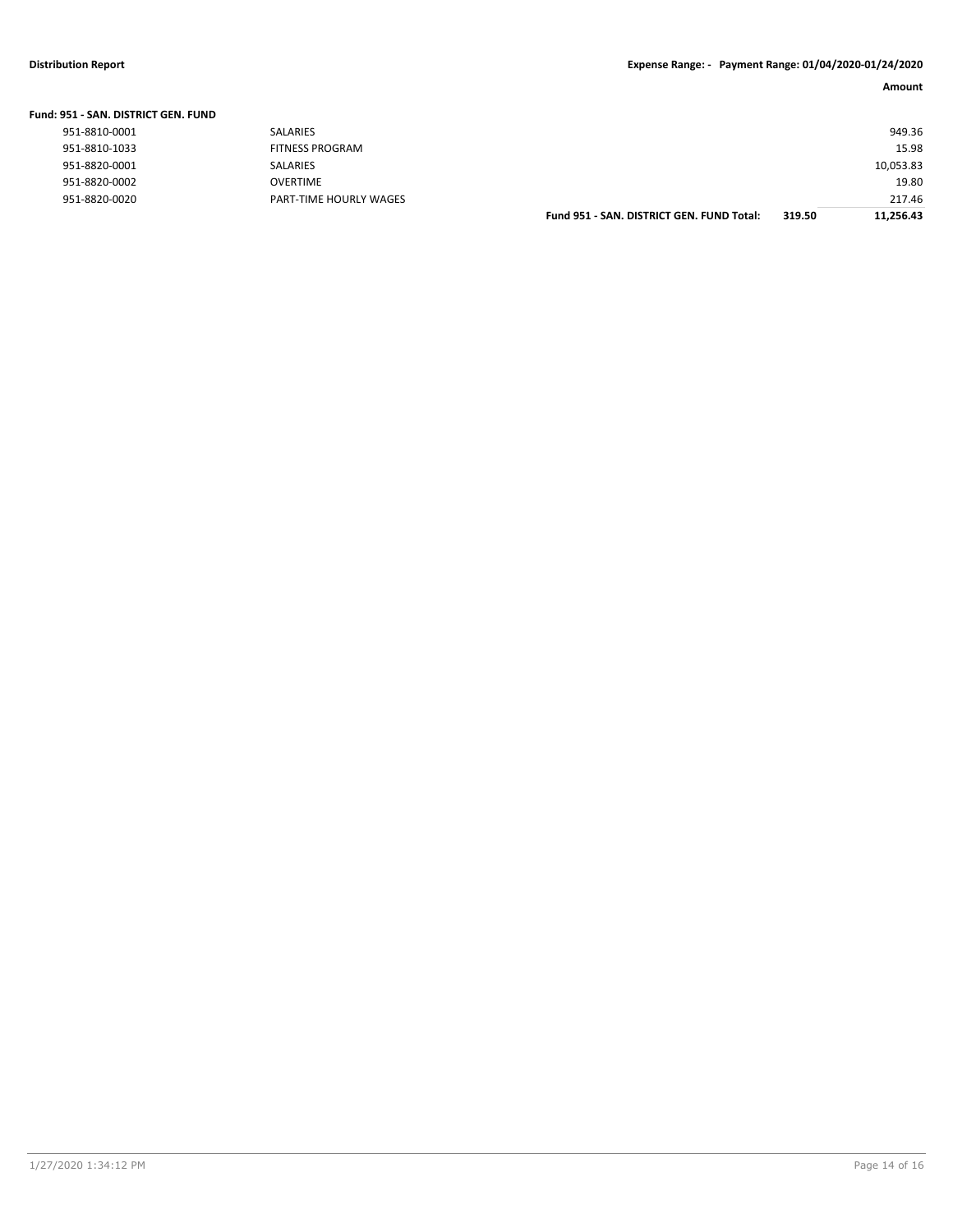#### **Fund: 953 - SAN. DISTRICT CAP. IMPROV**

| 953-8820-9204 |  |
|---------------|--|
| 953-8820-9205 |  |
| 953-8820-9214 |  |

LIFT STATION UPGRADES CANYON DEL REY SEWER LINE REPLACEMENT 953-8820-9214 **DEL MONTE SWR MAIN REPLACEMENT** 

| Fund 953 - SAN. DISTRICT CAP. IMPROV Total: | 5.00 | 288.03 |
|---------------------------------------------|------|--------|
|                                             |      | 86.41  |
|                                             |      | 86.41  |
|                                             |      | 115.21 |